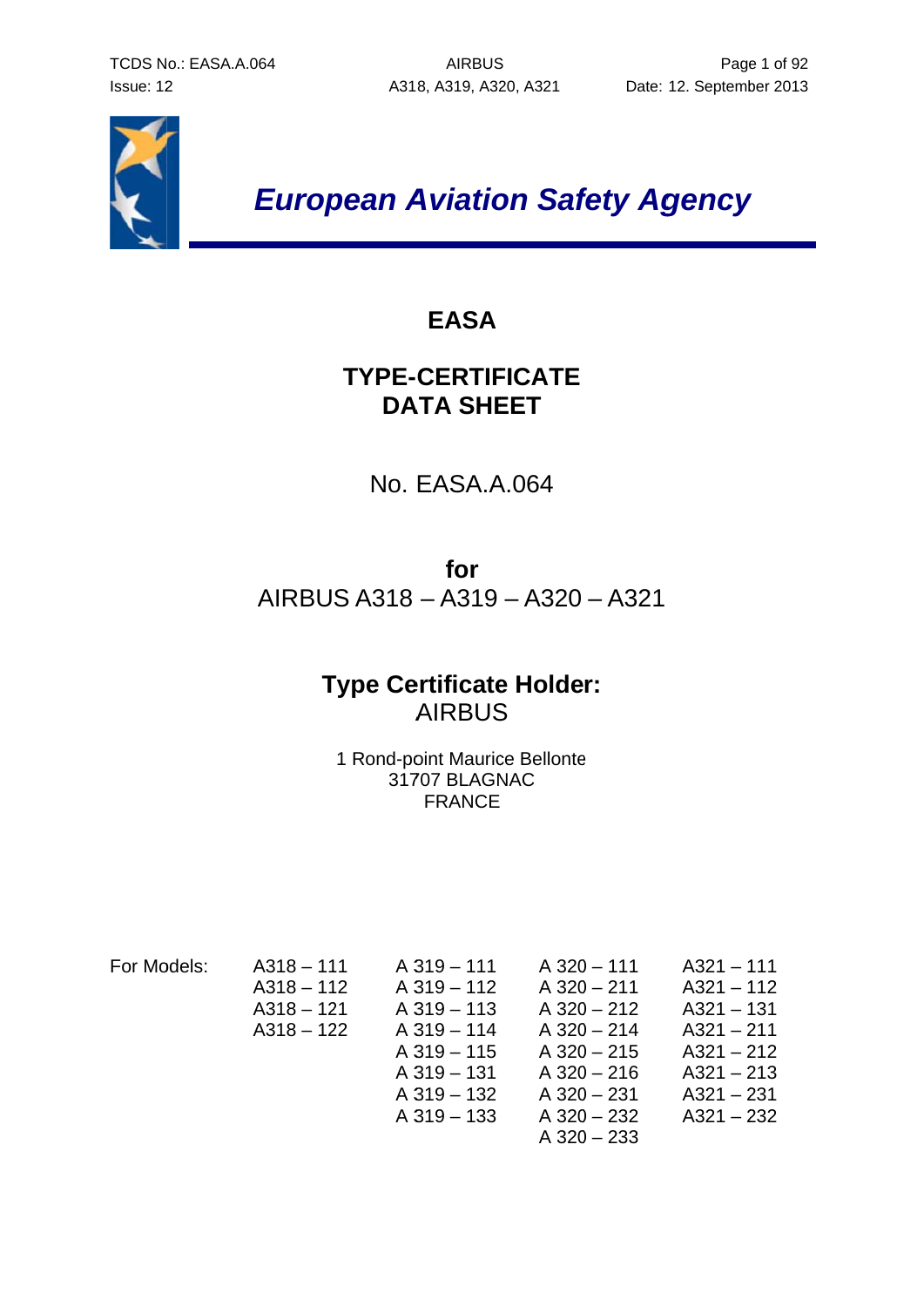Intentionally left blank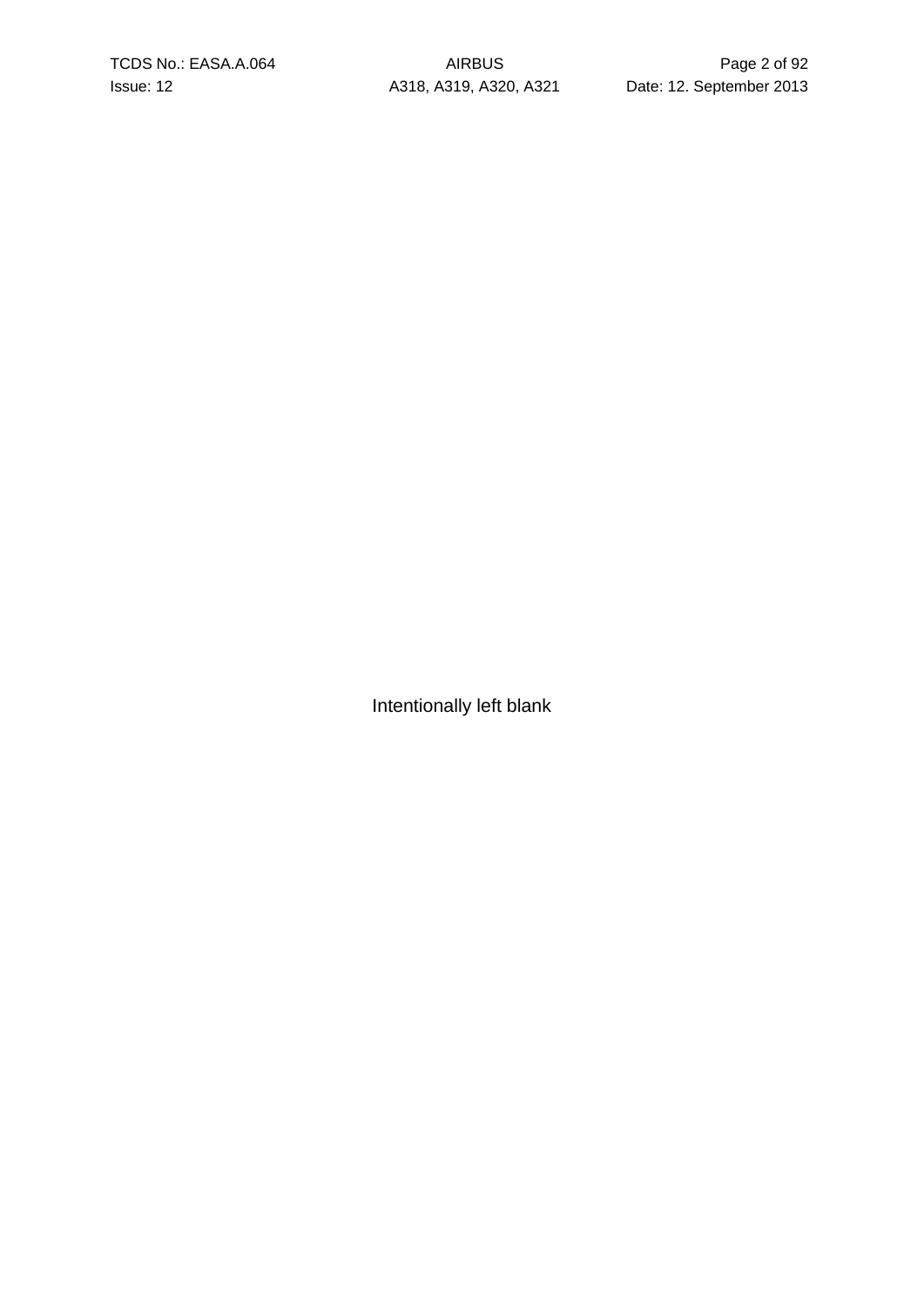# TABLE OF CONTENTS

| 5. Joint Airworthiness Authority (JAA) Certification Application Date 7     |  |
|-----------------------------------------------------------------------------|--|
|                                                                             |  |
| 7. DGAC-F / Joint Airworthiness Authority (JAA) Type Certification Date  8  |  |
|                                                                             |  |
|                                                                             |  |
|                                                                             |  |
|                                                                             |  |
|                                                                             |  |
| 2. Initial Airworthiness Authority Type Certification Data Sheet No.        |  |
|                                                                             |  |
|                                                                             |  |
|                                                                             |  |
|                                                                             |  |
|                                                                             |  |
|                                                                             |  |
|                                                                             |  |
|                                                                             |  |
|                                                                             |  |
|                                                                             |  |
|                                                                             |  |
|                                                                             |  |
|                                                                             |  |
|                                                                             |  |
|                                                                             |  |
|                                                                             |  |
|                                                                             |  |
|                                                                             |  |
| 10. Airspeed Limits (Indicated Airspeed - IAS - unless otherwise stated) 23 |  |
|                                                                             |  |
|                                                                             |  |
|                                                                             |  |
|                                                                             |  |
|                                                                             |  |
|                                                                             |  |
|                                                                             |  |
|                                                                             |  |
|                                                                             |  |
|                                                                             |  |
|                                                                             |  |
|                                                                             |  |
|                                                                             |  |
|                                                                             |  |
| 2. Instructions for Continued Airworthiness and Airworthiness Limitations29 |  |
|                                                                             |  |
|                                                                             |  |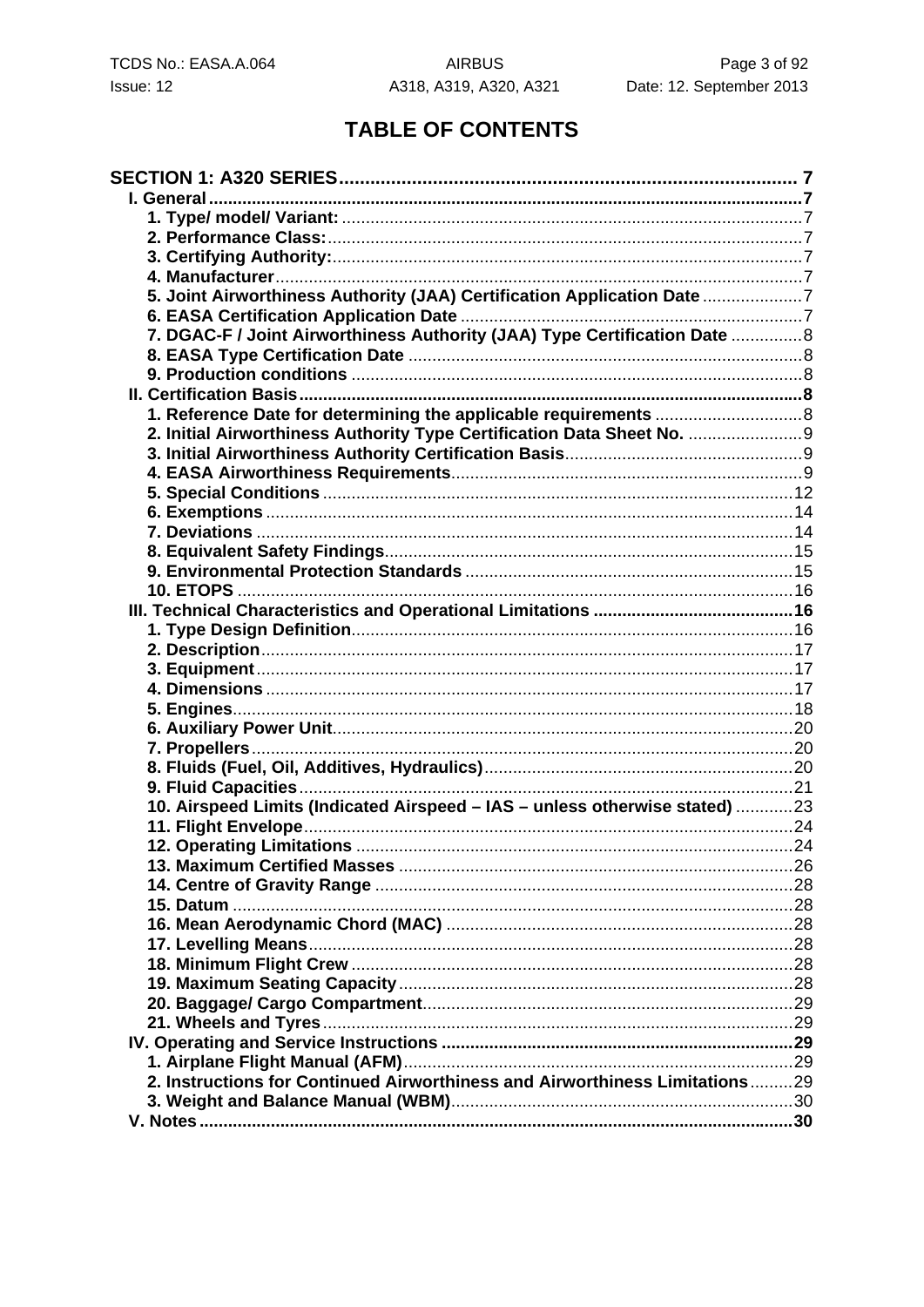5. Joint Airworthiness Authority (JAA) Certification Application Date ..................31 7. DGAC-F / Joint Airworthiness Authority (JAA) Type Certification Date .............32 1. Reference Date for determining the applicable requirements .............................32 2. Initial Airworthiness Authority Type Certification Data Sheet No. .....................32 10. Airspeed Limits (Indicated Airspeed – IAS – unless otherwise stated) ............47 2. Instructions for Continued Airworthiness and Airworthiness Limitations.........51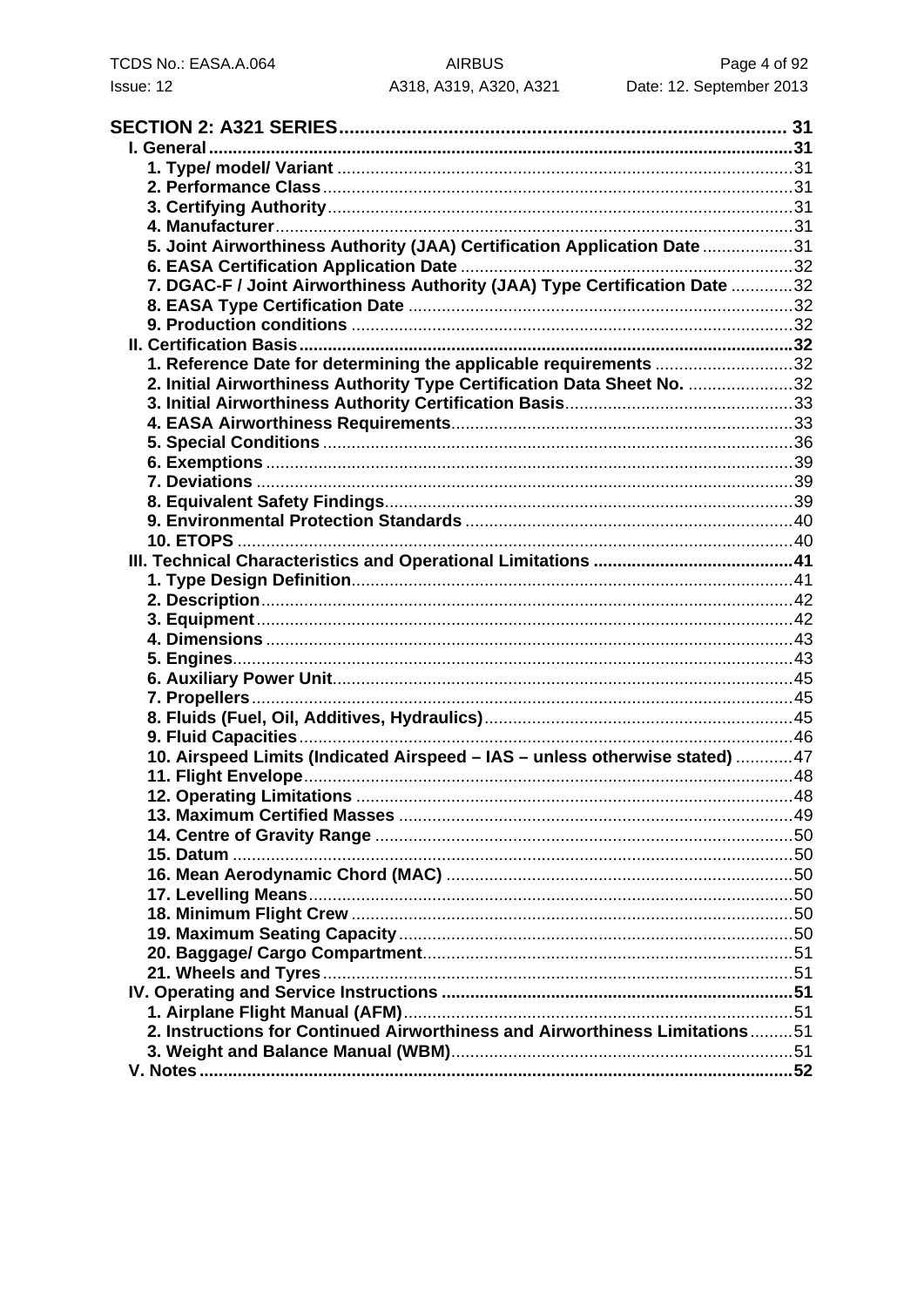| 53. Joint Airworthiness Authority (JAA) Certification Application Date 53   |  |
|-----------------------------------------------------------------------------|--|
|                                                                             |  |
| 7. DGAC-F / Joint Airworthiness Authority (JAA) Type Certification Date 53  |  |
|                                                                             |  |
|                                                                             |  |
|                                                                             |  |
| 1. Reference Date for determining the applicable requirements 54            |  |
| 2. Initial Airworthiness Authority Type Certification Data Sheet No. 54     |  |
|                                                                             |  |
|                                                                             |  |
|                                                                             |  |
|                                                                             |  |
|                                                                             |  |
|                                                                             |  |
|                                                                             |  |
|                                                                             |  |
|                                                                             |  |
|                                                                             |  |
|                                                                             |  |
|                                                                             |  |
|                                                                             |  |
|                                                                             |  |
|                                                                             |  |
|                                                                             |  |
|                                                                             |  |
| 10. Airspeed Limits (Indicated Airspeed - IAS - unless otherwise stated) 70 |  |
|                                                                             |  |
|                                                                             |  |
|                                                                             |  |
|                                                                             |  |
|                                                                             |  |
|                                                                             |  |
|                                                                             |  |
|                                                                             |  |
|                                                                             |  |
|                                                                             |  |
|                                                                             |  |
|                                                                             |  |
|                                                                             |  |
| 2. Instructions for Continued Airworthiness and Airworthiness Limitations74 |  |
|                                                                             |  |
|                                                                             |  |
|                                                                             |  |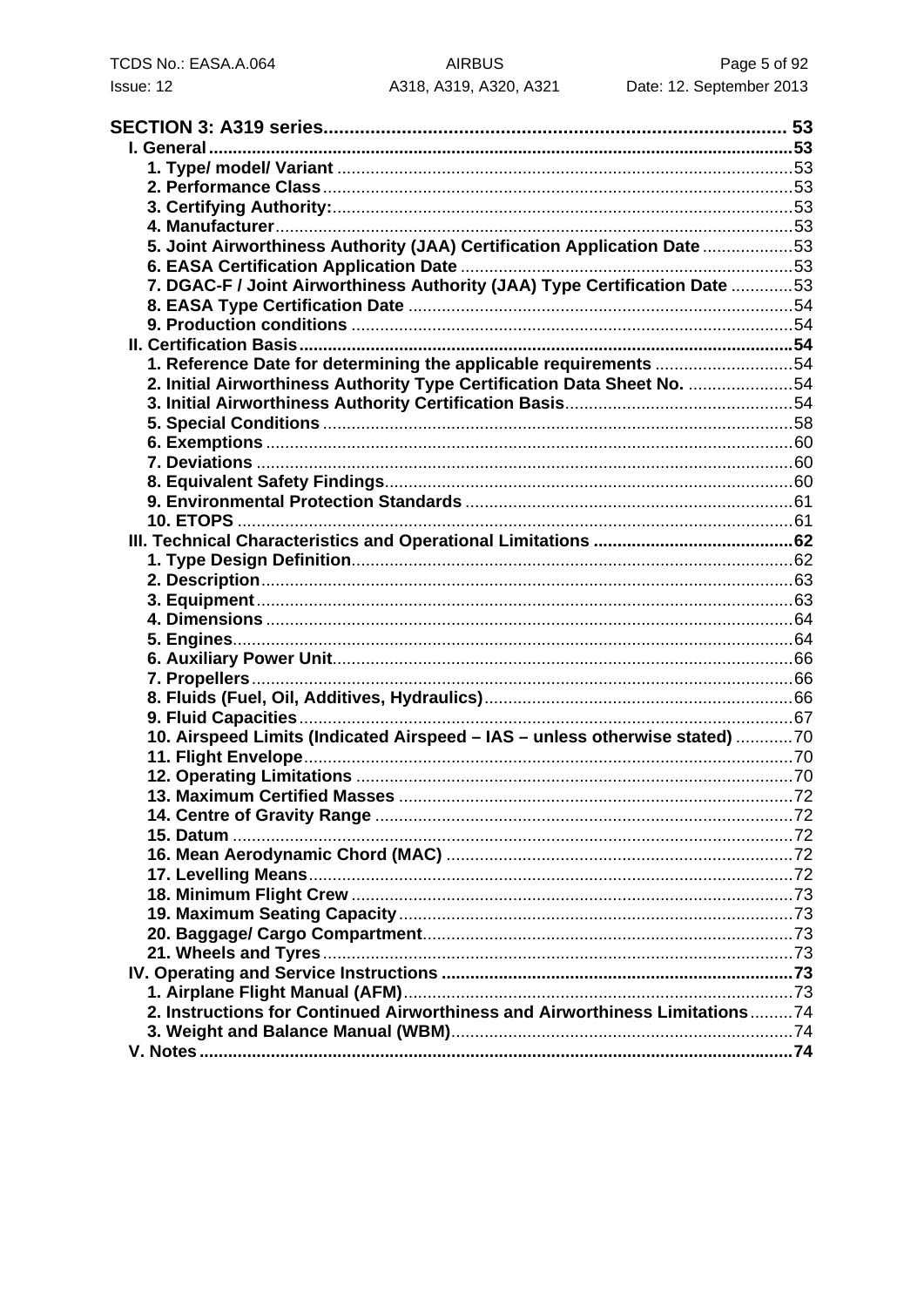| 5. Joint Airworthiness Authority (JAA) Certification Application Date 75    |  |
|-----------------------------------------------------------------------------|--|
|                                                                             |  |
| 7. DGAC-F / Joint Airworthiness Authority (JAA) Type Certification Date 75  |  |
|                                                                             |  |
|                                                                             |  |
|                                                                             |  |
|                                                                             |  |
| 2. Initial Airworthiness Authority Type Certification Data Sheet No. 76     |  |
|                                                                             |  |
|                                                                             |  |
|                                                                             |  |
|                                                                             |  |
|                                                                             |  |
|                                                                             |  |
|                                                                             |  |
|                                                                             |  |
|                                                                             |  |
|                                                                             |  |
|                                                                             |  |
|                                                                             |  |
|                                                                             |  |
|                                                                             |  |
|                                                                             |  |
|                                                                             |  |
|                                                                             |  |
|                                                                             |  |
| 10. Airspeed Limits (Indicated Airspeed - IAS - unless otherwise stated) 86 |  |
|                                                                             |  |
|                                                                             |  |
|                                                                             |  |
|                                                                             |  |
|                                                                             |  |
|                                                                             |  |
|                                                                             |  |
|                                                                             |  |
|                                                                             |  |
|                                                                             |  |
|                                                                             |  |
|                                                                             |  |
|                                                                             |  |
| 2. Instructions for Continued Airworthiness and Airworthiness Limitations89 |  |
|                                                                             |  |
|                                                                             |  |
|                                                                             |  |
|                                                                             |  |
|                                                                             |  |
|                                                                             |  |
|                                                                             |  |
|                                                                             |  |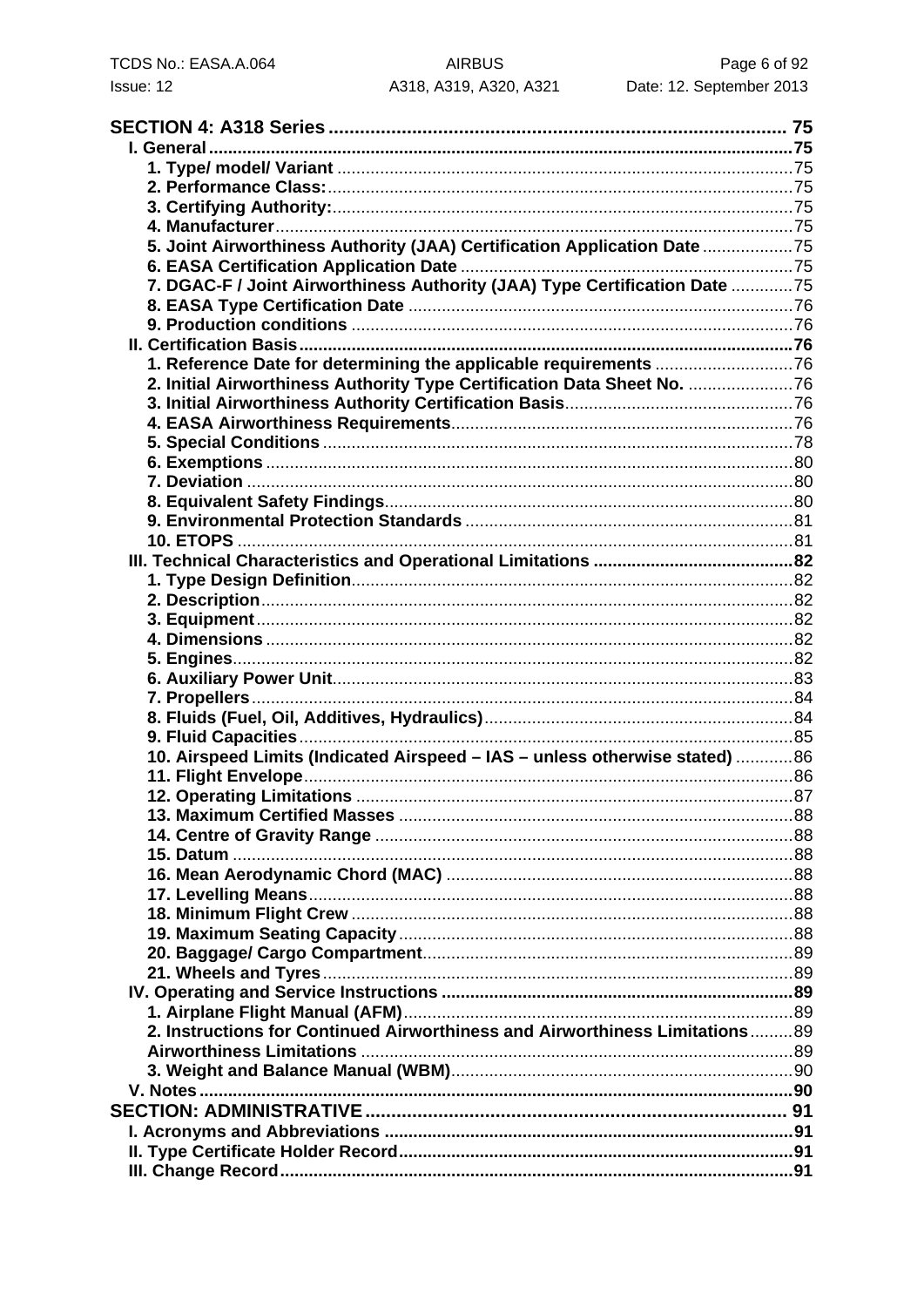# **SECTION 1: A320 SERIES**

# **I. General**

# **1. Type/ model/ Variant:**

A320-111 A320-211 A320-212 A320-214 A320-215 A320-216 A320-231 A320-232 A320-233

Significant Product Level Changes i.a.w. 21.A.101:

MOD 160500 Sharklet applicable on A320-214/-215/-216/-232/-233

### **2. Performance Class:**

A

**3. Certifying Authority:** 

 European Aviation Safety Agency (EASA) Postfach 101253 D-50452 Köln **Deutschland** 

# **4. Manufacturer**

 AIRBUS 1, rond-point Maurice Bellonte 31707 BLAGNAC CEDEX – France

# **5. Joint Airworthiness Authority (JAA) Certification Application Date**

| A320-111 |                  |
|----------|------------------|
| A320-211 |                  |
| A320-212 | 31 January 1990  |
| A320-214 | 10 May 1992      |
| A320-231 | 16 June 1988     |
| A320-232 | 10 May 1992      |
| A320-233 | 23 February 1995 |
|          |                  |

# **6. EASA Certification Application Date**

| A320-215   | 22 December 2005 |
|------------|------------------|
| A320-216   | 22 December 2005 |
| MOD 160500 | 08 April 2010    |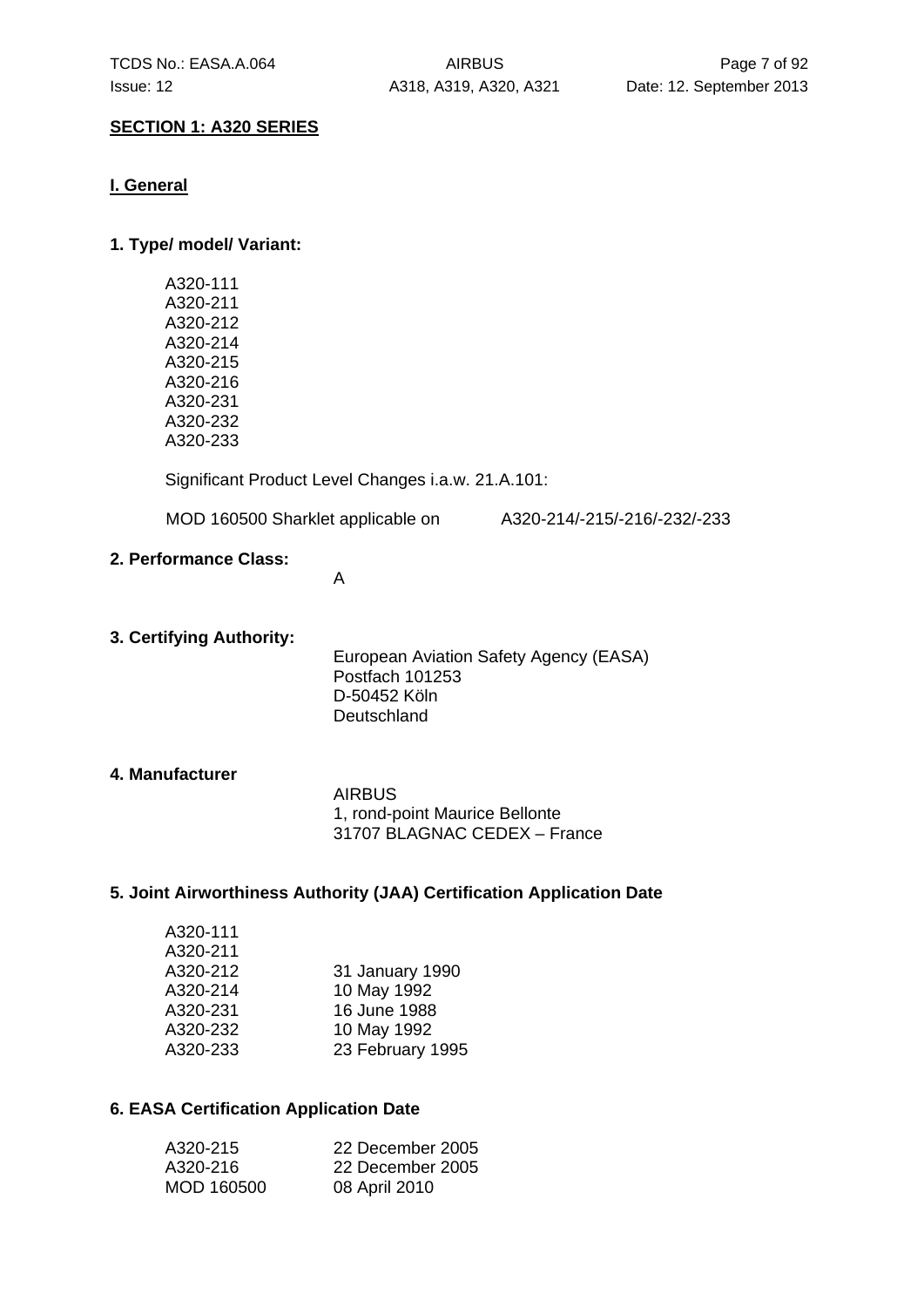### **7. DGAC-F / Joint Airworthiness Authority (JAA) Type Certification Date**

| A320-111 | February 26, 1988  |
|----------|--------------------|
| A320-211 | November 08, 1988  |
| A320-212 | November 20, 1990  |
| A320-214 | March 10, 1995     |
| A320-231 | April 20, 1989     |
| A320-232 | September 28, 1993 |
| A320-233 | October 26, 1995   |

Note: For A320-111/-211/-212/-214/-231/-232/-233 produced before December 21, 2005 DGAC-F TC 180 remains a valid reference

### **8. EASA Type Certification Date**

|                  | EASA TCDS issue 1 issued December 21, 2005 |
|------------------|--------------------------------------------|
| A320-215         | June 22, 2006                              |
| A320-216         | June 14, 2006                              |
|                  |                                            |
| MOD 160500 iss.1 | November 30, 2012 (A320-214,-215,-216)     |
| MOD 160500 iss.2 | December 21, 2012 (A320-232,-233)          |

### **9. Production conditions**

A320 aircraft up to and including MSN 0925, with the exception of those listed below, were produced in Blagnac (France) under approval P09 issued by DGAC to AIRBUS INDUSTRIE.

A320 aircraft MSN 0844, 0861, 0863, 0868, 0870, 0918, and A320 aircraft from and including MSN 0927 were produced in Blagnac (France) under approval F.G.035 issued by DGAC to AIRBUS INDUSTRIE.

Since September 27, 2004 A320 aircraft were produced in Blagnac (France) under approval FR.21G.0035 issued by DGAC France to AIRBUS.

Since April 15, 2008, A320 aircraft were produced in Hamburg (Germany) under approval DE.21G.0009 issued by LBA to AIRBUS.

From July 21st, 2008, A320 aircraft were produced in Toulouse (France) and Hamburg (Germany) under approval EASA.21G.0001 issued by EASA to AIRBUS.

From May 06<sup>th</sup>, 2009, A320 aircraft are produced in Toulouse (France), Hamburg (Germany) and Tianjin (People's Republic of China) under approval EASA.21G.0001 issued by EASA to AIRBUS.

### **II. Certification Basis**

### **1. Reference Date for determining the applicable requirements**

Application date of the A320-111 model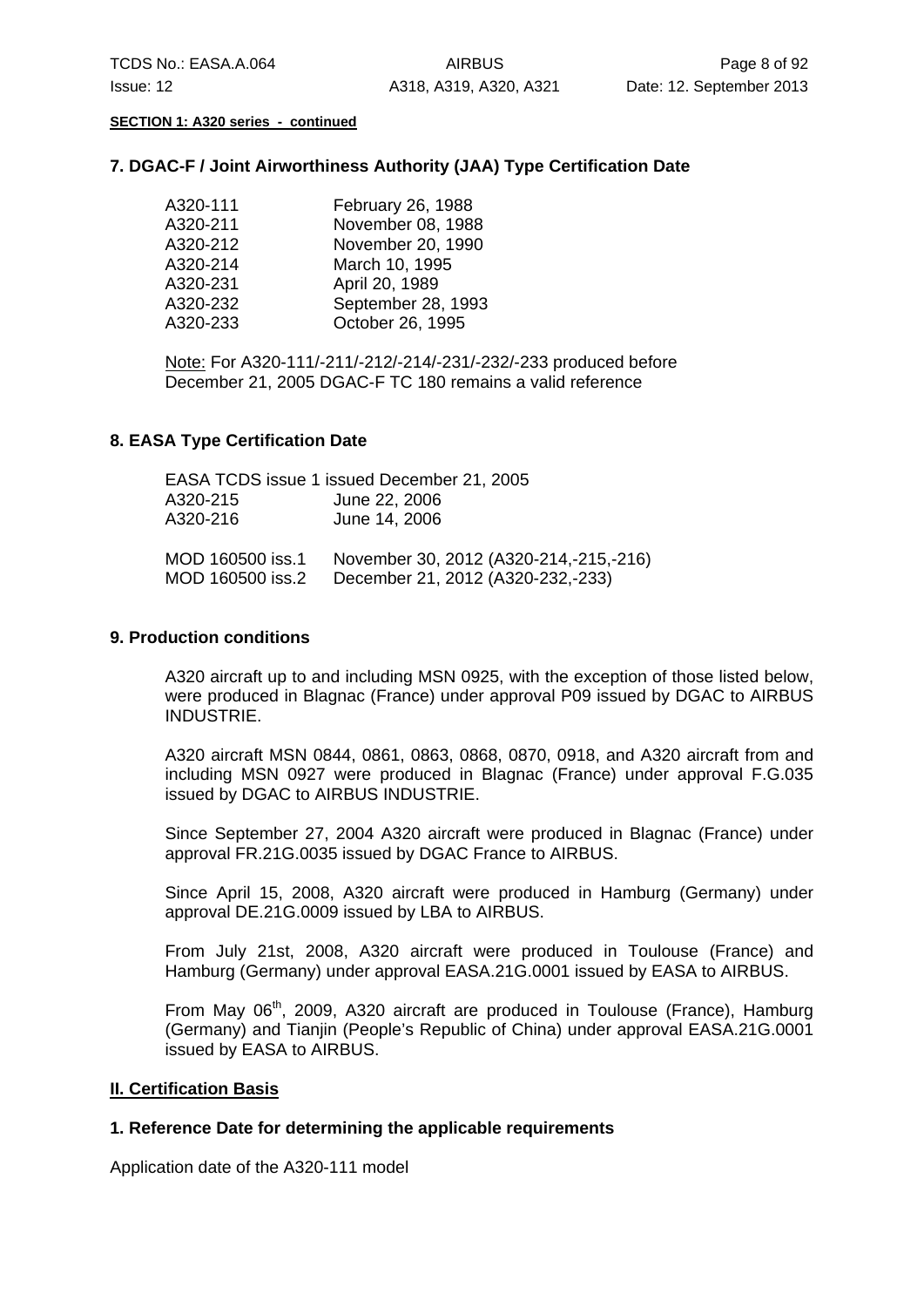# **2. Initial Airworthiness Authority Type Certification Data Sheet No.**

Original French TCDS DGAC no. 180 was replaced by the EASA TCDS A.064

# **3. Initial Airworthiness Authority Certification Basis**

See below

# **4. EASA Airworthiness Requirements**

Hereafter are listed the certification bases for the different A320 models. The amendments made to a particular basis at the occasion of further A320 model certification are identified per model.

- 4.1 The applicable technical conditions for models A320-111, A320-211, A320-212, A320-231 and weight variants up to 006 (DGAC letter 53170 SFACT/TC) are defined as follows:
	- JAR 25 Change 11 (except paragraph 25.207 which remains at Change 10) as elected by the Manufacturer
	- A320 Special Conditions, Experience Related Conditions and Harmonization Conditions.
- 4.2 For weight variant 007 and subsequent and for all new models from and including A320-232, the following JAR 25 paragraphs are modified following the elect to comply to OP 91/1 (NPA 25C205) by the manufacturer (DGAC letter 60667/SFACT/N.AT)

| JAR 25.305           | JAR 25.349(b)    |
|----------------------|------------------|
| JAR 25.321           | JAR 25.351       |
| JAR 25.331           | JAR 25.365(e)    |
| JAR 25.333           | JAR 25.371       |
| JAR 25.335(d)        | JAR 25.373       |
| JAR 25.341           | JAR 25.391       |
| JAR 25.343(b)(1)(ii) | JAR 25.427       |
| JAR 25.345(a)(c)     | JAR 25.571(b)(2) |
|                      |                  |

4.3 For all models of A320-200 series, the JAR 25 paragraphs defined in 4.2. above are modified following the Elect-to-comply with the new discrete gust requirements of JAR 25 Change 14 as amended by NPA 25C-282, by application of the major change titled "Flight Controls - deletion of LAF features from A320", modifications 26334/26335. (CRI A2006)

4.4 ETOPS :

For the Extended Range Twin Engine Airplane Operations the applicable technical conditions are contained in AMC 20-6 (as initially published in AMJ 120-42/IL 20 and CAP 513) and A320 ETOPS CRI:

CRI G1006 ETOPS.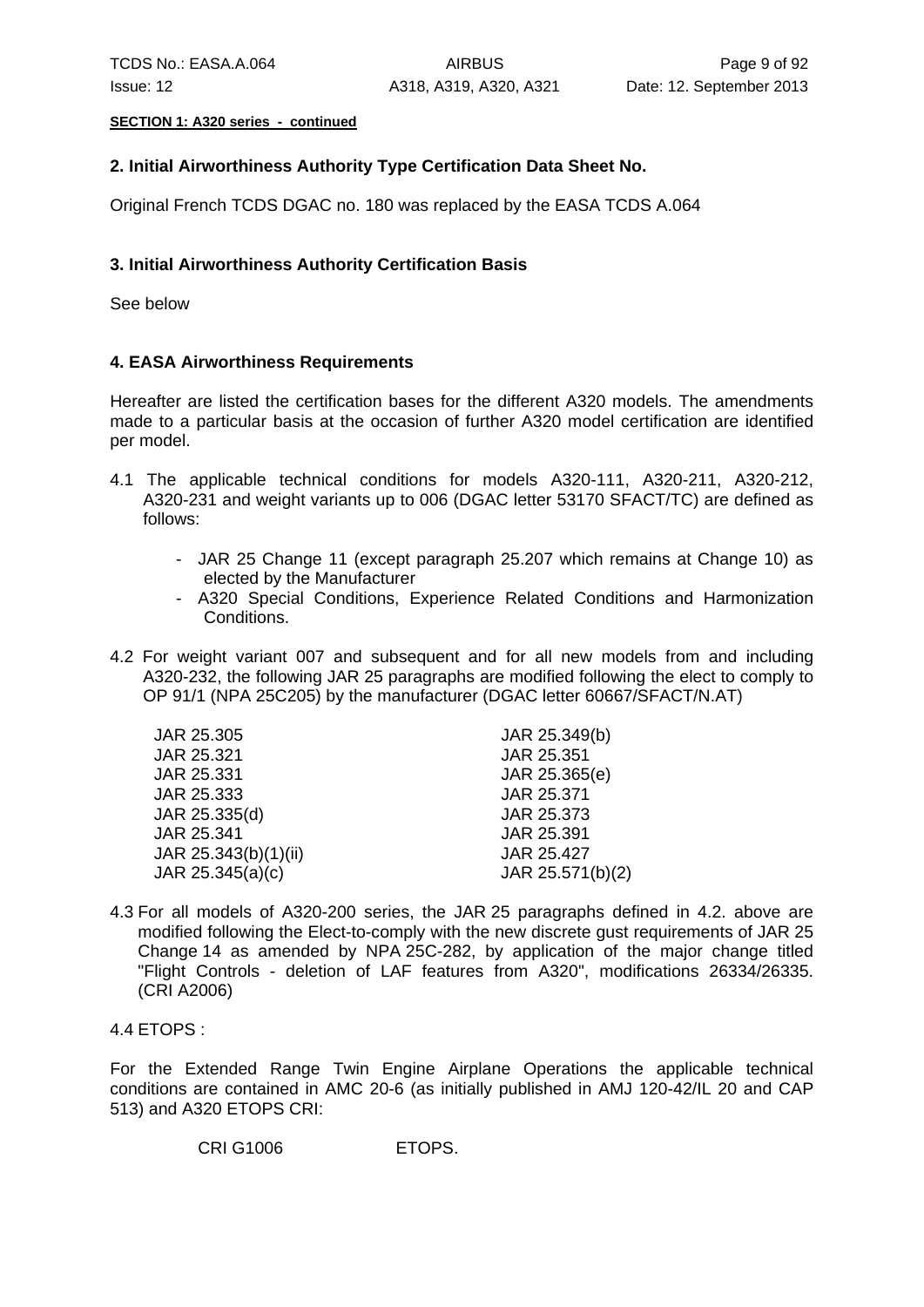4.5 JAR AWO Change 1 for auto-land and operations in low visibility.

4.6 For all models Airbus Elect To Comply with 14 CFR Part 25.772(a) and (c) and 25.795 amendment 106 according to CRI E12 – Reinforced Security Cockpit Door

4.7 Certification basis revised for MOD 160500 "Sharklet" by CRI A-0001-001.

| CS 25 Amdt 8 for                                |                                                    |
|-------------------------------------------------|----------------------------------------------------|
| $§$ 25.23                                       | $\S$ 25.481(a)(c) amended by SC A-2 for $\S$       |
|                                                 | 25.481(a)                                          |
| \$25.25                                         | § 25.483                                           |
| § 25.117                                        | § 25.485                                           |
| $§$ 25.147                                      | $§$ 25.489                                         |
| $§$ 25.161                                      | $§$ 25.491                                         |
| § 25.177 amended by SC-F16                      | $\S$ 25.571(a)(b)(e)                               |
| $§$ 25.235                                      | $\S$ 25.581                                        |
| \$25.251                                        | $\S$ 25.601                                        |
| $§$ 25.301                                      | $§$ 25.603                                         |
| $§$ 25.302                                      | $§$ 25.605                                         |
| § 25.303                                        | $§$ 25.607                                         |
| $\S$ 25.305(a)(b)(c)(e)(f)                      | $§$ 25.609                                         |
| $\S$ 25.307(a)(d)                               | $§$ 25.613                                         |
| $\S$ 25.321(a)(b)(c)(d)                         | $§$ 25.619                                         |
| $\S$ 25.331(a)(b)(c)                            | $§$ 25.623                                         |
| $\S$ 25.333(a)(b)                               | $\S$ 25.625                                        |
| $\S$ 25.335(a)(c)(d)(e)(f) amended by SC A5003  | \$25.629                                           |
| for $(b)$ and SC A-2 for $(e)$                  |                                                    |
| § 25.337                                        | § 25.631                                           |
| \$25.341(a)(b)                                  | $§$ 25.651                                         |
| $\S$ 25.343(a)(b)                               | $§$ 25.683                                         |
| $\S$ 25.345(a)(b)(c)(d)                         | \$25.899                                           |
| $\S$ 25.349(a)(b) amended by SC A-2.2.2 for     | $\S$ 25.903(d)(1) (see CRI E-39 for interpretative |
| 25.349(a)                                       | material)                                          |
| $§$ 25.351                                      | $\S$ 25.1385                                       |
| $\S$ 25.365(a)(b)(d)                            | $§$ 25.1387                                        |
| § 25.367                                        | $\S$ 25.1389                                       |
| $§$ 25.371                                      | § 25.1391                                          |
| § 25.373                                        | § 25.1393                                          |
| § 25.391                                        | § 25.1395                                          |
| $\S$ 25.393(b)                                  | § 25.1397                                          |
| $\S 25.427$                                     | $§$ 25.1401                                        |
| § 25.445                                        | $§$ 25.1505                                        |
| $\S$ 25.457                                     | § 25.1511                                          |
| $§$ 25.459                                      | $§$ 25.1515                                        |
| $\S 25.471(a)(b)$                               | $§$ 25.1527                                        |
| $§$ 25.473                                      | $§$ 25.1587                                        |
| $\S$ 25.479(a)(c)(d) amended by SC A-2 for $\S$ | § 25.1591                                          |
| 25.479(a)                                       |                                                    |
|                                                 |                                                    |
| <u>CS 25 Amdt 2 for</u>                         |                                                    |
| $§$ 25.253                                      |                                                    |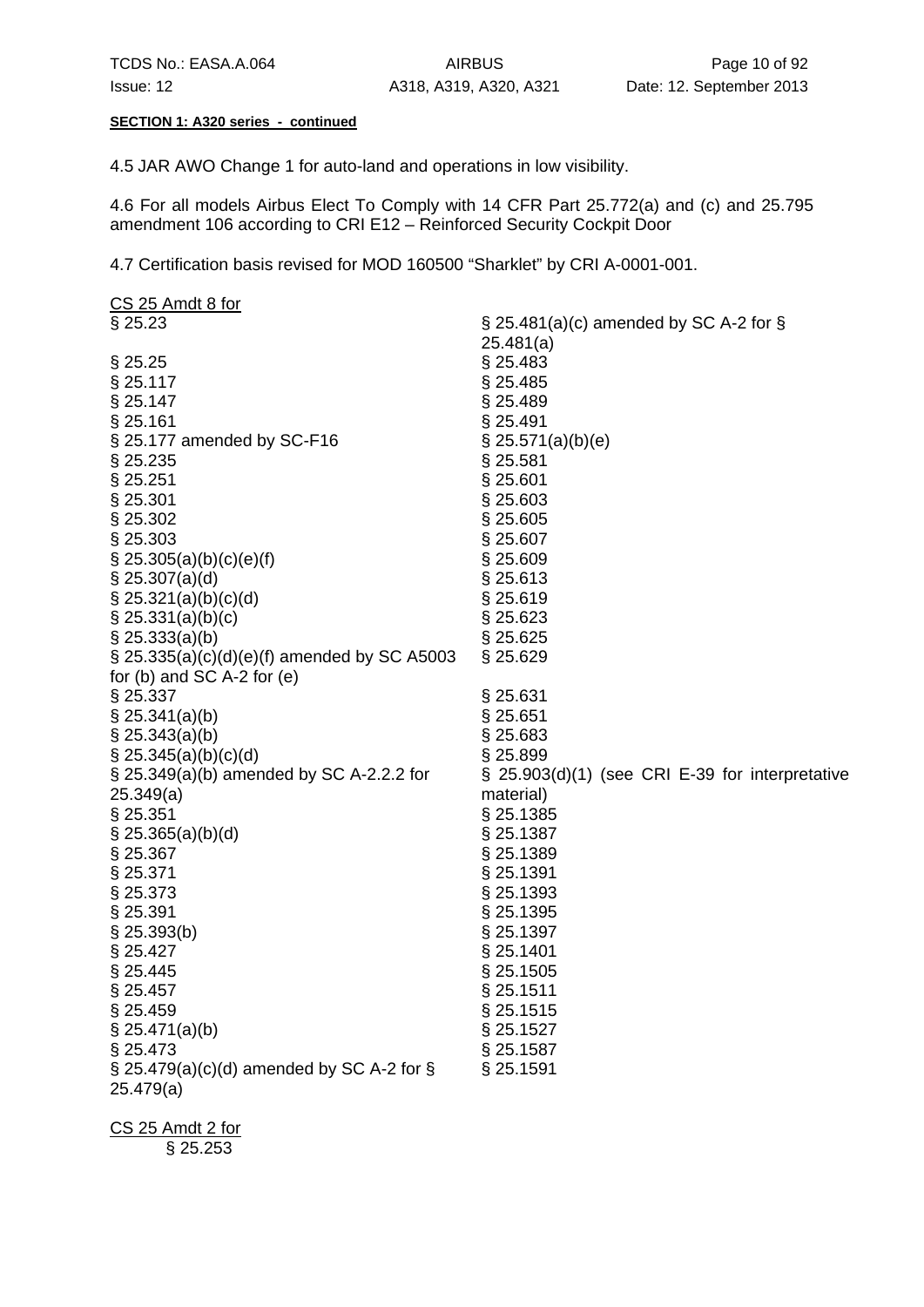TCDS No.: EASA.A.064 AIRBUS AIRBUS Page 11 of 92 Issue: 12 A318, A319, A320, A321 Date: 12. September 2013 **SECTION 1: A320 series - continued**  JAR 25 Chg 15 for § 25.1517 JAR 25 Chg 14 for § 25.21 amended by A318 SC F5001 (for b) § 25.149 + OP96/1 § 25.101 amended by SC F11/S79 § 25.171 replaced by SC-F5004 § 25.103 replaced by A318 SC F5001 § 25.173 replaced by SC-F5004 § 25.105 amended by SC F11/S79 § 25.175 replaced by SC-F5004 § 25.107 amended by A318 SC-F5001 § 25.181 § 25.109 amended by SC F11/S79 § 25.201 + OP96/1, replaced by SC-F5001 § 25.111 § 25.203 + OP96/1, replaced by SC-F5001 § 25.113 + OP96/1 amended by SC F11/S79 § 25.207 amended by SC-F5001 § 25.115 amended by SC F11/S79 § 25.231 § 25.119 + OP96/1 amended by A318 SC F5001 § 25.233 (for b) § 25.121 + OP96/1, amended by A318 SC F5001 § 25.237 (for c & d) § 25.123 § 25X261 § 25.125 + OP96/1, amended by A318 SC F5001 § 25.1533 § 25.143 + OP96/1, amended by SC F3, F7 & F8 § 25.1581  $\S 25.145 + OP96/1$   $\S 25.1585(a)$ 

JAR 25 Chg 11 for

§ 25.671 § 25.672 § 25.1001 § 25.1301 § 25.1309 § 25.1419 amended by AMC-F14

Interpretative Material:

CRI E-39 Uncontained Engine Rotor Failure

Note: The original Interpretative material applicable to each model remains effective.

### Acceptable Means of Compliance:

AMC F-14 Flight in icing condition.

Note: AMC F-14 applicability extended from A321/A319/A318 to A320 with MOD 160500.

### ETOPS

AMC 20-6 Rev 1 paragraphs related to operation in icing conditions 8.b.(11) for ice shapes on the Sharklet device.

AMC 20-6 Rev 1 paragraphs related to performance data in the AFM supplement for ETOPS 8.f.(1) (iii).

AMJ 120-42 for ETOPS for non-affected areas.

Note: This corresponds to the certification basis used for the initial ETOPS demonstration (refer to A320 CRI G1006.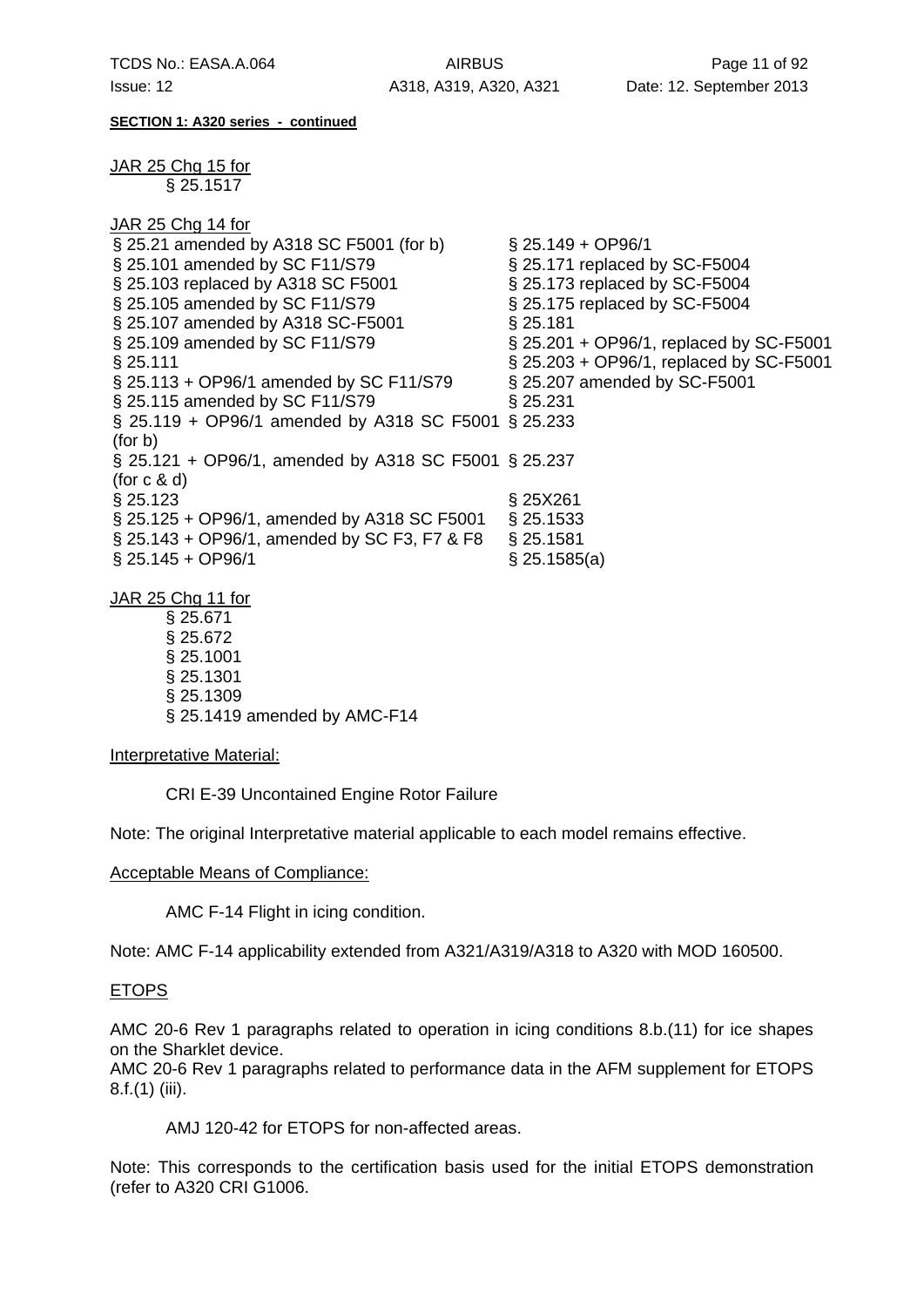### **5. Special Conditions**

- **Reminder:** Within the scope of the establishment of the A320 Joint Certification Basis, three types of special conditions were developed:
	- Special conditions: rose to cover novel or unusual features not addressed by the JAR.
	- Experience related conditions: rose to record an agreed text for the A320 Joint Certification Basis when evolution of JAR was in progress under the NPA procedure.
	- Harmonization conditions: to record, for the purpose of the A320 Joint Certification Basis, a common understanding with respect to National variant. This should not be confused with the FAA/JAA harmonised regulations.

| <b>EC-G11</b>                      | <b>General Definitions</b>                                            |
|------------------------------------|-----------------------------------------------------------------------|
|                                    | (DGAC-F) SC-G17 Operational proving flights                           |
|                                    | (CAA-UK) SC-G17 Operational flight before certification               |
| SC-F1                              | <b>Stalling and Scheduled operating Speeds</b>                        |
| SC-F <sub>3</sub>                  | Cockpit control - motion and effect of cockpit control                |
| SC-F4                              | Static longitudinal stability                                         |
| SC-F <sub>6</sub>                  | Static directional and lateral stability                              |
| SC-F7                              | Flight envelope protection                                            |
| SC-F <sub>8</sub>                  | Normal load factor limiting                                           |
| SC-F9                              | Dual control system                                                   |
| <b>HC-F103</b>                     | Accelerate Stop Distance, Take-Off Distance and Take-Off Run          |
|                                    | on a Wet Runway                                                       |
| <b>HC-F114</b>                     | Approach and Target Threshold Speeds                                  |
| SC-A.2.1.1                         | Certification<br>Criteria of Aircraft Designed with<br><b>Systems</b> |
|                                    | Interacting with Structural Performance                               |
| SC-A.2.2.2                         | Design manoeuvre requirement                                          |
| SC-A.2.2.3                         | Design dive speed                                                     |
| EC-A.3.6.1                         | <b>High Lift Devices</b>                                              |
| (CAA-UK) SC-A.4.3 Tuned Gust Loads |                                                                       |
| $HC-A.4.4$                         | Manoeuvre Loads - High Lift Devices Deployed                          |
| <b>HC-A.4.5</b>                    | <b>Braked roll conditions</b>                                         |
| $HC-A.4.6$                         | Speed control device                                                  |
| <b>SC-S11</b>                      | Limit pilot forces and torques                                        |
| <b>HC-S23</b>                      | Standby gyroscopic horizon                                            |
| <b>HC-S24</b>                      | VMO/MMO Warning (setting)                                             |
| <b>EC-S30</b>                      | Autoflight system                                                     |
| <b>SC-S33</b>                      | Autothrust system                                                     |
| <b>SC-S52</b>                      | Operation without normal electrical power                             |
| <b>EC-S54</b>                      | Circuit protective devices                                            |
| <b>HC-S61</b>                      | Design Landing Brakes Kinetic Energy                                  |
| <b>HC-S62</b>                      | Rejected Take-Off Brakes Kinetic Energy                               |
| <b>HC-S72</b>                      | Flight recorder                                                       |
| <b>SC-S74</b>                      | Abnormal attitudes                                                    |
| <b>SC-S75</b>                      | Lightning protection indirect effects                                 |
| <b>SC-S76</b>                      | Effect of external radiations up on aircraft systems                  |
| <b>SC-S77</b>                      | Integrity of control signal                                           |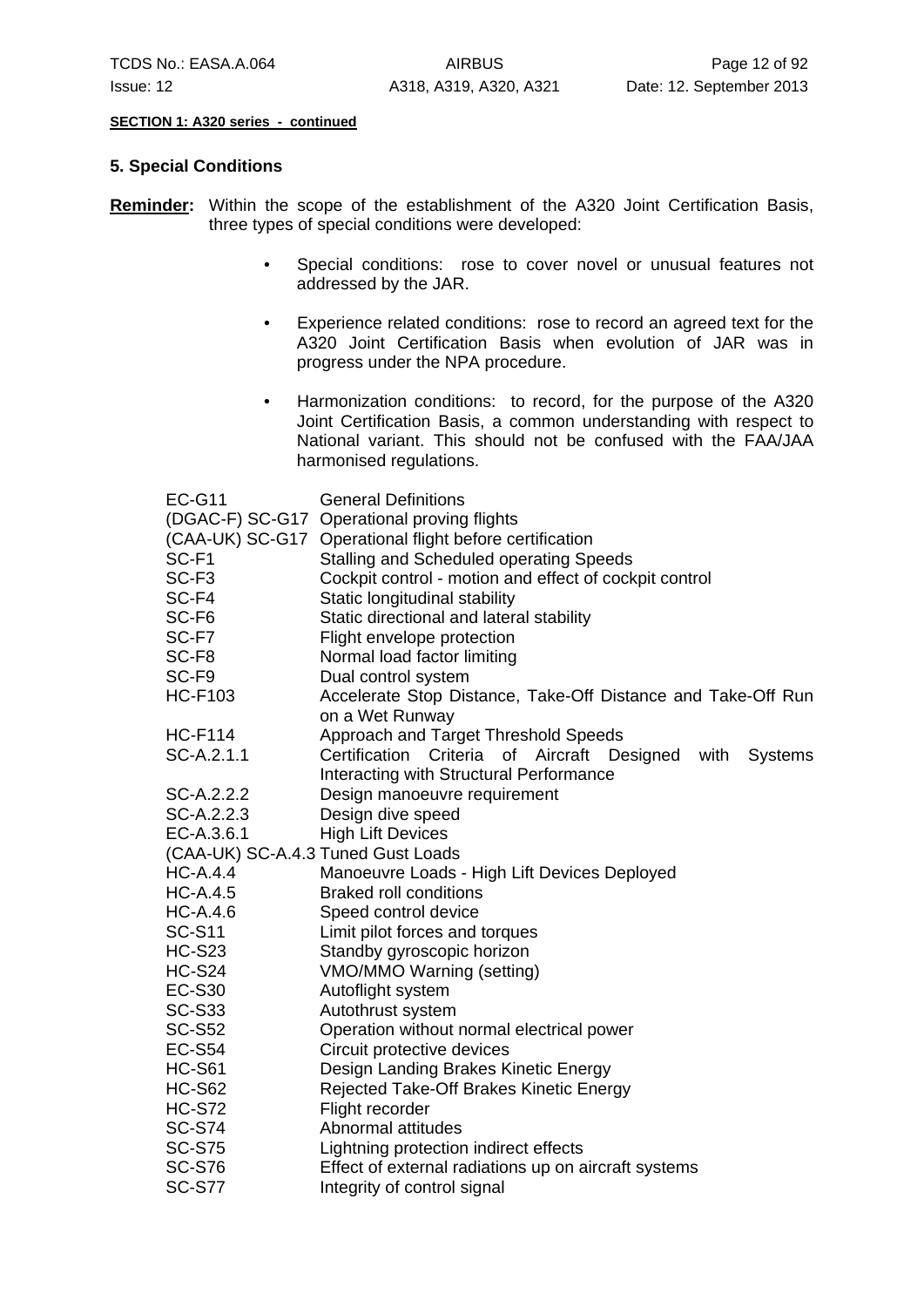| SC-P01   | Full Authority Engine Control System (FADEC) |
|----------|----------------------------------------------|
| SC-E1005 | Resistance to fire terminology               |

5.1 For weight variant 007 and subsequent and for all new models from and including A320-232, the following A320 Special Conditions and Interpretative Materials are deleted by application of JAR 25 amendment 91/1:

| IM-A3.8     | Discrete gust loads                        |
|-------------|--------------------------------------------|
| SC/AMC-A4.3 | Tuned gust loads                           |
| HC-A4.4     | Manoeuvre loads high lift devices deployed |

5.2 The following Special Conditions have been developed for the A320-233:

| $SC-F11$ | Accelerate-Stop distances and related performances, worn brakes (see |
|----------|----------------------------------------------------------------------|
|          | CRI F2012 dated June 4, 1996)                                        |

- SC-S79 Brakes requirements, qualification and testing (see CRI SE2003 dated June 4, 1996), for which the requirements are met by installation of MOD 24946 (Messier-Bugatti SEPCARB III brakes)
- 5.3 For A320-233 and all A320-200 with OCTOPUS AFM (see CRI F2013), the JAR 25 paragraphs are modified following the Elect-to-comply with SC-F11 and SC-S79

The following JAR Change 11 paragraphs are deleted:

JAR 25x131 JAR 25x132 JAR 25x133 JAR 25x135 JAR 25x1588

The following A320 Harmonisation Conditions are deleted:

- HC-F103 Accelerate-Stop distance, Take-off distance, Take-off run on wet runway
- HC-S61 Design landing brakes kinetic energy
- HC-S62 Rejected take-off brakes kinetic energy

The following JAR 25 paragraphs are upgraded at Change 13 and amended by SC-F11 and SC-S79:

> JAR 25.101 JAR 25.105 JAR 25.109 JAR 25.113 JAR 25.115 JAR 25.735 JAR 25x1591

- 5.4 For any new application (new or modified aeroplane system and associated components) after July 10, 1998, SC/IM-S76 (Effect of external radiations upon aircraft systems) are superseded by SC/IM-S76-1 (CRI SE14)
- 5.5 For any further variant certification after Aug. 10, 1998, the HC-A.4.5 (Braked roll conditions) is superseded by JAR 25.493(d) at Change 14 (CRI A7)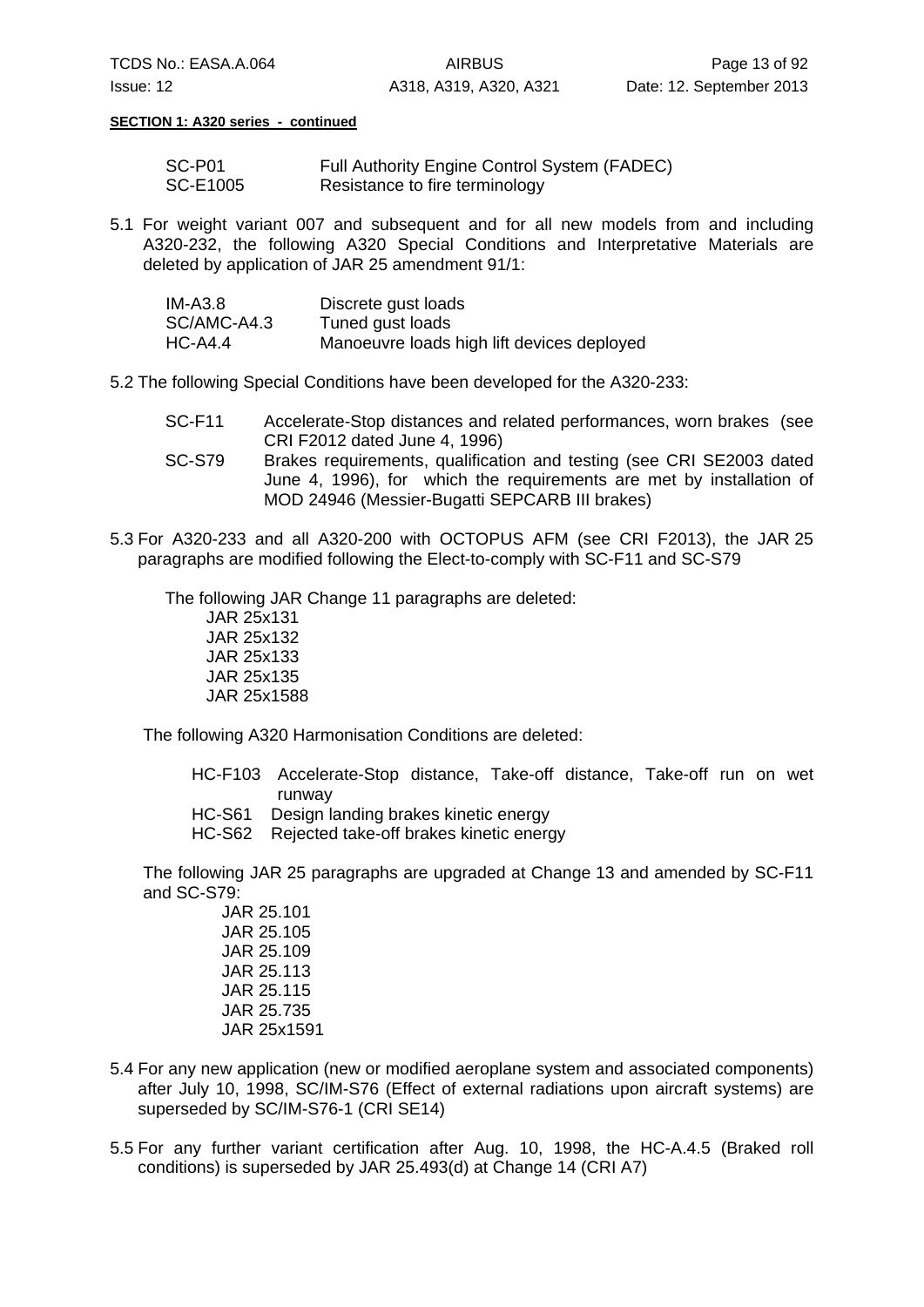5.6 The following special conditions have been developed post Type Certification:

| <b>SC H-01</b>   | Enhanced Airworthiness Programme for Aeroplane Systems -                |
|------------------|-------------------------------------------------------------------------|
|                  | ICA on EWIS (applicable from May 2010)                                  |
| <b>SC E-34</b>   | Seat with inflatable restraints                                         |
| <b>SC E-13</b>   | Installation of inflatable restraints (optional)                        |
| <b>SC D-0306</b> | Heat release and smoke density requirements to seat material            |
|                  | (applicable from June 2010)                                             |
| <b>SC P-27</b>   | <b>Flammability Reduction System</b>                                    |
|                  | If fitted, the centre fuel tank of aircraft which have made their first |
|                  | flight after 1st of January 2012 must be equipped in production         |
|                  | with a fuel tank Flammability Reduction System (modification            |
|                  | 38062). This system shall remain installed and operative and can        |
|                  | only be dispatched inoperative in accordance with the provisions of     |
|                  | the MMEL revision associated with modification 38062. If                |
|                  | modification 38062 (Fuel Tank Inerting System (FTIS)) is                |
|                  | embodied on A318, A319, A320, or A321 airplanes, the airplane is        |
|                  | compliant with paragraph FR Section 25.981(a) & (b) at                  |
|                  | amendment 25-102, Part 25 appendix M & N at amendment 25-               |
|                  | 125, and Section 26.33 at amendment 26-3.                               |
| <b>SC E10</b>    | High Altitude airport operations (up to 14,100ft) (CRI E10)             |

5.7 Special Conditions for aircraft equipped with MOD 160500

SC F-16 Static directional and lateral stability A318 SC F-5001 Stalling and scheduled operating speeds A318 SC F-5004 Static Longitudinal Stability and Low energy awareness A318 SC A-5003 Design Dive Speed Vd

Note: All other original Special Conditions applicable to each model remain effective.

# **6. Exemptions**

No exemptions

# **7. Deviations**

None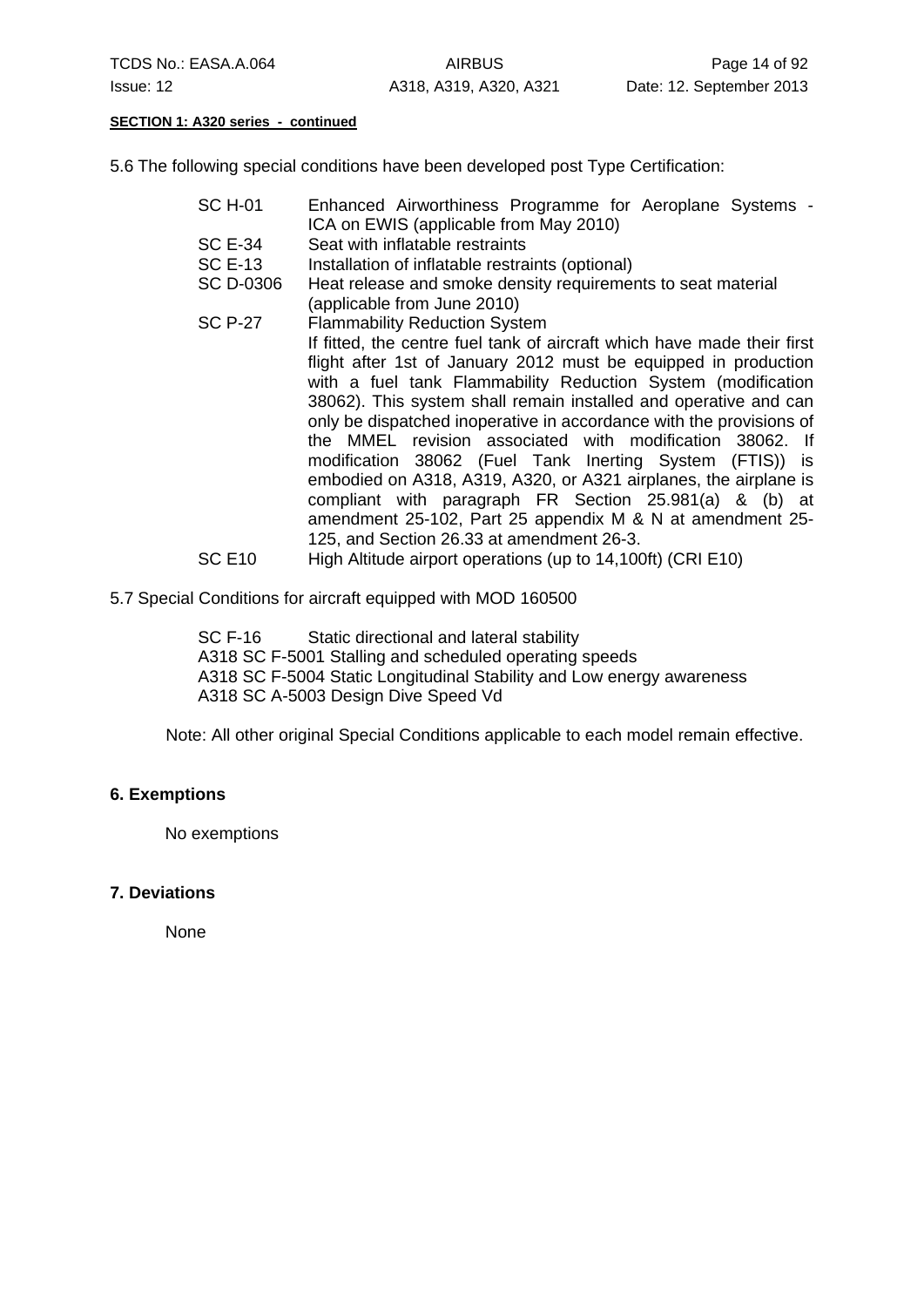### **8. Equivalent Safety Findings**

8.1 The following paragraphs have been complied with through equivalent safety demonstrations:

| JAR 25.783 (e) | cargo doors (see CRI SM 2005)                         |
|----------------|-------------------------------------------------------|
| JAR 25.783 (f) | passenger doors and bulk cargo door (MOD 20029)       |
|                | (see CRI SM 2004 and SM 2007)                         |
| JAR 25.813 (c) | emergency exits (see CRI E 2105 issue 3 "Type III     |
|                | overwing emergency exit access", seat cushion height) |
| JAR 25.807     | maximum number of passengers (180 PAX) (see CRI       |
|                | E 2107 "Passenger extension to 180")                  |
| JAR 25.933 (a) | thrust reverser autorestow function (see CRI P 1002). |
| JAR 25.791     | Passenger information signs (CRI S53)                 |

8.2 The following Equivalent Safety Findings have been developed post Type Certification:

| FAR 25.856(b)           | Fuselage burnthrough protection in bilge area (see CRI<br>E-32), see note below |
|-------------------------|---------------------------------------------------------------------------------|
|                         | If modifications 150700, and 37270 (with CLS option                             |
|                         | only), 37048 and 36985 are embodied in production on                            |
|                         | A318, A319, A320, or A321 airplanes, the airplane is                            |
|                         | compliant with Fuselage Flame Penetration                                       |
|                         | "Burnthrough" requirements addressed by paragraph 14                            |
|                         | CFR Part 25.856(b) Amdt 25-111 (See CRI E-28).                                  |
|                         | 14CFR Part 25.856(a) Improved flammability standards for insulation             |
|                         | materials (CRI E18)                                                             |
| JAR 25.812(b)(1)(ii)    | Photo-luminescent EXIT sign for MCD (Moveable                                   |
|                         | Class Divider) (CRI E14) (optional)                                             |
| JAR 25.811(f)           | Emergency exit marking reflectance (CRI E16)                                    |
| JAR 25.812(b)(1)(i)(ii) | Symbolic EXIT signs as an alternative to red EXIT                               |
|                         | signs for passenger aircraft (CRI SE-42) (optional)                             |

8.3 Equivalent Safety Findings for aircraft equipped with MOD 160500

ESF F-19 Flight in natural icing condition (§25.1419 (c))

Note: The original ESFs applicable to each model remain effective.

# **9. Environmental Protection Standards**

ICAO Annex 16:

| Vol. I, Part II             | Noise Requirements  |
|-----------------------------|---------------------|
| Vol. II, Part II            | <b>Fuel Venting</b> |
| Vol. II, Part III Chapter 2 | Emissions           |

Notes: Further details are defined within TCDSN EASA.A.064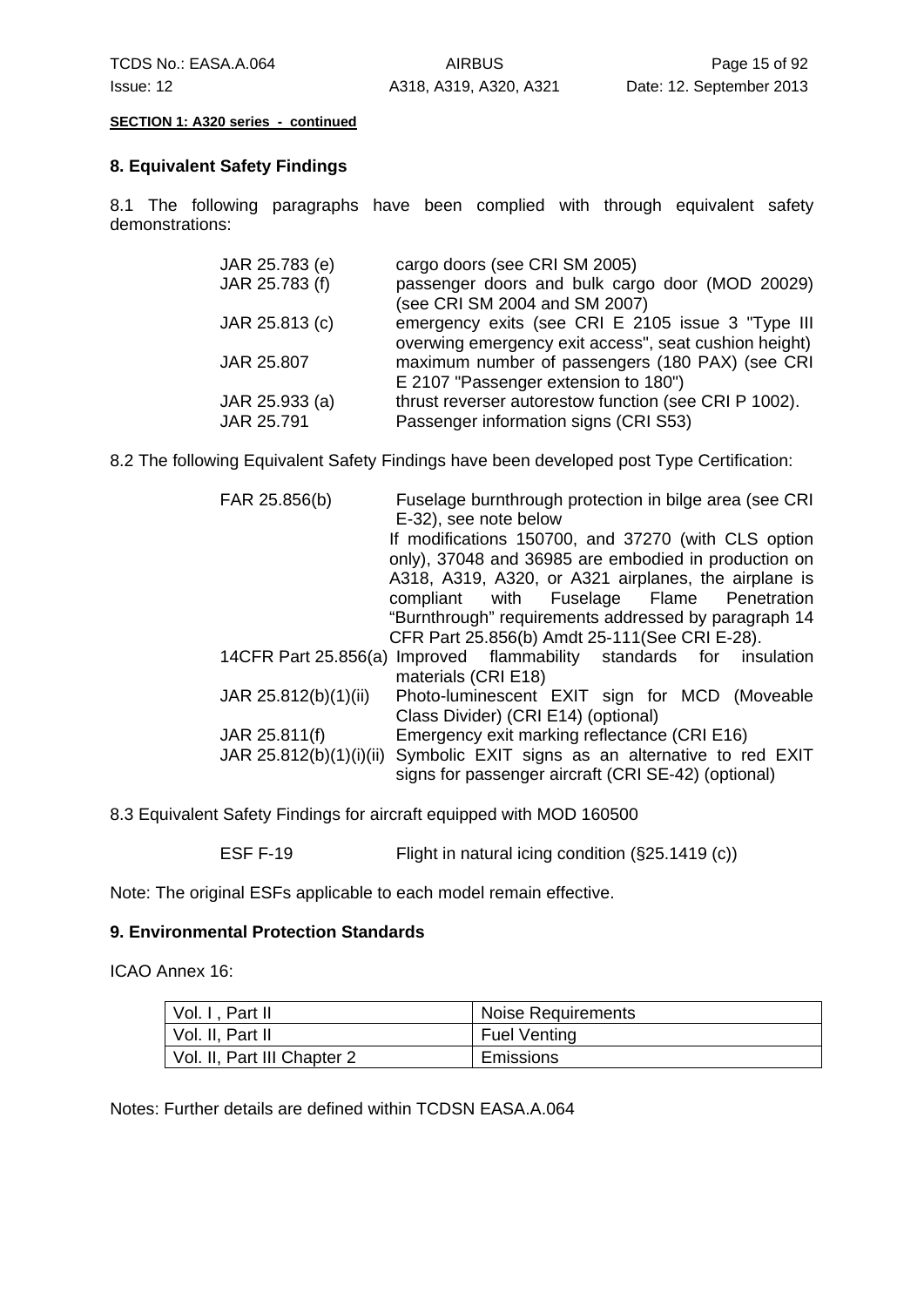### **10. ETOPS**

The Type Design, system reliability and performance of A320/ models were found capable for Extended Range Operations when configured, maintained and operated in accordance with the current revision of the ETOPS Configuration, Maintenance and Procedures (CMP) document, SA/EASA: AMC 20-6/CMP.

This finding does not constitute an approval to conduct Extended Range Operations (operational approval must be obtained from the responsible Authority).

| Aircraft model | Engine Type | 120 min           | 180 min              |
|----------------|-------------|-------------------|----------------------|
|                |             | Approval Date     | <b>Approval Date</b> |
| A320-111       | CFM56-5A1   | 17 September 1991 | 11 March 2004        |
| A320-211       | CFM56-5A1   | 17 September 1991 | 11 March 2004        |
| A320-212       | CFM56-5A3   | 17 September 1991 | 11 March 2004        |
| A320-214       | CFM56-5B4   | 28 April 1995     | 11 March 2004        |
| A320-215       | CFM56-5B5   | N/A               | 06 November 2006     |
| A320-216       | CFM56-5B6   | N/A               | 06 November 2006     |
| A320-231       | V2500-A1    | 13 January 1992   | 11 March 2004        |
| A320-232       | V2527-A5    | 28 April 1995     | 11 March 2004        |
| A320-233       | V2527E-A5   | 14 February 1997  | 11 March 2004        |

The following table provides details on the ETOPS approvals.

Note:

The Configuration, Maintenance and Procedure Standards for extended range twin-engine airplane operations are contained in ETOPS CMP document reference SA/EASA: AMC 20- 6/CMP at latest applicable revision. Certificated models are A320-111/-211/-212/-214/-215/- 216/-231/-232/-233, with all applicable engines.

Embodiment of modification:

36666 provides ETOPS 120 mn capability for EASA 32009 provides ETOPS 180 mn capability for EASA

### **III. Technical Characteristics and Operational Limitations**

# **1. Type Design Definition**

- 1.1 Certificated model: A320-111 Definition of reference airplane by AIRBUS INDUSTRIE document AI/EA-A 414.197/87
- 1.2 Certificated model: A320-211 Definition of reference airplane by AIRBUS INDUSTRIE document AI/EA-A-413.630/88
- 1.3 Certificated model: A320-212 Definition of reference airplane by AIRBUS INDUSTRIE document AI/EA-A 412.1589/90 (00D000A0004/C0S)
- 1.4 Certificated model: A320-214 Definition of reference airplane by AIRBUS INDUSTRIE document AI/EA-S 413.0150/95 (00D000A0006/C21)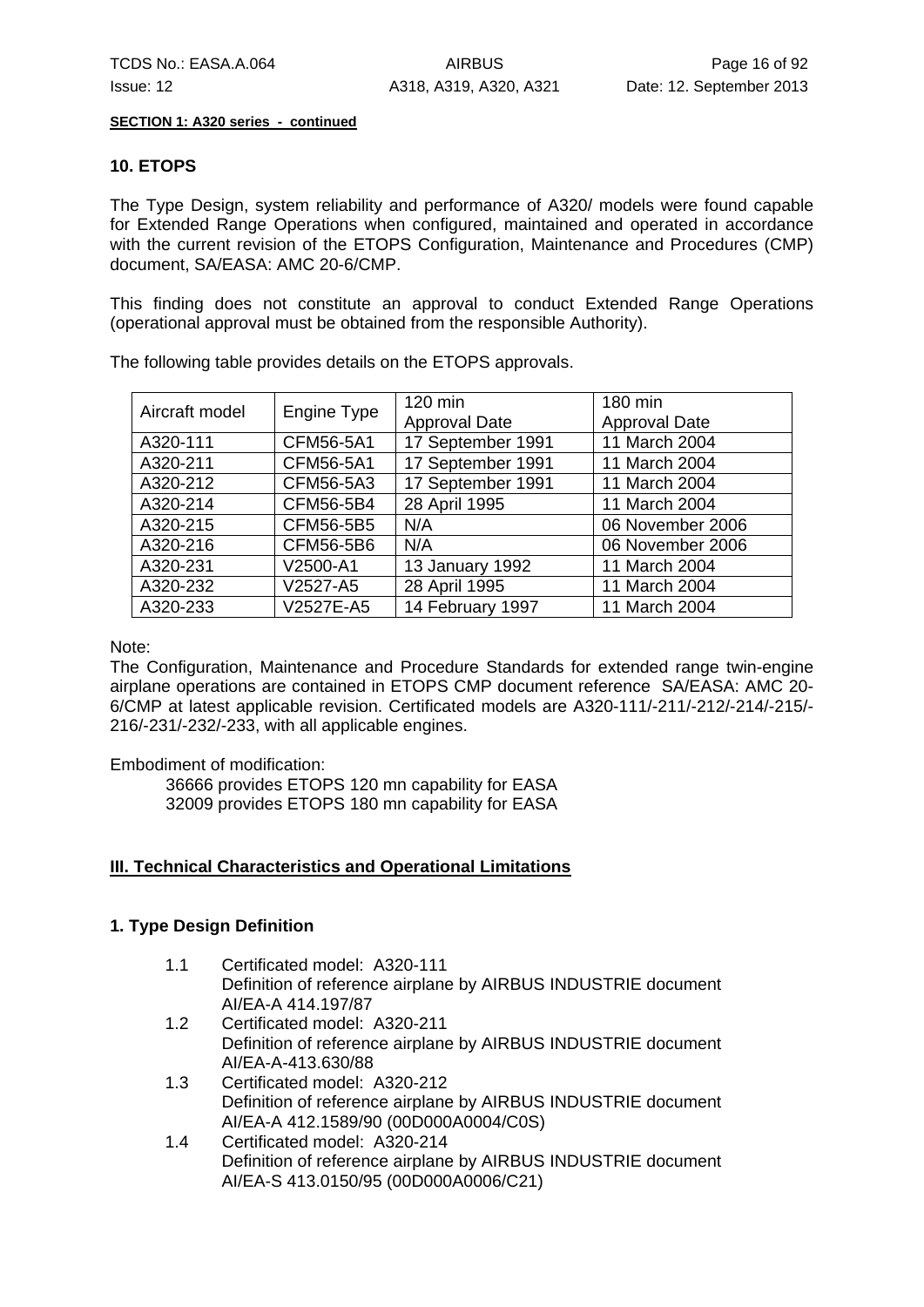- 1.5 Certificated model: A320-215 Definition of reference airplane by AIRBUS INDUSTRIE document D00D06006382 (00D000A0215/C21)
- 1.6 Certificated model: A320-216 Definition of reference airplane by AIRBUS INDUSTRIE document D00D06011383 (00D000A0216/C21)
- 1.7 Certificated model: A320-231 Definition of reference airplane by AIRBUS INDUSTRIE document AI/EA-A 414.301/89
- 1.8 Certificated model: A320-232 Definition of reference airplane by AIRBUS INDUSTRIE document AI/EA-AC 414.0502/93 (00D000A0005/C21)
- 1.9 Certificated model: A320-233 Definition of reference airplane by AIRBUS INDUSTRIE document AI/EA-S 413.1984/95 (00D000A0007/C21)

### Notes:

- a. Model conversions:
	- If modification 34647 is embodied on A320-212 model powered with CFM56-5A3 engines, it is converted into A320-211 model, powered with CFM56-5A1 engines
	- If modification 35962 is embodied on A320-211 model powered with CFM56-5A1 engines, it is converted into A320-212 model, powered with CFM56-5A3 engines
- b. A320-216 model results of the embodiment of modification 36311 on A320-214 model.
- c. A320-215 model results of the embodiment of modification 36297 on A320-214 model.

### **2. Description**

Twin turbo-fan, short to medium range, single aisle, transport category airplane.

### **3. Equipment**

Equipment approved for installation is listed in the Certification Standard Equipment List ref. 00D000A0101/C1S (not applicable for A320-216 and A320-215).

Cabin furnishings, equipment and arrangement shall be in conformance to the following specifications:

| ref. 00D252K0004/C01 Cabin seats |  |
|----------------------------------|--|
| ref. 00D252K0019/C01 Galleys     |  |

# **4. Dimensions**

Principal dimensions of A320 Aircraft:

| Length:                         | $37,57 \; m$ |
|---------------------------------|--------------|
| Width:                          | 34,10 m      |
| (if MOD 160500 is installed)    | 35,80 m      |
| Height:                         | 11,76 m      |
| Width at horizontal stabilizer: | $12,45 \; m$ |
| Outside fuselage diameter:      | $3,95 \; m$  |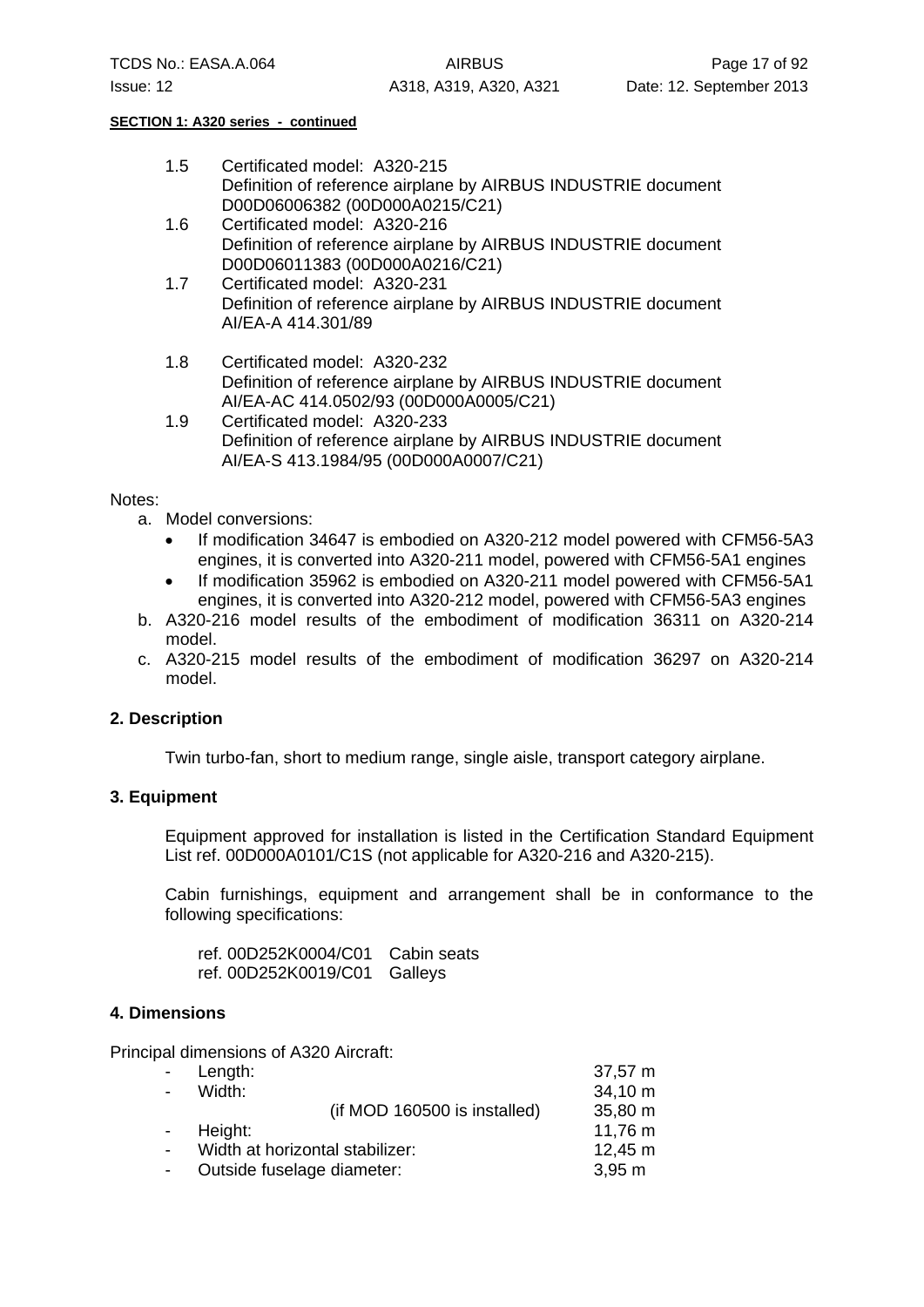| $\overline{\phantom{0}}$ | Distance between engines axis:               | $11,51 \; m$      |
|--------------------------|----------------------------------------------|-------------------|
| $\sim$                   | Distance between main landing gear:          | 7,59 m            |
| $\blacksquare$           | Distance between nose and main landing gear: | $12,64 \text{ m}$ |

### **5. Engines**

The list below lists the basic engines fitted on the aircraft models. The notes describe usual names and certified names as well as new engines variants.

### **A320-111**

| Two CFMI | CFM 56-5A1 jet engines (MOD 20141), or |
|----------|----------------------------------------|
|          | CFM 56-5A1/F jet engines (MOD 23755)   |

### **A320-211**

| Two CFMI | CFM 56-5A1 jet engines (MOD 20141), or |
|----------|----------------------------------------|
|          | CFM 56-5A1/F jet engines (MOD 23755)   |

### **A320-212**

Two CFMI CFM 56-5A3 jet engines (MOD 22093)

### **A320-214**

Two CFMI CFM 56-5B4 jet engines (MOD 24251), or CFM 56-5B4/2 jet engines (MOD 24405)

## **A320-215**

### **A320-216**

Two CFMI CFM 56-5B6/P jet engines (MOD 25800)

### **A320-231**

Two IAE V2500-A1 jet engines (MOD 20165)

## **A320-232**

 $\overline{T}$ wo IAE  $\overline{V}$  V2527-A5 jet engines (MOD 23008)

# **A320-233**

Two IAE V2527E-A5 jet engines (MOD 25068)

### Notes:

- 1 Whereas it is common use to apply the name of CFMI engines CFM56-5A1 and CFM56-5A1/F, the correct names of the certified engines are:
	- CFM56-5 is the certified engine name, when CFM56-5A1 is the usual name.
	- CFM56-5-A1/F is the certified engine name, when CFM56-5A1/F is the usual name.
- 2 A320-111/-211 CFM 56-5A1 engine can be intermixed with CFM 56-5A1/F engine (MOD 23755) on the same aircraft.
- 3 From March 31st 2008, there is no longer any CFM56-5B/2 non /P in field or in production. CFM56-5B4/2 engine model has been removed from CFM56-5B Type Certificate Data Sheet.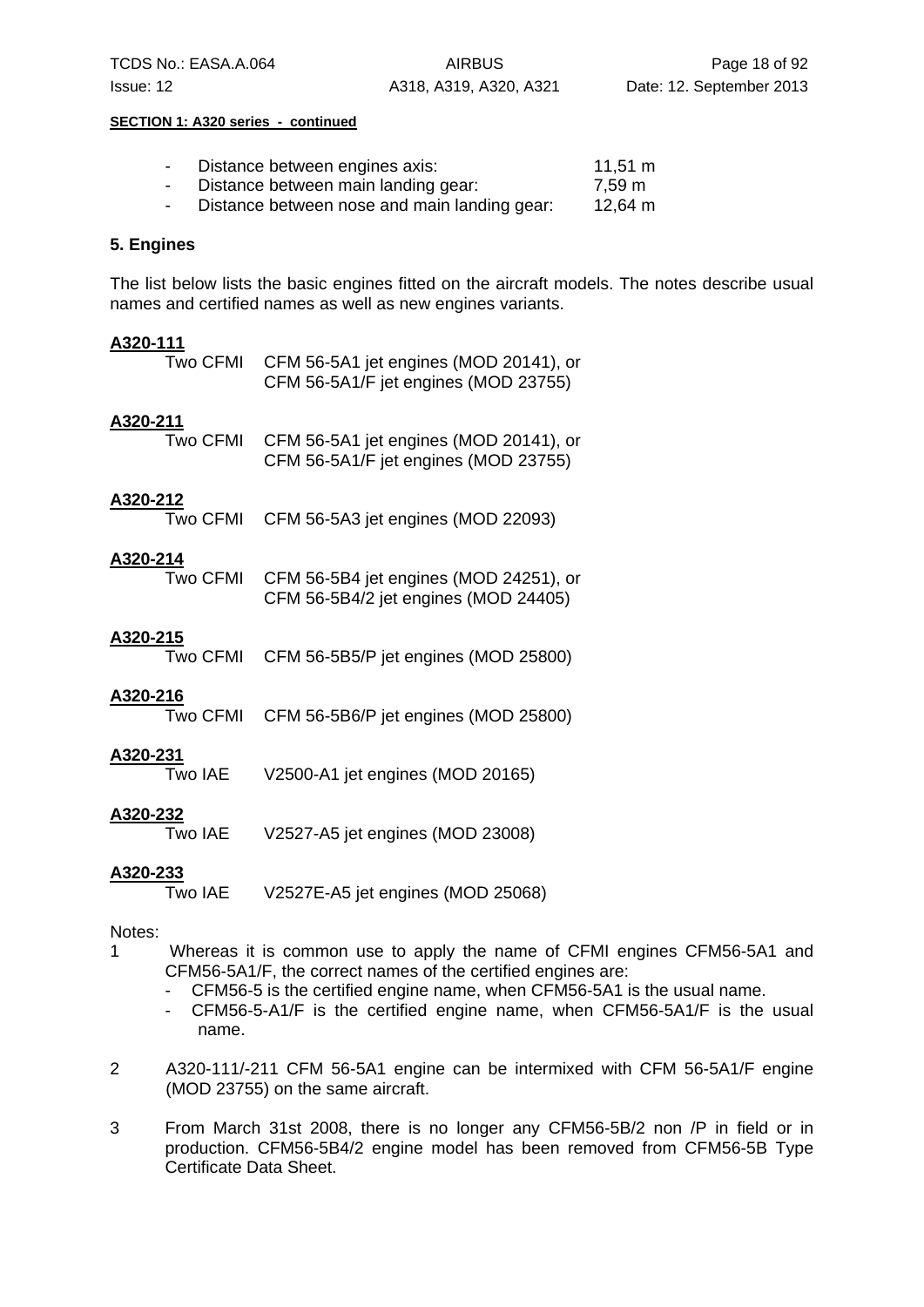4 If modification 25800 is embodied on models with CFM56-5B engines, the engine performance is improved. The engine's denomination changes to /P.

The modification is currently applicable for: A320-214: CFM56-5B4 (SAC) which changes to CFM56-5B4/P

CFM 56-5B/"non-P" engine can be intermixed with CFM 56-5B/P engine on the same aircraft.

Note: modification 25800 is basically embodied for A320-215 and -216 models.

5 If modification 26610 is embodied on models with CFM-5B/2 (DAC) engines, the engine performance and gaseous emission levels are improved. The modification is currently applicable for:

A320-214: CFM 56-5B4/2(DAC) which changes to CFM 56-5B4/2P(DAC II C).

CFM 56-5B/2 "non-P" (DAC) engine can be intermixed with CFM 56-5B/2P(DAC II C) engine on the same aircraft (AFM supplement).

CFM 56-5B/P or / "non-P" (SAC) engine can be intermixed with CFM 56-5B/2P (DAC II C) engine on the same aircraft (AFM supplement).

- 6 A320-214 CFM 56-5B4 engine can be intermixed with CFM 56-5B4/2 engine (MOD 24405) on the same aircraft (AFM supplement).
- 7 Introduction of CFM56-5Bx/3 "Tech Insertion" engine is done through embodiment of modification 37147 in production or 38770 in field. This modification is only applicable on CFM56-5Bx /P SAC engines. If modification 37147 is embodied on models with CFM-5B engines, the engine's denomination changes to /3.

The modification is currently applicable for:

| A320-214: | CFM 56-5B4 (SAC) which changes to CFM 56-5B4/3 |
|-----------|------------------------------------------------|
| A320-215: | CFM 56-5B5 (SAC) which changes to CFM 56-5B5/3 |
| A320-216: | CFM 56-5B6 (SAC) which changes to CFM 56-5B6/3 |

Modification 37147 has been demonstrated as having no impact on previously certified noise levels.

The engine characteristics remain unchanged.

CFM56-5Bx/3 engine can be intermixed with CFM56-5Bx/P engine under considerations as prescribes in modification 38573.

8 Introduction of "BUMP" function is done through embodiment of modification 38946. If modification 38946 is embodied on models with CFM-5B engines, the engine denomination changes to /P1 (SAC) or /2P1(DAC) or /3B1 (Tech Insertion).

The modification is currently applicable for: A320-214: CFM 56-5B4 (SAC) which changes to CFM 56-5B4/P1

Modification 38946 has been demonstrated as having no impact on previously certified noise levels.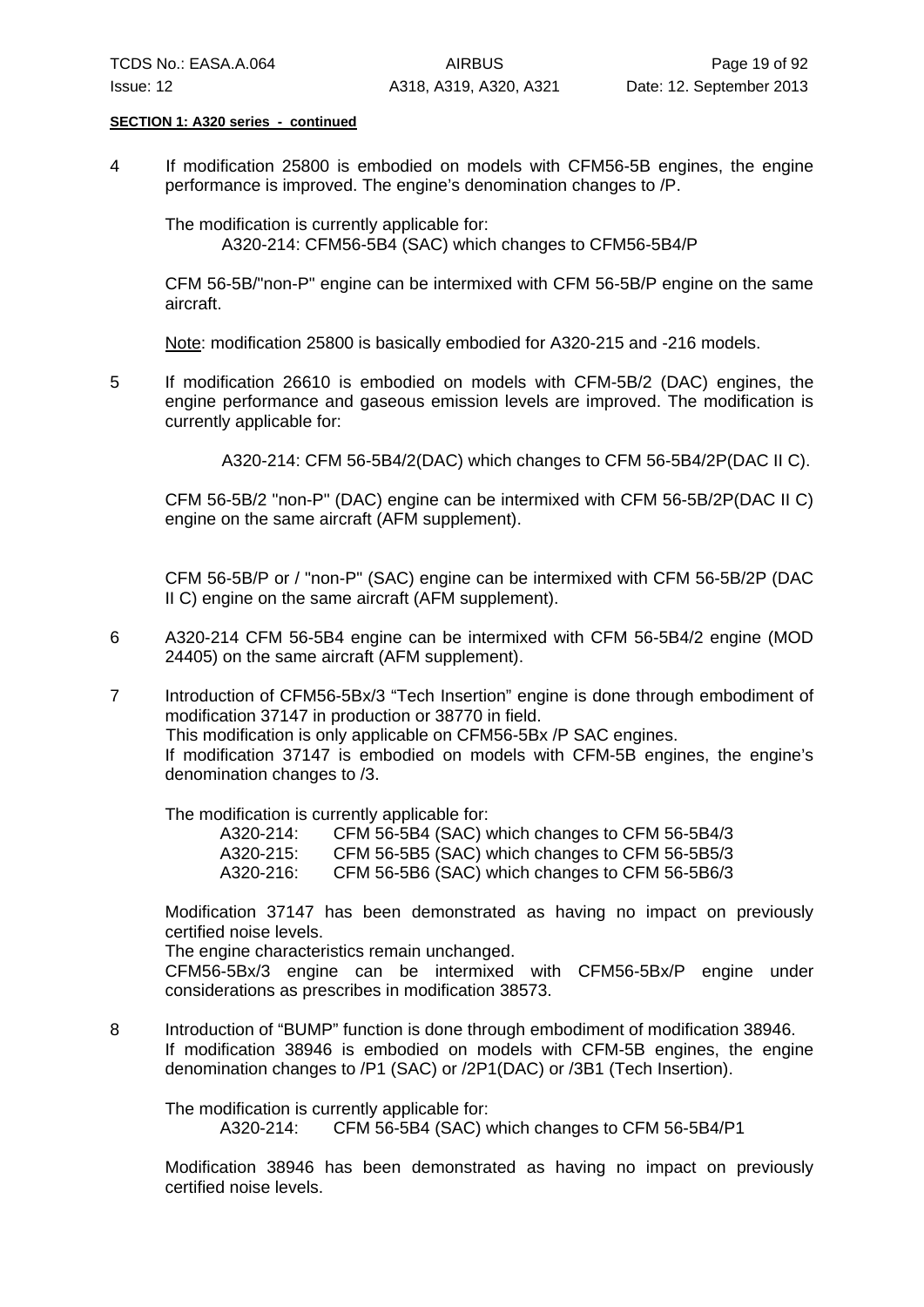The engine characteristics remain unchanged.

Intermix at aircraft level between "Non Bump" engine and "Bump" engine is not allowed.

# **6. Auxiliary Power Unit**

# **APU GARRETT**

GARRETT AIRESEARCH GTCP 36-300 (A) (Specification 31-5306B) Approved oils: see GARRETT REPORT GT. 7800

### **APU APIC (Option)**

The APU APIC installation is defined by MOD 22562 or MOD 35864. APIC APS 3200 (Specification ESR 0802, Rev. A) Approved oils: in conformance to MIL-L-7808, MIL-L-23699 or DERD 2487

### **APU AlliedSignal (Option)**

The APU AlliedSignal installation is defined by MOD 25888 AlliedSignal 131-9[A] (Specification 4900 M1E 03 19 01) Approved oils: according to model Specification 31-12048A-3A

Note: for A320 models, the APU APIC APS 3200 (MOD 35864) is the production standard from MSN 2645

### **7. Propellers**

N/A

### **8. Fluids (Fuel, Oil, Additives, Hydraulics)**

### **Fuel**

Fuel Specification: See installation manual: document CFM 2026 or CFM 2129 or document IAE - 0043

| <b>TYPE</b>               |               | <b>SPECIFICATION (NAME)</b> |                                            |                   |                                                                  |                              |                              |                   |                          |           |
|---------------------------|---------------|-----------------------------|--------------------------------------------|-------------------|------------------------------------------------------------------|------------------------------|------------------------------|-------------------|--------------------------|-----------|
|                           | <b>FRANCE</b> |                             | <b>USA</b>                                 |                   | ΙUΚ                                                              |                              | <b>RUSSIA</b>                |                   | <b>CHINA</b>             |           |
| Kerosene DCSEA            | 134           |                             | <b>ASTM D 1655</b>                         | (JET A)<br>JET A1 | DEF STAN 91/91                                                   | (AVTUR)<br>(JET A1)          | <b>IGOST</b><br>10227-86     | (RT)<br>$(TS1)^*$ | <b>IGB 5637-</b><br>2006 | $N°3$ JET |
|                           |               |                             | MIL-DTL 83133 (JP 8)                       |                   | <b>IDEF STAN 91/87</b>                                           | (AVTUR)<br>(JET A1)<br>(AIA) | <b>IGOST R</b><br>52050-2006 |                   |                          |           |
| Wide cut                  |               |                             | ASTM D 6615 (JET B)<br>MIL-DTL 5624 (JP 4) |                   | DEF STAN 91/88 (AVTAG)                                           |                              |                              |                   |                          |           |
| High flash DCSEA<br>point | 144           | $(F-44)$                    | <b>IMIL-DTL 5624 (JP 5)</b>                |                   | DEF STAN 91/86 (AVCAT)                                           |                              |                              |                   |                          |           |
|                           |               | $\star$<br>For              |                                            |                   | IAE engines, TS-1 is cleared for transient use (less than 50% of |                              |                              |                   |                          |           |

operations)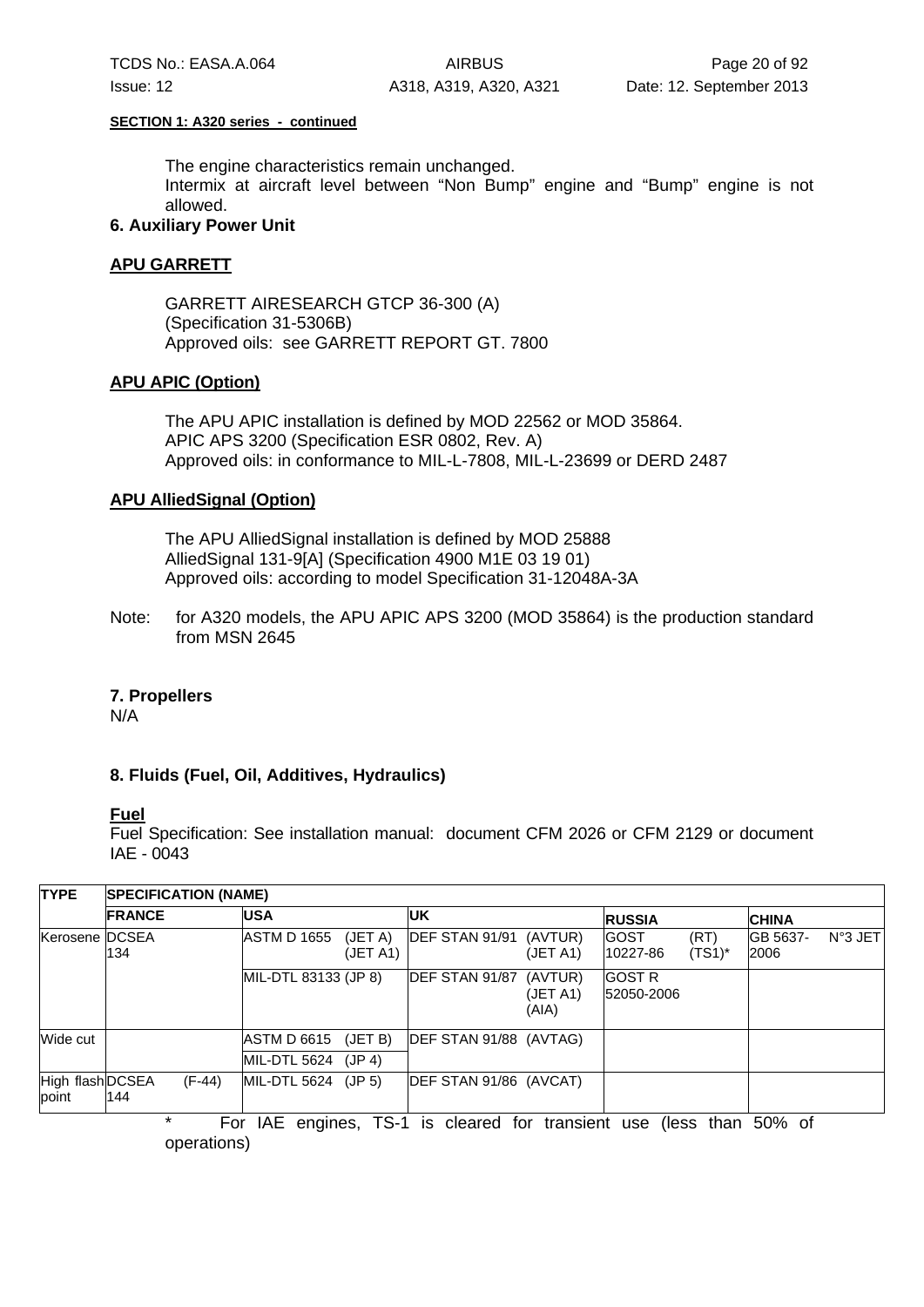# **OIL**

For oil specification:

| Engine               | <b>CFM56-5B5/P CFM56-5B6/P</b><br><b>CFM56-5A1</b><br><b>CFM56-5A1/F CFM56-5A3</b><br><b>CFM56-5B4</b><br><b>CFM56-5B4/2</b> | <b>IAE V2500-A1</b><br><b>IAE V2527-A5</b><br><b>IAE V2527E-A5</b> |
|----------------------|------------------------------------------------------------------------------------------------------------------------------|--------------------------------------------------------------------|
| <b>Approved Oils</b> | <b>SB CFMI 79-001</b>                                                                                                        | See doc IAE 0043 Sect 4.9 (MIL-L-23699)                            |

# **Additives**:

Refer to Airbus Consumable Material List (CML) and CFM SB 73-0122 or IAE Standard Practices and Processes Manual for CIS fuel additives The above mentioned fuels and additives are also suitable for the APU

# **Hydraulics**

Hydraulic fluids: Type IV - Specification NSA 30.7110

# **9. Fluid Capacities**

# **Fuel quantity (0,8 kg/liter)**

# **A320-100 series**

|               |              | <b>2 TANK AIRPLANE</b> |               | <b>3 TANK AIRPLANE **</b> |               |  |
|---------------|--------------|------------------------|---------------|---------------------------|---------------|--|
| <b>TANK</b>   |              | Usable fuel            | Unusable fuel | Usable fuel               | Unusable fuel |  |
|               |              | liters (kg)            | liters (kg)   | liters (kg)               | liters (kg)   |  |
|               | <b>Basic</b> | 15 588                 | 57.3          | 15 588                    | 58.9          |  |
| <b>WING</b>   |              | (12 470)               | (45.8)        | (12 470)                  | (47.1)        |  |
|               | mod          | 15843                  |               | 15843                     |               |  |
|               | 21145        | (12674)                |               | (12674)                   |               |  |
|               | <b>Basic</b> |                        |               | 8 0 7 9                   | 23.2          |  |
| <b>CENTER</b> |              |                        |               | (6463)                    | (18.6)        |  |
|               | mod          |                        |               | 8 2 5 0                   |               |  |
|               | 21145        |                        |               | (6600)                    |               |  |
|               | <b>Basic</b> | 15 588                 | 57.3          | 23 667                    | 82.1          |  |
| <b>TOTAL</b>  |              | (12 470)               | (45.8)        | (18933)                   | (65.7)        |  |
|               | mod          | 15843                  |               | 24 093                    |               |  |
|               | 21145        | (12 674)               |               | (19274)                   |               |  |

If modification 20024 is embodied on the series A320-100, the central wing box is used as a central fuel tank.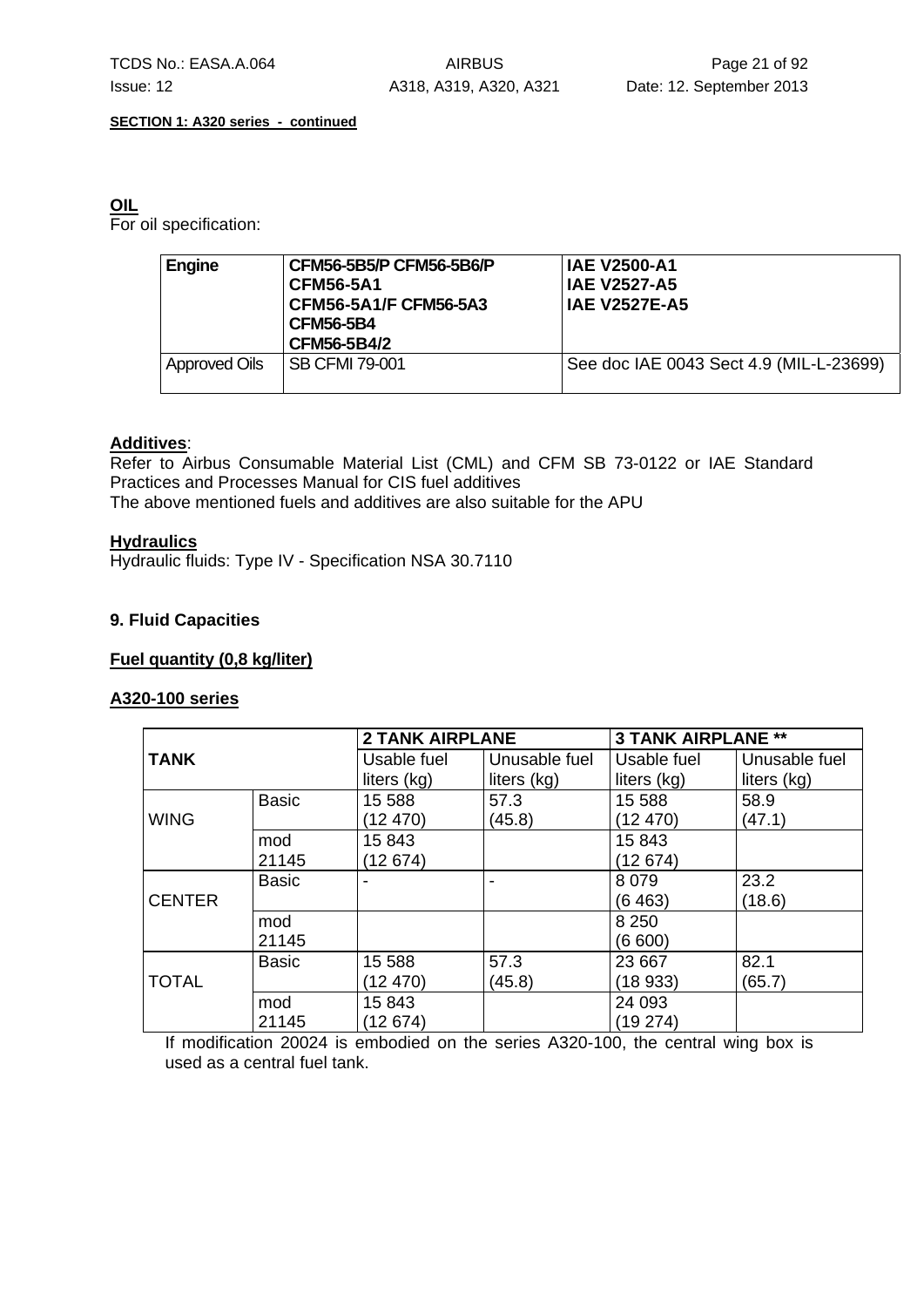### **A320-200 series (without MOD 160001)**

|               | <b>3 TANK AIRPLANE</b> |             | <b>4 TANK AIRPLANE</b> |             | 4 or 5 TANK AIRPLANE * |               |
|---------------|------------------------|-------------|------------------------|-------------|------------------------|---------------|
| <b>TANK</b>   | Usable fuel            | Unusable    | Usable fuel            | Unusable    | Usable fuel            | Unusable fuel |
|               | liters (kg)            | fuel        | liters (kg)            | fuel        | liters (kg)            | liters (kg)   |
|               |                        | liters (kg) |                        | liters (kg) |                        |               |
| <b>WING</b>   | 15 609                 | 58.9        | 15 609                 | 58.9        | 15 609                 | 58.9          |
|               | (12 487)               | (47.1)      | (12487)                | (47.1)      | (12487)                | (47.1)        |
| <b>CENTER</b> | 8 2 5 0                | 23.2        | 8 2 5 0                | 23.2        | 8 2 5 0                | 23.2          |
|               | (6600)                 | (18.6)      | (6600)                 | (18.6)      | (6600)                 | (18.6)        |
| $ACT (*)$     |                        |             | 2992                   | 17          | 2 9 9 2 /              | 17/34         |
|               |                        |             | (2393)                 | (13.6)      | 5 9 8 4                | (13.6 / 27.2) |
|               |                        |             |                        |             | (2393/                 |               |
|               |                        |             |                        |             | 4786)                  |               |
| <b>TOTAL</b>  | 23 859                 | 82.1        | 26 851                 | 99.1        | 26 851 /               | 99.1 / 116.1  |
|               | (19 087)               | (65.7)      | (21 480)               | (79.3)      | 29 843                 | (79.3 / 92.9) |
|               |                        |             |                        |             | (21480/                |               |
|               |                        |             |                        |             | 23 873)                |               |

On the series A320-200, the certification of installing one or two Additional Center Tanks (ACT) in bulk version is defined by modification 28378. An alternative is the installation of one ACT only (with the provisions for only one ACT), as defined by modification 34456.

# **A320-211/-212/-214/-215/-216 (with MOD 37331 and without MOD 160001)**

|               | <b>3 TANK AIRPLANE</b> |             | <b>4 TANK AIRPLANE</b> |             | 4 or 5 TANK AIRPLANE * |               |  |
|---------------|------------------------|-------------|------------------------|-------------|------------------------|---------------|--|
| <b>TANK</b>   | Usable fuel            | Unusable    | Usable fuel            | Unusable    | Usable fuel            | Unusable fuel |  |
|               | liters (kg)            | fuel        | liters (kg)            | fuel        | liters (kg)            | liters (kg)   |  |
|               |                        | liters (kg) |                        | liters (kg) |                        |               |  |
| <b>WING</b>   | 15 959                 | 58.9        | 15 959                 | 58.9        | 15 959                 | 58.9          |  |
|               | (12 767)               | (47.1)      | (12 767)               | (47.1)      | (12 767)               | (47.1)        |  |
| <b>CENTER</b> | 8 2 5 0                | 23.2        | 8 2 5 0                | 23.2        | 8 2 5 0                | 23.2          |  |
|               | (6600)                 | (18.6)      | (6600)                 | (18.6)      | (6600)                 | (18.6)        |  |
| $ACT (*)$     |                        |             | 2992                   | 17          | 2 9 9 2 /              | 17/34         |  |
|               |                        |             | (2393)                 | (13.6)      | 5 9 8 4                | (13.6 / 27.2) |  |
|               |                        |             |                        |             | (2393/                 |               |  |
|               |                        |             |                        |             | 4 786)                 |               |  |
| <b>TOTAL</b>  | 24 209                 | 82.1        | 27 201                 | 99.1        | 27 201 /               | 99.1 / 116.1  |  |
|               | (19 367)               | (65.7)      | (21761)                | (79.3)      | 30 193                 | (79.3 / 92.9) |  |
|               |                        |             |                        |             | (21761/                |               |  |
|               |                        |             |                        |             | 24 154)                |               |  |

On the series A320-200, the certification of installing one or two Additional Center Tanks (ACT) in bulk version is defined by modification 28378.

An alternative is the installation of one ACT only (with the provisions for only one ACT), as defined by modification 34456.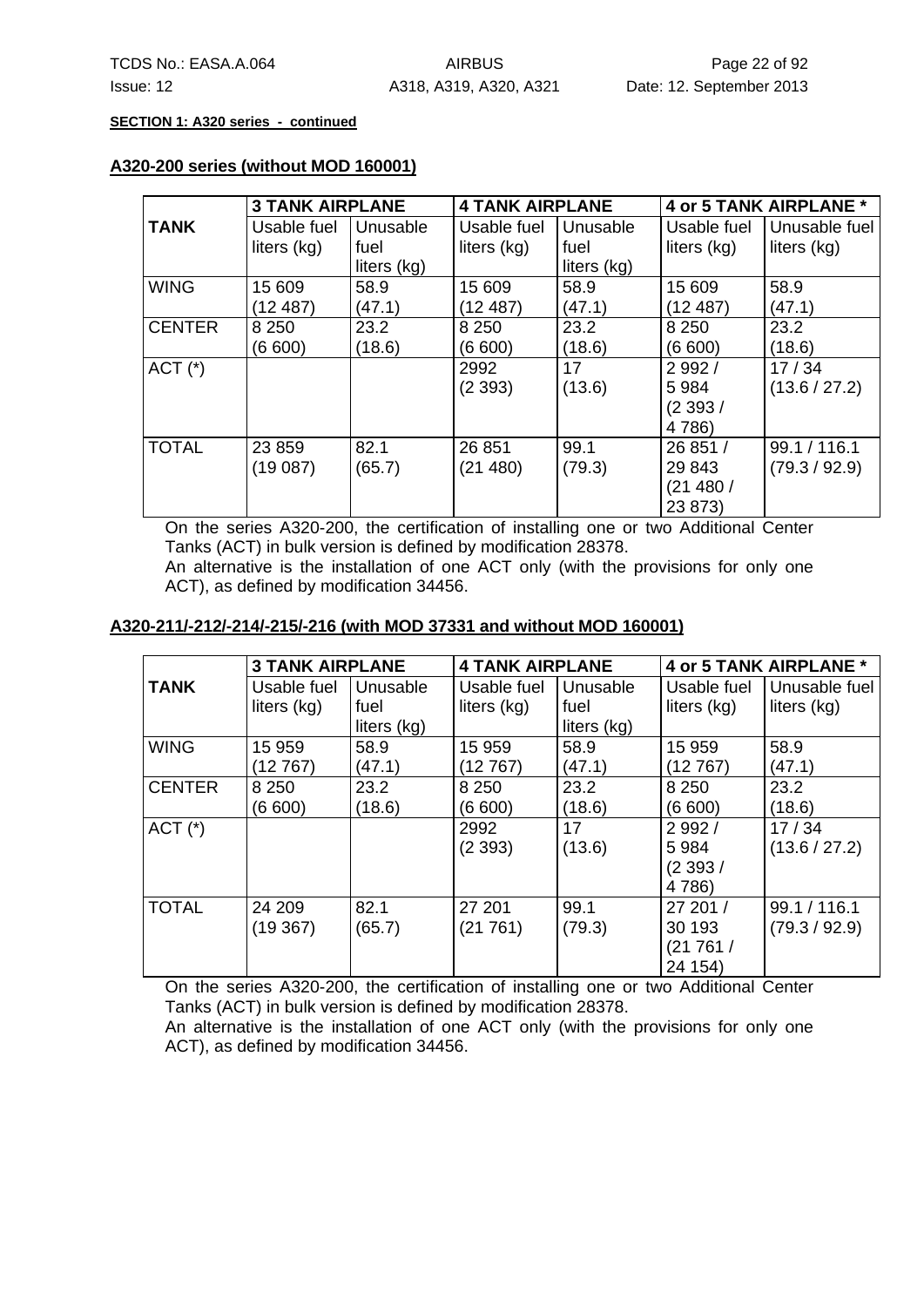|               | <b>3 TANK AIRPLANE</b> |             | <b>4 TANK AIRPLANE</b> |             | 4 or 5 TANK AIRPLANE * |               |
|---------------|------------------------|-------------|------------------------|-------------|------------------------|---------------|
| <b>TANK</b>   | Usable fuel            | Unusable    | Usable fuel            | Unusable    | Usable fuel            | Unusable fuel |
|               | liters (kg)            | fuel        | liters (kg)            | fuel        | liters (kg)            | liters (kg)   |
|               |                        | liters (kg) |                        | liters (kg) |                        |               |
| <b>WING</b>   | 15 5 69                | 58.9        | 15 5 69                | 58.9        | 15 5 69                | 58.9          |
|               | (12455)                | (47.1)      | (12455)                | (47.1)      | (12455)                | (47.1)        |
| <b>CENTER</b> | 8 2 4 8                | 23.2        | 8 2 4 8                | 23.2        | 8 2 4 8                | 23.2          |
|               | (6598)                 | (18.6)      | (6598)                 | (18.6)      | (6598)                 | (18.6)        |
| $ACT (*)$     |                        |             | 2992                   | 17          | 2 9 9 2 /              | 17/34         |
|               |                        |             | (2393)                 | (13.6)      | 5 9 8 4                | (13.6 / 27.2) |
|               |                        |             |                        |             | (2393/                 |               |
|               |                        |             |                        |             | 4 786)                 |               |
| <b>TOTAL</b>  | 23 817                 | 82.1        | 26 809                 | 99.1        | 26 809 /               | 99.1 / 116.1  |
|               | (19054)                | (65.7)      | (21447)                | (79.3)      | 29 801                 | (79.3 / 92.9) |
|               |                        |             |                        |             | (21447/                |               |
|               |                        |             |                        |             | 23 841)                |               |

### **A320-200 series (without MOD 37331 and with MOD 160001)**

On the series A320-200, the certification of installing one or two Additional Center Tanks (ACT) in bulk version is defined by modification 28378. An alternative is the installation of one ACT only (with the provisions for only one ACT), as defined by modification 34456.

# **A320-214/215/216 (with MOD 37331 and MOD 160001)**

|               | <b>3 TANK AIRPLANE</b> |             | <b>4 TANK AIRPLANE</b> |             | 4 or 5 TANK AIRPLANE * |               |
|---------------|------------------------|-------------|------------------------|-------------|------------------------|---------------|
| <b>TANK</b>   | Usable fuel            | Unusable    | Usable fuel            | Unusable    | Usable fuel            | Unusable fuel |
|               | liters (kg)            | fuel        | liters (kg)            | fuel        | liters (kg)            | liters (kg)   |
|               |                        | liters (kg) |                        | liters (kg) |                        |               |
| <b>WING</b>   | 15919                  | 58.9        | 15919                  | 58.9        | 15919                  | 58.9          |
|               | (12735)                | (47.1)      | (12735)                | (47.1)      | (12735)                | (47.1)        |
| <b>CENTER</b> | 8 2 4 8                | 23.2        | 8 2 4 8                | 23.2        | 8 2 4 8                | 23.2          |
|               | (6598)                 | (18.6)      | (6598)                 | (18.6)      | (6598)                 | (18.6)        |
| $ACT (*)$     |                        |             | 2992                   | 17          | 2 9 9 2 /              | 17/34         |
|               |                        |             | (2393)                 | (13.6)      | 5 9 8 4                | (13.6 / 27.2) |
|               |                        |             |                        |             | (2393/                 |               |
|               |                        |             |                        |             | 4 786)                 |               |
| <b>TOTAL</b>  | 24 167                 | 82.1        | 27 159                 | 99.1        | 27 159 /               | 99.1 / 116.1  |
|               | (19 334)               | (65.7)      | (21 727)               | (79.3)      | 30 151                 | (79.3 / 92.9) |
|               |                        |             |                        |             | (21727/                |               |
|               |                        |             |                        |             | 24 121)                |               |

# **10. Airspeed Limits (Indicated Airspeed – IAS – unless otherwise stated)**

Maximum Operating Mach (MMO): 0,82 Maximum Operating Speed (VMO): 350 kt

Manoeuvring Speed VA: See Limitations Section of the EASA approved Flight Manual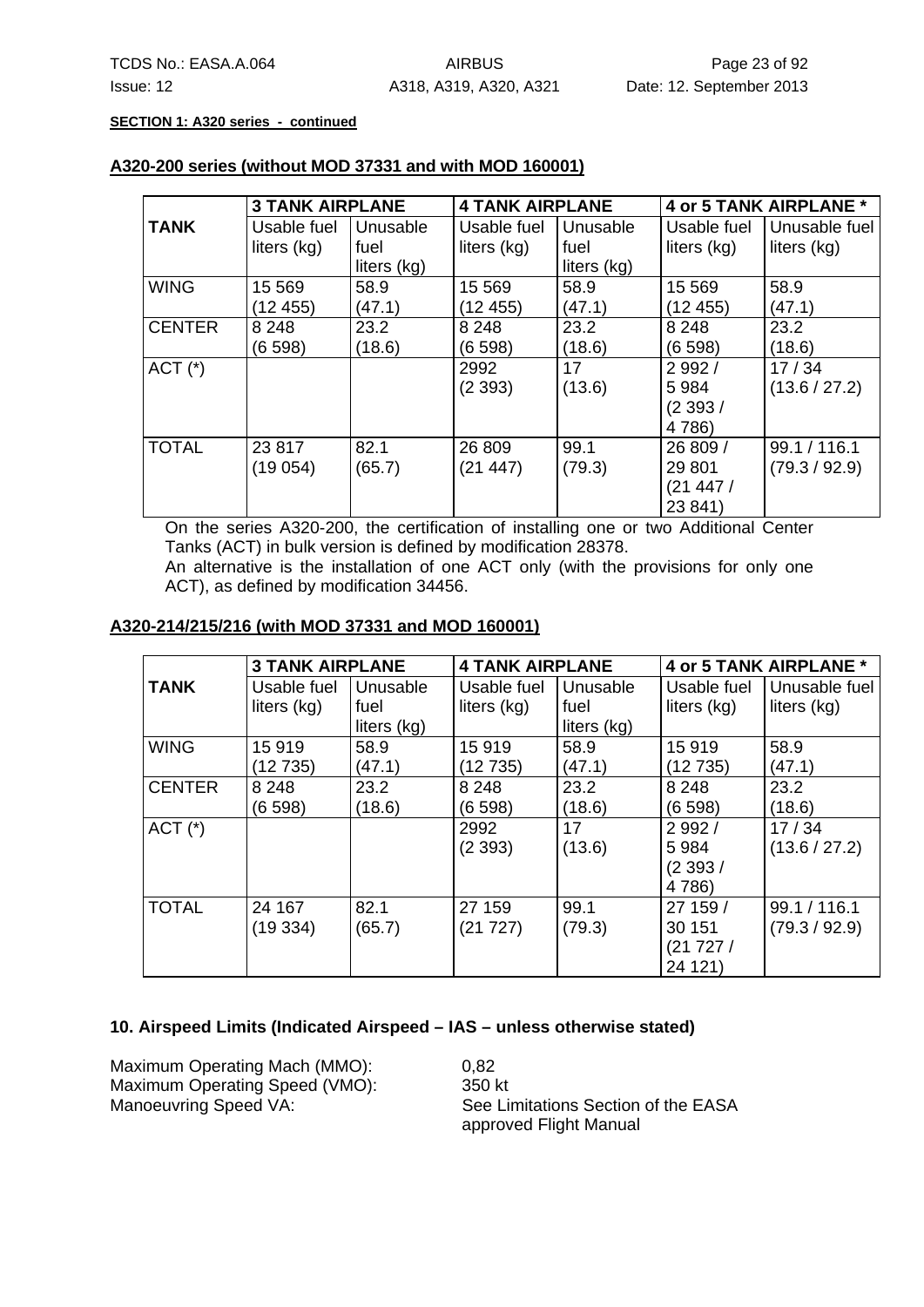Extended Flaps / Slats Speed (VFE): see table below

|               | <b>Slats/Flaps</b> |          |                        |
|---------------|--------------------|----------|------------------------|
| Configuration | ٬٥١                | VFE (kt) |                        |
|               | 18/0               | 230      | Intermediate approach  |
|               | $*18/10$           | 215      | Take-off               |
| 2             | 22/15              | 200      | Take-off and approach  |
| 3             | 22/20              | 185      | Take-off,<br>approach, |
|               |                    |          | landing                |
| Full          | 27/35              | 177      | Landing                |

\* Auto flap retraction at 210 kt in take-off configuration

| Landing gear:                     |                    |
|-----------------------------------|--------------------|
| VLE - Extended:                   | 280 kt/Mach 0.67   |
| VLO - Extension:                  | 250 kt             |
| Retraction:                       | 220 kt             |
| Tyres limit speed (ground speed): | 195.5 kt (225 mph) |

# **11. Flight Envelope**

Maximum Operating Altitude:

- 39 100 ft (pressure altitude)
- 39 800 ft (pressure altitude) if modification 30748 is embodied

See the appropriate EASA approved Airplane Flight Manual

### **12. Operating Limitations**

See the appropriate EASA approved Airplane Flight Manual

# **Powerplant (2.2482 lb/daN)**

|                                                      | <b>CFMI</b>                                                |                                                            |                                                |                                             |                                                            |  |  |  |
|------------------------------------------------------|------------------------------------------------------------|------------------------------------------------------------|------------------------------------------------|---------------------------------------------|------------------------------------------------------------|--|--|--|
| Engine                                               | <b>CFM56-5B5/P</b>                                         | <b>CFM56-5B6/P</b>                                         | <b>CFM56-5A1</b><br><b>CFM56-5A1/F</b><br>/**\ | <b>CFM56-5A3</b>                            | <b>CFM56-5B4</b><br>CFM56-5B4/2<br>/***\                   |  |  |  |
| Data sheets                                          | E37NE (FAA)<br>E38NE (FAA)<br>M-17 (DGAC)<br><b>M-IM28</b> | E37NE (FAA)<br>E38NE (FAA)<br>M-17 (DGAC)<br><b>M-IM28</b> | E28NE (FAA)<br>M-15 (DGAC)<br><b>M-IM19</b>    | E28NE (FAA)<br>M-15 (DGAC)<br><b>M-IM19</b> | E37NE (FAA)<br>E38NE (FAA)<br>M-17 (DGAC)<br><b>M-IM28</b> |  |  |  |
|                                                      | (DGAC)                                                     | (DGAC)                                                     | (DGAC)                                         | (DGAC)                                      | (DGAC)                                                     |  |  |  |
| <b>Static thrust</b><br>at sea level                 |                                                            |                                                            |                                                |                                             |                                                            |  |  |  |
| Take-off (5 min)*<br>(Flat rated 30°C)               | 9786 daN<br>(22 000 lbs)                                   | 10453 daN<br>$(23 500$ lbs)                                | 120<br>daN l<br>11<br>$(25000 \, \text{lb})$   | 11 787 daN<br>$(26 500$ lbs)                | 12 010 daN<br>$(27 000$ lbs)                               |  |  |  |
| Maximum<br>continuous<br>(Flat rated $25^{\circ}$ C) | 9 008 daN<br>(20 250 lbs)                                  | 9 008 daN<br>$(20 250$ lbs)                                | 10 542 daN<br>$(23700$ lbs)                    | 10 542 daN<br>$(23700$ lbs)                 | 10 840 daN<br>$(24 370$ lbs)                               |  |  |  |

(\*\*): see note 1 chapter 5 for usual names and certified names

(\*\*\*): see note 3 chapter 5 for engine models no longer in prod/service.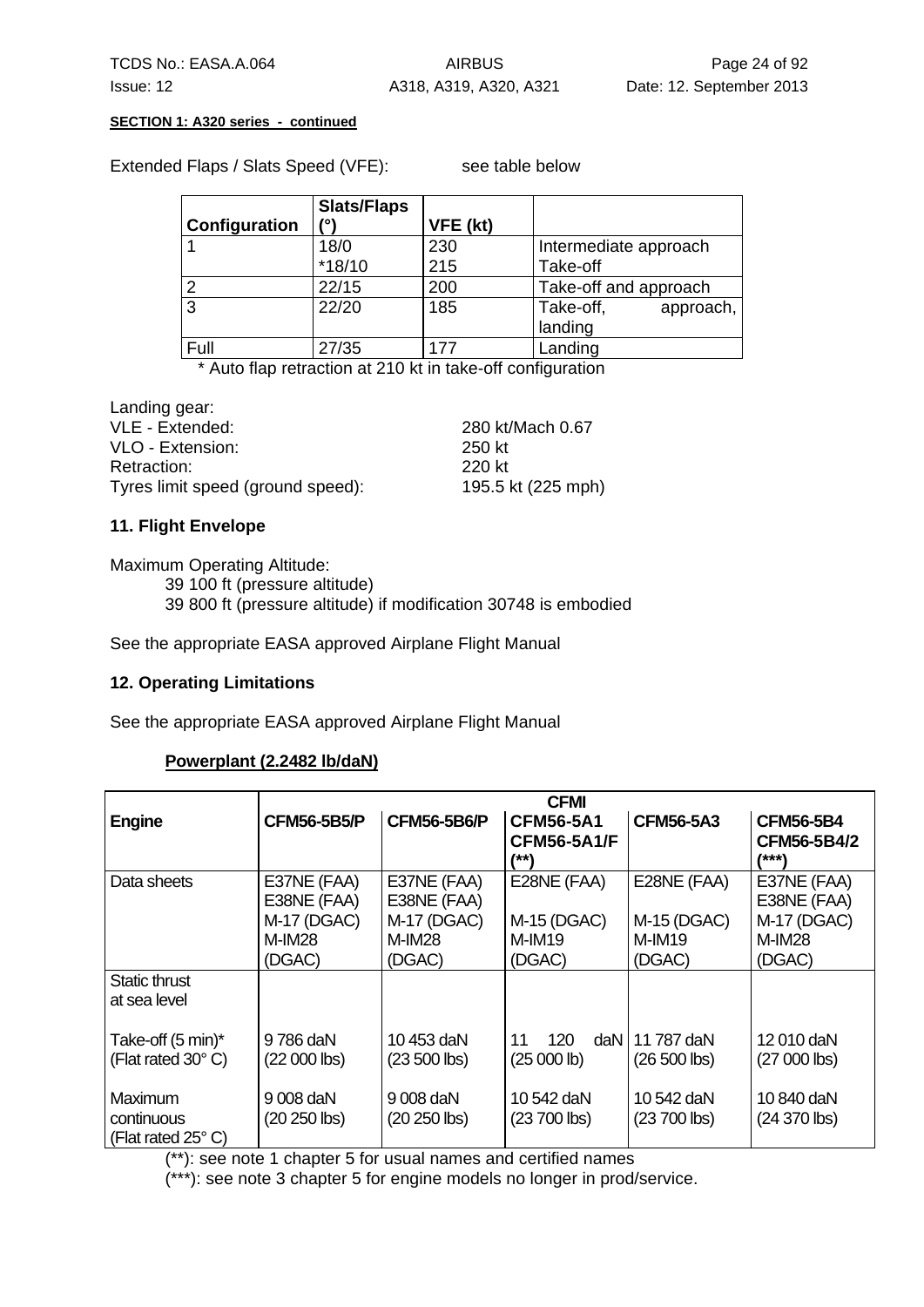| <b>Engine</b>                                     | <b>IAE V2500-A1</b>          | <b>IAE V2527-A5</b><br><b>IAE V2527E-A5</b> |
|---------------------------------------------------|------------------------------|---------------------------------------------|
| Data sheets                                       | E31NE (FAA)<br>M-IM22 (DGAC) | E40NE (FAA)<br>M-IM31 (DGAC)                |
| Static thrust<br>at sea level                     |                              |                                             |
| Take-off (5 min)*<br>(Flat rated $30^{\circ}$ C)  | 11 031 daN<br>$(24 800$ lbs) | 11 031 daN<br>$(24 800$ lbs)                |
| Maximum continuous<br>(Flat rated $25^{\circ}$ C) | 9893 daN<br>(22 240 lbs)     | 9893 daN<br>(22 240 lbs)                    |

\* 10 minutes at take-off thrust allowed only in case of engine failure (at take-off or during go-around) in accordance with DGAC "Fiche de Caractéristiques Moteur"

Other engine limitations: see the relevant Engine Type Certificate Data Sheet

### Notes:

- 1. A320-212 (CFM 56-5A3 engines) A320-111/-211 (CFM 56-5A1/F engines, see note 1 in Chapter 5 "engines" for usual names and certified names). The maximum permissible gas temperature at take-off and max continuous is extended to 915° C and 880° C respectively. However, the ECAM indication remains at 890° C and 855° C.
- 2. A320-231 with modification 23872 (EGT redline increase for IAE engines):
	- for consolidated bump rating operation (MOD 23408), the maximum permissible gas temperature is extended to 650° C at take-off. The ECAM indication remains at 635° C.
	- for non rating bump operation, the maximum permissible gas temperature is extended to 640° C at take-off. The ECAM indication remains at 635° C.
	- for maximum continuous and take-off operation, the maximum permissible gas temperature is extended to 615° C. The ECAM indication remains at 610° C.
- 3. A320-231 with modification 25000 (FADEC Standard SCN12C for IAE engines):
	- for take-off operation, the maximum permissible gas temperature is extended to 650° C. The ECAM indication remains at 635° C.
	- for maximum continuous operation, the maximum permissible gas temperature is extended to 625° C. The ECAM indication remains at 610°C.

# **12.1 Approved Operations**

Transport commercial operations

### **12.2 Other Limitations**

For a complete list of applicable limitations see the appropriate EASA approved Airplane Flight Manual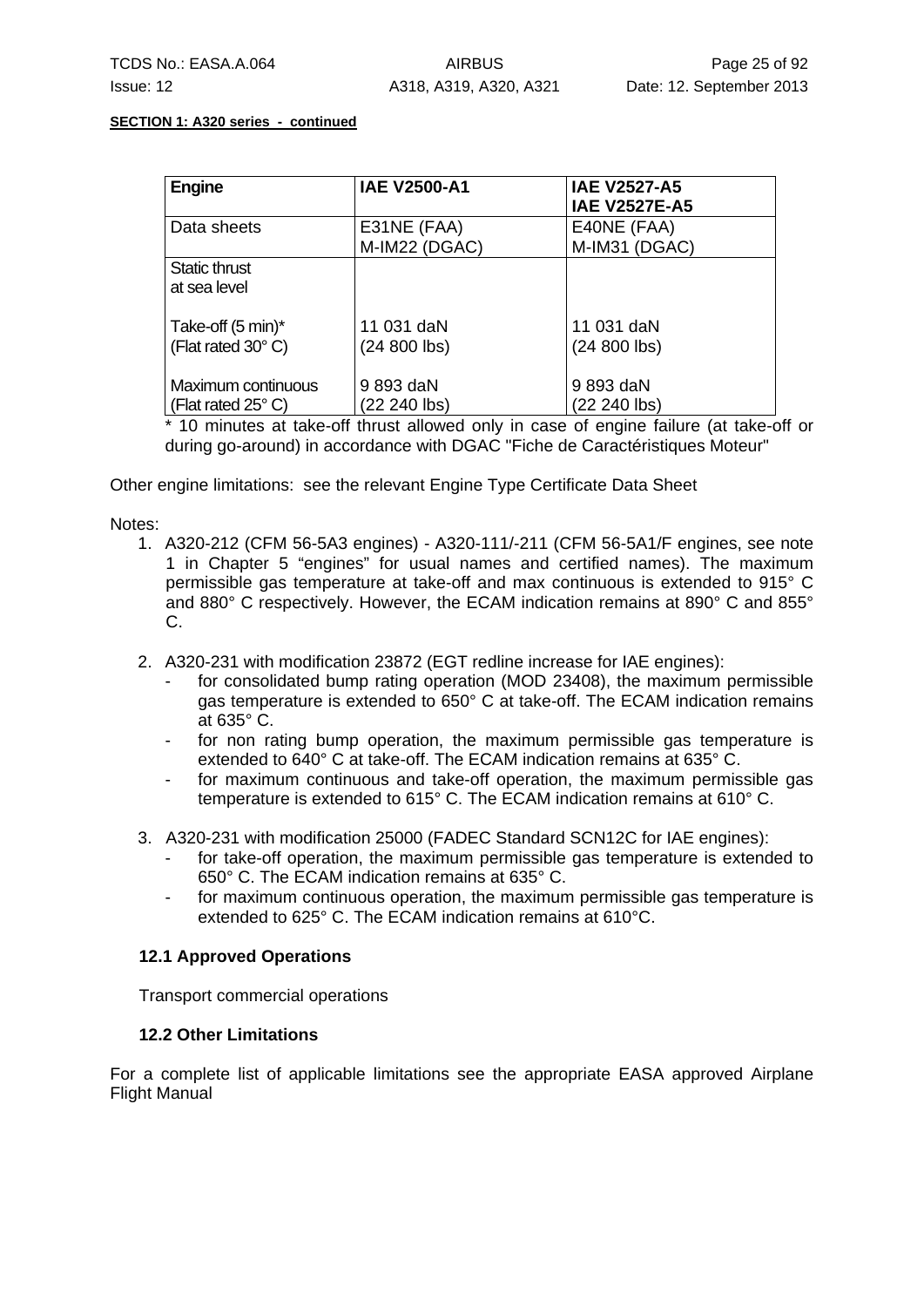# **13. Maximum Certified Masses**

# **A320-111**

| <b>VARIANT</b>        | 000<br>(BASIC) | 001<br>(MOD 20939) | 002<br>(MOD 22520) |
|-----------------------|----------------|--------------------|--------------------|
| Max. Ramp Weight      | 68 400         | 66 400             | 68 400             |
| Max. Take-off Weight  | 68 000         | 66 000             | 68 000             |
| Max. Landing Weight   | 63 000         | 63 000             | 63 000             |
| Max. Zero Fuel Weight | 59 000         | 59 000             | 59 800             |
| Minimum Weight        | 36 750         | 36 750             | 36 750             |

# **A320-211/A320-212/A320-231**

| <b>VARIANT</b>        | 000<br>(BASIC)<br>(MOD<br>20802) | 001<br>(MOD<br>20966) | 002<br>(MOD<br>21601) | 003<br>(MOD<br>22269) | 004<br>(MOD<br>21532) | 005<br>(MOD<br>21711) |
|-----------------------|----------------------------------|-----------------------|-----------------------|-----------------------|-----------------------|-----------------------|
| Max. Ramp Weight      | 73 900                           | 68400                 | 70 400                | 75 900                | 71 900                | 67400                 |
| Max. Take-off Weight  | 73500                            | 68 000                | 70 000                | 75 500                | 71500                 | 67 000                |
| Max. Landing Weight   | 64 500                           | 64 500                | 64 500                | 64 500                | 64 500                | 64 500                |
| Max. Zero Fuel Weight | 60 500                           | 60 500                | 60 500                | 60 500                | 60 500                | 60 500                |
| Minimum Weight        | 37 230                           | 37 230                | 37 230                | 37 230                | 37 230                | 37 230                |

| <b>VARIANT</b>        | 006<br>(MOD<br>22436) | 007<br>(MOD<br>23264) | 008<br>(MOD<br>23900) | 009<br>(MOD<br>23900<br>22269) | 010<br>(MOD<br>& 23900<br>&<br>23264) | 011<br>(MOD<br>30307) |
|-----------------------|-----------------------|-----------------------|-----------------------|--------------------------------|---------------------------------------|-----------------------|
| Max. Ramp Weight      | 66 400                | 77400                 | 73 900                | 75 900                         | 77400                                 | 75 900                |
| Max. Take-off Weight  | 66 000                | 77000                 | 73500                 | 75 500                         | 77000                                 | 75 500                |
| Max. Landing Weight   | 64 500                | 64 500                | 64 500                | 64 500                         | 64 500                                | 66 000                |
| Max. Zero Fuel Weight | 60 500                | 60 500                | 61 000                | 61 000                         | 61 000                                | 62 500                |
| Minimum Weight        | 37 230                | 37 230                | 37 230                | 37 230                         | 37 230                                | 37 230                |

| <b>VARIANT</b>        | 012<br>(MOD<br>30479) | 013<br>(MOD<br>31132) | 014<br>(MOD<br>31385) | 016<br>(MOD<br>34094) | 018<br>(MOD<br>151710) |
|-----------------------|-----------------------|-----------------------|-----------------------|-----------------------|------------------------|
| Max. Ramp Weight      | 77 400                | 71 900                | 73 900                | 73 900                | 71 900                 |
| Max. Take-off Weight  | 77 000                | 71 500                | 73500                 | 73500                 | 71 500                 |
| Max. Landing Weight   | 66 000                | 64 500                | 64 500                | 66 000                | 66 000                 |
| Max. Zero Fuel Weight | 62 500                | 61 000                | 61 500                | 62 500                | 62 500                 |
| Minimum Weight        | 37 230                | 37 230                | 37 230                | 37 230                | 37 230                 |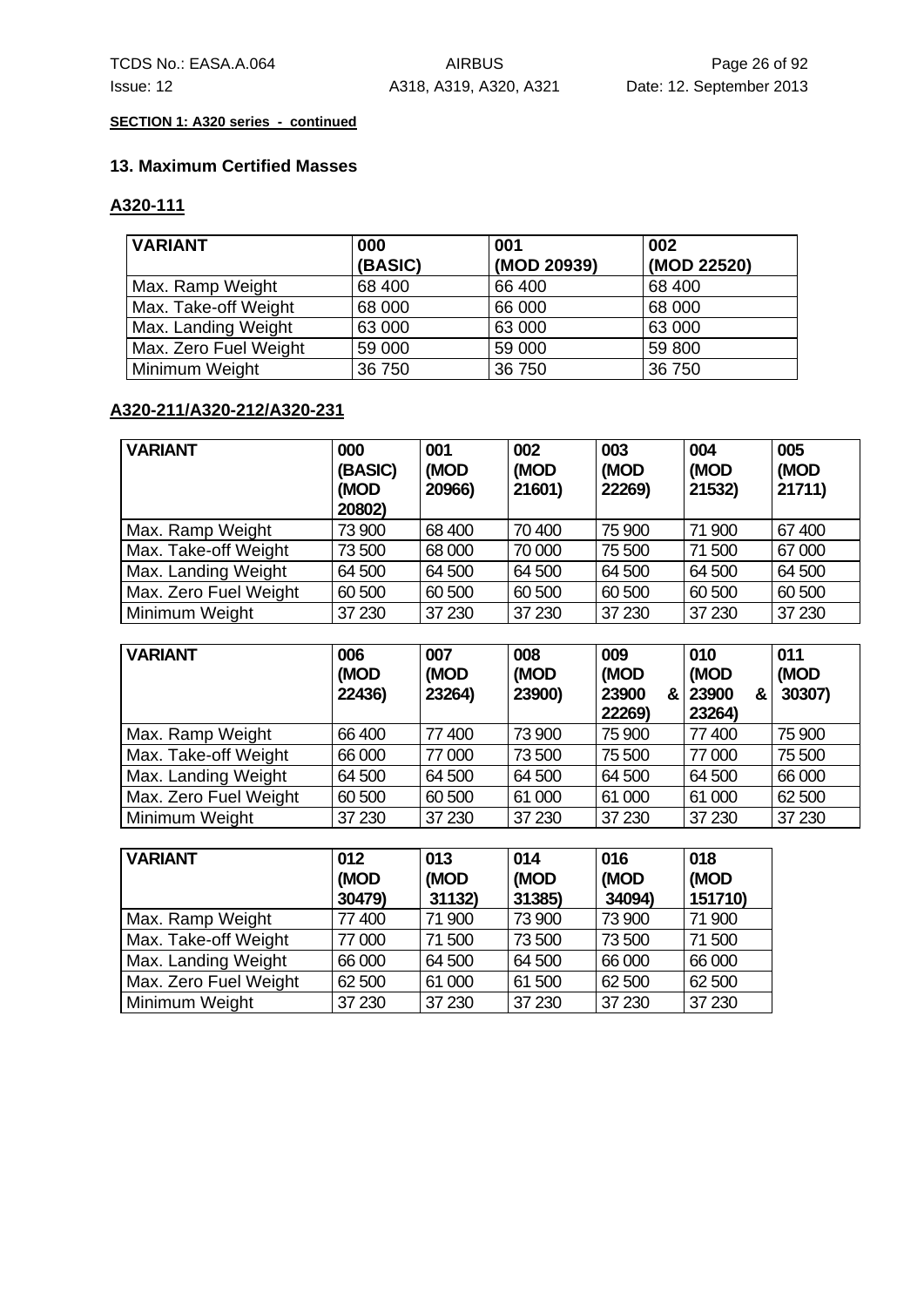# Issue: 12 A318, A319, A320, A321 Date: 12. September 2013

# **SECTION 1: A320 series - continued**

# **A320-214/A320-232/A320-233**

| <b>VARIANT</b>        | 000<br>(BASIC) | 001<br>(MOD<br>20966) | 002<br>(MOD<br>21601) | 003<br>(MOD<br>22269) | 005<br>(MOD<br>21711) | 007<br>(MOD<br>23264) |
|-----------------------|----------------|-----------------------|-----------------------|-----------------------|-----------------------|-----------------------|
| Max. Ramp Weight      | 73 900         | 68400                 | 70 400                | 75 900                | 67 400                | 77 400                |
| Max. Take-off Weight  | 73 500         | 68 000                | 70 000                | 75 500                | 67 000                | 77 000                |
| Max. Landing Weight   | 64 500         | 64 500                | 64 500                | 64 500                | 64 500                | 64 500                |
| Max. Zero Fuel Weight | 60 500         | 60 500                | 60 500                | 60 500                | 60 500                | 60 500                |
| Minimum Weight        | 37 230         | 37 230                | 37 230                | 37 230                | 37 230                | 37 230                |

| <b>VARIANT</b>        | $008^{(3)}$<br>(MOD<br>23900) | $009^{(3)}$<br>(MOD<br>23900)<br>(MOD<br>22269) | $010^{(3)}$<br>(MOD<br>23900)<br>(MOD<br>23264) | $011^{(3)}$<br>(MOD<br>30307) | $012^{(3)}$<br>(MOD<br>30479) | $013^{(3)}$<br>(MOD<br>31132) |
|-----------------------|-------------------------------|-------------------------------------------------|-------------------------------------------------|-------------------------------|-------------------------------|-------------------------------|
| Max. Ramp Weight      | 73 900                        | 75 900                                          | 77 400                                          | 75 900                        | 77 400                        | 71 900                        |
| Max. Take-off Weight  | 73 500                        | 75 500                                          | 77 000                                          | 75 500                        | 77 000                        | 71 500                        |
| Max. Landing Weight   | 64 500                        | 64 500                                          | 64 500                                          | 66 000                        | 66 000                        | 64 500                        |
| Max. Zero Fuel Weight | 61 000                        | 61 000                                          | 61 000                                          | 62 500                        | 62 500                        | 61 000                        |
| Minimum Weight        | 37 230                        | 37 230                                          | 37 230                                          | 37 230                        | 37 230                        | 37 230                        |

| <b>VARIANT</b>        | $014^{(3)}$<br>(MOD<br>31385) | $015^{(3)}$<br>(MOD<br>34047) | $016^{(3)}$<br>(MOD<br>34094) | $017^{(3)}$<br>(MOD<br>151634) | $018^{(3)}$<br>(MOD<br>151710) |
|-----------------------|-------------------------------|-------------------------------|-------------------------------|--------------------------------|--------------------------------|
| Max. Ramp Weight      | 73 900                        | 78 400                        | 73 900                        | 78 400                         | 71 900                         |
| Max. Take-off Weight  | 73 500                        | 78 000                        | 73 500                        | 78 000                         | 71 500                         |
| Max. Landing Weight   | 64 500                        | 64 500                        | 66 000                        | 66 000                         | 66 000                         |
| Max. Zero Fuel Weight | 61 500                        | 61 000                        | 62 500                        | 62 500                         | 62 500                         |
| Minimum Weight        | 37 230                        | 37 230                        | 37 230                        | 37 230                         | 37 230                         |

# **A320-215/A320-216**

| <b>VARIANT</b>        | 000<br>(BASIC)<br>(MOD<br>20802) | $001^{(1)}$<br>(MOD<br>20966) | 002<br>(MOD<br>21601) | 003<br>(MOD<br>22269) | $005^{(2)}$<br>(MOD<br>21711) | $008^{(3)}$<br>(MOD<br>23900) |
|-----------------------|----------------------------------|-------------------------------|-----------------------|-----------------------|-------------------------------|-------------------------------|
| Max. ramp weight      | 73 900                           | 68400                         | 70 400                | 75 900                | 67400                         | 73 900                        |
| Max. Take-off Weight  | 73 500                           | 68 000                        | 70 000                | 75 500                | 67 000                        | 73500                         |
| Max. Landing Weight   | 64 500                           | 64 500                        | 64 500                | 64 500                | 64 500                        | 64 500                        |
| Max. Zero Fuel Weight | 60 500                           | 60 500                        | 60 500                | 60 500                | 60 500                        | 61 000                        |
| Minimum Weight        | 37 230                           | 37 230                        | 37 230                | 37 230                | 37 230                        | 37 230                        |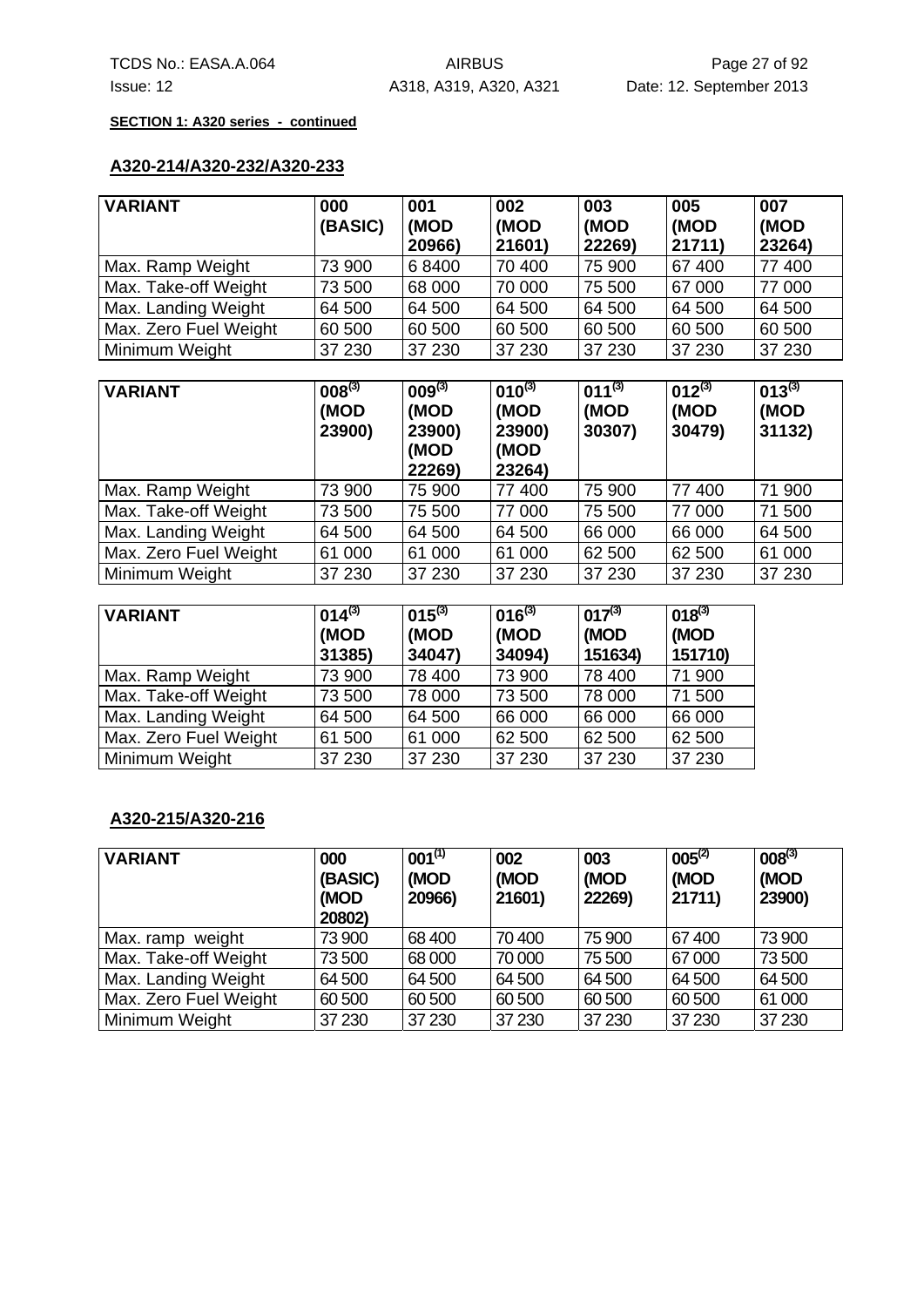| <b>VARIANT</b>        | $009^{(3)}$<br>(MOD<br>23900<br>&<br>22269) | $011^{(3)}$<br>(MOD<br>30307) | $013^{(3)}$<br>(MOD<br>31132) | $014^{(3)}$<br>(MOD<br>31385) | $016^{(3)}$<br>(MOD<br>34094) | $018^{(3)}$<br>(MOD<br>151710) |
|-----------------------|---------------------------------------------|-------------------------------|-------------------------------|-------------------------------|-------------------------------|--------------------------------|
| Max. ramp weight      | 75 900                                      | 75 900                        | 71 900                        | 73 900                        | 73 900                        | 71 900                         |
| Max. Take-off Weight  | 75 500                                      | 75 500                        | 71 500                        | 73500                         | 73500                         | 71500                          |
| Max. Landing Weight   | 64 500                                      | 66 000                        | 64 500                        | 64 500                        | 66 000                        | 66 000                         |
| Max. Zero Fuel Weight | 61 000                                      | 62 500                        | 61 000                        | 61 500                        | 62 500                        | 62 500                         |
| Minimum Weight        | 37 230                                      | 37 230                        | 37 230                        | 37 230                        | 37 230                        | 37 230                         |

Notes:

- (1) WV001 applicable to A320-215 (and –216) model only from MSN 530 (Introduction of A320-214 model)
- (2) WV005 applicable to A320-215 (and –216) models only for a/c having modification 28154 embodied
- (3) MOD 160500 is approved for WV 008 to WV 018, only.

### **14. Centre of Gravity Range**

See approved Airplane Flight Manual

### **15. Datum**

Station 0.0, located 2.540 meters forward of airplane nose

### **16. Mean Aerodynamic Chord (MAC)**

4.1935 meters

### **17. Levelling Means**

The A/C can be jacked on three primary jacking points. See the appropriate EASA approved Weight and Balance Manual

# **18. Minimum Flight Crew**

2 pilots

### **19. Maximum Seating Capacity**  180

- 
- Note: The second Type III emergency exit can be de-activated by embodiment of modification 35177 (aft overwing exit) or modification 150016 (forward overwing exit). In this case, the maximum number of passengers is 145. The maximum number of passengers between any of the overwing exit doors and rear door is 90.

A320 all models aircraft can be operated with 150 passengers and with 3 cabin attendants for increased cabin flexibility if modification 150364 is embodied.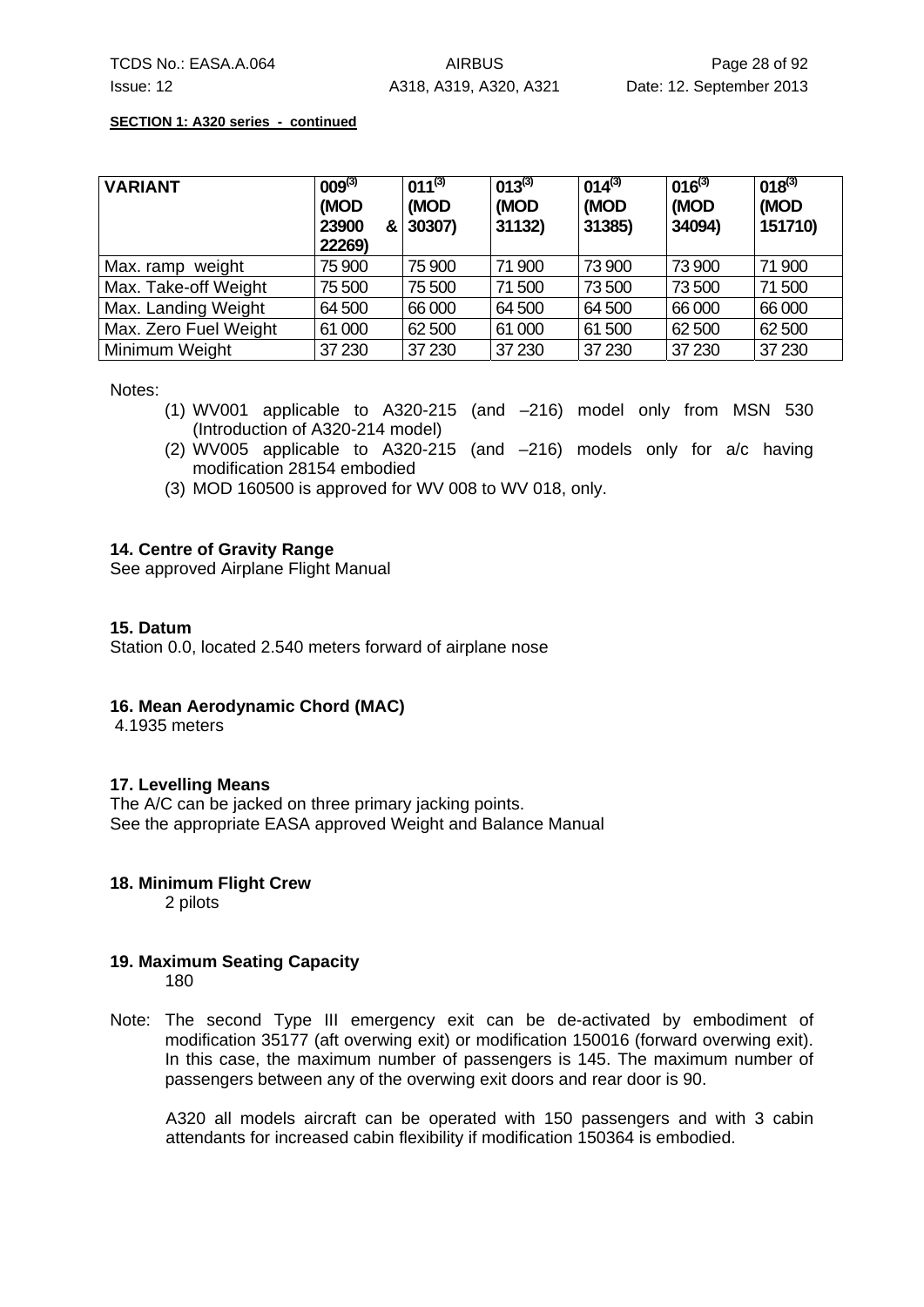### **20. Baggage/ Cargo Compartment**

| <b>CARGO COMPARTMENT</b> | <b>MAXIMUM LOAD (kg)</b> |
|--------------------------|--------------------------|
| Forward                  | 3402                     |
| Aft                      | 4 536                    |
| Rear (bulk)              | 1 497                    |

For the positions and the loading conditions authorized in each position (references of containers, pallets and associated weights) see Weight and Balance Manual, ref. 00E080A0001/C1S Chapter 1.10.

### **21. Wheels and Tyres**

See SB A320-32-1007

Aircraft incorporating modification 20139 and without modification 22129, are equipped with a four-wheel bogie landing gear (up to 73.5 T MTOW).

### **IV. Operating and Service Instructions**

### **1. Airplane Flight Manual (AFM)**

EASA Approved Airplane Flight Manual for A320.

### **2. Instructions for Continued Airworthiness and Airworthiness Limitations**

### **Airworthiness Limitations**

- Limitations applicable to Safe Life Airworthiness Limitation Items are provided in the A318/A319/A320/A321 Airworthiness Limitations Section (ALS) sub-parts 1-2 and 1-3 approved by the EASA.
- Limitations applicable to Damage Tolerant Airworthiness Limitation Items are provided in the A318/A319/A320/A321 Airworthiness Limitations Items document (ALS Part 2) approved by the EASA.
- Certification Maintenance Requirements are provided in A318/A319/A320/A321 Airworthiness Limitations Section (ALS) Part 3 approved by the EASA.
- Ageing Systems Maintenance (ASM) limitations are provided in the A318/A319/A320/A321 Airworthiness Limitations Section (ALS) Part 4 approved by the EASA.
- Fuel Airworthiness Limitations are provided in A318/A319/A320/A321 Fuel Airworthiness Limitations document (ALS Part 5) approved by the EASA.

Note:

For A320-211, -212, -231, -232 and –233 models, the embodiment of modification 37734 leads to change the maintenance program and its associated Limit of Validity (LoV) from 48,000FC/60,000FH to 37,500FC/80,000FH (whichever occurs first).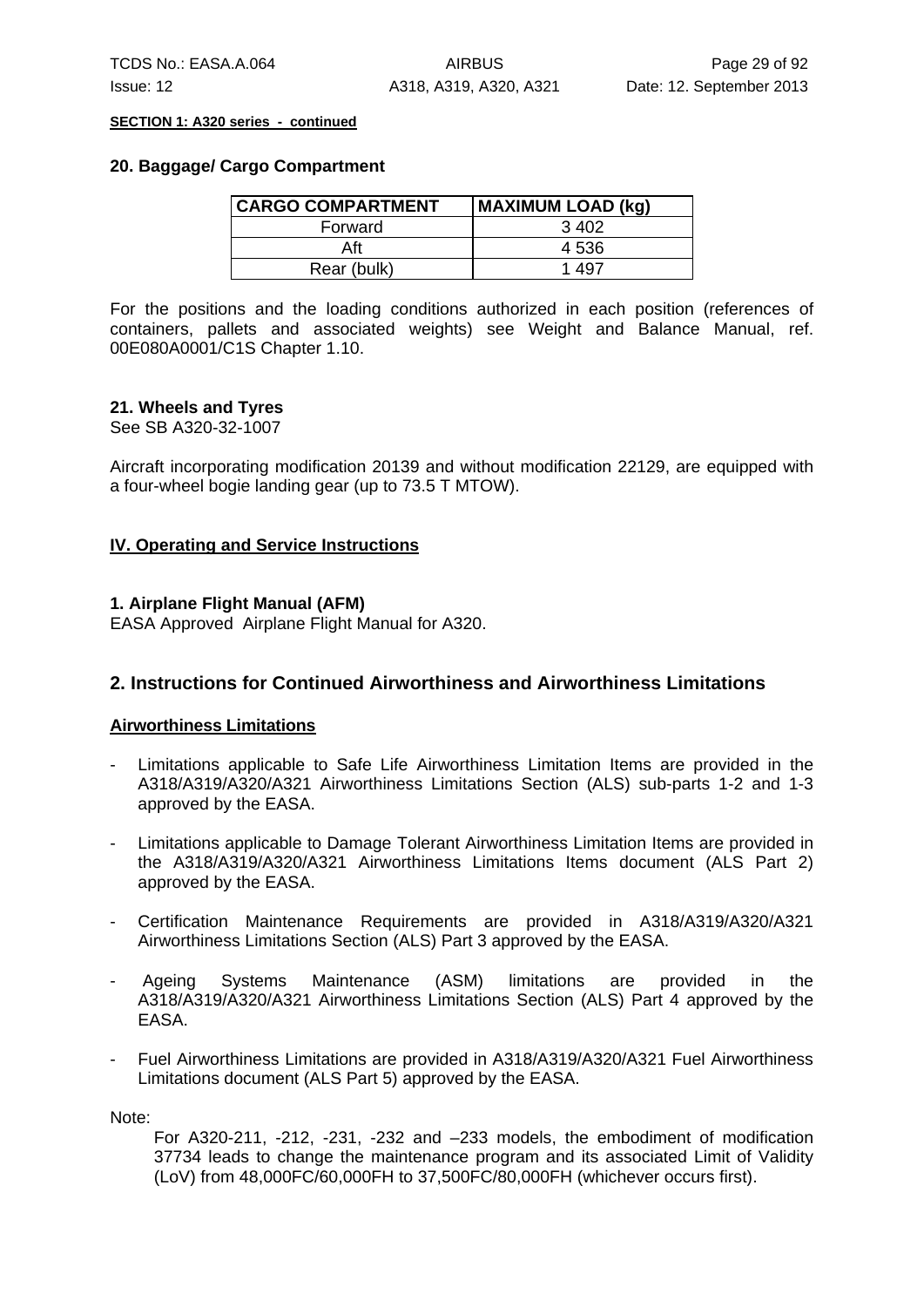# **Other limitations**

See EASA approved Flight Manual.

# **3. Weight and Balance Manual (WBM)**

Airbus Compliance Document 00D80A0001/C1S

# **V. Notes**

1. For models A320-111, A320-211 and A320-212, modification 21038 is the minimum standard to be qualified for Cat IIIB precision approach. For model A320-231, modification 21039 is the minimum standard to be qualified for Cat IIIB precision approach.

 All other models are qualified for Cat IIIB precision approach per basic design definition.

2. A320-111 aircraft serial numbers eligible are restricted from MSN 001 up to MSN 021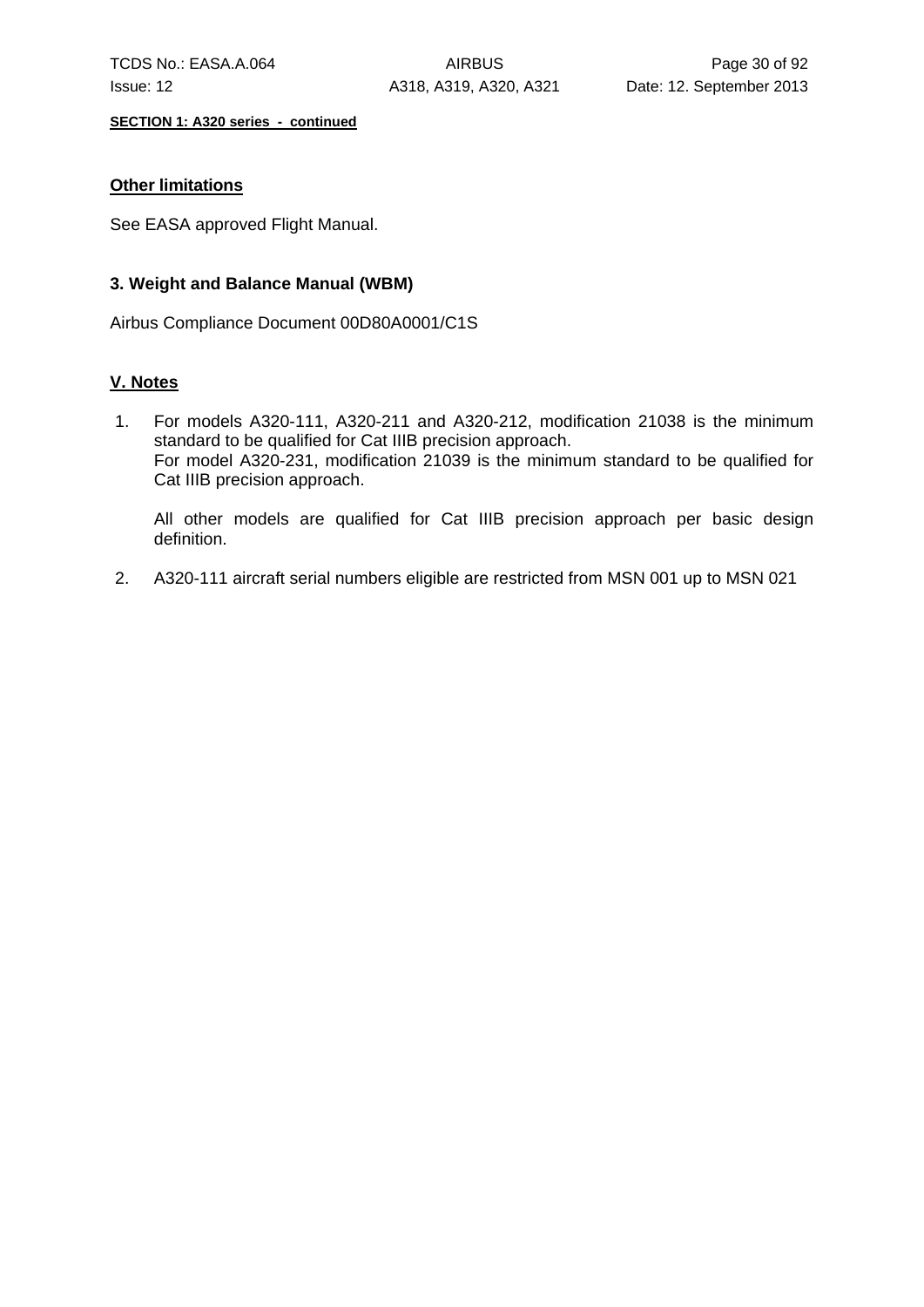# **SECTION 2: A321 SERIES**

# **I. General**

# **1. Type/ model/ Variant**

A321-111 A321-112 A321-131 A321-211 A321-212 A321-213 A321-231 A321-232

Significant Product Level Changes i.a.w. 21.A.101:

MOD 160023 Sharklet applicable on A321-211, A321-231

# **2. Performance Class**

A

### **3. Certifying Authority**

 European Aviation Safety Agency (EASA) Postfach 101253 D-50452 Köln **Deutschland** 

### **4. Manufacturer**

 AIRBUS 1, rond-point Maurice Bellonte 31707 BLAGNAC CEDEX – France

# **5. Joint Airworthiness Authority (JAA) Certification Application Date**

| A321-111: | November 30, 1989  |
|-----------|--------------------|
| A321-112: | November 30, 1989  |
| A321-131: | November 30, 1989  |
| A321-211: | July 17, 1996      |
| A321-212: | February 22, 2001  |
| A321-213: | February 22, 2001  |
| A321-231: | July 17, 1996      |
| A321-232: | September 15, 2000 |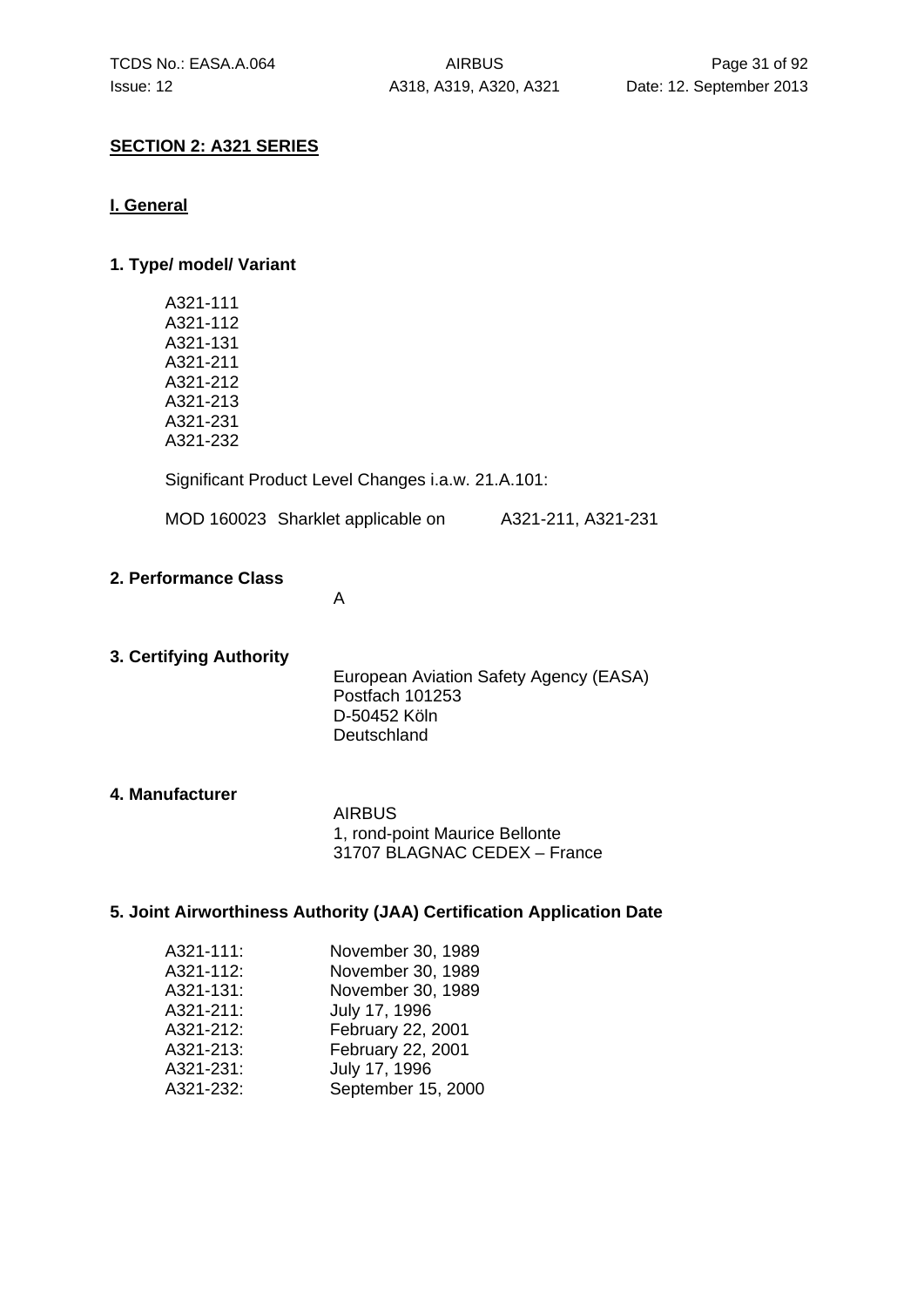### **6. EASA Certification Application Date**

Mod 160023 08 April 2010

### **7. DGAC-F / Joint Airworthiness Authority (JAA) Type Certification Date**

| A321-111: | May 27, 1994      |
|-----------|-------------------|
| A321-112: | February 15, 1994 |
| A321-131: | December 17, 1993 |
| A321-211: | March 20, 1997    |
| A321-212: | August 31, 2001   |
| A321-213: | August 31, 2001   |
| A321-231: | March 20, 1997    |
| A321-232: | August 31, 2001   |

Note: For A321 produced before December 21, 2005 DGAC-F TC 180 remains a valid reference.

### **8. EASA Type Certification Date**

EASA TCDS issue 1 issued December 21, 2005

Mod 160023 issue 1 17 July 2013 (A321-211) Mod 160023 issue 2 30 July 2013 (A321-231)

### **9. Production conditions**

A321 aircraft, all series, all models, were all produced in Hamburg - Germany - under approval I-A9 (until April 1999) or LBA.G.0009 (since April 1999) issued by LBA to AIRBUS INDUSTRIE

Since September 27, 2004, A321 aircraft were produced in Hamburg - Germany under approval DE.21G.0009 issued by LBA to AIRBUS

From July 21st, 2008, A321 aircraft are produced in and Hamburg (Germany) under approval EASA.21G.0001 issued by EASA to AIRBUS

### **II. Certification Basis**

### **1. Reference Date for determining the applicable requirements**

AIRBUS INDUSTRIE has applied for A321-100 certification on November 30, 1989 by letter AI/EA-410.106/89.

### **2. Initial Airworthiness Authority Type Certification Data Sheet No.**

Original French TCDS DGAC no. 180 was replaced by the EASA TCDS A.064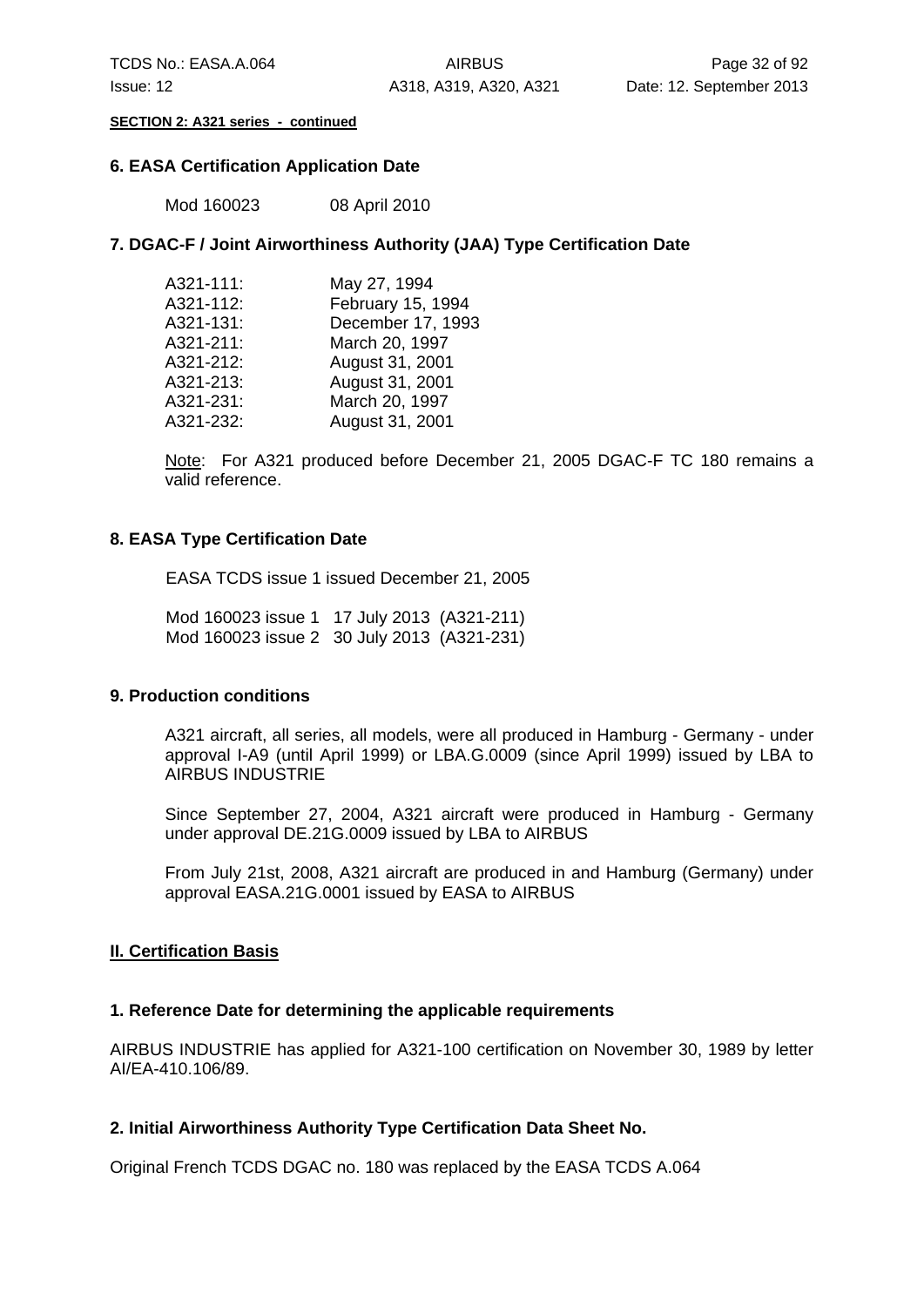### **3. Initial Airworthiness Authority Certification Basis**

See below

### **4. EASA Airworthiness Requirements**

Hereafter are listed the certification bases for the different A321 models. The amendments made to a particular basis at the occasion of further A321 models certification are identified per model.

The applicable Joint Certification Basis defined in CRI G3001 Issue 4 dated 29/11/93 is:

4.1 JAR 25 Change 11 as amended by the following JAR 25 Change 13 paragraphs effective on the reference date November 30, 1989:

| <b>JAR 25X20</b> | JAR 25.253       |
|------------------|------------------|
| JAR 25.101       | JAR 25.345(a)    |
| JAR 25.105       | JAR 25.365       |
| JAR 25.107(d)    | JAR 25.812(e)    |
| JAR 25.109(a)    | JAR 25.857(d)(6) |
| JAR 25.113       | JAR 25.1501(c)   |
| JAR 25.119(b)    | JAR 25.1533(b)   |
| JAR 25.121       | JAR 25.1581(b)   |
| JAR 25.125       | JAR 25.1583(k)   |
| JAR 25.143(f)    | JAR 25.1587      |
| JAR 25.207       | JAR 25X1591      |
|                  |                  |

Associated to JAR 25 Change 13, the following paragraphs are deleted:

| <b>JAR 25X131</b>  | Change 11 |
|--------------------|-----------|
| <b>JAR 25X132</b>  | Change 11 |
| <b>JAR 25X133</b>  | Change 11 |
| <b>JAR 25X135</b>  | Change 11 |
| <b>JAR 25X1588</b> | Change 11 |

4.2 JAR 25 Requirements elected by the manufacturer (Letter AI/EA 412.0033/92 dated March 13, 1992).

a. JAR 25 paragraphs at Change 13 and amended by the NPA 25C205 Unified Discrete Gust Requirements introduced by Orange Paper 91/1:

| JAR 25.349(b)    |
|------------------|
| JAR 25.351       |
| JAR 25.365       |
| JAR 25.371       |
| JAR 25.373       |
| JAR 25.391       |
| JAR 25.427       |
| JAR 25.571(b)(2) |
|                  |

b. JAR 25 paragraphs at Change 13 and amended by the NPA 25 BDG 244 Accelerate Stop Distances and Associated Performance.

Refer to Special Conditions F-10, S-79 and IM-S79.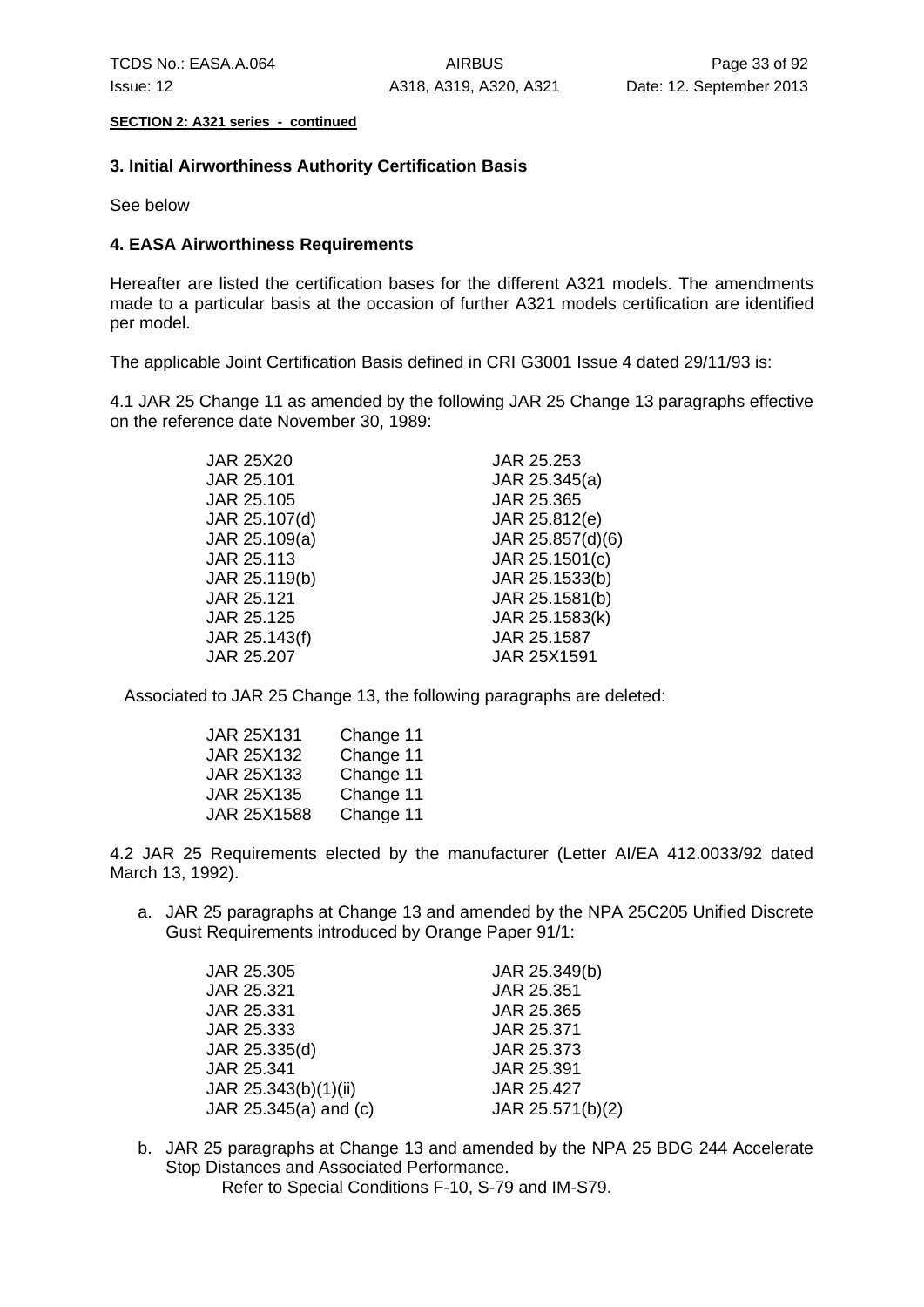$\mathbf{z} = \mathbf{z} - \mathbf{z}$ 

### **SECTION 2: A321 series - continued**

4.3 Airbus Industrie has applied for A321-200 certification on July 17, 1996 by letter AI/EA-S 413.1938/96.

The applicable Joint Certification Basis defined in CRI G3001 Issue 4 dated 29/11/93 as described above remains applicable, except 4.3.b which is superseded by the Airbus Industrie elect-to-comply (letter AI/EA-S 413.0278/97 dated January 29, 1997) with NPA 25 BDG 244 dated January 1996, amended 24/04/96, 22/05/96, 07/06/96, 04/07/96) (see CRI F3012).

- 4.4 JAR AWO Change 1 for autoland and operations in low visibility.
- 4.5 For the Extended Twin Engine Airplane Operations the applicable technical conditions are contained in AMC 20-6 (as initially published in AMJ 120-42/IL 20) and the A321 ETOPS CRI:

| <b>CRI G3006</b> | ETOPS        |                                      |
|------------------|--------------|--------------------------------------|
| <b>CRI G3007</b> | <b>ETOPS</b> | One engine inoperative cruise speed. |

- 4.6 For all models, Airbus Elect To Comply with 14CFR Part 25.772(a) and (c) and 25.795 amendment 106 according to CRI E12 – Reinforced Security Cockpit Door
- **4.7** Certification basis revised for MOD 160023 "Sharklet" by CRI A-0001-001.

| <u>CS 25 Amdt 8 for</u>                        |                                              |
|------------------------------------------------|----------------------------------------------|
| $§$ 25.23                                      | $\S$ 25.481(a)(c) amended by SC A-2 for $\S$ |
|                                                | 25.481(a)                                    |
| $§$ 25.25                                      | $§$ 25.483                                   |
| $§$ 25.117                                     | $§$ 25.485                                   |
| $§$ 25.147                                     | § 25.489                                     |
| $§$ 25.161                                     | $§$ 25.491                                   |
| § 25.177 amended by SC-F16                     | \$25.571(a)(b)(e)                            |
| § 25.235                                       | $§$ 25.581                                   |
| $§$ 25.251                                     | $§$ 25.601                                   |
| $§$ 25.301                                     | $\S$ 25.603                                  |
| $§$ 25.302                                     | $§$ 25.605                                   |
| $§$ 25.303                                     | $§$ 25.607                                   |
| $\S$ 25.305(a)(b)(c)(e)(f)                     | $§$ 25.609                                   |
| \$25.307(a)(d)                                 | $\S$ 25.613                                  |
| $\S$ 25.321(a)(b)(c)(d)                        | $§$ 25.619                                   |
| $\S$ 25.331(a)(b)(c)                           | $\S$ 25.623                                  |
| \$25.333(a)(b)                                 | $§$ 25.625                                   |
| $\S$ 25.335(a)(c)(d)(e)(f) amended by SC A5003 | $§$ 25.629                                   |
| for $(b)$ and SC A-2 for $(e)$                 |                                              |
| $\S$ 25.337                                    | $§$ 25.631                                   |
| \$25.341(a)(b)                                 | $§$ 25.651                                   |
| \$25.343(a)(b)                                 | $\S$ 25.683                                  |
| $\S$ 25.345(a)(b)(c)(d)                        | $§$ 25.899                                   |
| $\S$ 25.349(a)(b) amended by SC A-2.2.2 for    | $\S$ 25.903(d)(1)                            |
| 25.349(a)                                      |                                              |
| $§$ 25.351                                     | $\S$ 25.1385                                 |
| $\S$ 25.365(a)(b)(d)                           | § 25.1387                                    |
| $\S$ 25.367                                    | § 25.1389                                    |
| $§$ 25.371                                     | § 25.1391                                    |
|                                                |                                              |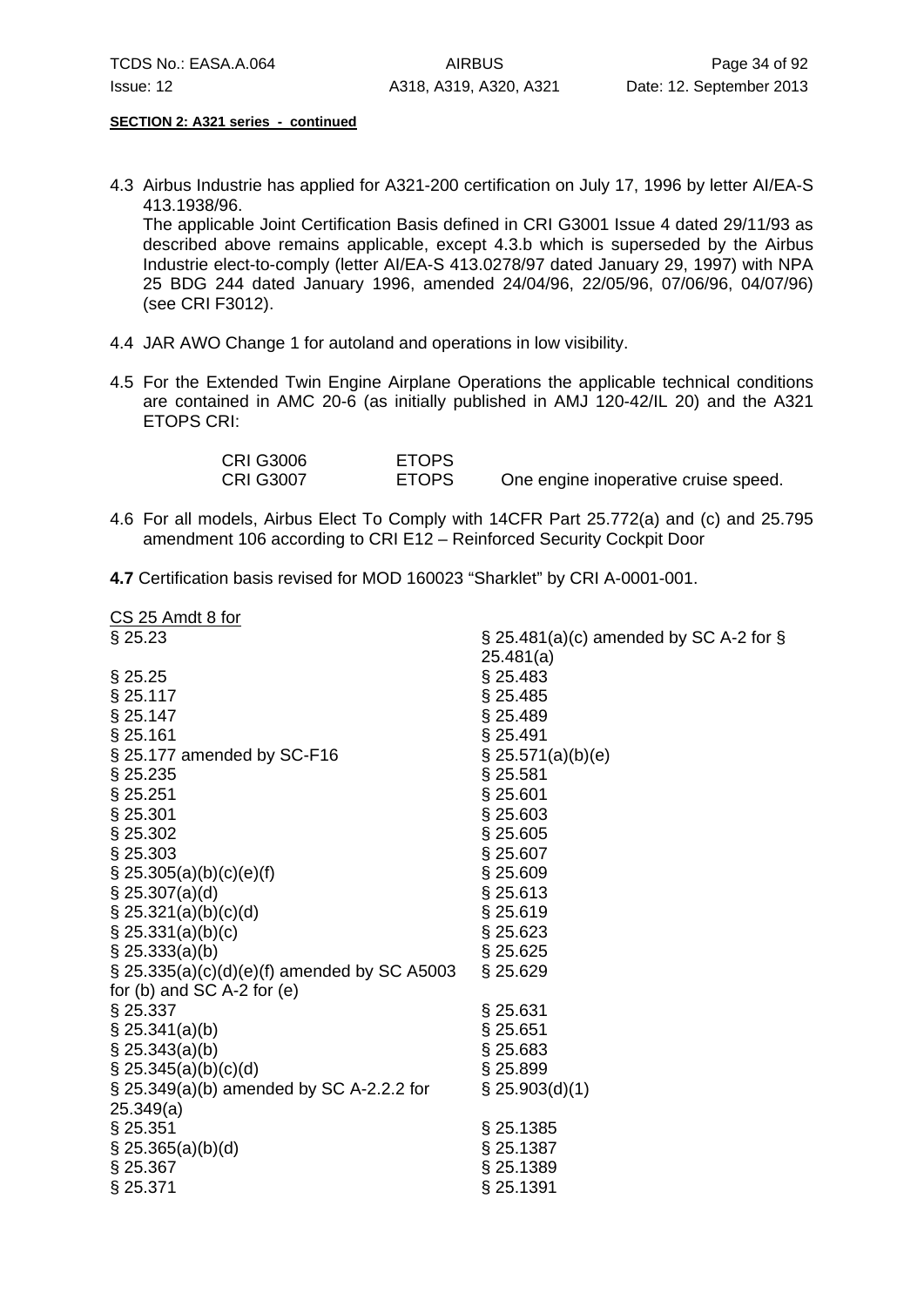| § 25.373<br>§ 25.391<br>$\S$ 25.393(b)<br>$§$ 25.427<br>§ 25.445<br>$\S 25.457$<br>§ 25.459<br>$\S 25.471(a)(b)$<br>§ 25.473<br>$\S$ 25.479(a)(c)(d) amended by SC A-2 for $\S$                                                                                                                                                                                                                                                                                                                                                                                                              | § 25.1393<br>§ 25.1395<br>§ 25.1397<br>§ 25.1401<br>§ 25.1505<br>$§$ 25.1511<br>§ 25.1515<br>$§$ 25.1527<br>$§$ 25.1587<br>$§$ 25.1591                                                                                                                                                                                                    |
|----------------------------------------------------------------------------------------------------------------------------------------------------------------------------------------------------------------------------------------------------------------------------------------------------------------------------------------------------------------------------------------------------------------------------------------------------------------------------------------------------------------------------------------------------------------------------------------------|-------------------------------------------------------------------------------------------------------------------------------------------------------------------------------------------------------------------------------------------------------------------------------------------------------------------------------------------|
| 25.479(a)<br><u>CS 25 Amdt 2 for</u><br>$\S$ 25.253<br><u> JAR 25 Chg 15 for</u><br>$\S$ 25.1517                                                                                                                                                                                                                                                                                                                                                                                                                                                                                             |                                                                                                                                                                                                                                                                                                                                           |
| JAR 25 Chg 14 for<br>§ 25.21 amended by A318 SC F5001 (for b)<br>§ 25.101 amended by SC F11/S79<br>§ 25.103 replaced by A318 SC F5001<br>§ 25.105 amended by SC F11/S79<br>§ 25.107 amended by A318 SC-F5001<br>§ 25.109 amended by SC F11/S79<br>$§$ 25.111<br>§ 25.113 + OP96/1 amended by SC F11/S79<br>§ 25.115 amended by SC F11/S79<br>§ 25.119 + OP96/1 amended by A318 SC F5001<br>(for b)<br>§ 25.121 + OP96/1, amended by A318 SC F5001 § 25.237<br>(for c & d)<br>$§$ 25.123<br>$\S$ 25.125 + OP96/1, amended by A318 SC F5001<br>$\S$ 25.143 + OP96/1, amended by SC F3, F7 & F8 | $\S$ 25.149 + OP96/1<br>§ 25.171 replaced by SC-F5004<br>§ 25.173 replaced by SC-F5004<br>§ 25.175 replaced by SC-F5004<br>$\S$ 25.181<br>$\S$ 25.201 + OP96/1, replaced by SC-F5001<br>§ 25.203 + OP96/1, replaced by SC-F5001<br>§ 25.207 amended by SC-F5001<br>$§$ 25.231<br>$§$ 25.233<br>$\S$ 25X261<br>$\S$ 25.1533<br>$§$ 25.1581 |
| $$25.145 + OP96/1$<br>JAR 25 Chg 11 for<br>§ 25.671<br>$§$ 25.672<br>§ 25.1001<br>§ 25.1301<br>§ 25.1309<br>§ 25.1419 amended by AMC-F14                                                                                                                                                                                                                                                                                                                                                                                                                                                     | \$25.1585(a)                                                                                                                                                                                                                                                                                                                              |

# Interpretative Material:

CRI E-39 Uncontained Engine Rotor Failure

Note: The original Interpretative material applicable to each model remains effective.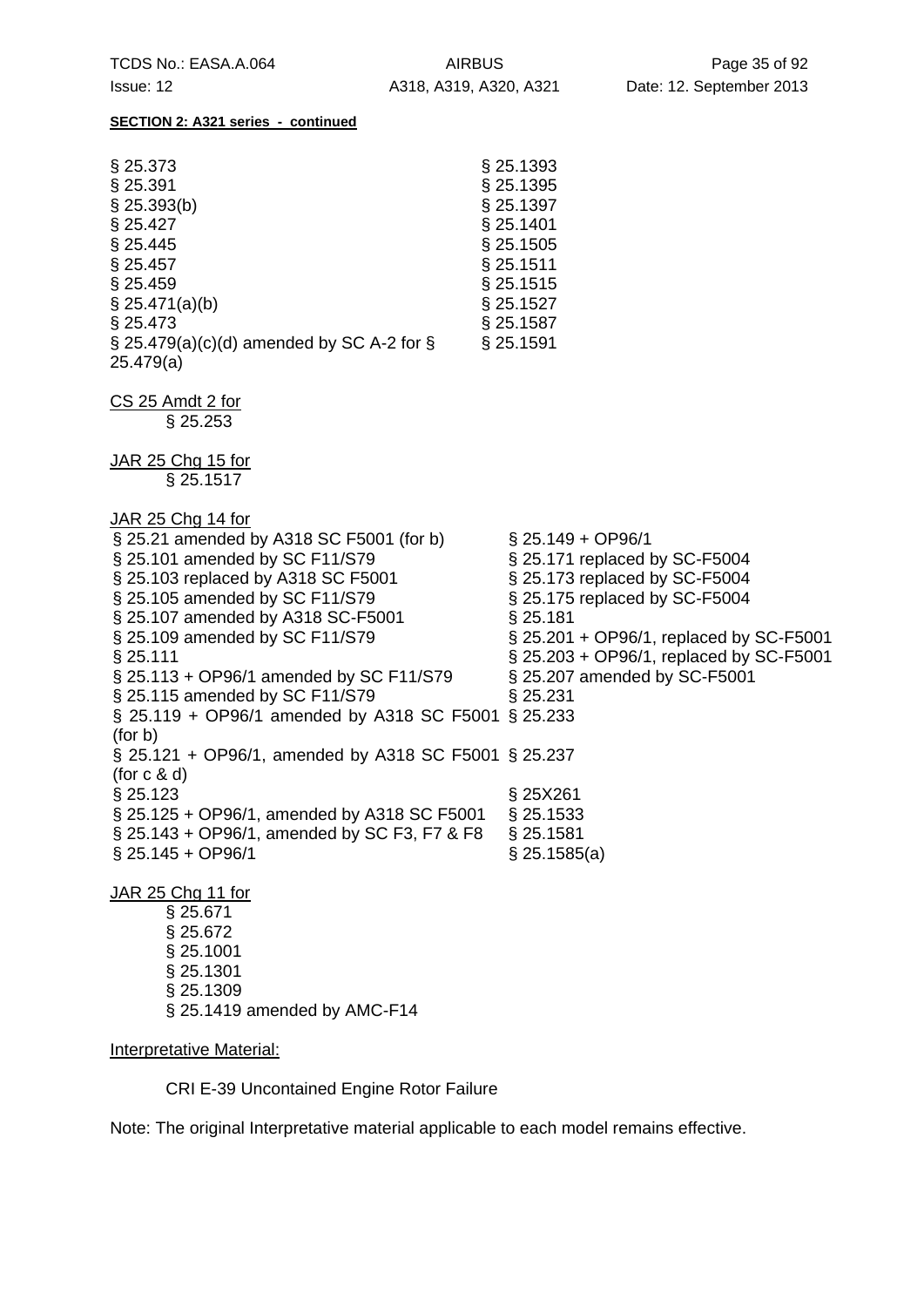### Acceptable Means of Compliance:

AMC F-14 Flight in icing condition.

Note: AMC F-14 applicability extended from A321/A319/A318 to A320 with MOD 160023.

# ETOPS

AMC 20-6 Rev 1 paragraphs related to operation in icing conditions 8.b.(11) for ice shapes on the Sharklet device.

AMC 20-6 Rev 1 paragraphs related to performance data in the AFM supplement for ETOPS 8.f.(1) (iii).

AMJ 120-42 for ETOPS for non-affected areas.

Note: This corresponds to the certification basis used for the initial ETOPS demonstration (refer to A320 CRI G1006.

# **5. Special Conditions**

- **Reminder:** Within the scope of the establishment of the A320 Joint Certification Basis, three types of special conditions were developed:
	- Special conditions: rose to cover novel or unusual features not addressed by the JAR.
	- Experience related conditions: rose to record an agreed text for the A320 Joint Certification Basis when evolution of JAR was in progress under the NPA procedure.
	- Harmonization conditions: to record, for the purpose of the A320 Joint Certification Basis, a common understanding with respect to National variant. This should not be confused with the FAA/JAA harmonised regulations.
- 5.1 The following A320 Special Conditions, Experience Related Conditions and Harmonization Conditions are deleted:
	- a. Further to application of the updated requirements of above paragraphs 4.1 and 4.2:

| <b>HC-F103</b> | ASD-TOD-TOR on wet runways                   |
|----------------|----------------------------------------------|
| <b>HC-F114</b> | Approach and Target Threshold Speeds         |
| EC-A.3.6.1     | <b>High Lift Devices</b>                     |
| SC-A.4.3       | Tuned Gust Loads (UK)                        |
| $HC-A.4.4$     | Manoeuvre Loads - High Lift Devices Deployed |
| <b>HC-S61</b>  | Design Landing Brake Kinetic Energy          |
| <b>HC-S62</b>  | Rejected Take-Off Brake Kinetic Energy       |
| IM-AMC-F101    | Wet Runway Friction Characteristics          |
| <b>IM-F103</b> | ASD-TOD-TOR on Wet Runways                   |
| <b>IM-A38</b>  | <b>Discrete Gust Requirements</b>            |
| AMC-A43        | Tuned Gust Loads (UK)                        |
|                |                                              |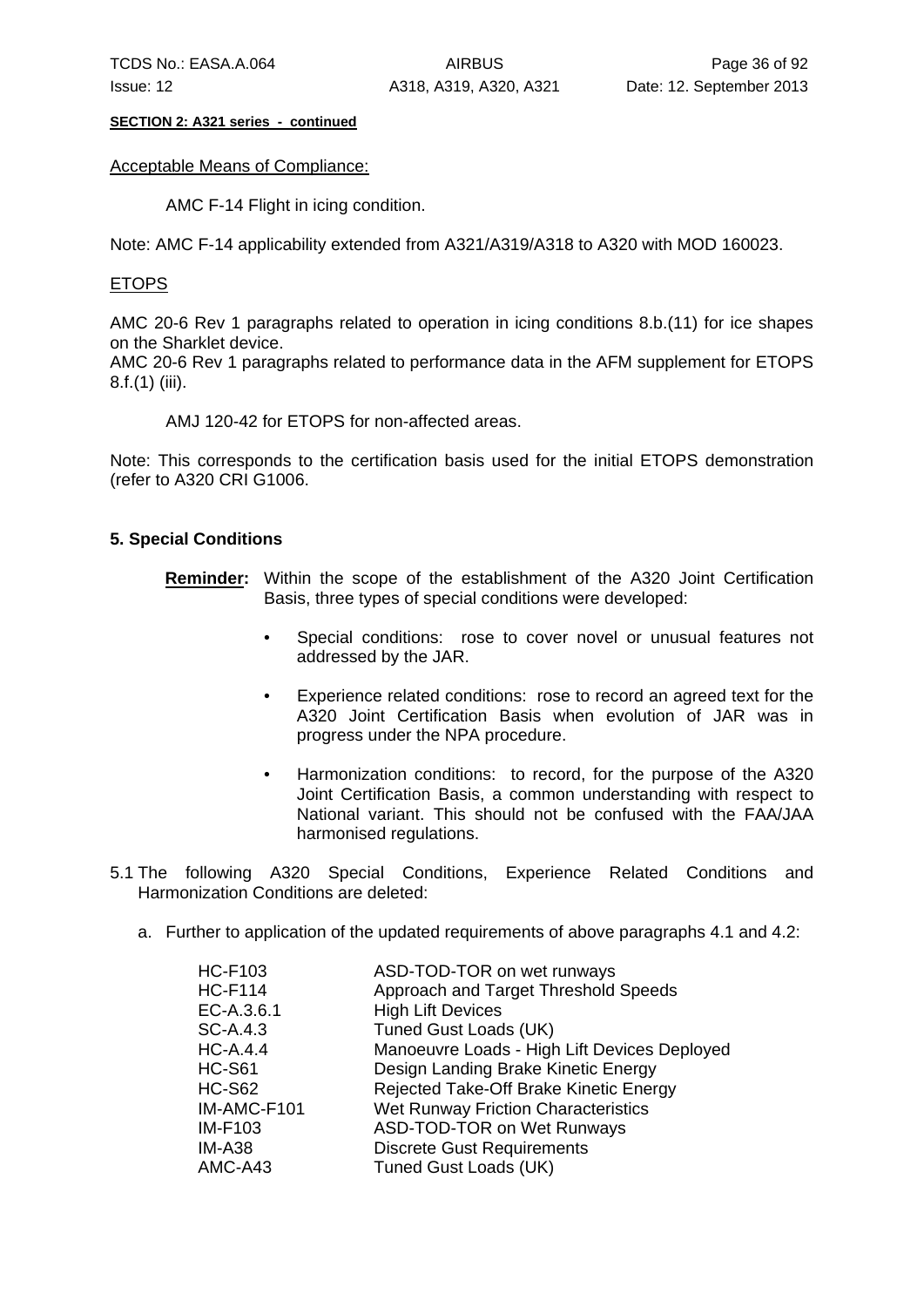b. Further to JAR 25 requirements evolution:

| EC-G11   | <b>General Definition</b>      |
|----------|--------------------------------|
| IM-F107  | Landing Distance Determination |
| AMC-F111 | Take-Off Speeds VMU            |

c. Further to issuance of A321 Special Conditions and Interpretative Materials listed in paragraph 5.2 below:

| SC-A.2.1.1/IM-A.2.1.1 Certification criteria for aircraft designed with systems |                                         |  |  |  |
|---------------------------------------------------------------------------------|-----------------------------------------|--|--|--|
|                                                                                 | interacting with structural performance |  |  |  |
| $IM-AS5$                                                                        | Rapid Decompression                     |  |  |  |
| IM-A47                                                                          | <b>Emergency Landing Conditions</b>     |  |  |  |

5.2 New or updated A321 Special Conditions and Advisory Material:

# **Flight**

| SC-F1 and IM-F1 (CRI F3001)<br>SC-F10 (CRI F3002)<br>IM-F4 (CRI F3003)                                                   | <b>Stalling and Scheduled Operating Speeds</b><br>Accelerate - Stop Distance<br>Static Longitudinal Stability<br>(low<br>energy                                 |  |  |  |
|--------------------------------------------------------------------------------------------------------------------------|-----------------------------------------------------------------------------------------------------------------------------------------------------------------|--|--|--|
| IM-F12 (CRI F3004)<br>IM-F13 (CRI F3005)<br>AMC-F14 (CRI F3006)                                                          | awareness)<br><b>Computerized Airplane Flight Manual</b><br>Landing Distance Extrapolation<br><b>Flight in Icing Conditions</b>                                 |  |  |  |
| <b>Structure</b>                                                                                                         |                                                                                                                                                                 |  |  |  |
| SC-A1 and IM-A1 (CRI A3001)<br>SC-A2 (CRI A3002)<br>IM-A3 (CRI A3003)<br>IM-A4 (CRI A3004)                               | Interaction of Systems and Structure<br><b>Stalling Speeds for Structural Design</b><br>Rapid Decompression<br>Crashworthiness of Fuel Tanks outside the        |  |  |  |
| Propulsion                                                                                                               | fuselage                                                                                                                                                        |  |  |  |
| SC-P1 and IM-P1 (CRI P3001)<br>IM-P2 (CRI P3003)                                                                         | <b>FADEC</b><br>Nacelle Cowling Resistance to Fire                                                                                                              |  |  |  |
| Environment                                                                                                              |                                                                                                                                                                 |  |  |  |
| SC-E1 and IM-E1 (CRI E3005)<br>AMC-E2 (CRI E3006)<br>SC-E3 (CRI E3001)<br>IM-E4 (CRI E3002)                              | <b>Resistance to Fire Terminology</b><br><b>Emergency Evacuation Demonstration</b><br><b>Exit Configuration</b><br>Reclassification of door 2 and 3 to Type III |  |  |  |
| <b>Systems</b>                                                                                                           |                                                                                                                                                                 |  |  |  |
| <b>IM-S78</b><br>Low altitude autopilot engagement<br>SC-S79 and IM-S79<br>Brakes requirements qualification and testing |                                                                                                                                                                 |  |  |  |
|                                                                                                                          |                                                                                                                                                                 |  |  |  |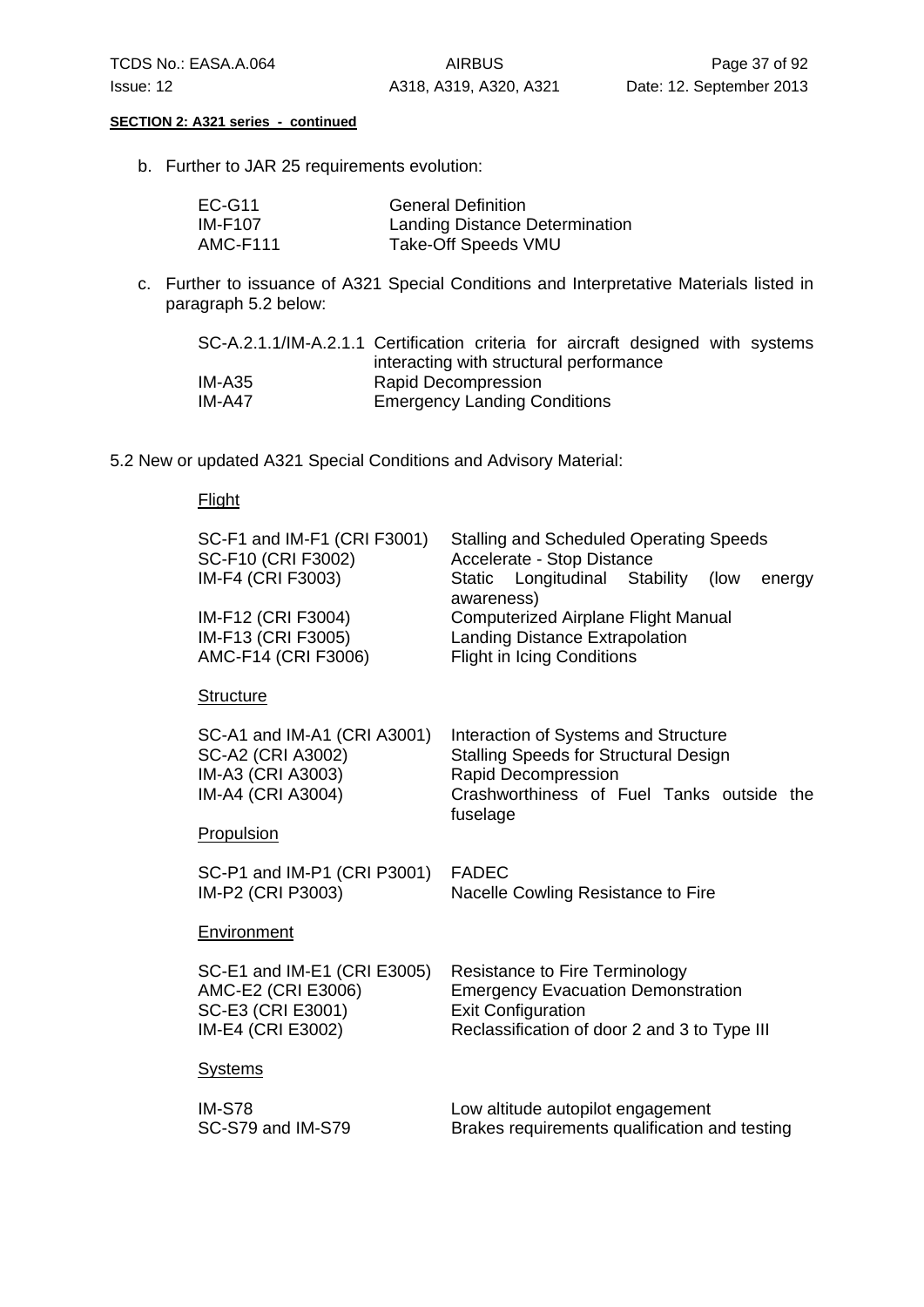5.3. The following A320 Special Conditions and Interpretative Material are validated for A321:

| SC-G17 (F)<br>SC-G17 (G)<br>SC-F <sub>3</sub> | Operational proving flights<br>Operational flight for certification<br>Cockpit Control - motion and effect of cockpit |
|-----------------------------------------------|-----------------------------------------------------------------------------------------------------------------------|
|                                               | control                                                                                                               |
| SC-F4                                         | <b>Static Longitudinal Stability</b>                                                                                  |
| SC-F6                                         | <b>Static Directional and Lateral Stability</b>                                                                       |
| SC-F7/IM-F7                                   | <b>Flight Envelope Protection</b>                                                                                     |
| SC-F8                                         | Normal Load Factor Limiting                                                                                           |
| SC-F9                                         | <b>Dual Control System</b>                                                                                            |
| <b>AMC-F116</b>                               | <b>Take-off Speeds VMU</b>                                                                                            |
| SC-A.2.2.2/IM-A.2.2.2                         | Design Manoeuvre requirement                                                                                          |
| SC-A.2.2.3/IM-A.2.2.3                         | Design Dive Speed                                                                                                     |
| AMC-A23                                       | <b>Composite Aircraft Structure</b>                                                                                   |
| <b>IM-A313</b>                                | Composite Turbulence - use of calculation                                                                             |
|                                               | results                                                                                                               |
| IM-A37                                        | Emergency Landing Conditions and Landing                                                                              |
|                                               | Gear                                                                                                                  |
| IM-A39                                        | Discrete Source Damage                                                                                                |
| HC-A.4.5/IM-A.4.5                             | <b>Brake Roll Conditions</b>                                                                                          |
| $HC-A.4.6$                                    | Speed control device                                                                                                  |
| AMC-S1                                        | <b>Digital Equipment</b>                                                                                              |
| AMC-S5                                        | Electrical bonding and lightning protection                                                                           |
|                                               | (direct effects)                                                                                                      |
| <b>SC-S11</b>                                 | Limit pilot forces and torques                                                                                        |
| <b>IM-S13</b>                                 | Standby gyroscopic horizon                                                                                            |
| IM/AMC-S14                                    | Electrical flight controls (manual flight)                                                                            |
| <b>AMC-S20</b>                                | Electronic instrument systems                                                                                         |
| <b>IM-S21</b>                                 | <b>Landing Gear</b>                                                                                                   |
| <b>HC-S23/IM-S23</b>                          | Standby Gyroscopic Horizon                                                                                            |
| <b>HC-S24</b>                                 | <b>VMO/MMO Warning (Setting)</b>                                                                                      |
| IM/AMC-S27                                    | <b>Altitude Display System</b>                                                                                        |
| EC-S30/AMC-S30                                | <b>Autoflight System</b>                                                                                              |
| <b>SC-S33</b>                                 | Autothrust System                                                                                                     |
| <b>IM-S35</b>                                 | <b>Autopilot Synchronization</b>                                                                                      |
| IM/AMC-S42                                    | <b>APU Rotor Burst</b>                                                                                                |
| <b>IM-S51</b>                                 | <b>Emergency Loads</b>                                                                                                |
| SC-S52/IM-S52                                 | Operation without normal electrical power                                                                             |
| SC-S54/IM-S54                                 | Circuit protective devices                                                                                            |
| <b>HC-S72/IM-S73</b>                          | Flight recorder                                                                                                       |
| <b>SC-S74</b>                                 | Abnormal attitudes                                                                                                    |
| <b>SC-S75</b>                                 | Lightning protection (indirect effects)                                                                               |
| SC-S76/IM-S76                                 | Effect of external radiations<br>upon aircraft                                                                        |
|                                               | systems                                                                                                               |
| SC-S77/IM-S77                                 | Integrity of signal control                                                                                           |

5.4. For any new application (new or modified aeroplane system and associated components) after July 10, 1998, SC/IM-S76 (Effect of external radiations upon aircraft systems) are superseded by SC/IM-S76-1 (CRI SE14).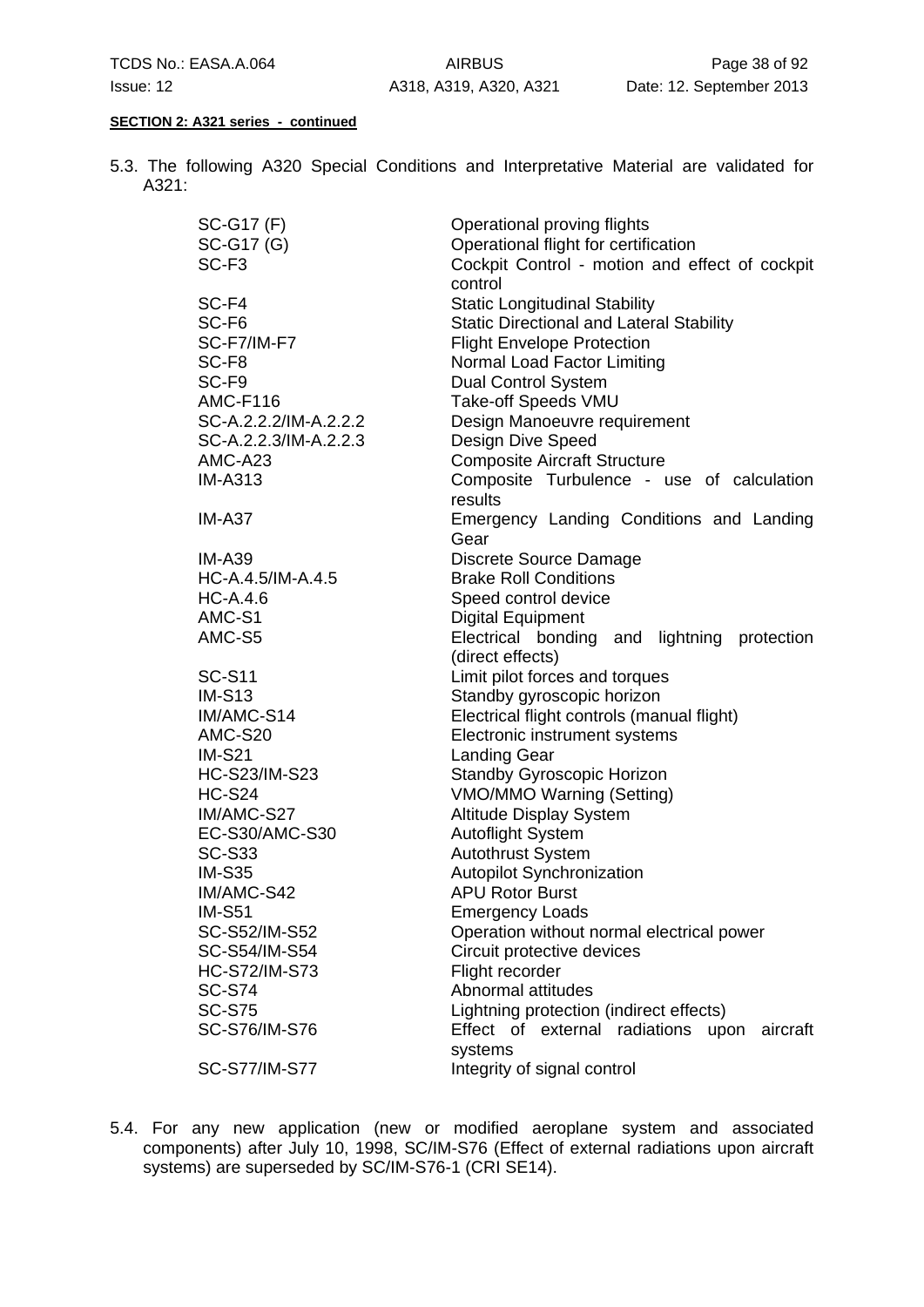- 5.5. For any further variant certification after Aug. 10, 1998, the HC-A.4.5 (Braked roll conditions) is superseded by JAR 25.493(d) at Change 14 (CRI A7).
- 5.6. The following special conditions have been developed post Type Certification:
	- SC H-01 Enhanced Airworthiness Programme for Aeroplane Systems ICA on EWIS (applicable from May 2010)
	- SC E-34 Seat with inflatable restraints
	- SC E13 Installation of inflatable restraints (optional)
	- SCD-0306 Heat release and smoke density requirements to seat material (applicable from June 2010)
	- SC P-27 Flammability Reduction System (see Note below) If fitted, the centre fuel tank of aircraft which have made their first flight after 1st of January 2012 must be equipped in production with a fuel tank Flammability Reduction System (modification 38062). This system shall remain installed and operative and can only be dispatched inoperative in accordance with the provisions of the MMEL revision associated with modification 38062. If modification 38062 (Fuel Tank Inerting System (FTIS)) is embodied on A318, A319, A320, or A321 airplanes, the airplane is compliant with paragraph FR Section 25.981(a) & (b) at amendment 25-102, Part 25 appendix M & N at amendment 25-125, and Section 26.33 at amendment 26-3.
	- SC E10 High altitude airport operations (up to 14,100ft)(CRI E10)
- 5.7.Special Conditions for aircraft equipped with MOD 160023

SC F-16 Static directional and lateral stability A318 SC F-5001 Stalling and scheduled operating speeds A318 SC F-5004 Static Longitudinal Stability and Low energy awareness A318 SC A-5003 Design Dive Speed Vd

Note: All other original Special Conditions applicable to each model remain effective.

#### **6. Exemptions**

No exemptions.

# **7. Deviations**

None

#### **8. Equivalent Safety Findings**

8.1 The following paragraphs JAR 25 have been complied with through equivalent safety demonstration:

> JAR 25.783 (f) passenger doors and bulk door (see CRI SM 3001, SM 3002 and SM 3004) JAR 25.933 (a) Thrust reverser autorestow function (see CRI P 3008).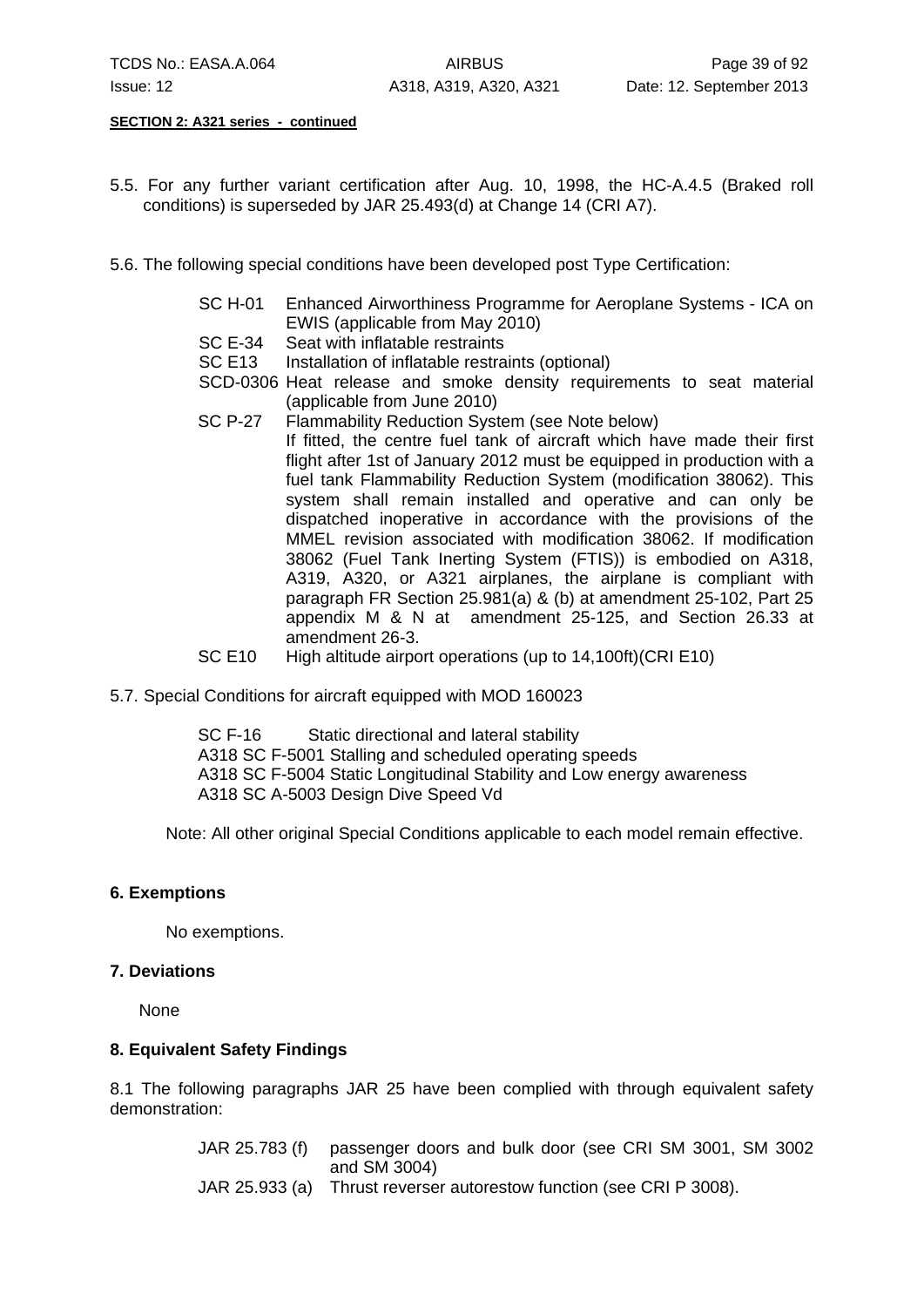- 8.2 The following Equivalent Safety Findings have been developed post Type Certification:
	- FAR 25.856(b) Fuselage burnthrough protection in bilge area (see CRI E-32). If modifications 150700, and 37270 (with CLS option only), 37048 and 36985 are embodied in production on A318, A319, A320, or A321 airplanes, the airplane is compliant with Fuselage Flame Penetration "Burnthrough" requirements addressed by paragraph 14 CFR Part 25.856(b) Amdt 25-111 (See CRI E-28).
	- 14CFR Part 25.856(a)Improved flammability standards for insulation materials (CRI E18)<br>JAR 25.812(b)(1)(ii) Ph
		- Photo-luminescent EXIT sign for MCD (Moveable Class Divider) (CRI E14) (optional)
	- JAR 25.811(f) Emergency exit marking reflectance (CRI E16)
	- JAR 25.812(b)(1)(i)(ii) Symbolic EXIT signs as an alternative to red EXIT signs for passenger aircraft (CRI SE-42) (optional)

8.3 Equivalent Safety Findings for aircraft equipped with MOD 160023

ESF F-19 Flight in natural icing condition (§25.1419 (c))

Note: The original ESFs applicable to each model remain effective.

# **9. Environmental Protection Standards**

ICAO Annex 16:

| Vol. I, Part II             | Noise Requirements  |
|-----------------------------|---------------------|
| Vol. II, Part II            | <b>Fuel Venting</b> |
| Vol. II, Part III Chapter 2 | Emissions           |

Notes: Further details are defined within TCDSN EASA.A.064

# **10. ETOPS**

The Type Design, system reliability and performance of A321 models were found capable for Extended Range Operations when configured, maintained and operated in accordance with the current revision of the ETOPS Configuration, Maintenance and Procedures (CMP) document, SA/EASA: AMC 20-6/CMP.

This finding does not constitute an approval to conduct Extended Range Operations (operational approval must be obtained from the responsible Authority).

The following table provides details on the ETOPS approvals.

| Aircraft model |             | 120 min       | 180 min       |
|----------------|-------------|---------------|---------------|
|                | Engine Type | Approval Date | Approval Date |
| A321-111       | CFM56-5B1   | 29 May 1996   | 11 March 2004 |
| A321-112       | CFM56-5B2   | 29 May 1996   | 11 March 2004 |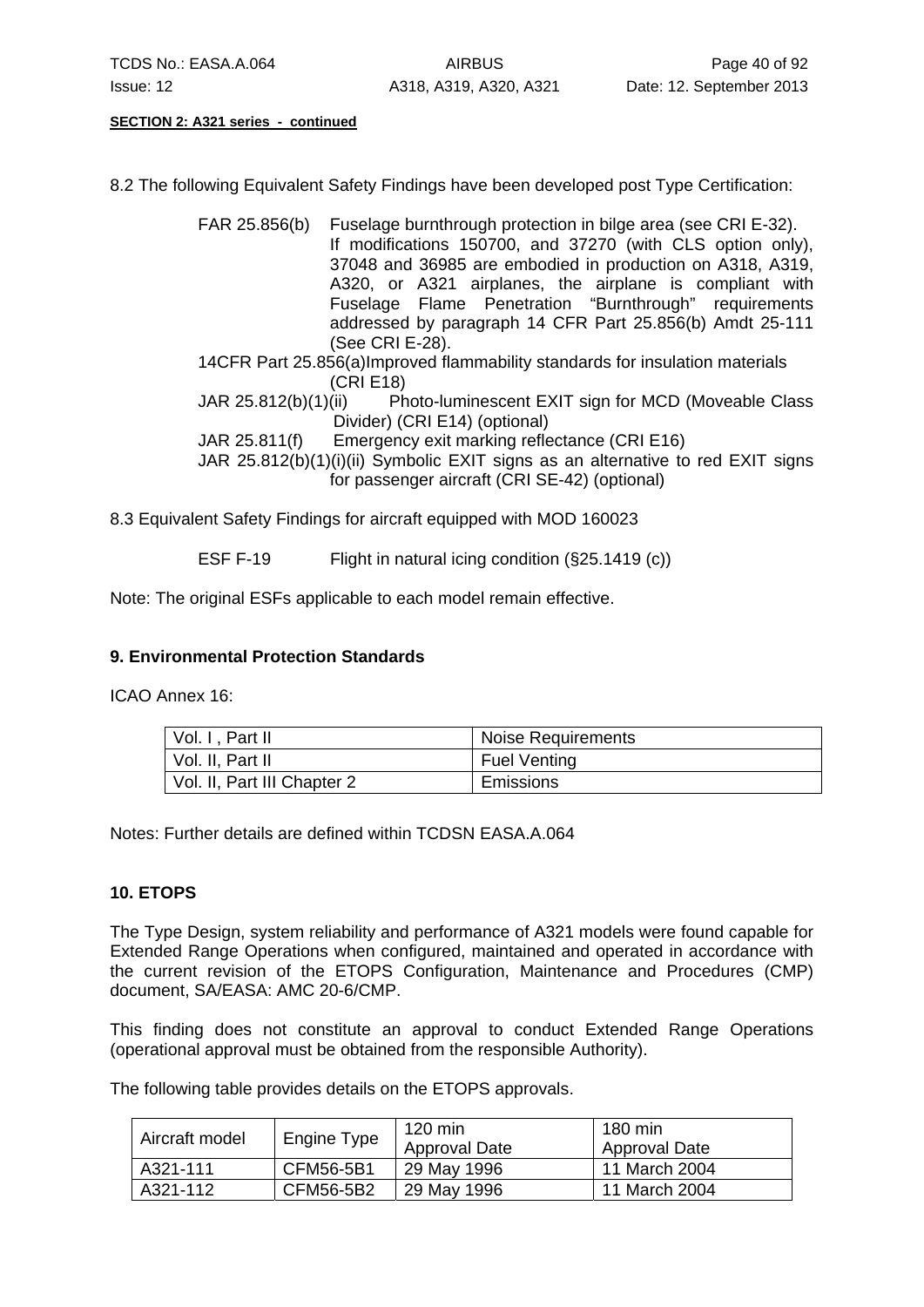| A321-131 | V2530-A5  | 29 May 1996  | 11 March 2004 |
|----------|-----------|--------------|---------------|
| A321-211 | CFM56-5B3 | 28 July 1997 | 11 March 2004 |
| A321-212 | CFM56-5B1 | N/A          | 28 April 2006 |
| A321-213 | CFM56-5B2 | N/A          | 28 April 2006 |
| A321-231 | V2533-A5  | 28 July 1997 | 11 March 2004 |
| A321-232 | V2530-A5  | N/A          | 28 April 2006 |

# Note:

The Configuration, Maintenance and Procedure Standards for extended range twin-engine airplane operations are contained in ETOPS CMP document reference SA/EASA: AMC 20- 6/CMP at latest applicable revision. Certificated models are A321-111/-112/-131/-211/-212/- 213/-231/-232, with all applicable engines.

Embodiment of modification:

36666 provides ETOPS 120 mn capability for EASA 32009 provides ETOPS 180 mn capability for EASA

# **III. Technical Characteristics and Operational Limitations**

# **1. Type Design Definition**

- 1.1 Certificated model: A321-111 Definition of reference airplane by AIRBUS INDUSTRIE Document AI/EA-A 413.1063/94 (00E000A0008/C21)
- 1.2 Certificated model: A321-112 Definition of reference airplane by AIRBUS INDUSTRIE Document AI/EA-A 414.0118/94 (00E000A0002/C11)
- 1.3 Certificated model: A321-131 Definition of reference airplane by AIRBUS INDUSTRIE Document AI/EA-A 414.0900/93 (00E000A0003/C21)
- 1.4 Certificated model: A321-211 Definition of reference airplane by AIRBUS INDUSTRIE Document AI/EA-S 413.0400/97 (00E000A0211/C21)
- 1.5 Certificated model: A 321-212 Definition of reference airplane by AIRBUS INDUSTRIE Document AI/EA-S 413.1359/01 (00E000A0212/C21)
- 1.6 Certificated model: A321-213 Definition of reference airplane by AIRBUS INDUSTRIE Document AI/EA-S 413.1360/01 (00E000A0213/C21)
- 1.7 Certificated model: A321-231 Definition of reference airplane by AIRBUS INDUSTRIE Document AI/EA-S 413.0388/97 (00E000A0231/C21)
- 1.8 Certificated model: A321-232 Definition of reference airplane by AIRBUS INDUSTRIE Document AI/EA-S 413.1361/01 (00E000A0232/C21)

# NOTES

a. Model conversions:

- If modification 34368 is embodied on A321-111 model powered with CFM56-5B1/2P engines, it is converted into A321-211 model, powered with CFM56-5B3/2P engines.
- If modification 34818 is embodied on A321-211 model powered with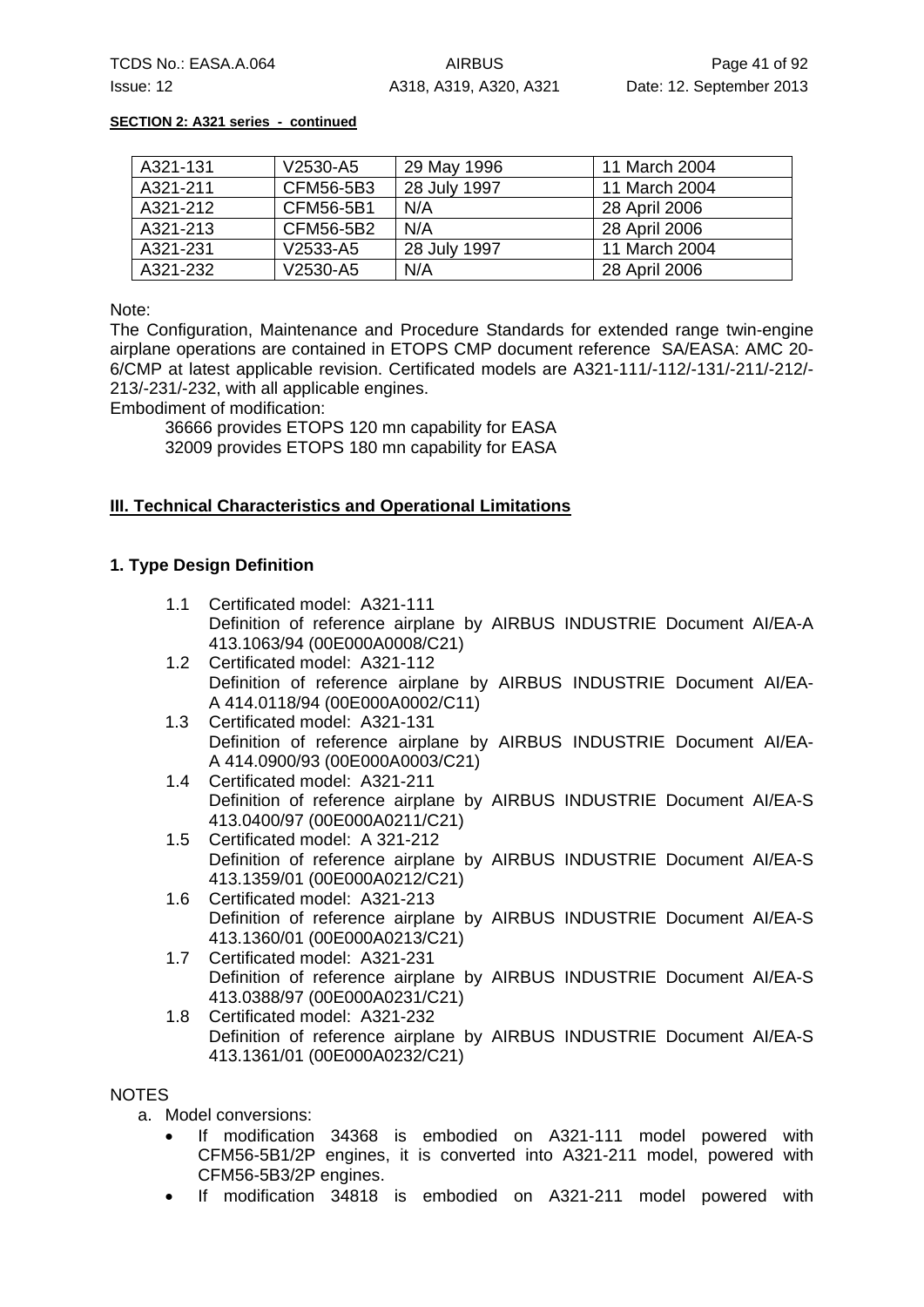CFM56-5B3/P engines, it is converted into A321-212 model, powered with CFM56-5B1/P engines.

- If modification 35252 is embodied on A321-212 model powered with CFM56-5B1/P engines, it is converted into A321-211 model. powered with CFM56-5B3/P engines.
- If modification 35718 is embodied on A321-131 model powered with V2530-A5 engines, it is converted into A321-231 model, powered with V2533-A5 engines.

# **2. Description**

Twin turbo-fan, short to medium range, single aisle, transport category airplane.

# **3. Equipment**

A321-111

Equipment approved for installation is listed in the Certification Standard Equipment List ref. 00E000A0007/C1S

A321-112

Equipment approved for installation is listed in the Certification Standard Equipment List ref. 00E000A0006/C1S.

#### A321-131

Equipment approved for installation is listed in the Certification Standard Equipment List ref. 00E000A0004/C0S

A321-211

Equipment approved for installation is listed in the Certification Standard Equipment List ref. 00E000A0211/C0S.

A321-212

Equipment approved for installation is listed in the Certification Standard Equipment List ref. 00E000A0212/C0S.

A321-213

Equipment approved for installation is listed in the Certification Standard Equipment List ref. 00E000A0213/C0S.

A321-231

Equipment approved for installation is listed in the Certification Standard Equipment List ref. 00E000A0231/COS.

A321-232

Equipment approved for installation is listed in the Certification Standard Equipment List ref. 00E000A0232/C0S.

Note:

The type design definitions and certification standard equipment lists are complemented by doc. 00D000A0546/C0S "A319-100/A321-200 FMGC Type Std Evolution".

Cabin furnishings, equipment and arrangement shall be in conformance to the following specifications:

> ref. 00D252K0004/C01 Cabin seats ref. 00D252K0019/C01 Galleys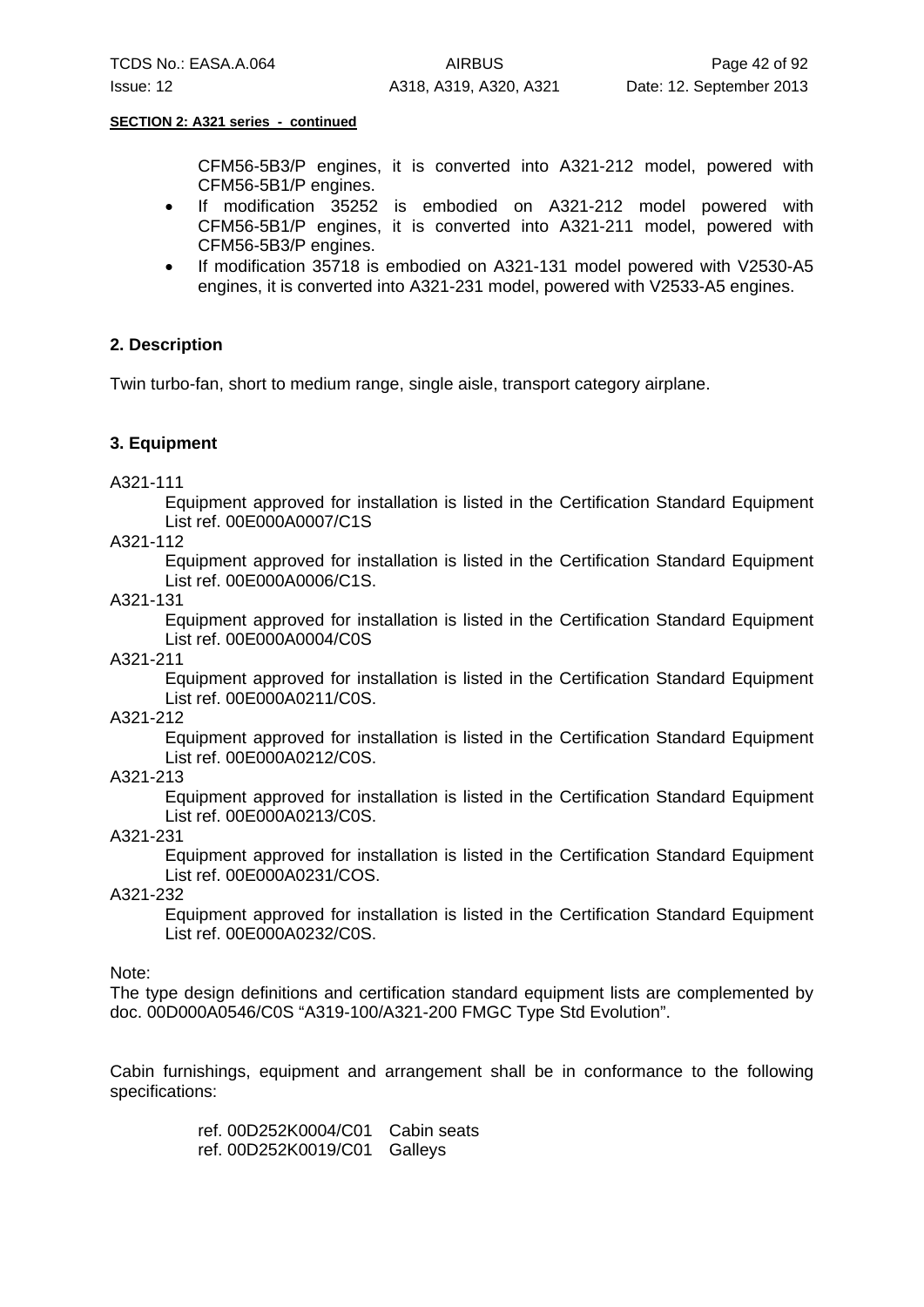# **4. Dimensions**

Principal dimensions of A321 Aircraft:

|                | Length:                                      | 44,51 m           |
|----------------|----------------------------------------------|-------------------|
|                | Width:                                       | 34,10 m           |
|                | (If mod 160023 installed)                    | 35,80m            |
| $\blacksquare$ | Height:                                      | 11,76 m           |
| $\overline{a}$ | Width at horizontal stabilizer:              | 12,45 m           |
| $\blacksquare$ | Outside fuselage diameter:                   | $3,95 \; m$       |
| $\frac{1}{2}$  | Distance between engine axis:                | $11,51 \text{ m}$ |
| $\frac{1}{2}$  | Distance between main landing gear:          | 7,59 m            |
| $\overline{a}$ | Distance between nose and main landing gear: | 16,91 m           |

# **5. Engines**

The list below lists the basic engines fitted on the aircraft models. The notes describe usual names and certified names as well as new engines variants.

#### **A321-111**

| Two CFMI | CFM 56-5B1 jet engines (MOD 23083), or<br>CFM 56-5B1/2 jet engines (MOD 24404) |
|----------|--------------------------------------------------------------------------------|
|          |                                                                                |

# **A321-112**

Two CFMI CFM 56-5B2 engines (MOD 23152)

**A321-131**  V2530 - A5 jet engines (MOD 22989)

# **A321-211**

Two CFMI CFM 56-5B3/P jet engines (MOD 26359 + 25800), or CFM 56-5B3/2P jet engines (MOD 27640)

# **A321-212**

Two CFMI CFM 56-5B1 jet engines (MOD 23083), or CFM 56-5B1/2 jet engines (MOD 24404)

# **A321-213**

Two CFMI CFM 56-5B2 engines (MOD 23152)

**A321-231**  V2533-A5 jet engines (MOD 25643)

# **A321-232**

V2530 - A5 jet engines (MOD 22989).

# **Notes:**

1. If modification 25800 is embodied on models with CFM-5B engines, the engine performance is improved. The engine denomination changes to /P.

The modification is currently applicable for: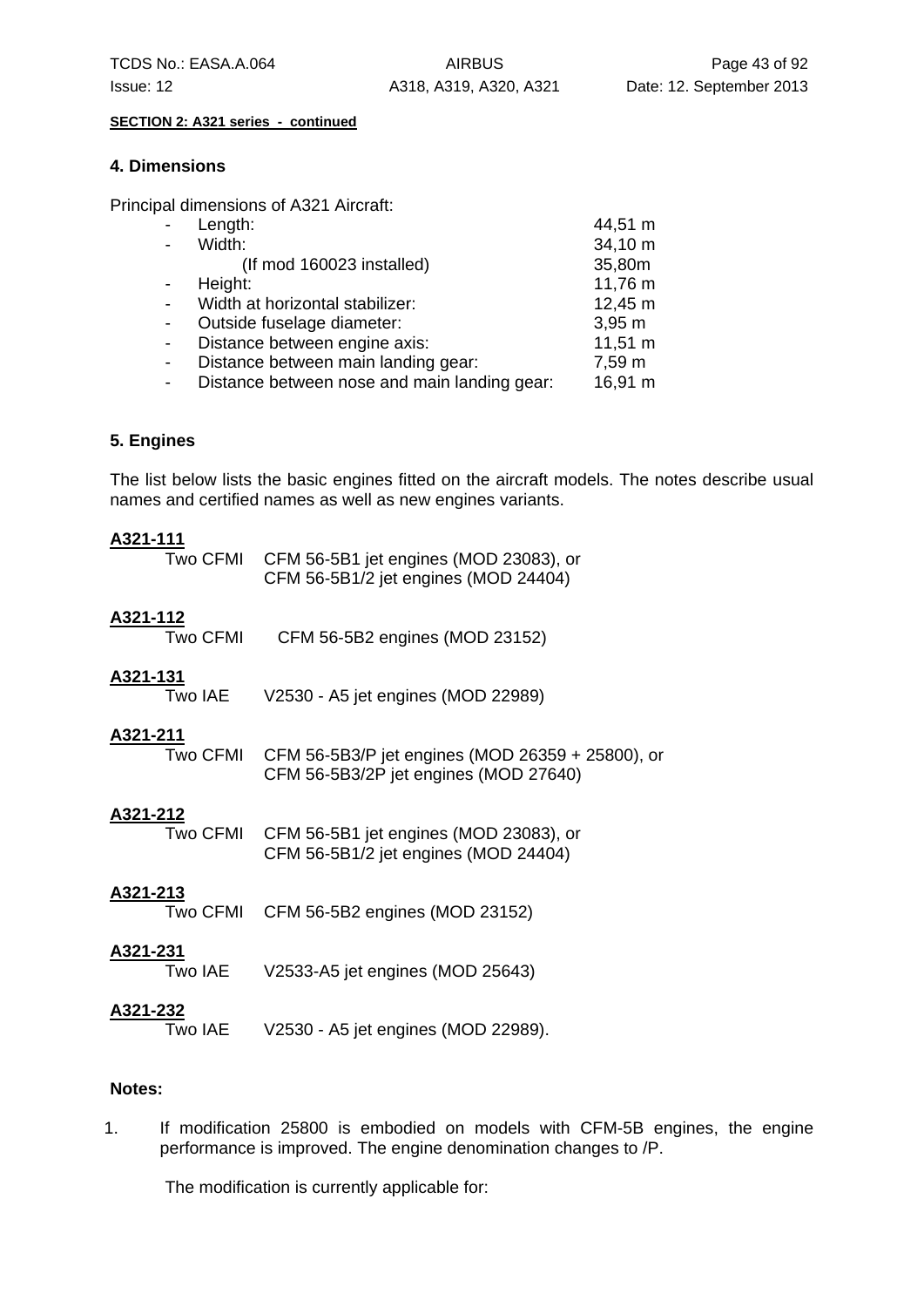A321-111: CFM 56-5B1 (SAC) which changes to CFM 56-5B1/P A321-112: CFM 56-5B2 (SAC) which changes to CFM 56-5B2/P A321-212: CFM 56-5B1 (SAC) which changes to CFM 56-5B1/P A321-213: CFM56-5B2 (SAC) which changes to CFM 56-5B2/P

CFM 56-5B/"non-P" engine can be intermixed with CFM 56-5B/P engine on the same aircraft. See notes 3 & 4 below as well.

2. If modification 26610 is embodied on models with CFM-5B/2 (DAC) engines, the engine performance and gaseous emission levels are improved. The engine denomination changes to /2P.

The modification is currently applicable for:

A321-111: CFM 56-5B1/2 (DAC) which changes to CFM 56-5B1/2P (DAC II C) A321-212: CFM 56-5B1/2 (DAC) which changes to CFM 56-5B1/2P (DAC II C)

CFM 56-5B/2 "non P" (DAC) engine can be intermixed with CFM 56-5B/2P (DAC II C) engine on the same aircraft (AFM supplement).

CFM 56-5B/P or /"non-P" (SAC) engine can be intermixed with CFM 56-5B/2P (DAC II C) engine on the same aircraft (AFM supplement).

- 3. From March 31st 2008, there is no longer any CFM56-5B1 non /P in field or in production.
- 4. From March 31st 2008, there is no longer any CFM56-5B1/2 non /P in field or in production.
- 5. A321-111 CFM 56-5B1 engine can be intermixed with CFM 56-5B1/2 engine (MOD 24404) on the same aircraft (AFM supplement).
- 6. CFM56-5B3/P (SAC) engine (MOD 26359 + 25800) can be intermixed with CFM56-5B3/2P (DAC II C PIP) engine (MOD 27640) on the same aircraft (AFM supplement).
- 7. Introduction of CFM56-5Bx/3 "Tech Insertion" engine is done through embodiment of modification 37147 in production or 38770 in field. This modification is only applicable on CFM56-5Bx/P SAC engines. If modification 37147 is embodied on models with CFM-5B engines the engine denomination changes to /3.

The modification is currently applicable for:

A321-111: CFM 56-5B1 (SAC) which changes to CFM 56-5B1/3 A321-112: CFM 56-5B2 (SAC) which changes to CFM 56-5B2/3 A321-211: CFM 56-5B3 (SAC) which changes to CFM 56-5B3/3 A321-212: CFM 56-5B1 (SAC) which changes to CFM 56-5B1/3 A321-213: CFM 56-5B2 (SAC) which changes to CFM 56-5B2/3 The engine characteristics remain unchanged.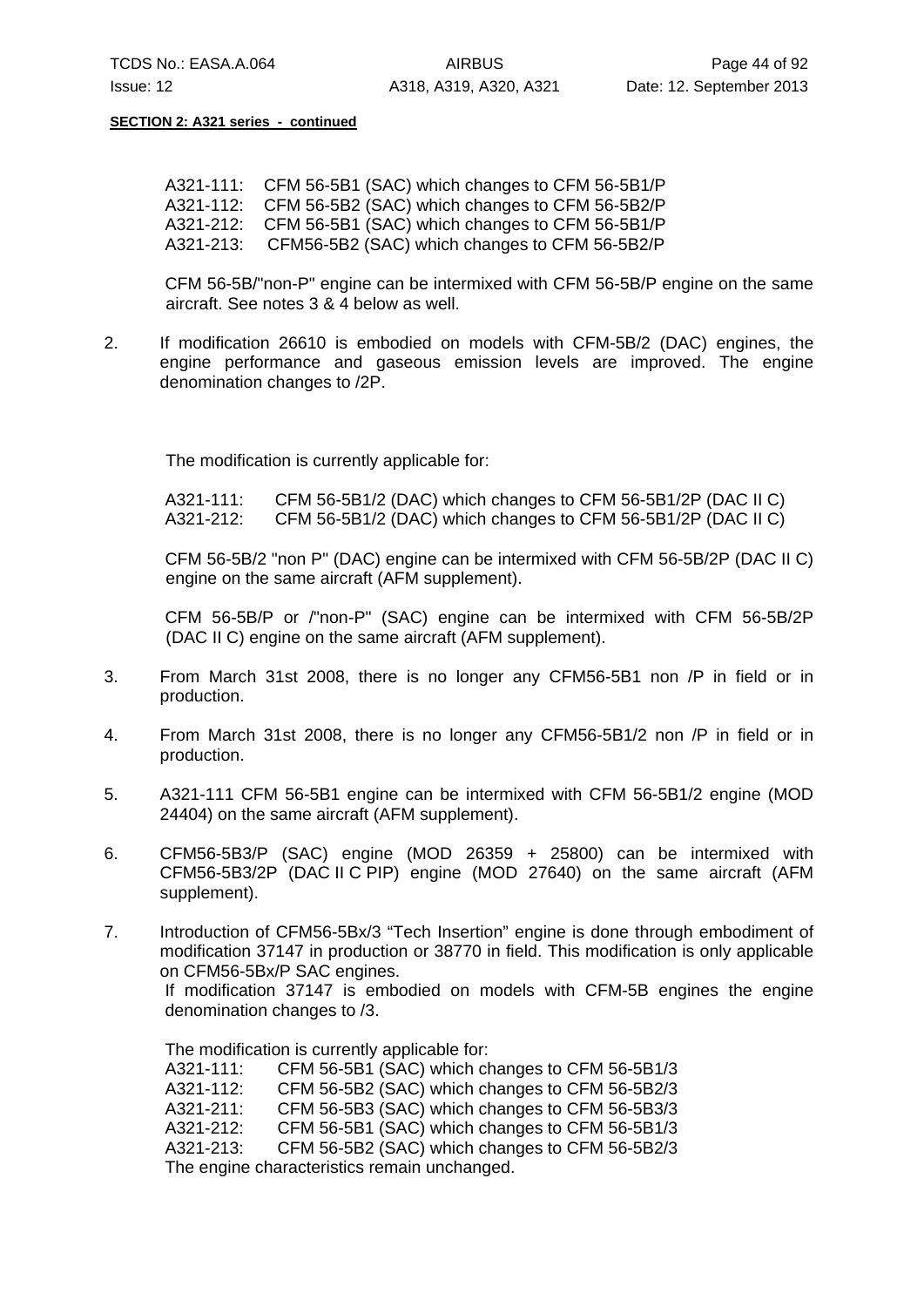Modification 37147 has been demonstrated as having no impact on previously certified noise levels.

CFM56-5Bx/3 engine can be intermixed with CFM56-5Bx/P engine under considerations as prescribes in modification 38573.

8. Introduction of "BUMP" function is done through embodiment of modification 38946. If modification 38946 is embodied on models with CFM-5B engines, the engine denomination changes to /P1 (SAC) or /2P1 (DAC) or /3B1 (Tech Insertion).

The modification is currently applicable for:

A321-211: CFM 56-5B3 (SAC) which changes to CFM 56-5B3/P1

Modification 38946 has been demonstrated as having no impact on previously certified noise levels.

The engine characteristics remain unchanged.

Intermix at aircraft level between "Non Bump" engine and "Bump" engine is not allowed.

#### **6. Auxiliary Power Unit**

#### **APU GARRETT**

GARRETT AIRESEARCH GTCP 36-300 (A) (Specification 31-5306B) Approved oils: see GARRETT REPORT GT.7800

#### **APU APIC (Option)**

The APU APIC installation is defined by MOD 22562 or MOD 35864 APIC APS 3200 (Specification ESR 0802, Rev. A). Approved oils: in conformance to MIL-L-7808, MIL-L-23699 or DERD 2487

#### **APU AlliedSignal (Option)**

The APU AlliedSignal installation is defined by MOD 25888 AlliedSignal 131-9[A] (Specification 4900 M1E 03 19 01) Approved oils: according to model Specification 31-12048A-3A

Note: For A321 models, the APU APIC APS 3200 (MOD 35864) is the production standard from MSN 2653

#### **7. Propellers**

N/A

# **8. Fluids (Fuel, Oil, Additives, Hydraulics)**

# **Fuel**

Fuel Specification: See installation manual: document CFM 2026 or CFM 2129 or document IAE - 0043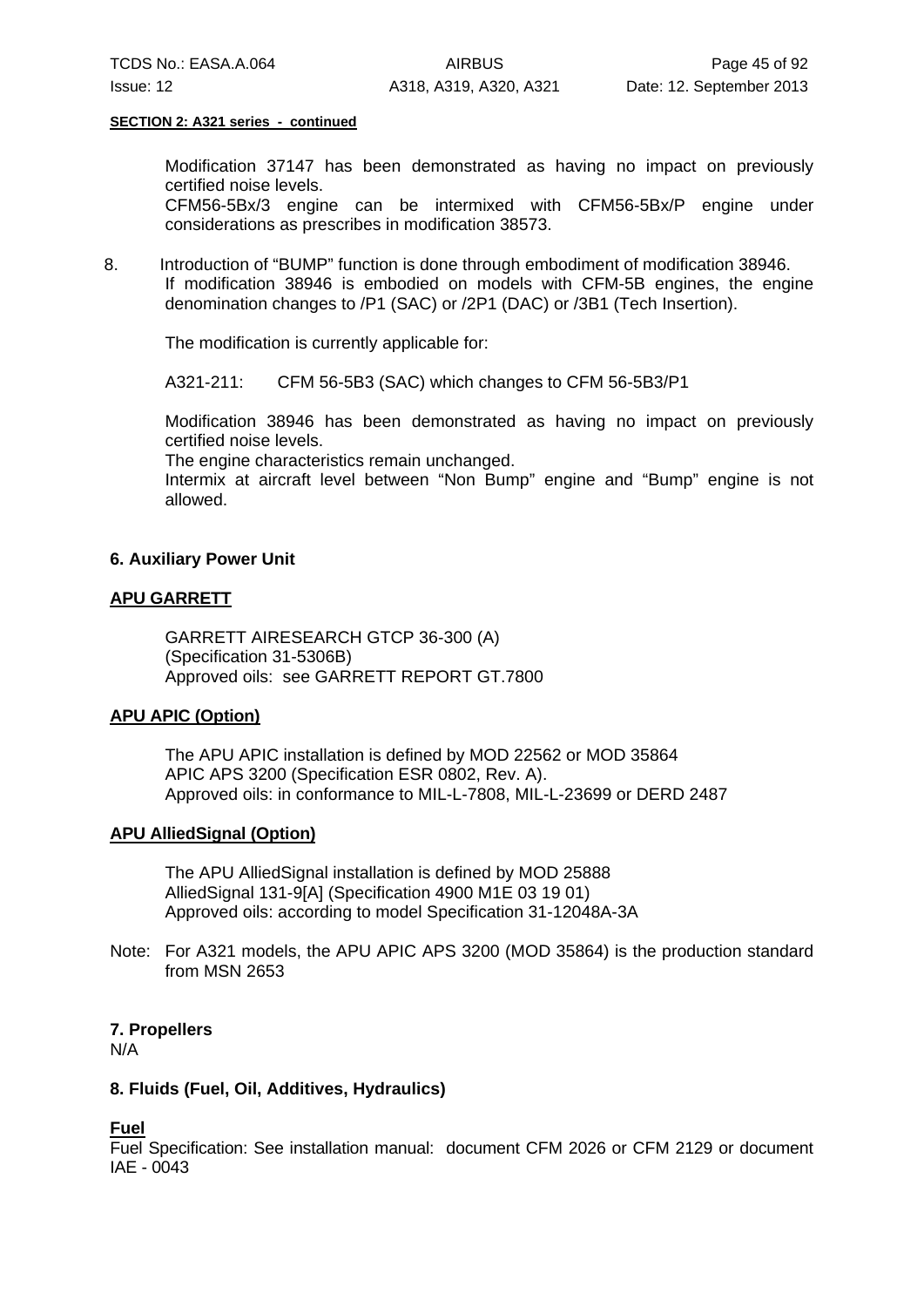| <b>TYPE</b>               | <b>SPECIFICATION (NAME)</b> |          |                      |                     |                        |                              |                             |                   |                      |  |
|---------------------------|-----------------------------|----------|----------------------|---------------------|------------------------|------------------------------|-----------------------------|-------------------|----------------------|--|
|                           | <b>FRANCE</b>               |          | <b>USA</b>           |                     | IJΚ                    |                              | <b>RUSSIA</b>               |                   | <b>CHINA</b>         |  |
| Kerosene DCSEA            | 134                         |          | <b>ASTM D 1655</b>   | (JET A)<br>(JET A1) | DEF STAN 91/91         | (AVTUR)<br>(JET A1)  86      | GOST 10227-                 | (RT)<br>$(TS1)^*$ | GB 5637-2006 N°3 JET |  |
|                           |                             |          | <b>MIL-DTL 83133</b> | (JP 8)              | <b>IDEF STAN 91/87</b> | (AVTUR)<br>(JET A1)<br>(AIA) | <b>GOST R</b><br>52050-2006 |                   |                      |  |
| Wide cut                  |                             |          | <b>ASTM D 6615</b>   | (JETB)              | DEF STAN 91/88         | (AVTAG)                      |                             |                   |                      |  |
|                           |                             |          | MIL-DTL 5624         | (JP 4)              |                        |                              |                             |                   |                      |  |
| High flash DCSEA<br>point | 144                         | $(F-44)$ | MIL-DTL 5624         | (JP <sub>5</sub> )  | DEF STAN 91/86         | (AVCAT)                      |                             |                   |                      |  |

\* For IAE engines, TS-1 is cleared for transient use (less than 50% of operations)

# **OIL**

| <b>Engine</b>        | <b>CFMI</b>           | <b>IAE</b>                |
|----------------------|-----------------------|---------------------------|
|                      | CFM56-5B1 (**)        | V2530-A5                  |
|                      | CFM56-5B1/2 (**)      | V2533-A5                  |
|                      | CFM56-5B2             |                           |
|                      | CFM56-5B3 (/P only)   |                           |
|                      | CFM56-5B3/2P          |                           |
| <b>Approved oils</b> | See SB CFMI 79-001-OX | See Doc IAE 0043 Sect 4.9 |
|                      |                       | (MIL-L 23 699)            |

(\*\*): see notes 3 and 4 in chapter 5 for engine models no longer in prod/service.

# **Additives:**

Refer to Airbus Consumable Material List (CML) and CFM SB 73-0122 or IAE Standard Practices and Processes Manual for CIS fuel additives

The above mentioned fuels and additives are also suitable for the APU.

# **Hydraulics**

Hydraulic fluids: Type IV Specification NSA 30.7110

# **9. Fluid Capacities**

# **Fuel quantity (0,8 kg/liter)** (see note 1 below)

| <b>3 TANK AIRPLANE</b> |             |             | 4 or 5 TANK AIRPLANE (*) (**)    |               |  |  |
|------------------------|-------------|-------------|----------------------------------|---------------|--|--|
| <b>TANK</b>            | Usable fuel | Unusable    | Usable fuel                      | Unusable      |  |  |
|                        | liters (kg) | fuel        | liters (kg)                      | fuel          |  |  |
|                        |             | liters (kg) |                                  | liters (kg)   |  |  |
| <b>WING</b>            | 15 500      | 22.6        | 15 500                           | 22.6          |  |  |
|                        | (12 400)    | (18)        | (12 400)                         | (18)          |  |  |
| <b>CENTER</b>          | 8 2 0 0     | 23.2        | 8 2 0 0                          | 23.2          |  |  |
|                        | (6560)      | (18.6)      | (6560)                           | (18.6)        |  |  |
| $ACT (*)$ (**)         |             |             | 2 900 or 2 992 / 5 984 **        | 17/34         |  |  |
|                        |             |             | (2 320) or (2 393 / 4 786) **    | (13.6 / 27.2) |  |  |
| <b>TOTAL</b>           | 23 700      | 45.8        | 26 600 or 26 692 / 29 684 **     | 62.8 / 79.8   |  |  |
|                        | (18 960)    | (36.6)      | (21 280) or (21 353 / 23 746) ** | (50.2 / 63.8) |  |  |

\* See notes 2 and 3 below

\*\* 1 ACT high pressure system, 2900 liters on A321-200, on additional centre tanks 1 / 2 ACT low pressure system 2992/5984 liters on A321-200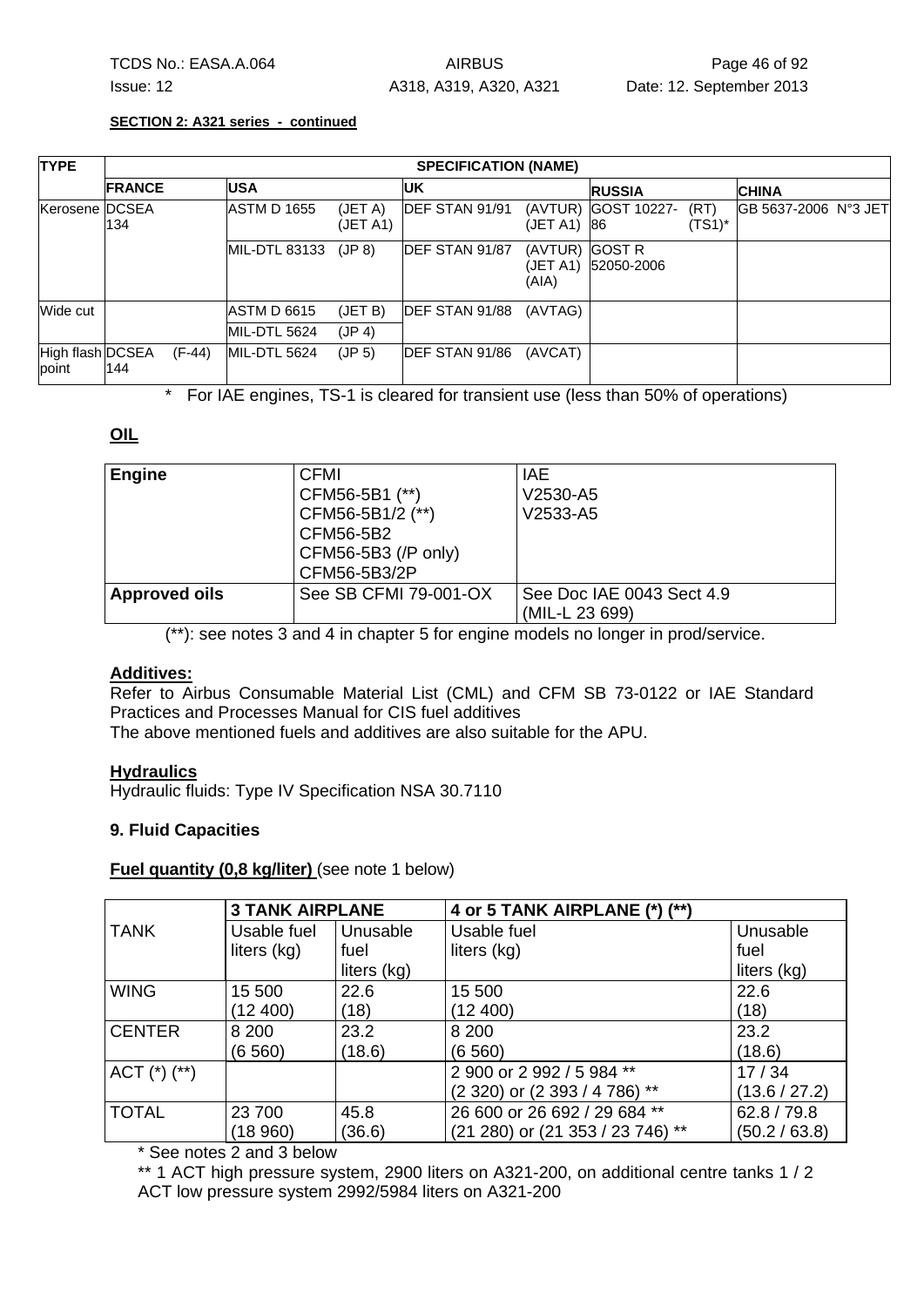Note:

- 1. On series A321-200 equipped with IAE engines, introduction of standard of wingbox without dry bay (modification 38616) will increase the fuel capacity by 350 liters.
- 2. On the series A321-200, one Additional Center Tank (ACT) in bulk version is defined by modification 25453 (high pressure system). Its approval together with structural and system provisions is subject of Major Change E2-001 (compliance to CRI P9).
- 3. On the series A321-200, one or two Additional Center Tanks (ACT) in bulk version are defined by modification 30422 (low pressure system). Their approval together with structural and system provisions is subject of Major Change E2-002 (compliance to CRI P9).

# **10. Airspeed Limits (Indicated Airspeed – IAS – unless otherwise stated)**

Maximum Operating Mach (MMO): 0,82 Maximum Operating Speed (VMO): 350 kt

Manoeuvring Speed VA: see Limitations Section of the EASA approved Flight Manual

Extended Flaps/Slats Speed (VFE): see table below

|                                  | <b>Slats/Flaps</b> |                  |                        |
|----------------------------------|--------------------|------------------|------------------------|
| Configuration                    | (٥١                | VFE (kt)         |                        |
|                                  | 18/0               | 230 **           | Intermediate approach  |
|                                  | 18/10              | $215**$          | Take-off               |
| 2                                | 22/14              | 205              | Take-off and approach  |
|                                  |                    | $215*$           |                        |
| 3                                | 22/21              | 195              | Take-off,<br>approach, |
|                                  |                    |                  | landing                |
| Full                             | 27/25              | 190              | Landing                |
| $*$ $C_{22}$ $*$ $*$ $*$ $*$ $*$ |                    | $**$ $O_{22}$ $$ |                        |

See note 1 \*\* See note 2

Landing gear: VLE - Extended: 280 kt/Mach 0.67 VLO - Extension: 250 kt Retraction: 220 kt

Tyres limit speed (ground speed): 195.5 kt (225 mph)

Notes:

- 1. If FWC Standard D2 and FAC Standard BAM 0510 are fitted on A321 aircraft, VFE speed in Configuration 2 is increased from 205 kts to 215 kts (as identified by speed limitation placard installed by modification 24641).
- 2. On the series A321-200, Weight Variant 001, 002 & 011, VFE speed in Configuration 1 is increased from 230 to 235 kts, and in Configuration 1+F increased from 215 to 225 kts (as identified by speed limitation placard installed by modification 28960 or 28721).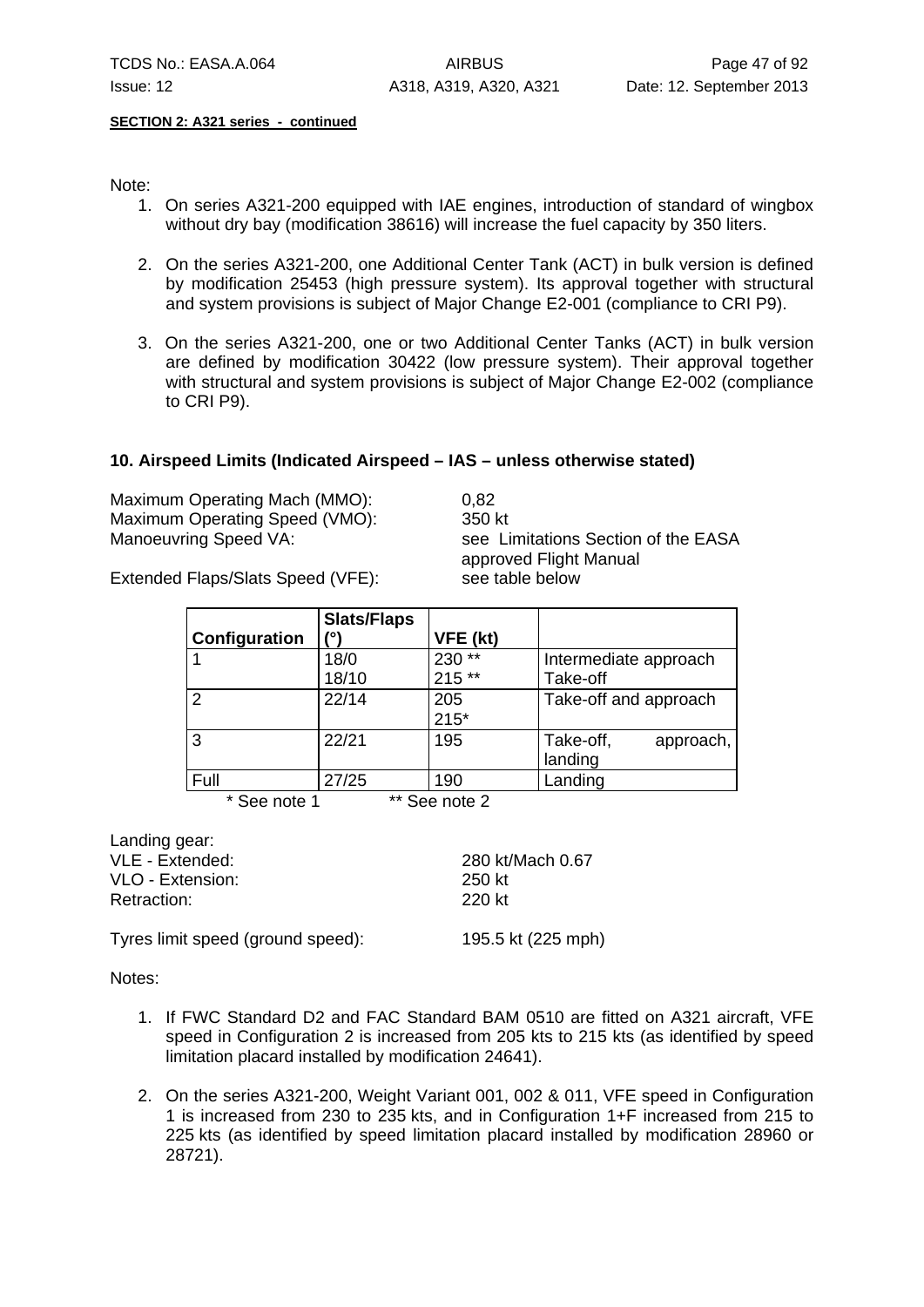# **11. Flight Envelope**

Maximum Operating Altitude:

39 100 ft (pressure altitude) 39 800 ft (pressure altitude) if modification 30748 is embodied

See the appropriate EASA approved Airplane Flight Manual

# **12. Operating Limitations**

See the appropriate EASA approved Airplane Flight Manual

# **Powerplant (2.2482 lb/daN)**

# **A321-111 or –212 / A321-112 or –213 / A321-131 or -232**

| <b>Engine</b>                | <b>CFMI</b>      | <b>CFMI</b>        | <b>IAE V2530-A5</b> |
|------------------------------|------------------|--------------------|---------------------|
|                              | CFM56-5B1 (**)   | <b>CFM56-5B2</b>   |                     |
|                              | CFM56-5B1/2 (**) |                    |                     |
| Data sheets                  | E37NE (FAA)      | E37NE (FAA)        | E40NE (FAA)         |
|                              | E38NE (FAA)      | E38NE (FAA)        | M-IM31 (DGAC)       |
|                              | $M-17$ (DGAC)    | <b>M-17 (DGAC)</b> |                     |
|                              | M-IM28 (DGAC)    | M-IM28 (DGAC)      |                     |
| Static thrust at             |                  |                    |                     |
| Sea level                    |                  |                    |                     |
|                              |                  |                    |                     |
| Take-off (5 minutes)*        | 13 344 daN       | 13 789 daN         | 13 300 daN)         |
| (Flat rated $30^{\circ}$ C)  | (30 000 lbs)     | $(31 000$ lbs)     | (29 900 lbs)        |
|                              |                  |                    |                     |
| Maximum continuous           | 12 940 daN       | 12 940 daN         | 11 988 daN          |
| (Flat rated 25 $^{\circ}$ C) | (29 090 lbs)     | (29 090 lbs)       | (26 950 lbs)        |

\* 10 minutes at take-off thrust allowed only in case of engine failure (at take-off or during go-around) in accordance with DGAC "Fiche de Caractéristiques moteur" Other engine limitations: see the relevant Engine Type Certificate Data Sheet \*\* see notes 3 and 4 in chapter 5 for engine models no longer in prod/service.

# **A321-211/-231**

| <b>Engine</b>                 | <b>CFMI</b>                                       | <b>IAE</b>      |
|-------------------------------|---------------------------------------------------|-----------------|
|                               | <b>CFM56-5B3 (/P only)</b><br><b>CFM56-5B3/2P</b> | V2533-A5        |
| Data sheets                   | E37NE (FAA)                                       | E40NE (FAA)     |
|                               | E38NE (FAA)                                       | M-IM31 (DGAC)   |
|                               | <b>M-17 (DGAC)</b>                                |                 |
|                               | M-IM28 (DGAC)                                     |                 |
| Static thrust at<br>Sea level |                                                   |                 |
| Take-off (5 minutes)*         | 14 234 daN                                        | 14 055 daN      |
| (Flat rated $30^{\circ}$ C)   | (32 000 lbs)                                      | $(31 600$ lbs)  |
| Maxi continuous               | 12 940 daN                                        | 11 988 daN      |
| (Flat rated $25^{\circ}$ C)   | (29 090 lbs)                                      | $(26 950$ lbs)) |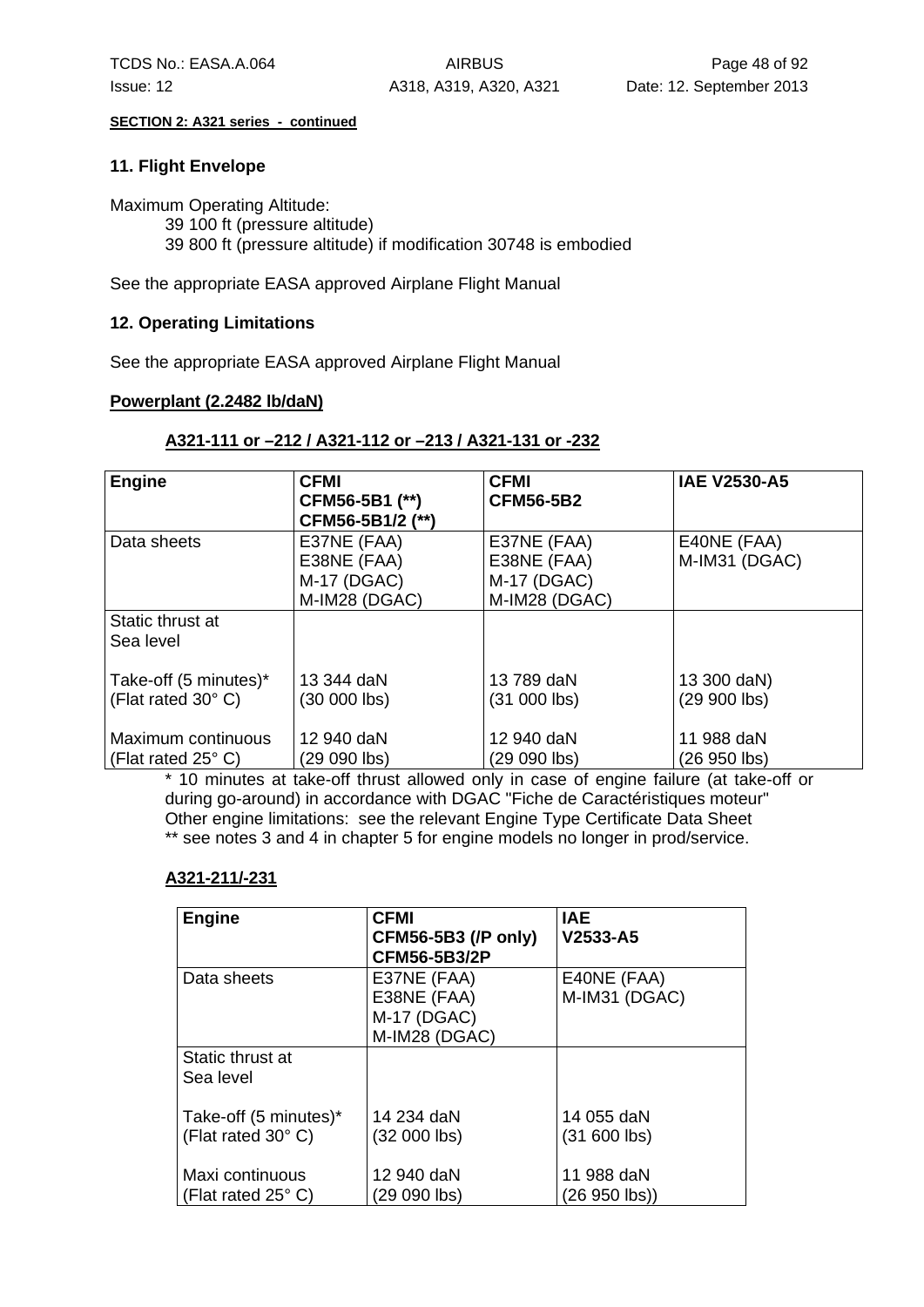\* 10 minutes at take-off thrust allowed only in case of engine failure (at take-off or during go-around) in accordance with DGAC "Fiche de Caractéristiques Moteur" Other engine limitations: see the relevant Engine Type Certificate Data Sheet

# **12.1 Approved Operations**

Transport commercial operations

#### **12.2 Other Limitations**

For a complete list of applicable limitations see the appropriate EASA approved Airplane Flight Manual

# **13. Maximum Certified Masses**

#### **A321-111/A321-112**

| <b>VARIANT</b>        | 000<br>(BASIC) | 002<br>(MOD<br>24178) | 003<br>(MOD<br>24899) | 004<br>(MOD<br>24308) | 005<br>(MOD<br>25649) | 006<br>(MOD<br>26600*) | 007<br>(MOD<br>26888 | 008<br>(MOD<br>30334) |
|-----------------------|----------------|-----------------------|-----------------------|-----------------------|-----------------------|------------------------|----------------------|-----------------------|
| Max. Ramp Weight      | 83400          | 83 400                | 85 400                | 78 400                | 83 400                | 78 400                 | 80 400               | 89 400                |
| Max. Take-off Weight  | 83 000         | 83 000                | 85 000                | 78 000                | 83 000                | 78 000                 | 80 000               | 89 000                |
| Max. Landing Weight   | 73500          | 74 500                | 74 500                | 73 500                | 75 000                | 74 500                 | 73500                | 75 500                |
| Max. Zero Fuel Weight | 69 500         | 70 500                | 70 500                | 69 500                | 71 000                | 70 500                 | 69 500               | 71 500                |
| Minimum Weight        | 47 500         | 47 500                | 47 500                | 47 500                | 47 500                | 47 500                 | 47 500               | 47 500                |

# **A321-131**

| <b>VARIANT</b>        | 000<br>(BASIC) | 002<br>(MOD<br>24178) | 003<br>(MOD<br>24899) | 004<br>(MOD<br>24308) | 006<br>(MOD<br>26600*) | 007<br>(MOD<br>26888 | 008<br>(MOD<br>30334) |
|-----------------------|----------------|-----------------------|-----------------------|-----------------------|------------------------|----------------------|-----------------------|
| Max. Ramp Weight      | 83 400         | 83 400                | 85 400                | 78 400                | 78 400                 | 80 400               | 89 400                |
| Max. Take-off Weight  | 83 000         | 83 000                | 85 000                | 78 000                | 78 000                 | 80 000               | 89 000                |
| Max. Landing Weight   | 73500          | 74 500                | 74 500                | 73 500                | 74 500                 | 73 500               | 75 500                |
| Max. Zero Fuel Weight | 69 500         | 70 500                | 70 500                | 69 500                | 70 500                 | 69 500               | 71 500                |
| Minimum Weight        | 47 500         | 47 500                | 47 500                | 47 500                | 47 500                 | 47 500               | 47 500                |

Note:

On the series A321-100, Weight Variant 006 is defined either by MOD 26600, building up on Weight Variant 003, or MOD 30310, building up on Weight Variant 000.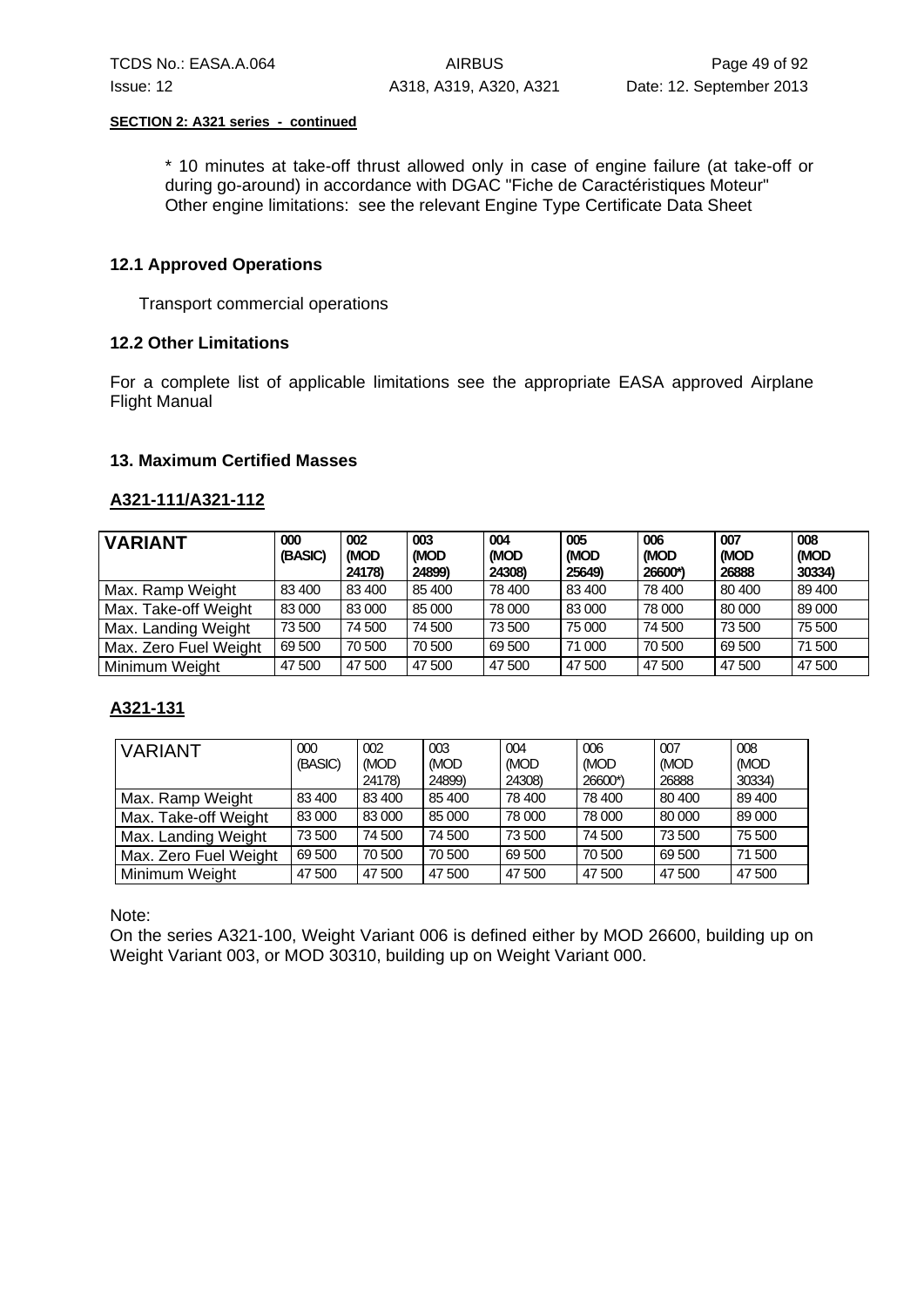# **A321-211/A321-231**

| <b>VARIANT</b>        | 000<br>(BASIC) | 001<br>(MOD<br>28960) | 002<br>(MOD<br>28721) | 003<br>(MOD<br>$31613$   31614) | 004<br>(MOD | 005<br>(MOD<br>27553) 31616) | 006<br>(MOD | 010<br>(MOD<br>31321) | 011<br>(MOD<br>32456) |
|-----------------------|----------------|-----------------------|-----------------------|---------------------------------|-------------|------------------------------|-------------|-----------------------|-----------------------|
| Max. Ramp Weight      | 89 400         | 93 400                | 89 400                | 91 400                          | 87 400      | 85 400                       | 83 400      | 85 400                | 93 900                |
| Max. Take-off Weight  | 89 000         | 93 000                | 89 000                | 91 000                          | 87 000      | 85 000   83 000              |             | 85 000                | 93 500                |
| Max. Landing Weight   | 75 500         | 77800                 | 77 800                | <b>77800</b>                    | 75 500      | 75 500                       | 75 500      | 77800                 | 77 800                |
| Max. Zero Fuel Weight | 71 500         | 73 800                | 73 800                | 173 800                         | 71 500      | 71 500 l                     | 71 500      | 73 800                | 73 800                |
| Minimum Weight        | 47 500         | 47 500                | 47 500                | 47 500                          | 47 500      | 47 500                       | 47 500      | 47 500                | 47 500                |

# **A321-212/A321-213/A321-232**

| <b>VARIANT</b>                                    | 000           | 001            | 002                    | 003                                | 004    | 005           | 006                                            | 007                                                           | 008             | 009                               | 010     | 011     |
|---------------------------------------------------|---------------|----------------|------------------------|------------------------------------|--------|---------------|------------------------------------------------|---------------------------------------------------------------|-----------------|-----------------------------------|---------|---------|
|                                                   | <b>BASIC</b>  | (MOD<br>28960) | (MOD                   | (MOD<br>28721) 31613) 31614) 31615 | (MOD   | (MOD          | (MOD                                           | (MOD<br>  31616)   31617)   31618)   31619)   31321)   32456) | (MOD            | (MOD                              | (MOD    | (MOD    |
| Max. Ramp Weight                                  | 89 400        | 93 400         | 89 400                 | 91 400                             | 87 400 | 85 400        | 83 400  83 400  80 400  78 400  85 400  93 900 |                                                               |                 |                                   |         |         |
| Max. Take-off Weight                              | 89 000        | 93 000         | 89 000  91 000  87 000 |                                    |        | 185 000       | 83 000  83 000                                 |                                                               |                 | 80 000   78 000   85 000   93 500 |         |         |
| Max. Landing Weight                               | 75 500 77 800 |                | 177 800                | 177 800                            | 75 500 | 75 500        |                                                | 75 500 73 500 73 500 73 500 77 800                            |                 |                                   |         | 177 800 |
| Max. Zero Fuel Weight 71 500 73 800 73 800 73 800 |               |                |                        |                                    | 71 500 | 171 500       | 71 500                                         | 69 500                                                        |                 | 69 500 69 500 73 800 73 800       |         |         |
| Minimum Weight                                    | 147 500       | 147 500        | 47 500   47 500        |                                    | 47 500 | <b>47 500</b> | 47 500                                         | 147 500                                                       | 147 500 147 500 |                                   | 147 500 | 147 500 |

# **14. Centre of Gravity Range**

See the appropriate DGAC approved Airplane Flight Manual

# **15. Datum**

Station 0.0, located 2.540 meters forward of airplane nose

# **16. Mean Aerodynamic Chord (MAC)**

4.1935 meters

# **17. Levelling Means**

The A/C can be jacked on three primary jacking points. See the appropriate EASA approved Weight and Balance Manual

# **18. Minimum Flight Crew**

2 pilots

# **19. Maximum Seating Capacity**

220

Notes:

- For cabin arrangements of 201 passenger seats up to the maximum number of 220 passenger seats, five cabin crewmembers are required.
- For cabin arrangements up to and including 200 passenger seats, only four cabin crewmembers are required.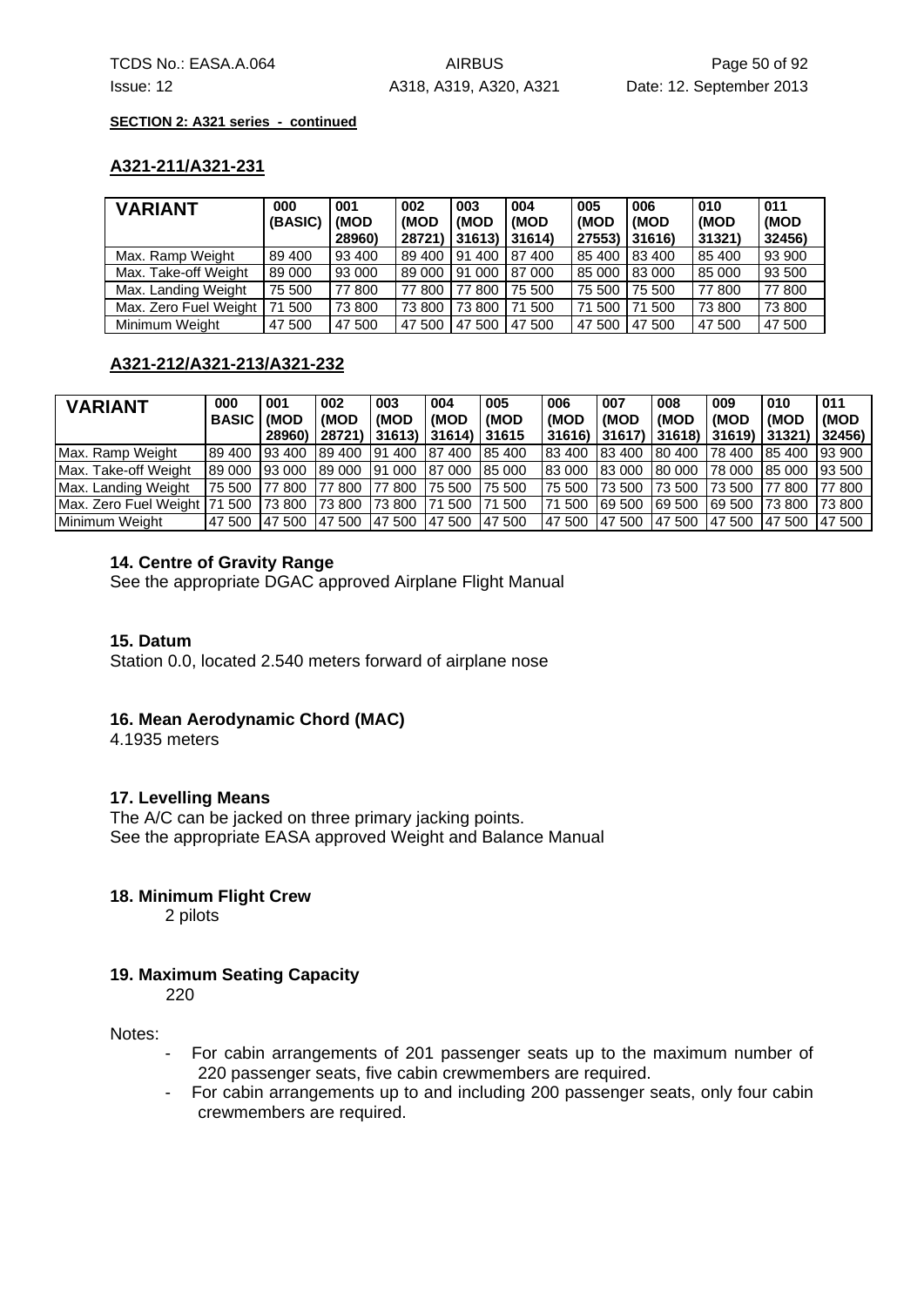#### **20. Baggage/ Cargo Compartment**

| <b>CARGO COMPARTMENT</b> | <b>MAXIMUM LOAD (kg)</b> |
|--------------------------|--------------------------|
| Forward                  | 5670                     |
| Aft                      | 5 670                    |
| Rear (bulk)              | 1 497                    |

For the positions and the loading conditions authorized in each position (references of containers, pallets and associated weights) see Weight and Balance Manual, ref. 00E080A0001/C1S Chapter 1.10.

#### **21. Wheels and Tyres**

See SB A320-32-1007

# **IV. Operating and Service Instructions**

#### **1. Airplane Flight Manual (AFM)**

EASA Approved Airplane Flight Manual for A321.

#### **2. Instructions for Continued Airworthiness and Airworthiness Limitations**

#### **Airworthiness Limitations**

- Limitations applicable to Safe Life Airworthiness Limitation Items are provided in the A318/A319/A320/A321 Airworthiness Limitations Section (ALS) sub-parts 1-2 and 1-3 approved by the EASA.
- Limitations applicable to Damage Tolerant Airworthiness Limitation Items are provided in the A318/A319/A320/A321 Airworthiness Limitations Items document (ALS Part 2) approved by the EASA.
- Certification Maintenance Requirements are provided in A318/A319/A320/A321 Airworthiness Limitations Section (ALS) Part 3 approved by the EASA.
- Ageing Systems Maintenance (ASM) limitations are provided in the A318/A319/A320/A321 Airworthiness Limitations Section (ALS) Part 4 approved by the EASA.
- Fuel Airworthiness Limitations are provided in A318/A319/A320/A321 Fuel Airworthiness Limitations document (ALS Part 5) approved by the EASA.

# **Other limitations**

See EASA approved Flight Manual.

# **3. Weight and Balance Manual (WBM)**

Airbus Compliance Document 00E80A0001/C1S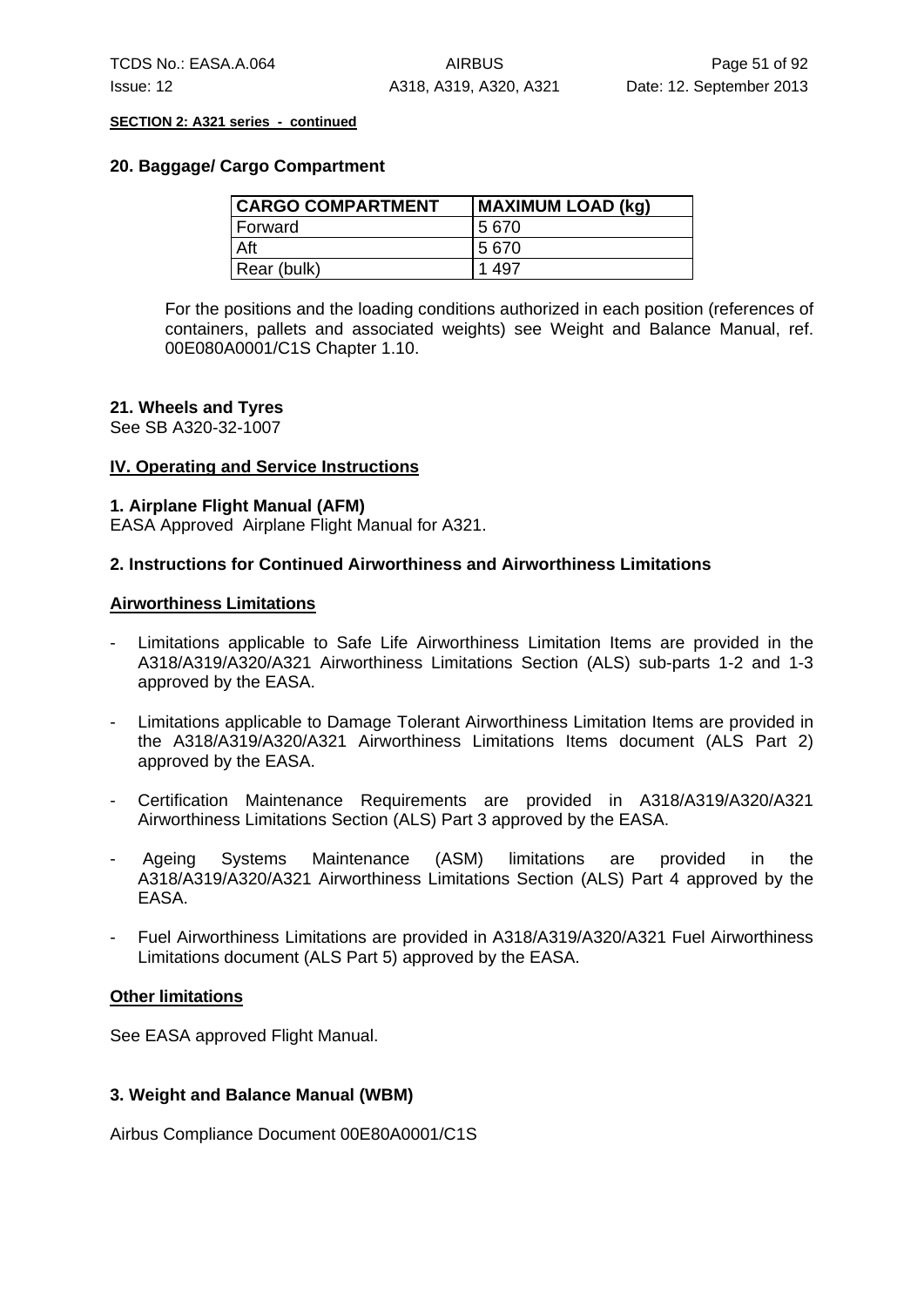# **V. Notes**

1. For models A321-111 and A321-112, modification 25199 is the minimum standard to be qualified for Cat IIIB precision approach. For models A321-131, modification 25200 is the minimum standard to be qualified for Cat IIIB precision approach.

All other models are basically qualified for Cat IIIB precision approach.

2. DOOR 2 and/or DOOR 3 may be derated to Type III.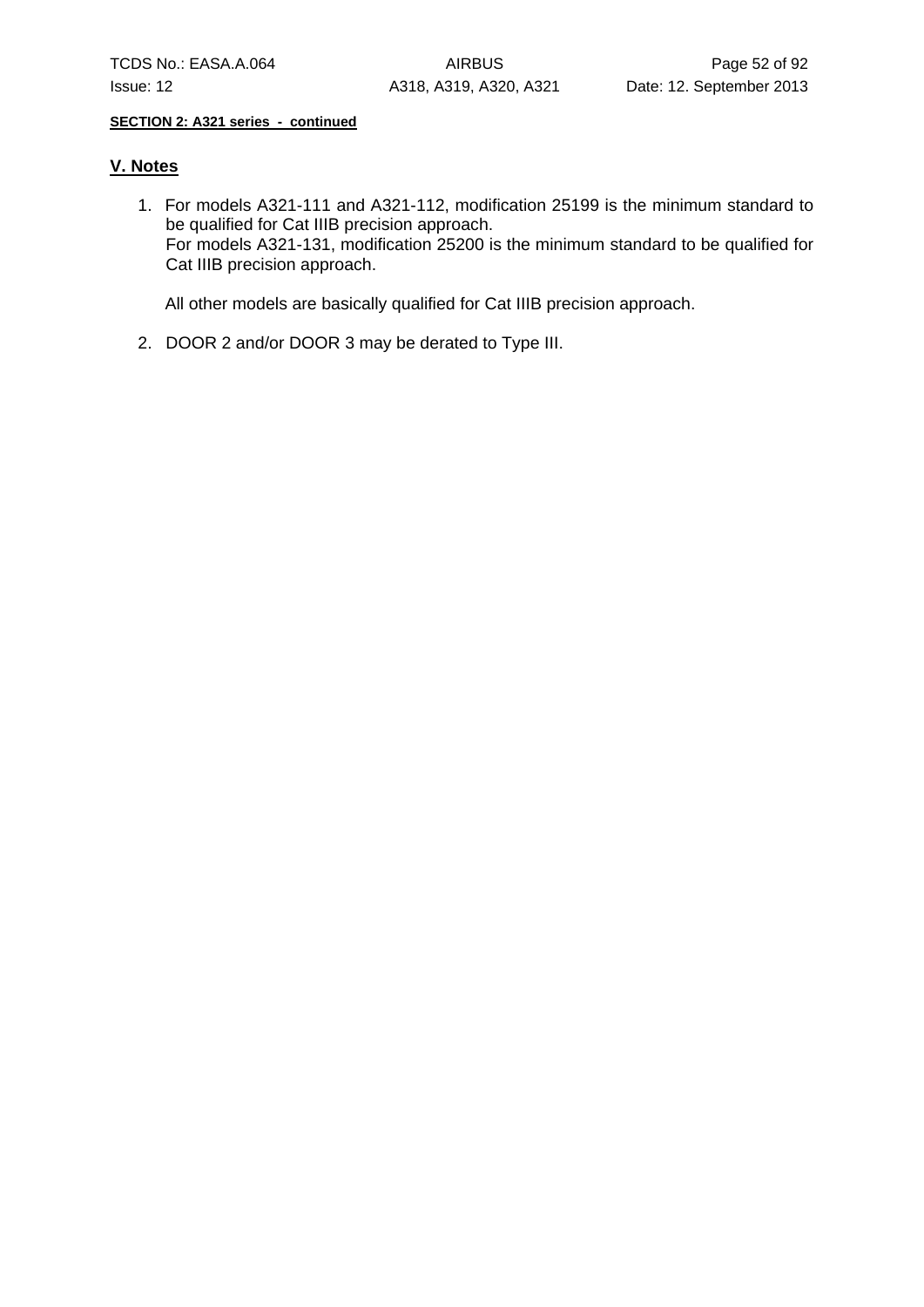# **SECTION 3: A319 series**

# **I. General**

# **1. Type/ model/ Variant**

A319-111 A319-112 A319-113 A319-114 A319-115 A319-131 A319-132 A319-133

Significant Product Level Changes i.a.w. 21.A.101:

MOD 160500 Sharklet applicable on A319-111/-112/-115/-131/-132/-133

including CJ

# **2. Performance Class**

A

**3. Certifying Authority:** 

 European Aviation Safety Agency (EASA) Postfach 101253 D-50452 Köln **Deutschland** 

# **4. Manufacturer**

AIRBUS 1, rond-point Maurice Bellonte 31707 BLAGNAC CEDEX – France

# **5. Joint Airworthiness Authority (JAA) Certification Application Date**

| A319-111 | June 17, 1992      |
|----------|--------------------|
| A319-112 | June 17, 1992      |
| A319-113 | June 17, 1992      |
| A319-114 | June 17, 1992      |
| A319-115 | September 14, 1998 |
| A319-131 | June 17, 1992      |
| A319-132 | June 17, 1992      |
| A319-133 | September 14, 1998 |

# **6. EASA Certification Application Date**

MOD 160500 08 April 2010

# **7. DGAC-F / Joint Airworthiness Authority (JAA) Type Certification Date**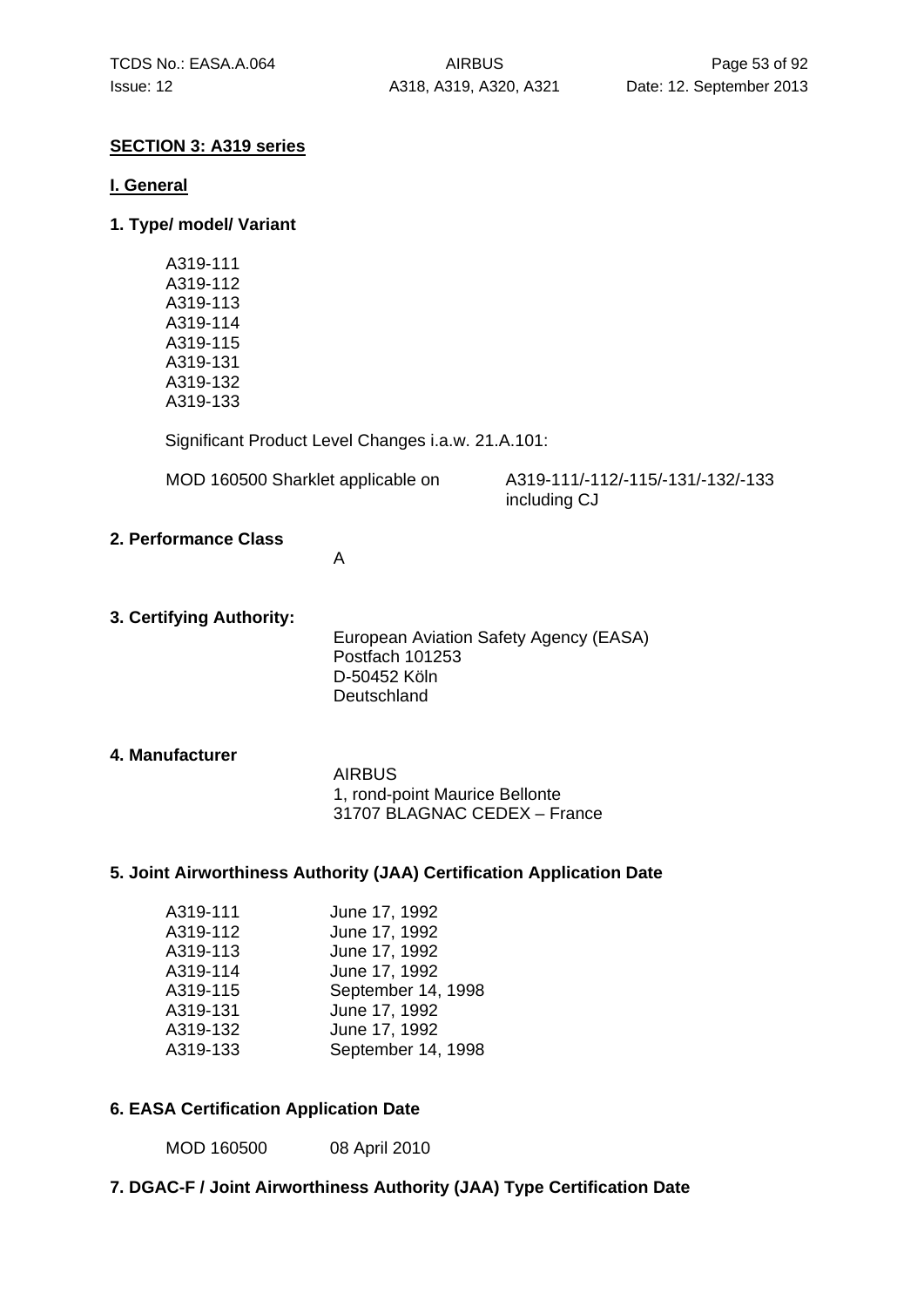| A319-111 | April 10, 1996    |
|----------|-------------------|
| A319-112 | April 10, 1996    |
| A319-113 | May 31, 1996      |
| A319-114 | May 31, 1996      |
| A319-115 | July 30, 1999     |
| A319-131 | December 18, 1996 |
| A319-132 | December 18, 1996 |
| A319-133 | July 30, 1999     |

Note: For A319 produced before the 21<sup>st</sup> of December 2005, DGAC-F TC 180 remains a valid reference.

# **8. EASA Type Certification Date**

EASA TCDS issue 1 issued December 21, 2005

| MOD 160500 iss.4 May 28, 2013      | A319-111,-112,-115 excluding CJ        |
|------------------------------------|----------------------------------------|
| MOD 160500 iss 5 September 6, 2013 | A319-112 (CJ), A319-115 (CJ),          |
|                                    | A319-131 (PAX), A319-132 (PAX and CJ), |
|                                    | A319-133 (PAX and CJ)                  |

#### **9. Production conditions**

A319 aircraft, all series, all models, were produced in Hamburg (Germany) under approval I-A9 (until April 1999) or LBA.G.0009 (since April 1999) issued by LBA to AIRBUS INDUSTRIE

Since September 27, 2004, A319 aircraft were produced in Hamburg - Germany under approval DE.21G.0009 issued by LBA to AIRBUS

From July 21st, 2008, A319 aircraft were produced in Hamburg (Germany) under approval EASA.21G.0001 issued by EASA to AIRBUS.

From May  $06<sup>th</sup>$ , 2009, A319 aircraft are produced in Hamburg (Germany) and Tianjin (People's Republic of China) under approval EASA.21G.0001 issued by EASA to AIRBUS.

# **II. Certification Basis**

#### **1. Reference Date for determining the applicable requirements**

AIRBUS INDUSTRIE has applied for A319 certification on June 17, 1992 by letter AI/EA 410.0122/92.

# **2. Initial Airworthiness Authority Type Certification Data Sheet No.**

Original French TCDS DGAC no. 180 was replaced by the EASA TCDS A.064

# **3. Initial Airworthiness Authority Certification Basis**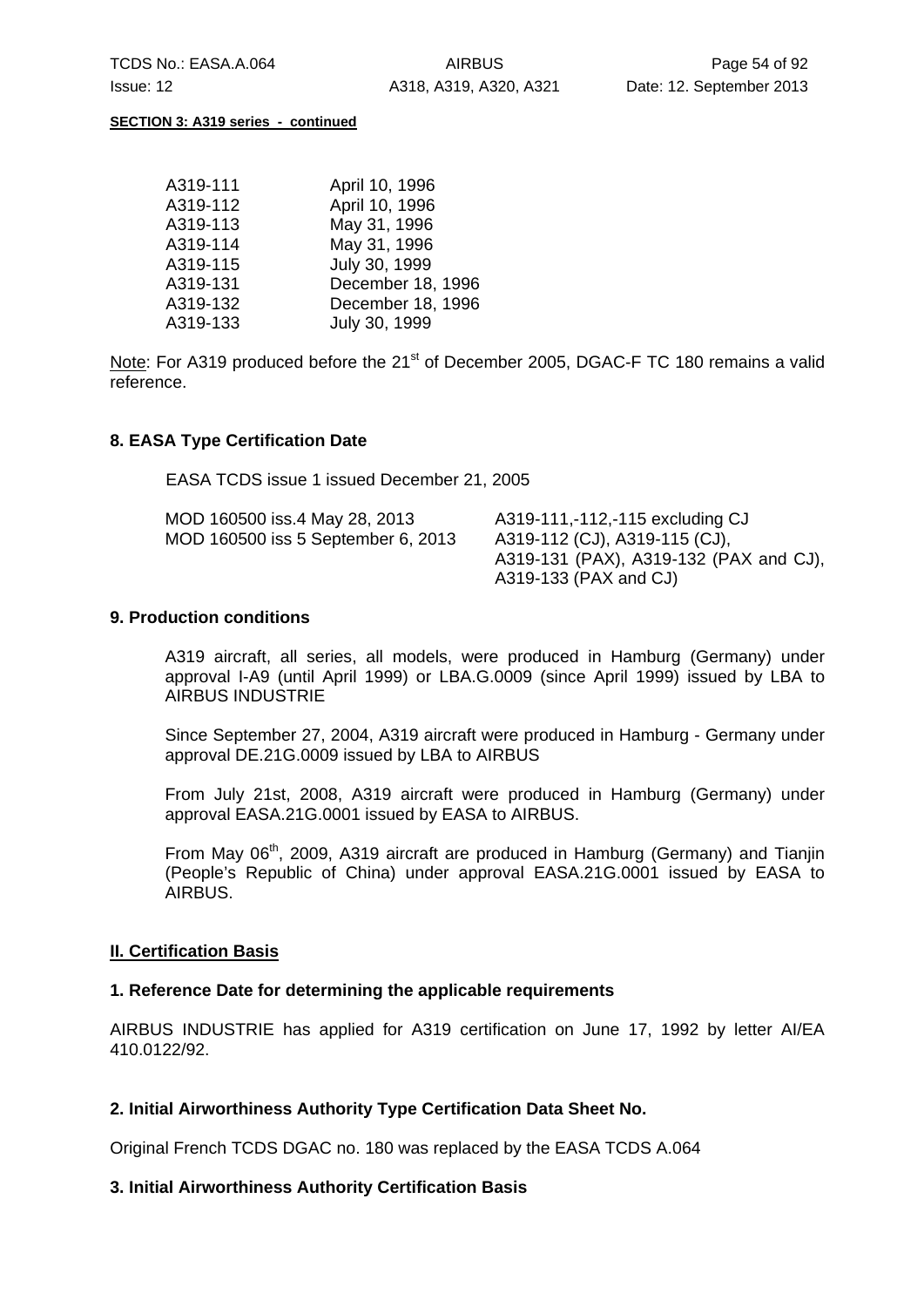See below

# **4. EASA Airworthiness Requirements**

Hereafter are listed the certification bases for the different A319 models. The amendments made to a particular basis at the occasion of further A319 models certification are identified per model.

The applicable Joint Certification Basis defined in CRI G4001 Issue 4 dated 21/03/96 is:

4.1 JAR 25 Change 11

- except Subpart BB,
- except all National Variants,
- except, due to the application of the procedure for establishing the Joint Type Certification Basis for derivative large aeroplanes, the following JAR 25 paragraphs which are upgraded at Change 13 and eventually amended by Orange Paper 90/1 or Orange Paper 91/1:

| 25 X 20   | 25.253                       |
|-----------|------------------------------|
| 25.107(d) | 25.365 amended by OP 91/1    |
| 25.121    | 25.807(c) amended by OP 90/1 |
| 25.125    | 25.812(e)                    |
| 25.143(f) | 25.857(d)(6)                 |
| 25.207    |                              |

except, due to the Elect to Comply with NPA 25-C205, the following JAR 25 paragraphs which are upgraded at Change 13 and amended by Orange Paper 91/1:

| 25.305              | 25.349 (b)       |
|---------------------|------------------|
| 25.321              | 25.351           |
| 25.331              | $25.365$ (e)     |
| 25.333              | 25.371           |
| 25.335 (d)          | 25.373           |
| 25.341              | 25.391           |
| 25.343 (b) (1) (ii) | 25.427           |
| 25.345 (a) and (c)  | $25.571$ (b) (2) |

except, due to the Elect to Comply with SC-F11 and SC-S79, the following deleted paragraphs:

25x131 25x132 25x133 25x135 25x1588

- the following JAR 25 paragraphs upgraded at Change 13 and amended by SC-F11 and SC-S79:

25.101 25.105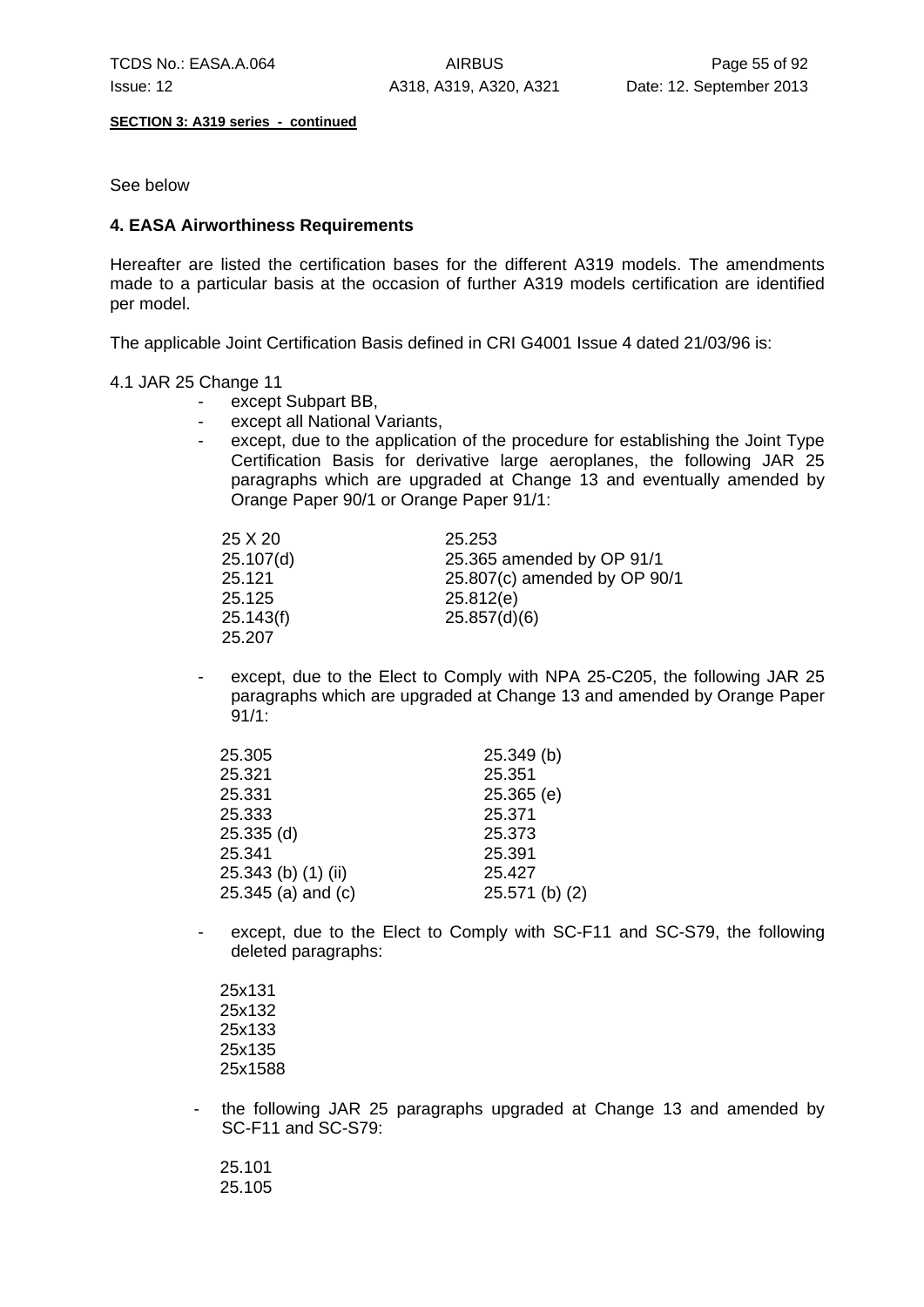25.109 25.113 25.115 25.735 25x1591

- if modification 153945 is embodied on A319 aircraft, the following paragraph is upgraded at CS25 amendment 11 due to an Elect-to-Comply:

25.813(c)(2)(ii)

- 4.2 JAR AWO at Change 1 for autoland and operations in low visibility.
- 4.3 For the Extended Twin Engine Airplane Operations the applicable technical conditions are contained in AMC 20-6 (as initially published in AMJ 120-42/IL 20) and the A319 ETOPS CRI:

CRI G4006 ETOPS CRI G4007 ETOPS - One engine inoperative cruise speed.

- 4.4 For all models Airbus Elect To Comply with 14CFR Part 25.772(a) and (c) and 25.795 amendment 106 according to CRI E12 –Reinforced Security Cockpit Door.
- 4.5 Certification basis revised for MOD 160500 "Sharklet" by CRI A-0001-001.

| <u>CS 25 Amdt 8 for</u>                        |                                                           |
|------------------------------------------------|-----------------------------------------------------------|
| $§$ 25.23                                      | $\S$ 25.481(a)(c) amended by SC A-2 for $\S$<br>25.481(a) |
| $§$ 25.25                                      | $§$ 25.483                                                |
| $§$ 25.117                                     | $§$ 25.485                                                |
| $§$ 25.147                                     | § 25.489                                                  |
| $§$ 25.161                                     | § 25.491                                                  |
| § 25.177 amended by SC-F16                     | \$25.571(a)(b)(e)                                         |
| $§$ 25.235                                     | $§$ 25.581                                                |
| § 25.251                                       | $§$ 25.601                                                |
| § 25.301                                       | \$25.603                                                  |
| § 25.302                                       | \$25.605                                                  |
| $§$ 25.303                                     | $§$ 25.607                                                |
| $\S$ 25.305(a)(b)(c)(e)(f)                     | $§$ 25.609                                                |
| $\S$ 25.307(a)(d)                              | $§$ 25.613                                                |
| $\S$ 25.321(a)(b)(c)(d)                        | § 25.619                                                  |
| $\S$ 25.331(a)(b)(c)                           | $§$ 25.623                                                |
| $\S$ 25.333(a)(b)                              | $§$ 25.625                                                |
| $\S$ 25.335(a)(c)(d)(e)(f) amended by SC A5003 | $§$ 25.629                                                |
| for $(b)$ and SC A-2 for $(e)$                 |                                                           |
| $§$ 25.337                                     | $§$ 25.631                                                |
| $\S$ 25.341(a)(b)                              | $§$ 25.651                                                |
| $\S$ 25.343(a)(b)                              | $§$ 25.683                                                |
| $\S$ 25.345(a)(b)(c)(d)                        | § 25.899                                                  |
| $\S$ 25.349(a)(b) amended by SC A-2.2.2 for    | $\S$ 25.903(d)(1) (see CRI E-39 for interpretative        |
| 25.349(a)                                      | material)                                                 |
| $§$ 25.351                                     | $§$ 25.1385                                               |
| $\S$ 25.365(a)(b)(d)                           | § 25.1387                                                 |
| $§$ 25.367                                     | § 25.1389                                                 |
|                                                |                                                           |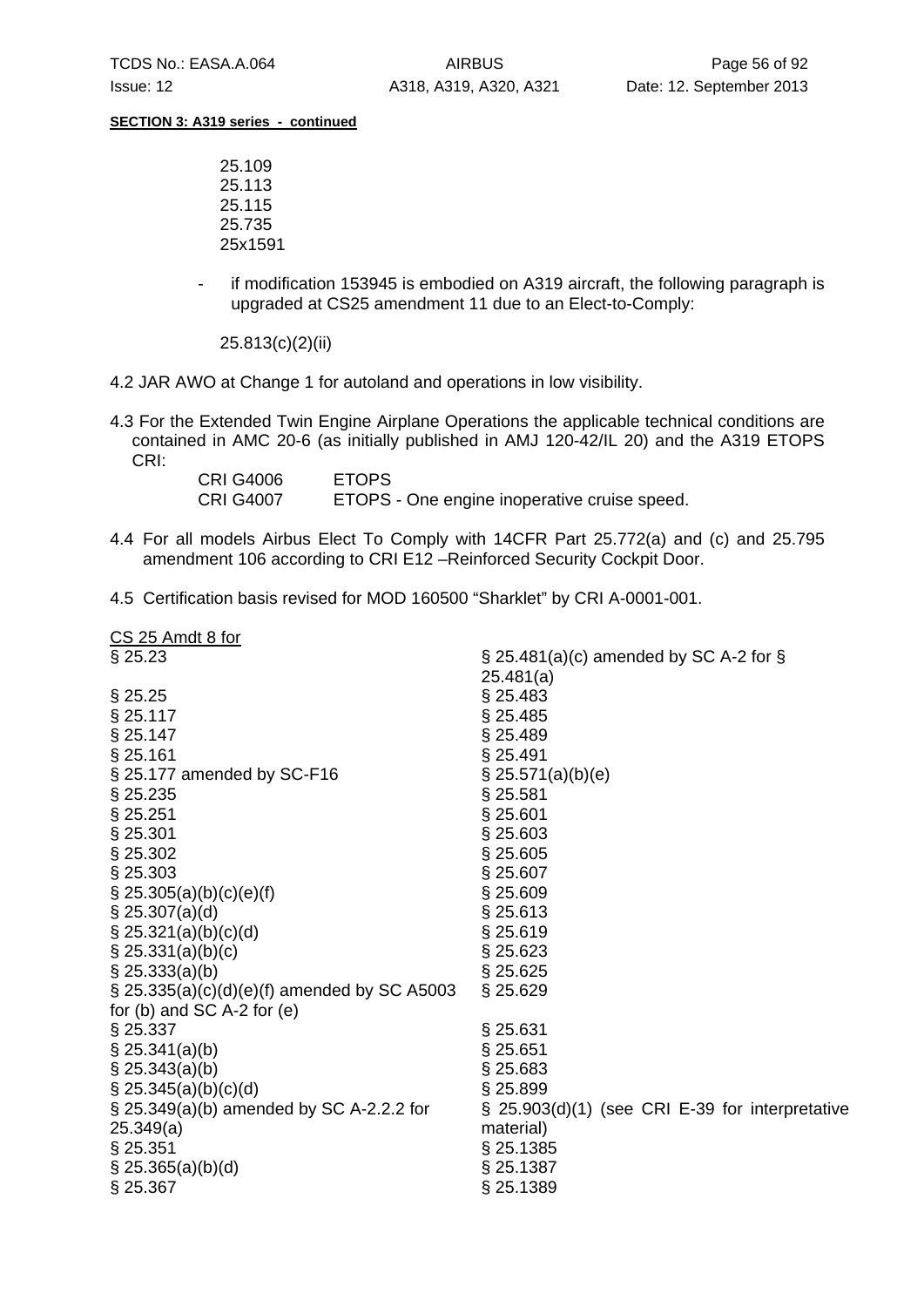| $§$ 25.371<br>§ 25.373<br>§ 25.391<br>\$25.393(b)<br>\$25.427<br>§ 25.445<br>§ 25.457<br>$§$ 25.459<br>$\S 25.471(a)(b)$<br>$§$ 25.473<br>$\S$ 25.479(a)(c)(d) amended by SC A-2 for $\S$<br>25.479(a)                                                                                                                                                                                  | $§$ 25.1391<br>§ 25.1393<br>$§$ 25.1395<br>§ 25.1397<br>$§$ 25.1401<br>$§$ 25.1505<br>§ 25.1511<br>$§$ 25.1515<br>$§$ 25.1527<br>$§$ 25.1587<br>$§$ 25.1591                                                                                                                                     |
|-----------------------------------------------------------------------------------------------------------------------------------------------------------------------------------------------------------------------------------------------------------------------------------------------------------------------------------------------------------------------------------------|-------------------------------------------------------------------------------------------------------------------------------------------------------------------------------------------------------------------------------------------------------------------------------------------------|
| CS 25 Amdt 2 for<br>$\S$ 25.253                                                                                                                                                                                                                                                                                                                                                         |                                                                                                                                                                                                                                                                                                 |
| JAR 25 Chg 15 for<br>$§$ 25.1517                                                                                                                                                                                                                                                                                                                                                        |                                                                                                                                                                                                                                                                                                 |
| JAR 25 Chg 14 for<br>§ 25.21 amended by A318 SC F5001 (for b)<br>§ 25.101 amended by SC F11/S79<br>§ 25.103 replaced by A318 SC F5001<br>§ 25.105 amended by SC F11/S79<br>§ 25.107 amended by A318 SC-F5001<br>§ 25.109 amended by SC F11/S79<br>$§$ 25.111<br>§ 25.113 + OP96/1 amended by SC F11/S79<br>§ 25.115 amended by SC F11/S79<br>§ 25.119 + OP96/1 amended by A318 SC F5001 | $\S$ 25.149 + OP96/1<br>§ 25.171 replaced by SC-F5004<br>§ 25.173 replaced by SC-F5004<br>§ 25.175 replaced by SC-F5004<br>$\S$ 25.181<br>$\S$ 25.201 + OP96/1, replaced by SC-F5001<br>$\S$ 25.203 + OP96/1, replaced by SC-F5001<br>§ 25.207 amended by SC-F5001<br>$\S$ 25.231<br>$§$ 25.233 |
| (for b)<br>§ 25.121 + OP96/1, amended by A318 SC F5001 § 25.237<br>(for c & d)                                                                                                                                                                                                                                                                                                          |                                                                                                                                                                                                                                                                                                 |
| $§$ 25.123<br>§ 25.125 + OP96/1, amended by A318 SC F5001<br>§ 25.143 + OP96/1, amended by SC F3, F7 & F8<br>$\S$ 25.145 + OP96/1                                                                                                                                                                                                                                                       | § 25X261<br>$\S$ 25.1533<br>\$25.1581<br>\$25.1585(a)                                                                                                                                                                                                                                           |
| JAR 25 Chg 11 for<br>§ 25.671<br>$§$ 25.672<br>§ 25.1001                                                                                                                                                                                                                                                                                                                                |                                                                                                                                                                                                                                                                                                 |

§ 25.1309 § 25.1419 amended by AMC-F14

Interpretative Material:

§ 25.1301

CRI E-39 Uncontained Engine Rotor Failure

Note: The original Interpretative material applicable to each model remains effective.

# Acceptable Means of Compliance: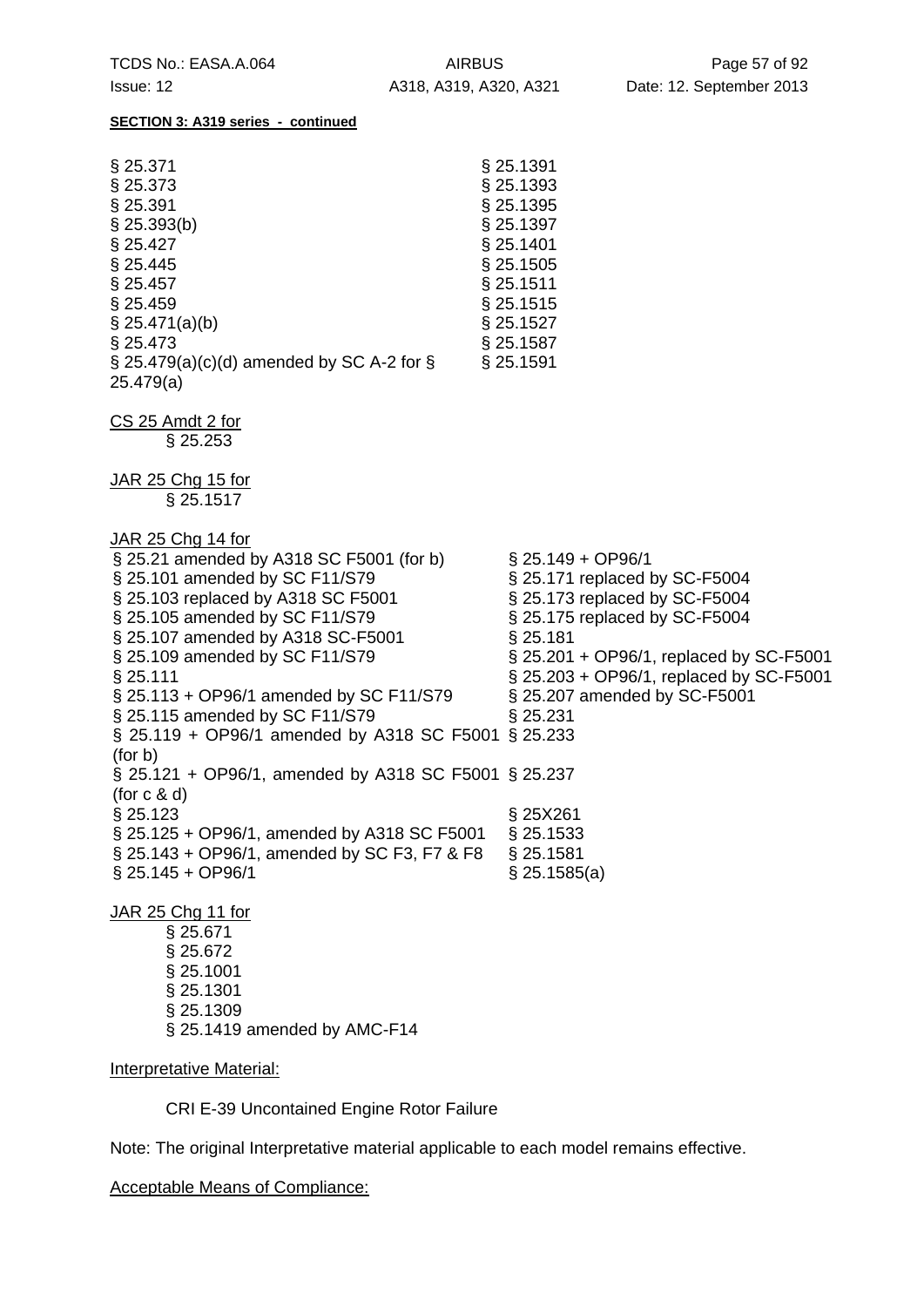AMC F-14 Flight in icing condition.

Note: AMC F-14 applicability extended from A321/A319/A318 to A320 with MOD 160500.

# ETOPS

AMC 20-6 Rev 1 paragraphs related to operation in icing conditions 8.b.(11) for ice shapes on the Sharklet device.

AMC 20-6 Rev 1 paragraphs related to performance data in the AFM supplement for ETOPS 8.f.(1) (iii).

AMJ 120-42 for ETOPS for non-affected areas.

Note: This corresponds to the certification basis used for the initial ETOPS demonstration (refer to A320 CRI G1006.

# **5. Special Conditions**

5.1 The following A320 Special conditions, Experience Related Conditions and Harmonization Conditions which are kept for the A319:

- **Reminder:** Within the scope of the establishment of the A320 Joint Certification Basis, three types of special conditions were developed:
	- Special conditions: rose to cover novel or unusual features not addressed by the JAR.
	- Experience related conditions: rose to record an agreed text for the A320 Joint Certification Basis when evolution of JAR was in progress under the NPA procedure.
	- Harmonization conditions: to record, for the purpose of the A320 Joint Certification Basis, a common understanding with respect to National variant. This should not be confused with the FAA/JAA harmonised regulations.

| Operational proving flights                            |
|--------------------------------------------------------|
| Operational flight before certification                |
| Cockpit control - motion and effect of cockpit control |
| Static longitudinal stability                          |
| Static directional and lateral stability               |
| Flight envelope protection                             |
| Normal load factor limiting                            |
| Dual control system                                    |
| Design manoeuvre requirement                           |
| Design dive speed                                      |
| <b>Braked roll conditions</b>                          |
| Speed control device                                   |
| Limit pilot forces and torques                         |
| Standby gyroscopic horizon                             |
| VMO/MMO Warning (setting)                              |
|                                                        |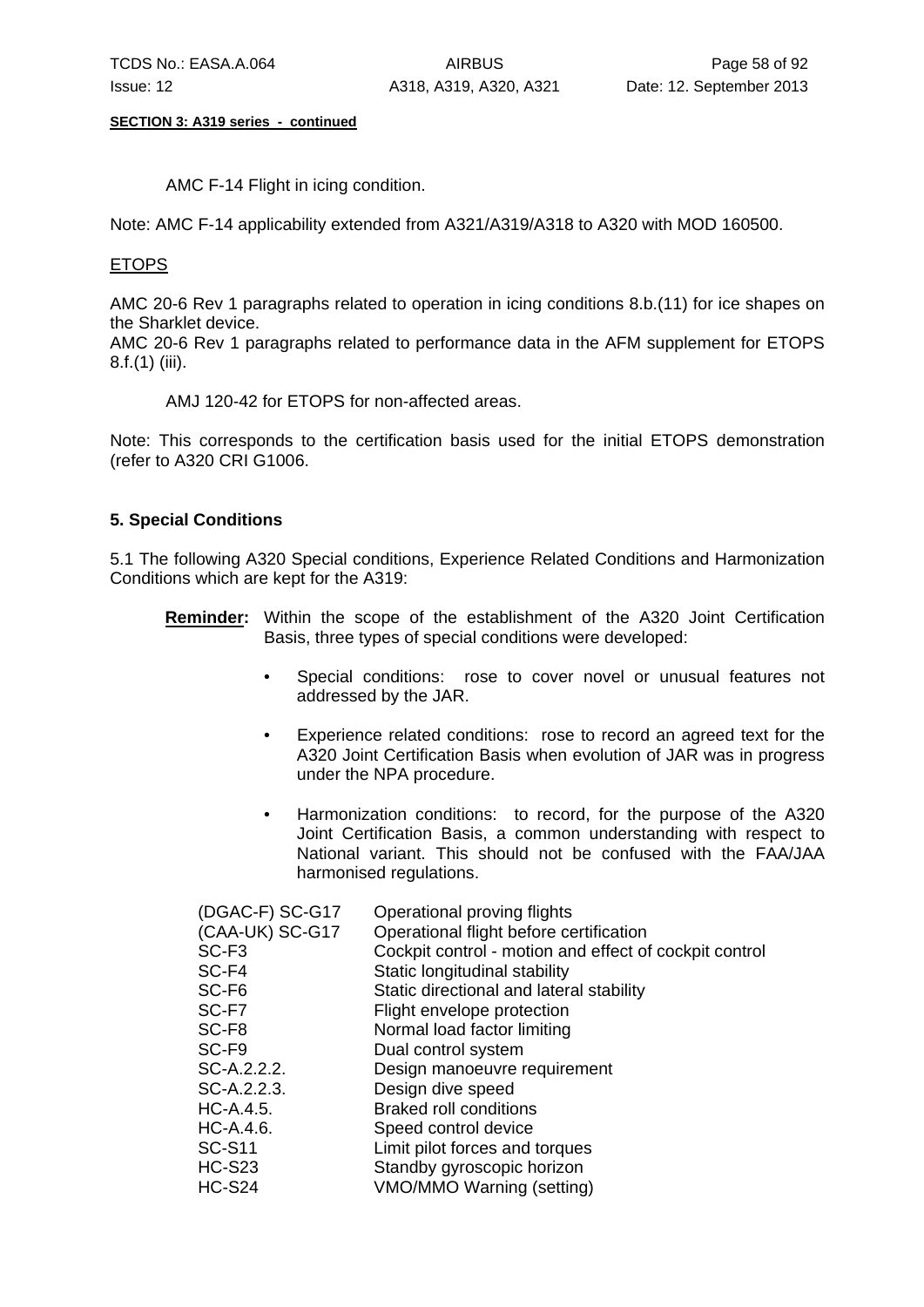| <b>EC-S30</b> | Autoflight system                                    |
|---------------|------------------------------------------------------|
| <b>SC-S33</b> | Autothrust system                                    |
| <b>SC-S52</b> | Operation without normal electrical power            |
| <b>EC-S54</b> | Circuit protective devices                           |
| <b>HC-S72</b> | Flight recorder                                      |
| <b>SC-S74</b> | Abnormal attitudes                                   |
| <b>SC-S75</b> | Lightning protection indirect effects                |
| <b>SC-S76</b> | Effect of external radiations up on aircraft systems |
| <b>SC-S77</b> | Integrity of control signal                          |

5.2 The following Special Conditions developed for the A319 :

| SC-A2         | "Stalling Speeds for Structural Design" (see CRI A4002)                              |
|---------------|--------------------------------------------------------------------------------------|
| SC-F1         | "Stalling and Scheduled Operating Speeds" (see CRI F4001)                            |
| <b>SC-F11</b> | "Accelerate-Stop distances and related performances, worn brakes"<br>(see CRI F4012) |
| <b>SC-S79</b> | "Brakes requirements, qualification and testing" (see CRI SE4003)                    |

- 5.3 For A319, Airbus Industrie has elected to comply with the following A321 Special Conditions:
	- SC-A1 "Interaction of Systems and Structure" (see CRI A 4001)
	- SC-P1 "FADEC" (see CRI P 4001)
	- SC-E1 "Resistance to Fire Terminology" (see CRI E 4005)
- 5.4 For any new application (new or modified aeroplane system and associated components) after July 10, 1998, SC/IM-S76 (Effect of external radiations upon aircraft systems) are superseded by SC/IM-S76-1 (CRI SE14).
- 5.5 For A319 weight variant 002 and for any further variant certification after Aug. 10, 1998, the HC-A.4.5 (Braked roll conditions) is superseded by JAR 25.493(d) at Change 14 (CRI A7).
- 5.6 For A319-115 and -133 models, the following JAR 25 paragraphs and Special Conditions are upgraded at Change 14 and Orange Paper 96/1:

25.119(a) 25.121(d)/SC-F1 Appendix 3 25.145(b)(c)  $25.149(f)(g)(h)(i)$  and associated ACJ

This is introduced as Special Condition applicable to the "Third Rating", with a wording as close as possible to those paragraphs of the NPA 25B-261 involving the Go-around rating (CRI F8).

5.7 The following special conditions have been developed post Type Certification:

| <b>SC H-01</b> | Enhanced Airworthiness Programme for Aeroplane Systems - ICA |
|----------------|--------------------------------------------------------------|
|                | on EWIS (applicable from May 2010)                           |
| SC E-34        | Seat with inflatable restraints                              |
| SC E-13        | Installation of inflatable restraints                        |
| SC D-0306      | Heat release and smoke density requirements to seat material |
|                | (applicable from June 2010)                                  |
| <b>SC P-27</b> | <b>Flammability Reduction System</b>                         |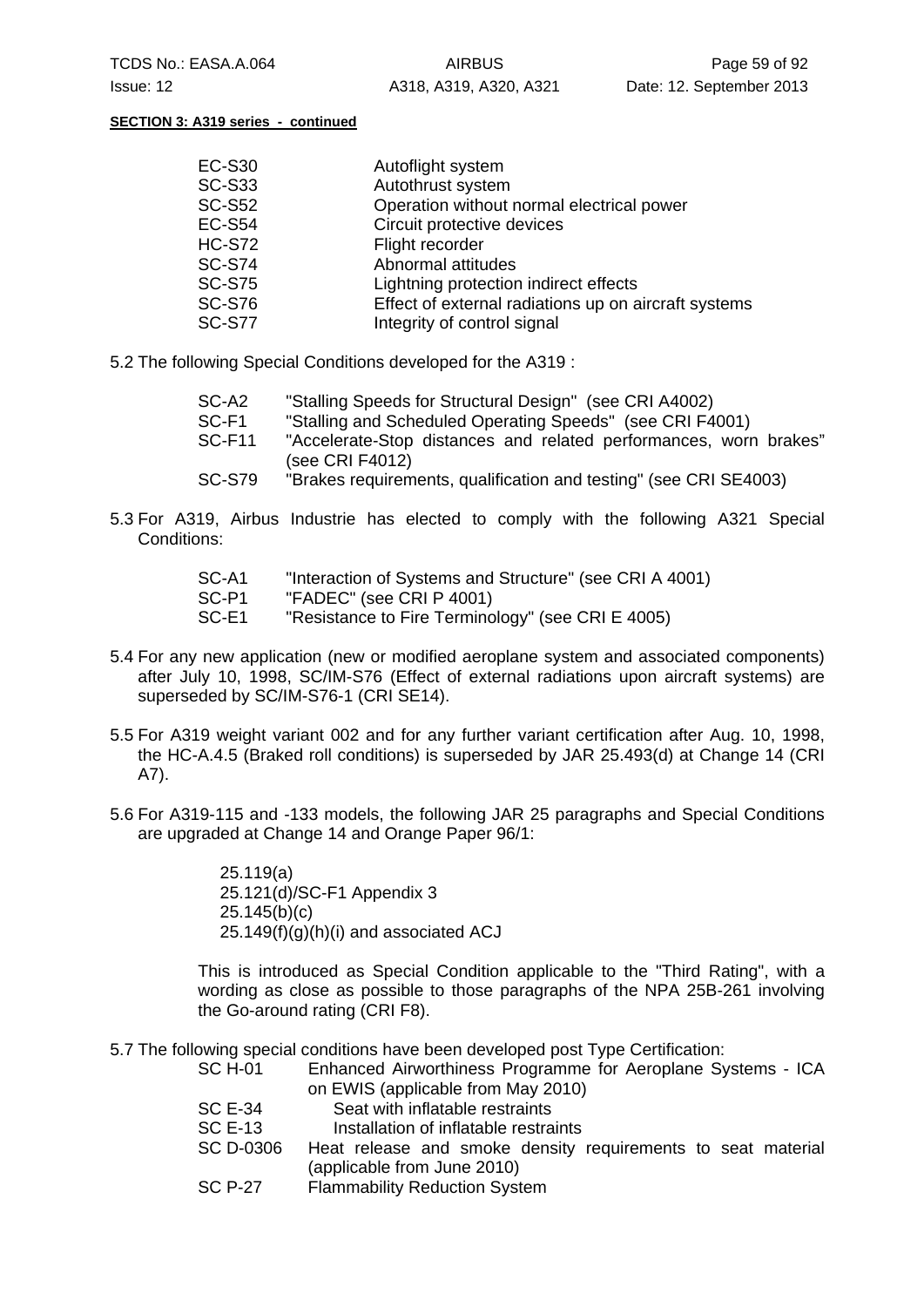If fitted, the centre fuel tank of aircraft which have made their first flight after 1st of January 2012 must be equipped in production with a fuel tank Flammability Reduction System (modification 38062). This system shall remain installed and operative and can only be dispatched inoperative in accordance with the provisions of the MMEL revision associated with modification 38062. If modification 38062 (Fuel Tank Inerting System (FTIS)) is embodied on A318, A319, A320, or A321 airplanes, the airplane is compliant with paragraph FR Section 25.981(a) & (b) at amendment 25-102, Part 25 appendix M & N at amendment 25-125, and Section 26.33 at amendment 26-3.

SC-E10 High altitude airport operations (up to 14,100 ft)" (see CRI E10).

5.8 Special Conditions for aircraft equipped with MOD 160500

SC F-16 Static directional and lateral stability A318 SC F-5001 Stalling and scheduled operating speeds A318 SC F-5004 Static Longitudinal Stability and Low energy awareness A318 SC A-5003 Design Dive Speed Vd

Note: All other original Special Conditions applicable to each model remain effective.

# **6. Exemptions**

No exemptions

# **7. Deviations**

None

# **8. Equivalent Safety Findings**

8.1 Equivalent Safety findings to the following requirements are granted, as documented in relevant CRIs:

|                    | JAR 25-783(f) "Doors" (see CRI SM 4004 "Passenger doors"; The same<br>Equivalent Safety finding was previously granted for |
|--------------------|----------------------------------------------------------------------------------------------------------------------------|
|                    | A320 and A321).                                                                                                            |
| $JAR$ 25-807(c)(1) | "Passengers emergency exits" (see CRI E 4001 - "Exit"                                                                      |
|                    | configuration" issued on the basis of the JAA policy                                                                       |
|                    | dated December 1995).                                                                                                      |
| JAR 25-813(c)(1)   | "Emergency exit access" (see CRI E 4105 - "Type III                                                                        |
|                    | over wing emergency exit access", issued on the basis<br>of A320 CRI E2105 issue 3).                                       |
| JAR 25-933(a)(1)   | "Reversing systems" (see CRI P4008 - "Thrust Reverser                                                                      |
|                    | Auto restow", issued on the basis of A320 CRI P1002).                                                                      |
| JAR AWO 313        | "Minimum approach break-off height" (see CRI SE 4005<br>- "Minimum approach break-off height").                            |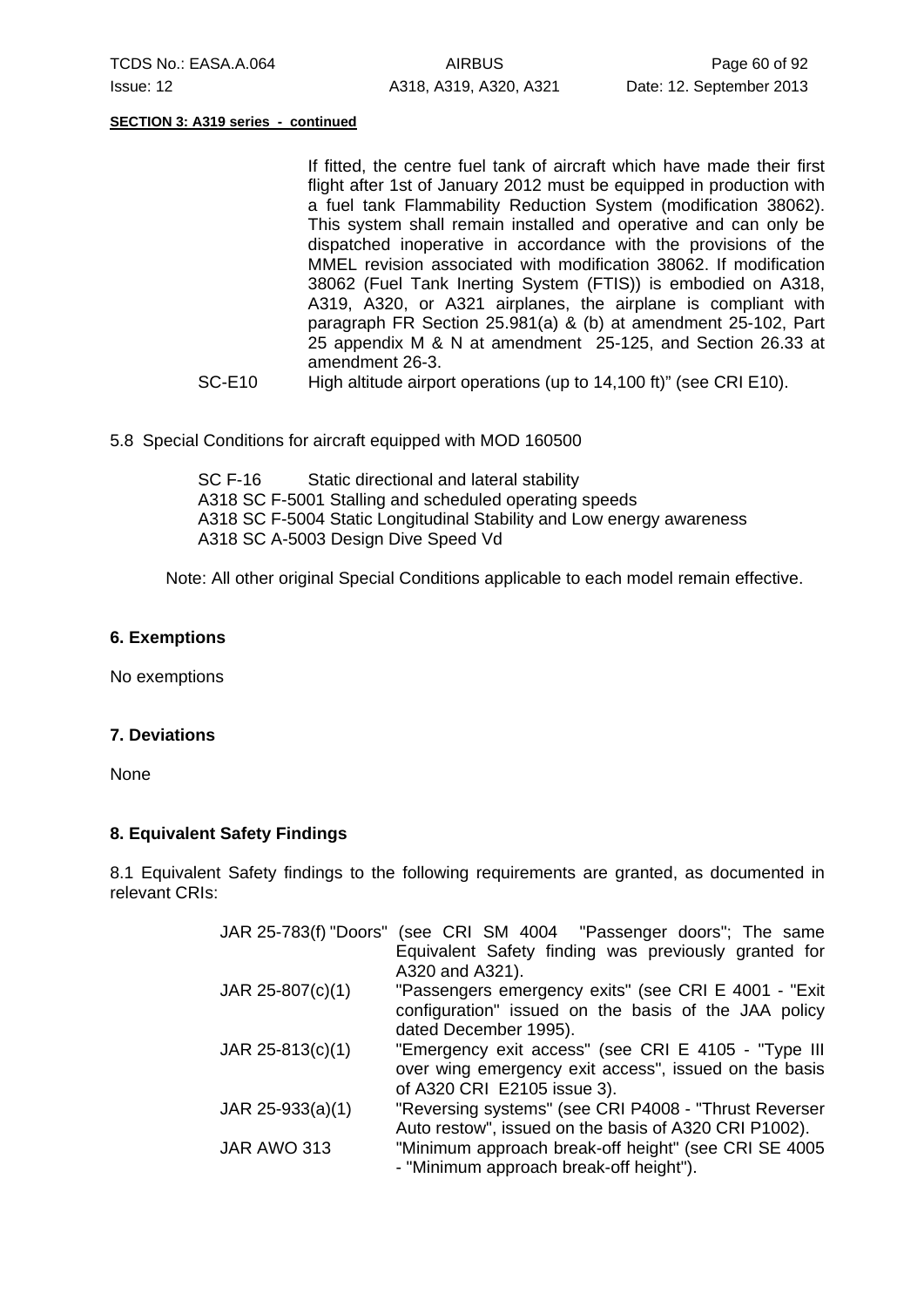8.2 The following Equivalent Safety Findings have been developed post Type Certification:

| FAR 25.856(b)           | Fuselage burnthrough protection in bilge area (see CRI<br>$E-32$                                                                                                                                                                                                                                                                                                                                                                                         |
|-------------------------|----------------------------------------------------------------------------------------------------------------------------------------------------------------------------------------------------------------------------------------------------------------------------------------------------------------------------------------------------------------------------------------------------------------------------------------------------------|
|                         | If modifications 150700, and 37270 (with CLS option<br>only), 37048 and 36985 are embodied in production on<br>A318, A319, A320, or A321 airplanes, the airplane is<br>compliant with Fuselage Flame Penetration<br>"Burnthrough" requirements addressed by paragraph 14<br>CFR Part 25.856(b) Amdt 25-111 (See CRI E-28).<br>Regarding the fuselage skin in the bilge area, EASA<br>issued an equivalent level of safety finding through CRI<br>$E-32.$ |
|                         |                                                                                                                                                                                                                                                                                                                                                                                                                                                          |
|                         | 14CFR Part 25.856(a) Improved flammability standards for insulation materials<br>(CRI E18)                                                                                                                                                                                                                                                                                                                                                               |
| JAR 25.812(b)(1)(ii)    | Photo-luminescent EXIT sign for MCD (Moveable Class<br>Divider) (CRI E14) (optional)                                                                                                                                                                                                                                                                                                                                                                     |
| JAR 25.811(f)           | Emergency exit marking reflectance (CRI E16)                                                                                                                                                                                                                                                                                                                                                                                                             |
| JAR 25.812(b)(1)(i)(ii) | Symbolic EXIT signs as an alternative to red EXIT signs<br>for passenger aircraft (CRI SE-42) (optional)                                                                                                                                                                                                                                                                                                                                                 |

8.3 Equivalent Safety Findings for aircraft equipped with MOD 160500

| <b>ESF F-19</b> | Flight in natural icing condition (§25.1419 (c)) |  |
|-----------------|--------------------------------------------------|--|
|                 |                                                  |  |

Note: The original ESFs applicable to each model remain effective.

# **9. Environmental Protection Standards**

ICAO Annex 16:

| Vol. I, Part II             | Noise Requirements  |
|-----------------------------|---------------------|
| Vol. II, Part II            | <b>Fuel Venting</b> |
| Vol. II, Part III Chapter 2 | Emissions           |

Notes: Further details are defined within TCDSN EASA.A.064

# **10. ETOPS**

The Type Design, system reliability and performance of A319 models were found capable for Extended Range Operations when configured, maintained and operated in accordance with the current revision of the ETOPS Configuration, Maintenance and Procedures (CMP) document, SA/EASA: AMC 20-6/CMP.

This finding does not constitute an approval to conduct Extended Range Operations (operational approval must be obtained from the responsible Authority).

The following table provides details on the ETOPS approvals.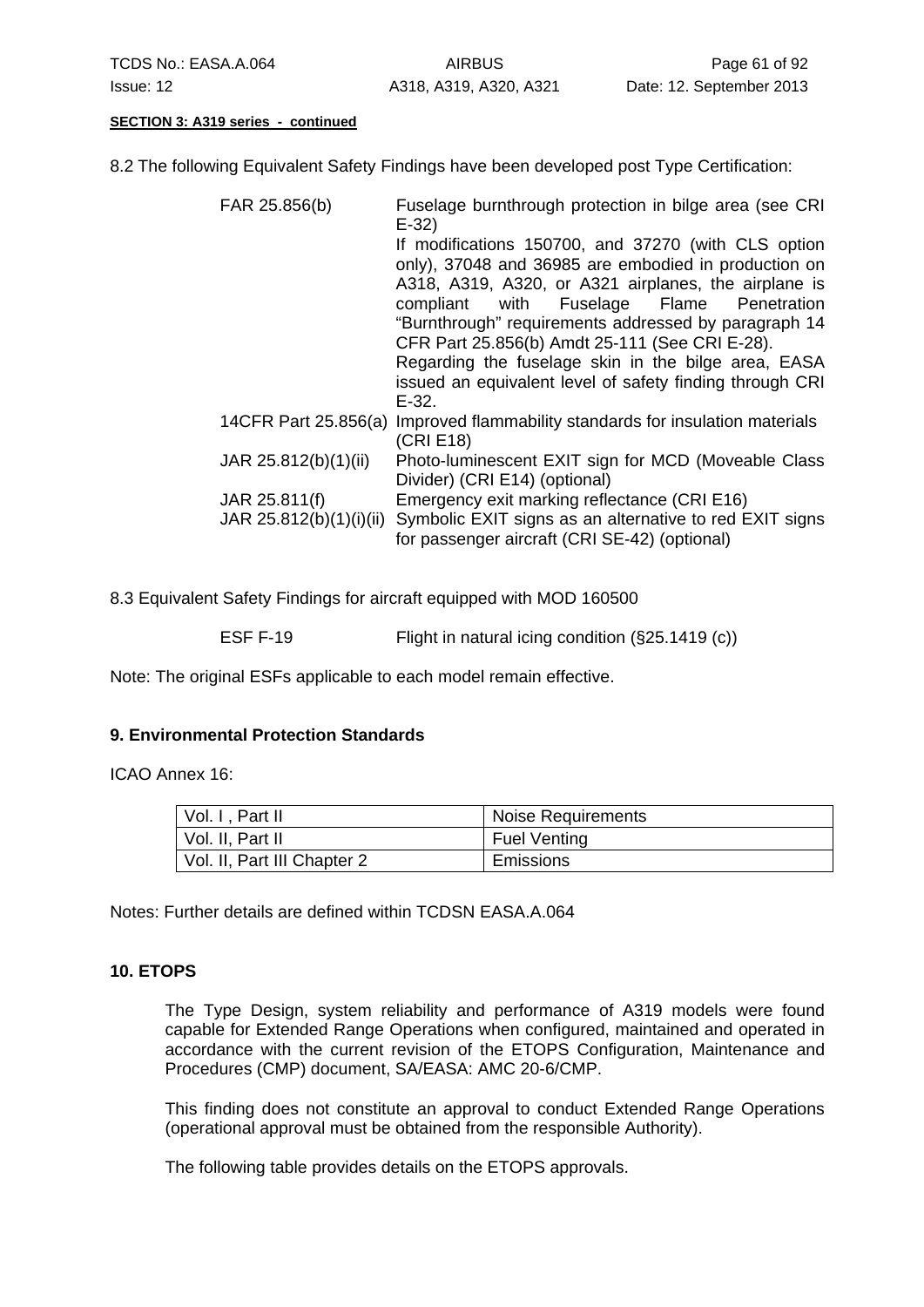| Aircraft model | 120 min      | 180 min              |                      |
|----------------|--------------|----------------------|----------------------|
|                | Engine Type  | <b>Approval Date</b> | <b>Approval Date</b> |
| A319-111       | CFM56-5B5    | 14 February 1997     | 11 March 2004        |
| A319-112       | CFM56-5B6    | 14 February 1997     | 11 March 2004        |
| A319-113       | CFM56-5A4    | 14 February 1997     | 11 March 2004        |
| A319-114       | CFM56-5A5    | 14 February 1997     | 11 March 2004        |
| A319-115       | CFM56-5B7    | 25 November 1999     | 11 March 2004        |
| A319-131       | V2522-A5     | 14 February 1997     | 11 March 2004        |
| A319-132       | $V2524 - A5$ | 14 February 1997     | 11 March 2004        |
| A319-133       | V2527M-A5    | 25 November 1999     | 11 March 2004        |

Note:

The Configuration, Maintenance and Procedure Standards for extended range twin-engine airplane operations are contained in ETOPS CMP document reference SA/EASA: AMC 20- 6/CMP at latest applicable revision. Certificated models are A319-111/-112/-113/-114/-115/- 131/-132/-133, with all applicable engines.

Embodiment of modification:

36666 provides ETOPS 120 mn capability for EASA 32009 provides ETOPS 180 mn capability for EASA

# **III. Technical Characteristics and Operational Limitations**

# **1. Type Design Definition**

- 1.1 Certificated model: A319-111 Definition of reference airplane by doc: AI/EA-S 413.0700/96 (00J000A0011/C21).
- 1.2 Certificated model: A319-112 Definition of reference airplane by doc: AI/EA-S 413.0505/96 (00J000A0003/C21).
- 1.3 Certificated model: A319-113 Definition of reference airplane by doc: AI/EA-S 413.1377/96 (00J000A0113/C21).
- 1.4 Certificated model: A319-114 Definition of reference airplane by doc: AI/EA-S 413.1400/96 (00J000A0114/C21).
- 1.5 Certificated model: A319-115 Definition of reference airplane by doc: AI/EA-S 413.1204/99 (00J000A0115/C21)
- 1.6 Certificated model: A319-131 Definition of reference airplane by doc: AI/EA-S 413.3250/96 (00J000A0131/C21)
- 1.7 Certificated model: A319-132 Definition of reference airplane by doc: AI/EA-S 413.3300/96 (00J000A0132/C21)
- 1.8 Certificated model: A319-133 Definition of reference airplane by doc: AI/EA-S 413.1205/99 (00J000A0133/C21)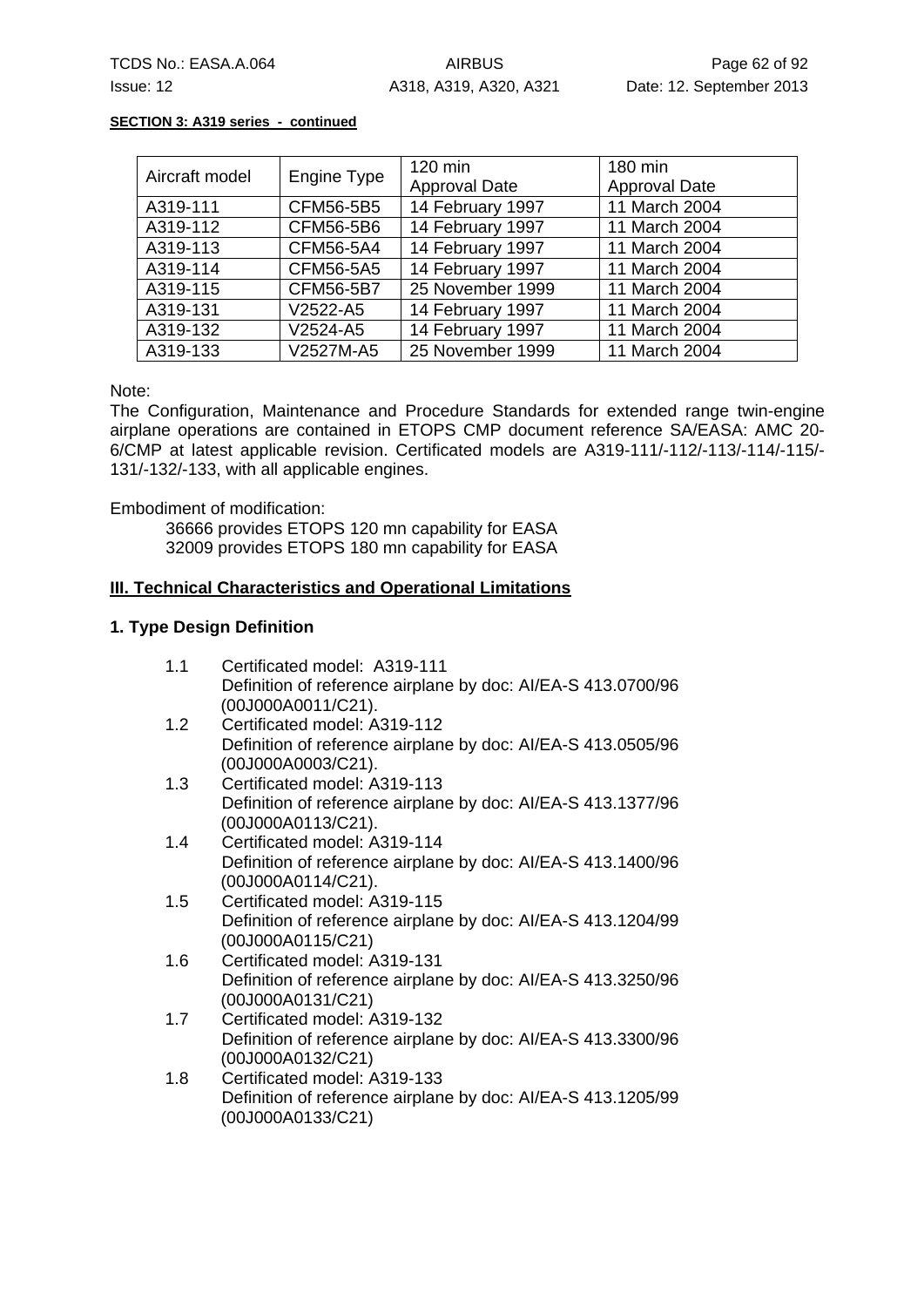#### **NOTES**

Model conversions:

- If modification 30149 is embodied on A319-113 model powered with CFM56-5A4 engines, it is converted into A319-114 model, powered with CFM56-5A5 engines.
- If modification 34281 is embodied on A319-111 model powered with CFM56- 5B5/P engines, it is converted into A319-112 model, powered with CFM56- 5B6/P engines.
- If modification 34815 is embodied on A319-132 model powered with V2524-A5 engines, it is converted into A319-133 model, powered with V2527M-A5 engines.

#### **2. Description**

Twin turbo-fan, short to medium range, single aisle, transport category airplane.

# **3. Equipment**

# **A319-111**

Equipment approved for installation is listed in the Certification Standard Equipment List ref. 00J000A0012/COS.

#### **A319-112**

Equipment approved for installation is listed in the Certification Standard Equipment List ref. 00J000A0004/COS.

## **A319-113**

Equipment approved for installation is listed in the Certification Standard Equipment List ref. 00J000A0113/C0S.

# **A319-114**

Equipment approved for installation is listed in the Certification Standard Equipment List ref. 00J000A0114/C0S.

# **A319-115**

Equipment approved for installation is listed in the Certification Standard Equipment List ref. 00J000A0115/C0S.

#### **A319-131**

Equipment approved for installation is listed in the Certification Standard Equipment List ref. 00J000A0131/C0S.

# **A319-132**

Equipment approved for installation is listed in the Certification Standard Equipment List ref. 00J000A0132/C0S.

#### **A319-133**

Equipment approved for installation is listed in the Certification Standard Equipment List ref. 00J000A0133/C0S.

**Note** 

The type design definitions and certification standard equipment lists are complemented by doc. 00D000A0546/COS "A319-100/A321-200 FMGC Type Std Evolution" and doc. 00J000A0067/COS "A319-111/112 ATC Transponder Type Std Evolution".

Cabin furnishings, equipment and arrangement shall be in conformance to the following specifications:

> ref. 00 D 252 K 0004/C01 for Cabin seats ref. 00 D 252 K 0019/C01 for Galleys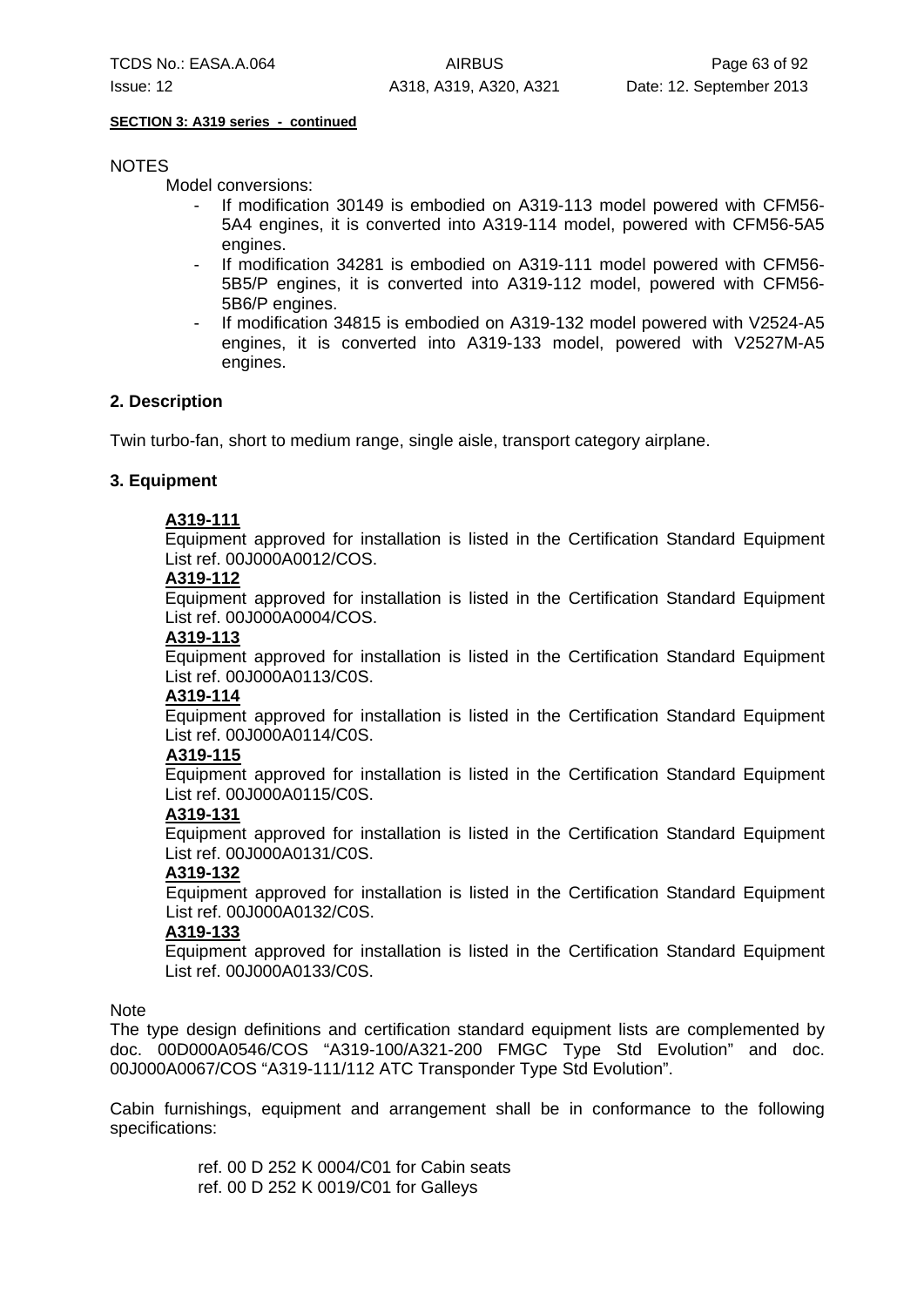# **4. Dimensions**

Principal dimensions of A319 Aircraft:

| Length:                                      | 33.84 m          |
|----------------------------------------------|------------------|
| Width:                                       | 34.10 m          |
| (if MOD 160500 is installed)                 | 35,80 m          |
| Height:                                      | 11.76 m          |
| Width at horizontal stabilizer:              | 12.45 m          |
| Outside fuselage diameter:                   | $3.95 \text{ m}$ |
| Distance between engine axes:                | 11.51 m          |
| Distance between main landing gear:          | 7.59 m           |
| Distance between nose and main landing gear: | 11.04 m          |

#### **5. Engines**

The list below lists the basic engines fitted on the aircraft models. The notes describe usual names and certified names as well as new engines variants.

#### **A319-111**

Two CFMI CFM 56-5B5 jet engines (MOD 24932).

#### **A319-112**

| Two CFMI | CFM 56-5B6 jet engines (MOD 25287), or |
|----------|----------------------------------------|
|          | CFM 56-5B6/2 jet engines (MOD 25530).  |

#### **A319-113**

Two CFMI CFM 56-5A4 jet engines (MOD 25238), or CFM 56-5A4/F jet engines (MOD 23755).

#### **A319-114**

Two CFMI CFM 56-5A5 jet engines (MOD 25286), or CFM 56-5A5/F jet engines (MOD 23755).

#### **A319-115**

Two CFMI CFM 56-5B7 jet engines (MOD 27567)

#### **A319-131**

Two IAE V2522-A5 jet engines (MOD 26152)

## **A319-132**

Two IAE V2524-A5 jet engines (MOD 26298)

#### **A319-133**

Two IAE V2527M-A5 jet engines (MOD 27568)

#### Notes:

- 1. From March 31st 2008, there is no longer any CFM56-5B5 non /P in field or in production.
- 2. From March 31st 2008, there is no longer any CFM56-5B6 non /P in field or in production.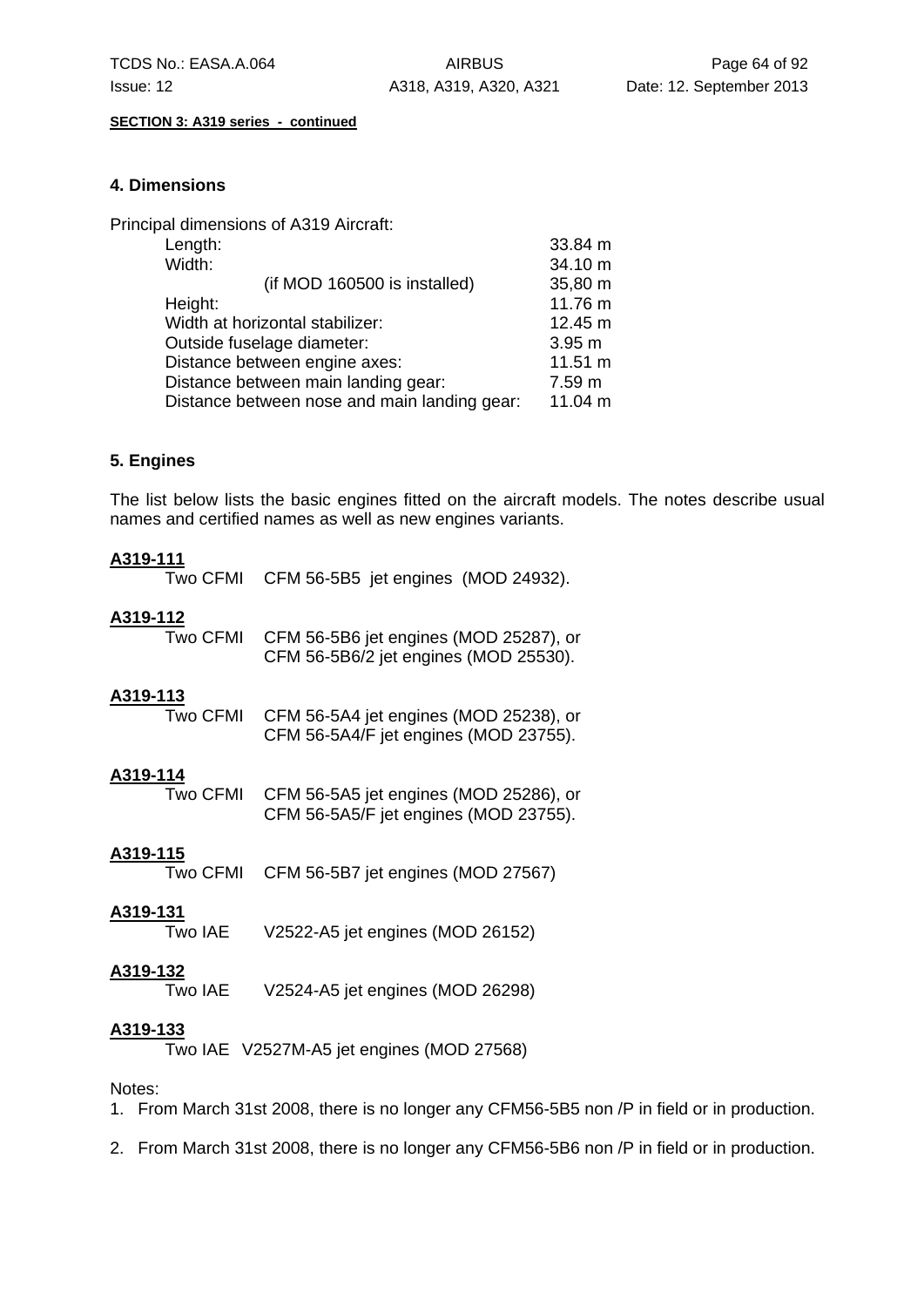- 3. From March 31st 2008, there is no longer any CFM56-5B6/2 non /P in field or in production.
- 4. From March 31st 2008, there is no longer any CFM56-5B7 non /P in field or in production.
- 5. If modification 25800 is embodied on models with CFM-5B engines, the engine performance is improved. The engine denomination changes to /P. The modification is currently applicable for:

A319-111: CFM 56-5B5 (SAC) which changes to CFM 56-5B5/P A319-112: CFM 56-5B6 (SAC) which changes to CFM 56-5B6/P A319-112: CFM 56-5B6/2 (DAC) which changes to CFM 56-5B6/2P A319-115: CFM 56-5B7 (SAC) which changes to CFM 56-5B7/P

CFM 56-5B/"non-P" engine can be intermixed with CFM 56-5B/P engine on the same aircraft.

- 6. A319-112 CFM 56-5B6 engine can be intermixed with CFM 56-5B6/2 engine (MOD 25532) on the same aircraft (AFM supplement).
- 7. If modification 26610 is embodied on models with CFM-5B/2 (DAC) engines, the engine performance and gaseous emission levels are improved.

A319-112: CFM 56-5B6/2 (DAC) which changes to CFM 56-5B6/2P (DAC II C)

CFM 56-5B/2 "non P" (DAC) engine can be intermixed with CFM 56-5B/2P (DAC II C) engine on the same aircraft (AFM supplement). CFM 56-5B/P or / "non P" (SAC) engine can be intermixed with CFM 56-5B/2P (DAC II C) engine on the same aircraft (AFM supplement).

8. If modification 25800 is embodied on models with CFM-5B engines, the engine performance is improved. The engine denomination changes to /P. The modification is currently applicable for:

> A319-111: CFM 56-5B5 (SAC) which changes to CFM 56-5B5/P A319-112: CFM 56-5B6 (SAC) which changes to CFM 56-5B6/P A319-112: CFM 56-5B6/2 (DAC) which changes to CFM 56-5B6/2P A319-115: CFM 56-5B7 (SAC) which changes to CFM 56-5B7/P

CFM 56-5B/"non-P" engine can be intermixed with CFM 56-5B/P engine on the same aircraft.

9. Introduction of CFM56-5Bx/3 "Tech Insertion" engine is done through embodiment of modification 37147 in production or 38770 in field.

This modification is only applicable on CFM56-5Bx /P SAC engines. If modification 37147 is embodied on models with CFM-5B engines, the engine denomination changes to /3.

The modification is currently applicable for:

| A319-111: | CFM 56-5B5 (SAC) which changes to CFM 56-5B5/3 |
|-----------|------------------------------------------------|
| A319-112: | CFM 56-5B6 (SAC) which changes to CFM 56-5B6/3 |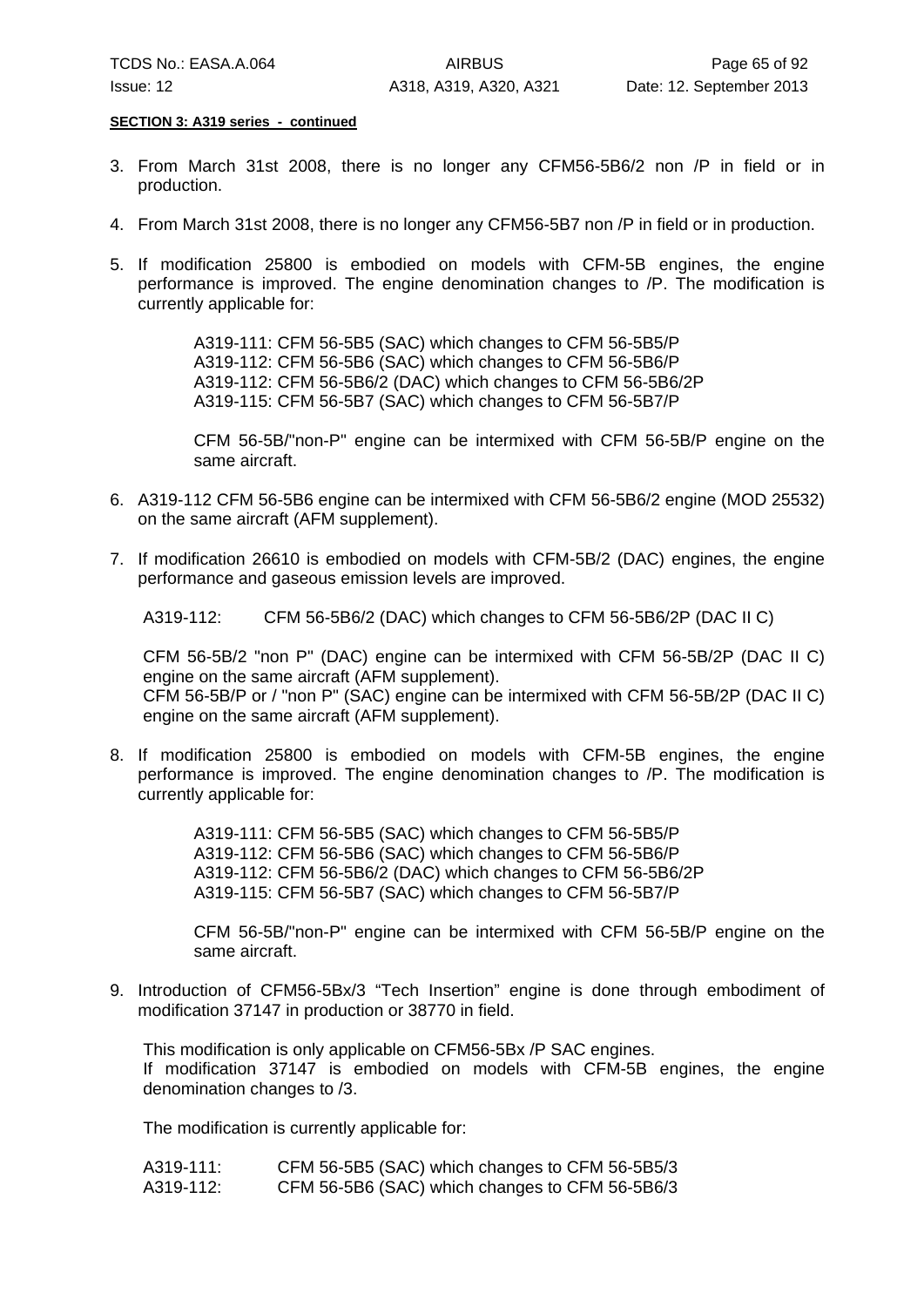A319-115: CFM 56-5B7 (SAC) which changes to CFM 56-5B7/3

Modification 37147 has been demonstrated as having no impact on previously certified noise levels.

The engine characteristics remain unchanged.

CFM56-5Bx/3 engine can be intermixed with CFM56-5Bx/P engine under considerations as prescribes in modification 38573.

#### **6. Auxiliary Power Unit**

# **APU GARRETT**

GARRETT AIRESEARCH GTCP 36-300 (A) (Specification 31-5306B) Approved oils: see GARRETT REPORT GT.7800

# **APU APIC (Option)**

The APU APIC installation is defined by MOD 22562 or MOD 35864. APIC APS 3200 (Specification ESR 0802, Rev. A). Approved oils: in conformance to MIL-L-7808, MIL-L-23699 or DERD 2487.

# **APU AlliedSignal (Option)**

The APU AlliedSignal installation is defined by MOD 25888. AlliedSignal 131-9[A] (Specification 4900 M1E 03 19 01) Approved oils: according to model Specification 31-12048A-3A.

Note: for A319 models, the APU APIC APS 3200 (MOD 35864) is the production standard from MSN 2643.

# **7. Propellers**

N/A

# **8. Fluids (Fuel, Oil, Additives, Hydraulics)**

# **Fuel**

Fuel Specification: See installation manual: document CFM 2026 or CFM 2129 or document IAE - 0043

| <b>TYPE</b>               |                 | <b>SPECIFICATION (NAME)</b>                      |                                            |                                              |                            |  |  |
|---------------------------|-----------------|--------------------------------------------------|--------------------------------------------|----------------------------------------------|----------------------------|--|--|
|                           | <b>FRANCE</b>   | <b>USA</b>                                       | ΙUΚ                                        | <b>RUSSIA</b>                                | <b>CHINA</b>               |  |  |
| Kerosene IDCSEA           | 134             | <b>ASTM D 1655</b><br>(JET<br>JET A1             | A) DEF STAN 91/91<br>(AVTUR)<br>JET A1     | <b>GOST</b><br>(RT)<br>10227-86<br>$(TS1)^*$ | GB<br>5637-N°3 JET<br>2006 |  |  |
|                           |                 | MIL-DTL 83133 (JP 8)                             | DEF STAN 91/87<br>(AVTUR)<br>(JET<br>(AIA) | <b>GOST</b><br>R<br>A1)52050-2006            |                            |  |  |
| Wide cut                  |                 | ASTM D 6615<br>(JET B)<br>MIL-DTL 5624<br>(JP 4) | DEF STAN 91/88 (AVTAG)                     |                                              |                            |  |  |
| High flash DCSEA<br>point | $(F-44)$<br>144 | MIL-DTL 5624<br>(JP <sub>5</sub> )               | DEF STAN 91/86 (AVCAT)                     |                                              |                            |  |  |

\* For IAE engines, TS-1 is cleared for transient use (less than 50% of operations)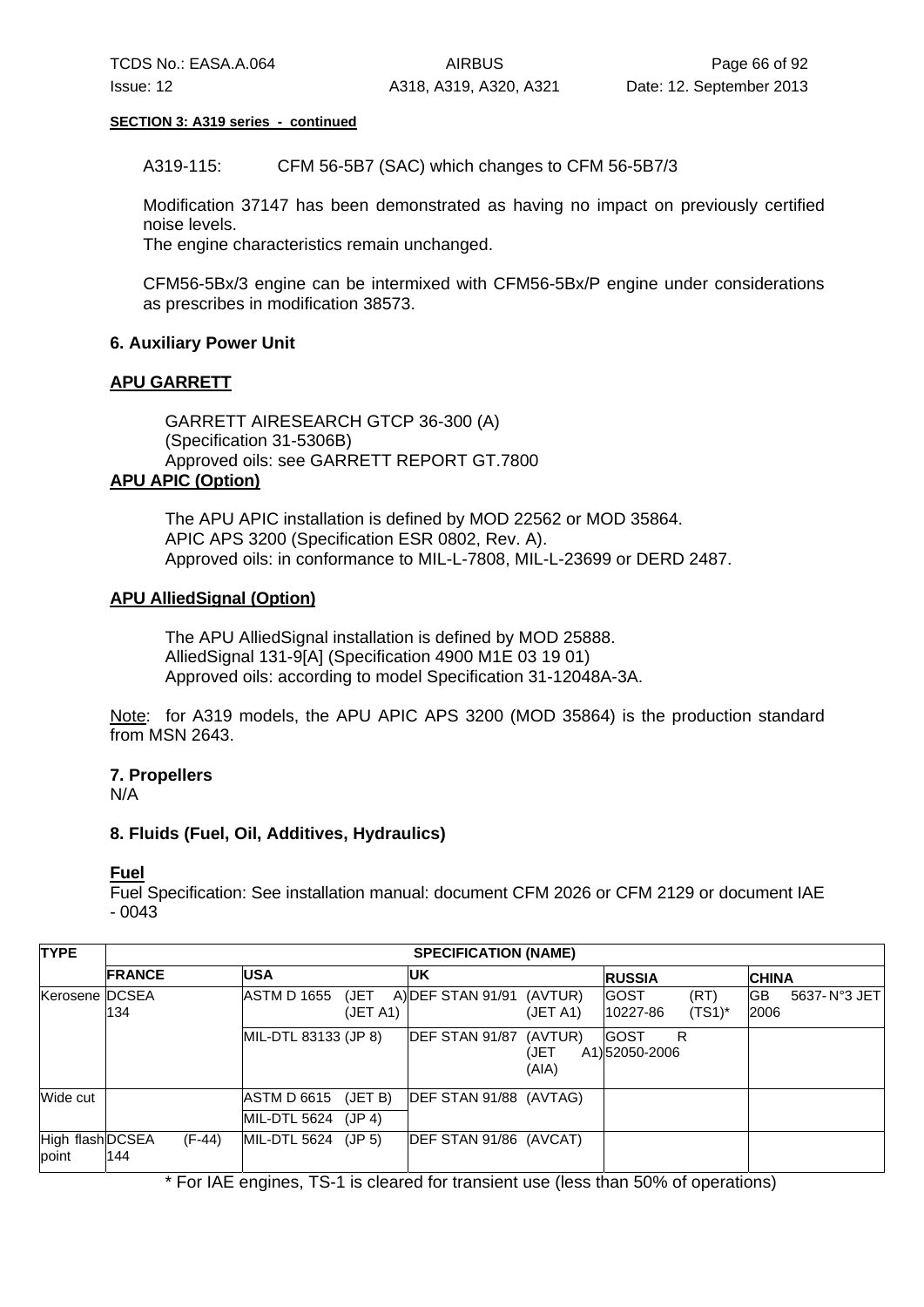# **OIL**

For oil specification:

| Engine               | <b>CFM56-5B5</b>         | <b>IAE V2522-A5</b>               |
|----------------------|--------------------------|-----------------------------------|
|                      | <b>CFM56-5B6</b>         | <b>IAE V2524-A5</b>               |
|                      | <b>CFM56-5B6/2</b>       | <b>IAE V2527M-A5</b>              |
|                      | <b>CFM56-5B7</b>         |                                   |
|                      | <b>CFM56-5A4</b>         |                                   |
|                      | <b>CFM56-5A4/F</b>       |                                   |
|                      | <b>CFM56-5A5</b>         |                                   |
|                      | <b>CFM56-5A5/F</b>       |                                   |
| <b>Approved Oils</b> | <b>SB CFMI 79-001-OX</b> | See doc IAE 0043 Sect 4.9 (MIL-L- |
|                      |                          | 23699)                            |

# **Additives**

Refer to Airbus Consumable Material List (CML) and CFM SB 73-0122 or IAE Standard Practices and Processes Manual for CIS fuel additivesThe above mentioned fuels and additives are also suitable for the APU.

# **Hydraulics**

Hydraulic fluids: Type IV - Specification NSA 30.7110.

# **9. Fluid Capacities**

# **Fuel quantity (0,8 kg/liter)**

# **A319 aircraft (without MOD 160001)**

|              | <b>3 TANK AIRPLANE</b> |                  |                 | 4 or 5 TANK AIRPLANE* |               | 4 or 5 TANK AIRPLANE** |
|--------------|------------------------|------------------|-----------------|-----------------------|---------------|------------------------|
| <b>Tank</b>  | Usable fuel            | ∣Unusable fuel I | Usable fuel     | Unusable fuel         | Usable fuel   | Unusable fuel          |
|              | liters (kg)            | liters (kg)      | liters (kg)     | liters (kg)           | liters (kg)   | liters (kg)            |
| Wing         | 15 609                 | 58.9             | 15 609          | 58.9                  | 15 609        | 58.9                   |
|              | (12 487)               | (47.1)           | (12 487)        | (47.1)                | (12487)       | (47.1)                 |
| Center       | 8 2 5 0                | 23.2             | 8 2 5 0         | 23.2                  | 8 2 5 0       | 23.2                   |
|              | (6600)                 | (18.6)           | (6600)          | (18.6)                | (6600)        | (18.6)                 |
| <b>ACT</b>   |                        |                  | 3 121 / 6 242   | 17/34                 | 2 992 / 5 984 | 17/34                  |
|              |                        |                  | (2 497 / 4 994) | (13.6 / 27.2)         | (2393/4786)   | (13.6 / 27.2)          |
| <b>TOTAL</b> | 23 859                 | 82.1             | 26 980 / 30 101 | 99.1 / 116.1          | 26 851 /      | 99.1 / 116.1           |
|              | (19087)                | (65.7)           | (21 584 / 24    | (79.3 / 92.9)         | 29 843        | (79.3 / 92.9)          |
|              |                        |                  | 081)            |                       | (21480/       |                        |
|              |                        |                  |                 |                       | 23 873)       |                        |

\* see note 1 below

\*\* see note 2 below

|        | 6 or 7 TANK AIRPLANE* |               | 8 or 9 TANK AIRPLANE* |               |  |
|--------|-----------------------|---------------|-----------------------|---------------|--|
| Tank   | <b>Usable fuel</b>    | Unusable fuel | <b>Usable fuel</b>    | Unusable fuel |  |
|        | liters (kg)           | Liters (kg)   | liters (kg)           | liters (kg)   |  |
| Wing   | 15 609                | 58.9          | 15 609                | 58.9          |  |
|        | (12487)               | (47.1)        | (12487)               | (47.1)        |  |
| Center | 8 2 5 0               | 23.2          | 8 2 5 0               | 23.2          |  |
|        | (6600)                | (18.6)        | (6600)                | (18.6)        |  |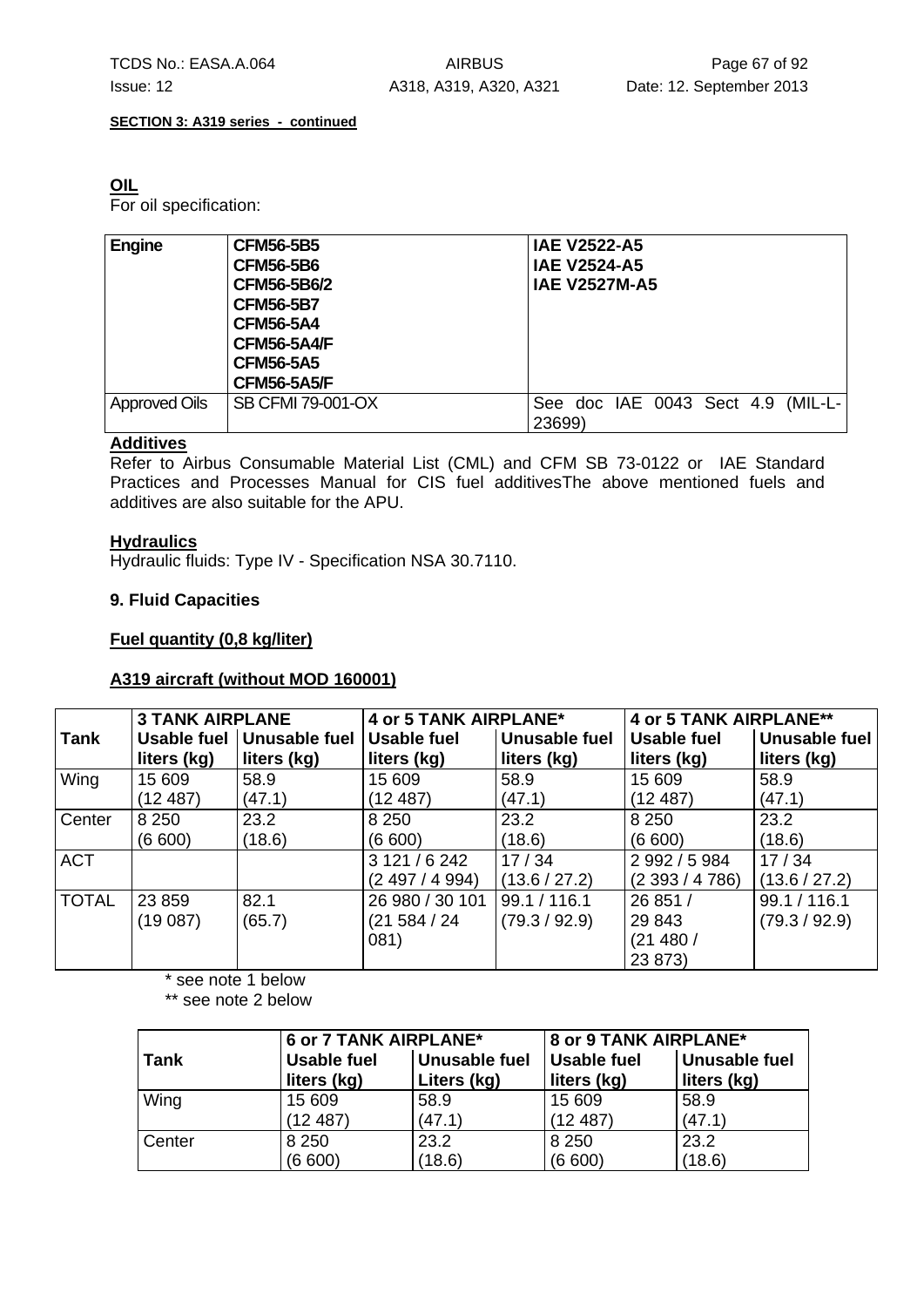| <b>ACT</b>   | 8 428 / 10 614<br>(6743/8492)                         | 156 / 78<br>(44.8/62.4) | 13 660 / 16 781 90 / 107<br>(10 929 / 13<br>426)      | (72/85.6)       |
|--------------|-------------------------------------------------------|-------------------------|-------------------------------------------------------|-----------------|
| <b>TOTAL</b> | 32 287 / 34 473   138.1 / 160.1<br>(25830/27)<br>579) | (110.5 / 128.1)         | 37 519 / 40 640   172.1 / 189.1<br>(30016/32)<br>513) | (137.7 / 151.3) |

\* see note 1 below

# **A319 aircraft (with MOD 37331 and MOD 160001)**

|               | <b>3 TANK AIRPLANE</b> |             | <b>4 TANK AIRPLANE</b> |             |             | 4 or 5 TANK AIRPLANE * |
|---------------|------------------------|-------------|------------------------|-------------|-------------|------------------------|
| <b>TANK</b>   | Usable fuel            | Unusable    | Usable fuel            | Unusable    | Usable fuel | Unusable fuel          |
|               | liters (kg)            | fuel        | liters (kg)            | fuel        | liters (kg) | liters (kg)            |
|               |                        | liters (kg) |                        | liters (kg) |             |                        |
| <b>WING</b>   | 15919                  | 58.9        | 15919                  | 58.9        | 15919       | 58.9                   |
|               | (12735)                | (47.1)      | (12 735)               | (47.1)      | (12 735)    | (47.1)                 |
| <b>CENTER</b> | 8 2 4 8                | 23.2        | 8 2 4 8                | 23.2        | 8 2 4 8     | 23.2                   |
|               | (6598)                 | (18.6)      | (6 598)                | (18.6)      | (6598)      | (18.6)                 |
| $ACT (*)$     |                        |             | 2992                   | 17          | 2 9 9 2 /   | 17/34                  |
|               |                        |             | (2393)                 | (13.6)      | 5984        | (13.6 / 27.2)          |
|               |                        |             |                        |             | (2393/      |                        |
|               |                        |             |                        |             | 4786)       |                        |
| <b>TOTAL</b>  | 24 167                 | 82.1        | 27 159                 | 99.1        | 27 159 /    | 99.1 / 116.1           |
|               | (19334)                | (65.7)      | (21 727)               | (79.3)      | 30 151      | (79.3 / 92.9)          |
|               |                        |             |                        |             | (21727/     |                        |
|               |                        |             |                        |             | 24 121)     |                        |

(\*) On the A319 aircraft, the certification of installing one or two Additional Center Tanks (ACT) in bulk version is defined by modification 33973.

An alternative is the installation of one ACT only (with the provisions for only one ACT), as defined by modification 37226.

|              | <b>6 or 7 TANK AIRPLANE*</b> |                 | 8 or 9 TANK AIRPLANE* |                 |
|--------------|------------------------------|-----------------|-----------------------|-----------------|
| Tank         | Usable fuel                  | Unusable fuel   | <b>Usable fuel</b>    | Unusable fuel   |
|              | liters (kg)                  | Liters (kg)     | liters (kg)           | liters (kg)     |
| Wing         | 15919                        | 58.9            | 15919                 | 58.9            |
|              | (12 735)                     | (47.1)          | (12735)               | (47.1)          |
| Center       | 15919                        | 58.9            | 15919                 | 58.9            |
|              | (12735)                      | (47.1)          | (12735)               | (47.1)          |
| <b>ACT</b>   | 8 428 / 10 614               | 56 / 78         | 13 660 / 16 781       | 90/107          |
|              | (6743/8492)                  | (44.8/62.4)     | (10929/13)            | (72/85.6)       |
|              |                              |                 | 426)                  |                 |
| <b>TOTAL</b> | 32 595 / 34 781              | 138.1 / 160.1   | 37 827 / 40 948       | 172.1 / 189.1   |
|              | (26 076 / 27                 | (110.5 / 128.1) | (30262/32)            | (137.7 / 151.3) |
|              | 825)                         |                 | 759)                  |                 |

\* see note 1 below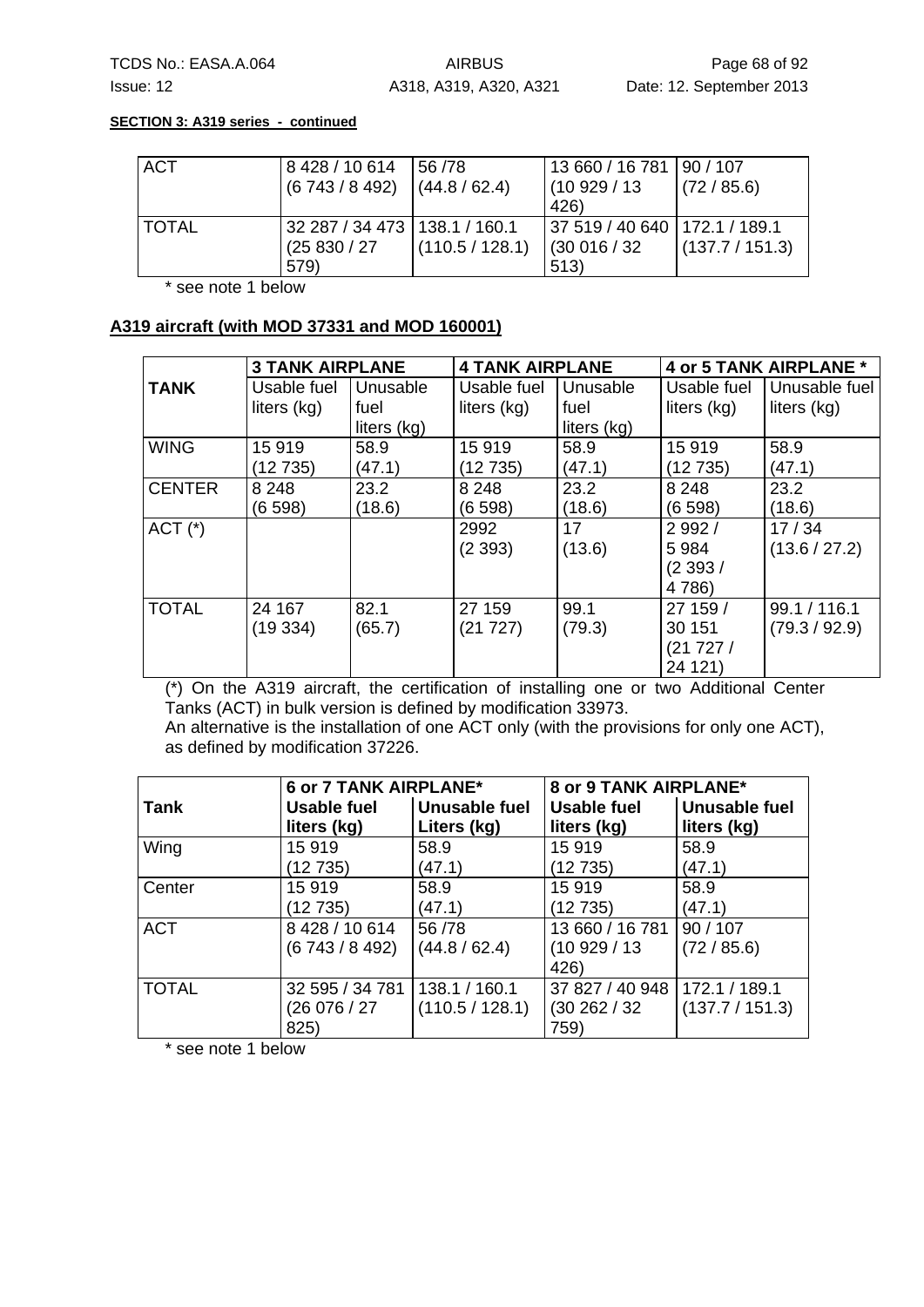|               | <b>3 TANK AIRPLANE</b> |             | <b>4 TANK AIRPLANE</b> |             |             | 4 or 5 TANK AIRPLANE * |
|---------------|------------------------|-------------|------------------------|-------------|-------------|------------------------|
| <b>TANK</b>   | Usable fuel            | Unusable    | Usable fuel            | Unusable    | Usable fuel | Unusable fuel          |
|               | liters (kg)            | fuel        | liters (kg)            | fuel        | liters (kg) | liters (kg)            |
|               |                        | liters (kg) |                        | liters (kg) |             |                        |
| <b>WING</b>   | 15 5 69                | 58.9        | 15 5 69                | 58.9        | 15 5 69     | 58.9                   |
|               | (12 455)               | (47.1)      | (12455)                | (47.1)      | (12 455)    | (47.1)                 |
| <b>CENTER</b> | 8 2 4 8                | 23.2        | 8 2 4 8                | 23.2        | 8 2 4 8     | 23.2                   |
|               | (6598)                 | (18.6)      | (6598)                 | (18.6)      | (6598)      | (18.6)                 |
| $ACT (*)$     |                        |             | 2992                   | 17          | 2 9 9 2 /   | 17/34                  |
|               |                        |             | (2393)                 | (13.6)      | 5 9 8 4     | (13.6 / 27.2)          |
|               |                        |             |                        |             | (2393/      |                        |
|               |                        |             |                        |             | 4 786)      |                        |
| <b>TOTAL</b>  | 23 817                 | 82.1        | 26 809                 | 99.1        | 26 809 /    | 99.1 / 116.1           |
|               | (19054)                | (65.7)      | (21 447)               | (79.3)      | 29 801      | (79.3 / 92.9)          |
|               |                        |             |                        |             | (21447/     |                        |
|               |                        |             |                        |             | 23 841)     |                        |

# **A319 aircraft (without MOD 37331 and with MOD 160001)**

(\*) On the A319 aircraft, the certification of installing one or two Additional Center Tanks (ACT) in bulk version is defined by modification 33973.

An alternative is the installation of one ACT only (with the provisions for only one ACT), as defined by modification 37226.

|              | <b>6 or 7 TANK AIRPLANE*</b> |                 | 8 or 9 TANK AIRPLANE* |                 |
|--------------|------------------------------|-----------------|-----------------------|-----------------|
| Tank         | Usable fuel                  | Unusable fuel   | Usable fuel           | Unusable fuel   |
|              | liters (kg)                  | Liters (kg)     | liters (kg)           | liters (kg)     |
| Wing         | 15 5 69                      | 58.9            | 15 5 69               | 58.9            |
|              | (12 455)                     | (47.1)          | (12455)               | (47.1)          |
| Center       | 8 2 4 8                      | 23.2            | 8 2 4 8               | 23.2            |
|              | (6598)                       | (18.6)          | (6 598)               | (18.6)          |
| <b>ACT</b>   | 8 428 / 10 614               | 56 / 78         | 13 660 / 16 781       | 90/107          |
|              | (6743/8492)                  | (44.8/62.4)     | (10929/13)            | (72/85.6)       |
|              |                              |                 | 426)                  |                 |
| <b>TOTAL</b> | 32 245 / 34 431              | 138.1 / 160.1   | 37 477 / 40 598       | 172.1 / 189.1   |
|              | (25 796 / 27                 | (110.5 / 128.1) | (29982/32)            | (137.7 / 151.3) |
|              | 545)                         |                 | 479)                  |                 |

\* see note 1 below

Notes:

1- On A319 for Corporate Jet use, the certification of installing up to six Additional Center Tanks (ACT) in bulk version is defined by modification 28238. The approval together with structural and system provisions is subject of Major Change J1-CJT (compliance to CRI P9).

 A319 for Corporate Jet use are defined through the following set of modifications:

| modification 28238: | Installation of up to 6 ACTs                   |
|---------------------|------------------------------------------------|
| modification 28162: | Extension of the flight envelope up to 41000ft |
| modification 28342: | Extension of the forward C.G.                  |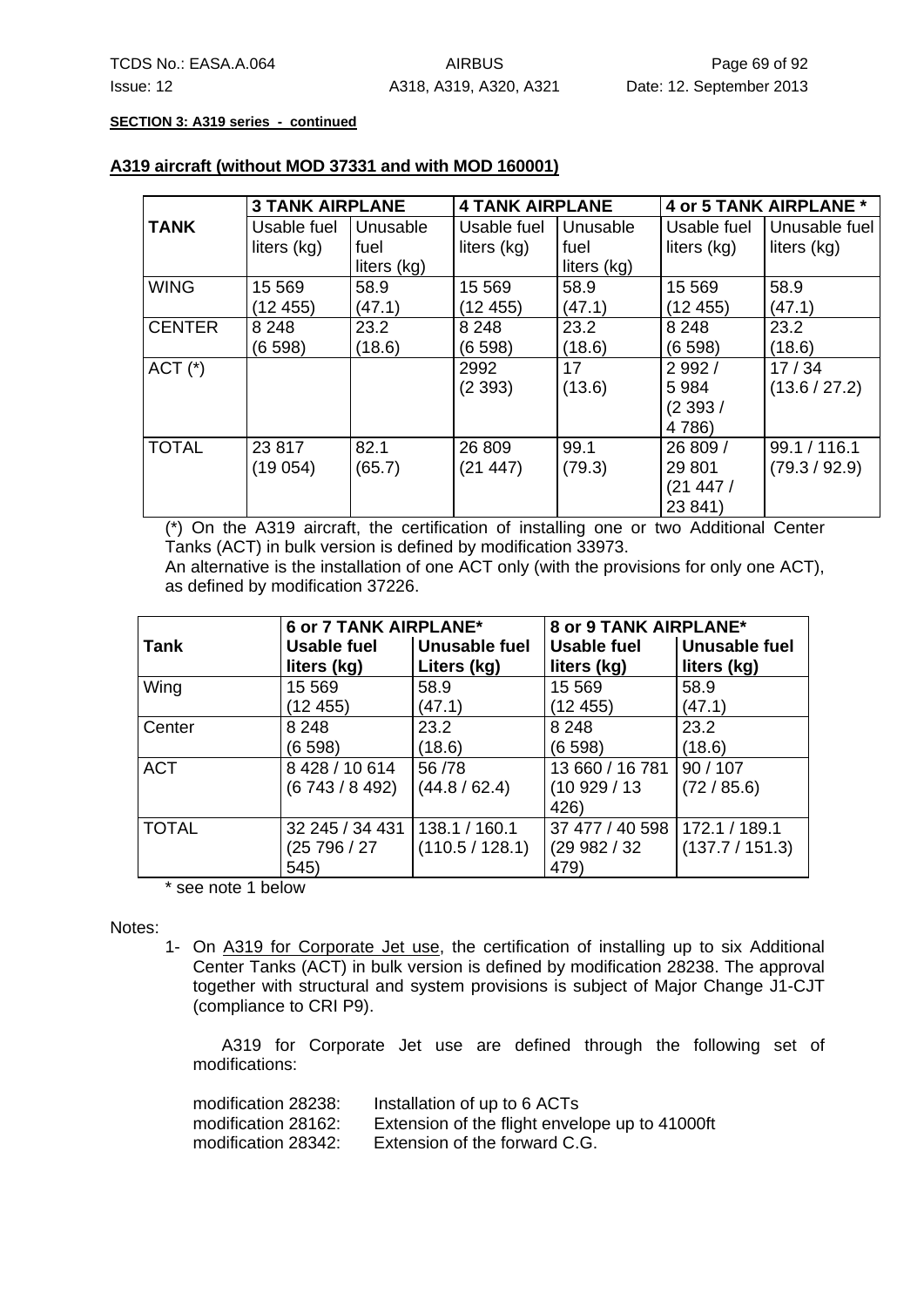2- The certification of installing one or two Additional Center Tanks (ACT) in bulk version is defined by modification 33973. The approval together with structural and system provisions is subject of Major Change J-33973 (compliance to CRI P9).

# **10. Airspeed Limits (Indicated Airspeed – IAS – unless otherwise stated)**

Maximum Operating Mach (MMO): 0,82 Maximum Operating Speed (VMO): 350 kt Manoeuvring Speed (VA): see Limitations Section of the EASA

approved Flight Manual

Extended Flaps/Slats Speed (VFE):

| Configuration | Slats/Flaps   VFE (kt)<br>'٥ |     |                                   |
|---------------|------------------------------|-----|-----------------------------------|
|               | 18/0                         | 230 | Intermediate approach             |
|               | $18/10*$                     | 215 | Take-off                          |
| っ             | 22/15                        | 200 | Take-off and approach             |
| 3             | 22/20                        | 185 | Take-off,<br>approach,<br>landing |
| Full          | 27/40                        | 177 | Landing                           |

\* Auto flap retraction at 210 kt in Take-off configuration

Landing gear: VLE - Extended: 280 kt/Mach 0.67 VLO - Extension: 250 kt Retraction: 220 kt Tyres limit speed (ground speed): 195.5 kt (225 mph)

# **11. Flight Envelope**

Maximum operating altitude: 39 100 ft (pressure altitude) 41 000 ft (pressure altitude) if modification 28162 is embodied (A319-112/-115/-132/-133 only) 39 800 ft (pressure altitude) if modification 30748 is embodied

# **12. Operating Limitations**

See the appropriate EASA approved Airplane Flight Manual

# **Powerplant (2.2482 lb/daN)**

# **CFMI Engines**

|             | <b>CFMI</b>      |                                 |                  |                                        |                                 |  |  |
|-------------|------------------|---------------------------------|------------------|----------------------------------------|---------------------------------|--|--|
| Engine      | <b>CFM56-5B5</b> | <b>CFM56-5B6</b><br>CFM56-5B6/2 | <b>CFM56-5B7</b> | <b>CFM56-5A4</b><br><b>CFM56-5A4/F</b> | CFM56-5A5<br><b>CFM56-5A5/F</b> |  |  |
| Data sheets | E37NE (FAA)      | E37NE (FAA)                     | E37NE (FAA)      | E28NE (FAA)                            | E28NE (FAA)                     |  |  |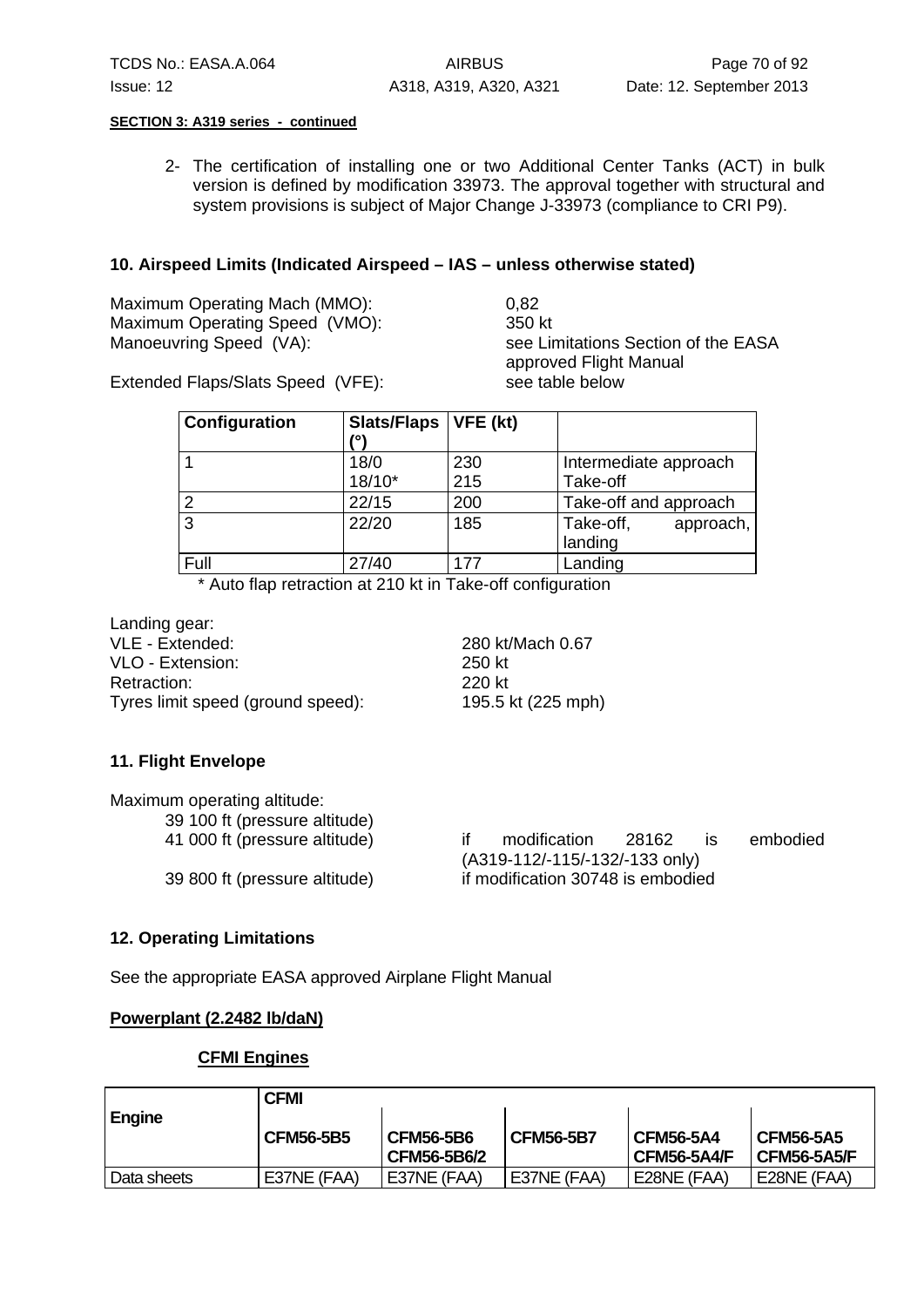|                                                      | E38NE (FAA)<br>M-17 (DGAC)<br><b>M-IM28</b><br>(DGAC) | E38NE (FAA)<br>M-17 (DGAC)<br><b>M-IM28</b><br>(DGAC) | E38NE (FAA)<br>M-17 (DGAC)<br><b>M-IM28</b><br>(DGAC) | <b>M-15 (DGAC)</b><br><b>M-IM19</b><br>(DGAC) | <b>M-15 (DGAC)</b><br><b>M-IM19</b><br>(DGAC) |
|------------------------------------------------------|-------------------------------------------------------|-------------------------------------------------------|-------------------------------------------------------|-----------------------------------------------|-----------------------------------------------|
| Static thrust<br>at sea level                        |                                                       |                                                       |                                                       |                                               |                                               |
| Take-off (5 min)*<br>(Flat rated $30^{\circ}$ C)     | 9786 daN<br>$(22000$ lbs)                             | 10 453 daN<br>$(23 500$ lbs)                          | 12 010 daN<br>$(27000 \, \text{lb})$                  | 9786 daN<br>$(22 000$ lbs)                    | 10453 daN<br>$(23 500$ lbs)                   |
| Maximum<br>continuous<br>(Flat rated $25^{\circ}$ C) | 9 008 daN<br>$(20 250$ lbs)                           | 9 008 daN<br>$(20 250$ lbs)                           | 10 840 daN<br>$(24 370 \, lb)$                        | 9 195 daN<br>$(20670$ lbs)                    | 9 195 daN<br>$(20670$ lbs)                    |

10 minutes at take-off thrust allowed only in case of engine failure (at take-off or during goaround) in accordance with DGAC "Fiche de Caractéristiques Moteur".

. Other engine limitations: see the relevant Engine Type Certificate Data Sheet.

# **IAE Engines**

|                                                      | <b>IAE</b>                         |                                    |                                    |
|------------------------------------------------------|------------------------------------|------------------------------------|------------------------------------|
| <b>Engine</b>                                        | V2522-A5                           | V2524-A5                           | V2527M-A5                          |
| Data sheets                                          | E40NE (FAA)<br>$M$ -IM31<br>(DGAC) | E40NE (FAA)<br>$M$ -IM31<br>(DGAC) | E40NE (FAA)<br>$M$ -IM31<br>(DGAC) |
| <b>Static thrust</b><br>at sea level                 |                                    |                                    |                                    |
| Take-off $(5 \text{ min})^*$<br>(Flat rated 30° C)   | 10 249 daN<br>$(23 040$ lb)        | 10 889 daN<br>(24 480 lb)          | 11 031 daN<br>(24 800 lb)          |
| Maximum<br>continuous<br>(Flat rated $25^{\circ}$ C) | 8 540 daN<br>(19 200 lb)           | 8 540 daN<br>(19 200 lb)           | 9893 daN<br>$(22 240 \, lb)$       |

\* 10 minutes at take-off thrust allowed only in case of engine failure (at take-off or during go-around) in accordance with DGAC "Fiche de Caractéristiques Moteur".

Other engine limitations: see the relevant Engine Type Certificate Data Sheet.

# Note:

A319-113/-114 (CFM 56-5A4/F or -5A5/F engines):

- The maximum permissible gas temperature at take-off and max. continuous is extended to 915° C and 880° C respectively. However, the ECAM indication remains at 890° C and 855° C.
- CFM 56-5A4 engines can be intermixed with CFM 56-5A4/F engine (MOD 23755) on the same aircraft.
- CFM 56-5A5 engines can be intermixed with CFM 56-5A5/F engine (MOD 23755) on the same aircraft.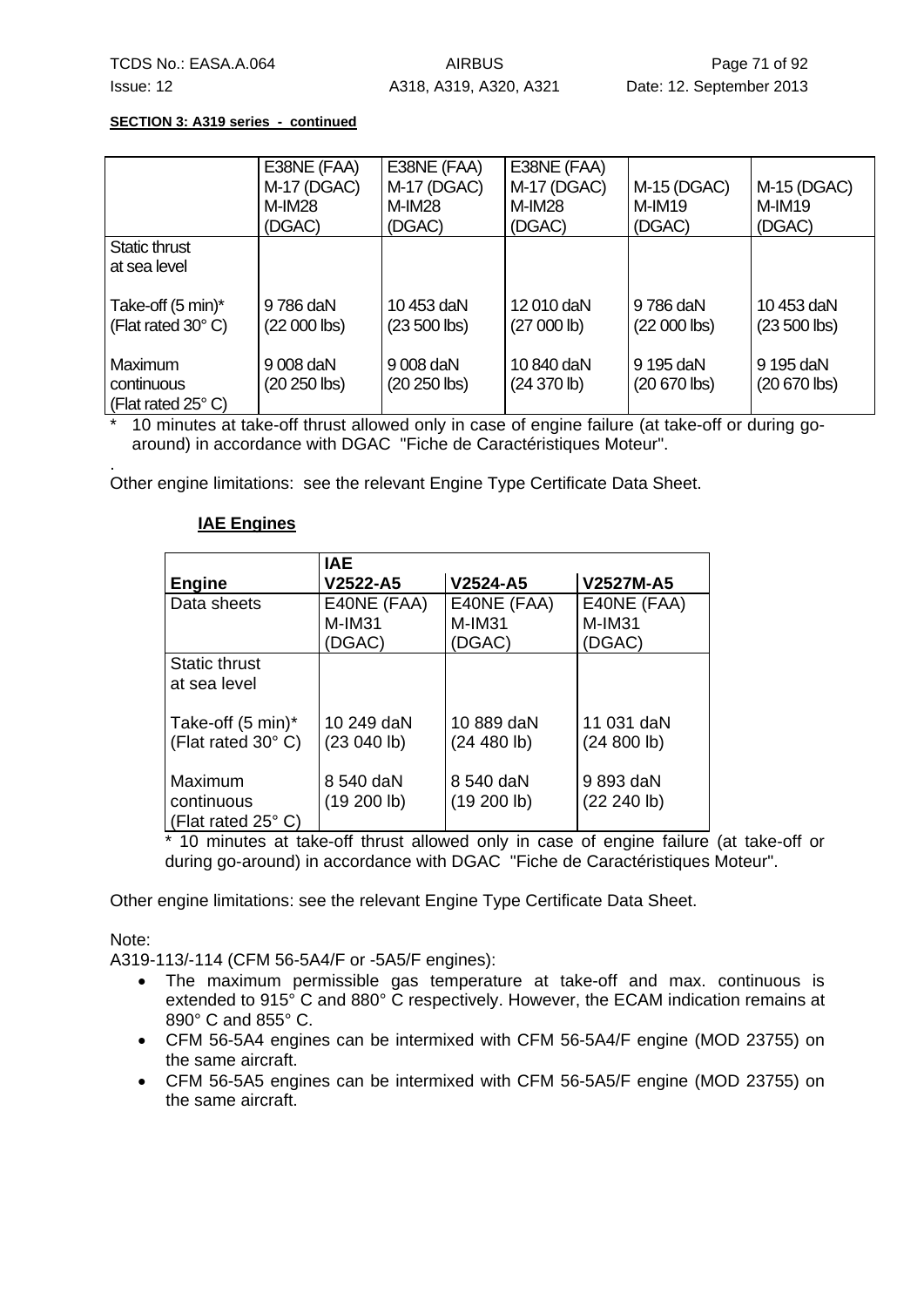#### **12.1 Approved Operations**

Transport Commercial operations

#### **12.2 Other Limitations**

For a complete list of applicable limitations, see the appropriate EASA approved Airplane Flight Manual.

# **13. Maximum Certified Masses**

#### **A319-111/A319-112/A319-113/A319-114/A319-115/A319-131/A319-132/A319-133**

| <b>VARIANT</b>        | 000<br><b>BASIC</b> | 001<br><b>MOD</b><br>25328 | 002<br><b>MOD</b><br>27112 | 003<br><b>MOD</b><br>26457 | 004<br><b>MOD</b><br>28053 | 005<br><b>MOD</b><br>28136 | 006<br><b>MOD</b><br>33418 |
|-----------------------|---------------------|----------------------------|----------------------------|----------------------------|----------------------------|----------------------------|----------------------------|
| Max. Ramp Weight      | 64 400              | 70 400                     | 75 900                     | 68 400                     | 68 400                     | 70 400                     | 73 900                     |
| Max. Take-off Weight  | 64 000              | 70 000                     | 75 500                     | 68 000                     | 68 000                     | 70 000                     | 73 500                     |
| Max. Landing Weight   | 61 000              | 61 000                     | 62 500                     | 61 000                     | 62 500                     | 62 500                     | 62 500                     |
| Max. Zero Fuel Weight | 57 000              | 57 000                     | 58 500                     | 57 000                     | 58 500                     | 58 500                     | 58 500                     |
| Minimum Weight        | 35 400              | 35 400                     | 35 400                     | 35 400                     | 35 400                     | 35 400                     | 35 400                     |

| <b>VARIANT</b>                 | 007<br><b>MOD</b><br>35197 | 008<br><b>MOD</b><br>36291 | 009<br><b>MOD</b><br>36292 | 010 $(*)$<br><b>MOD</b><br>39021 | 011<br><b>MOD</b><br>36933 | 012<br><b>MOD</b><br>36934 | $013$ (**)<br><b>MOD</b><br>153453 |
|--------------------------------|----------------------------|----------------------------|----------------------------|----------------------------------|----------------------------|----------------------------|------------------------------------|
| Max. Ramp Weight               | 75 900                     | 64 400                     | 66 400                     | 76 900                           | 66 400                     | 62 400                     | 75 900                             |
| Max. Take-off Weight           | 75 500                     | 64 000                     | 66 000                     | 76 500                           | 66 000                     | 62 000                     | 75 500                             |
| Max. Landing Weight            | 61 000                     | 62 500                     | 62 500                     | 62 500                           | 61 000                     | 61 000                     | 62 500                             |
| Max. Zero Fuel Weight   57 000 |                            | 58 500                     | 58 500                     | 58 500                           | 57 000                     | 57 000                     | 52 000                             |
| Minimum Weight                 | 35 400                     | 35 400                     | 35 400                     | 35 400                           | 35 400                     | 35 400                     | 35 400                             |

\* WV010 is only certified for A319 in Corporate Jet configuration (modifications 28238, 28162 and 28342).

\*\* WV013 is only certified for A319-133, MSN 4042

#### **14. Centre of Gravity Range**

See EASA approved Airplane Flight Manual.

#### **15. Datum**

Station 0.0, located 2.540 meters forward of airplane nose

# **16. Mean Aerodynamic Chord (MAC)**

4.1935 meters

# **17. Levelling Means**

The A/C can be jacked on three primary jacking points. See the appropriate EASA approved Weight and Balance Manual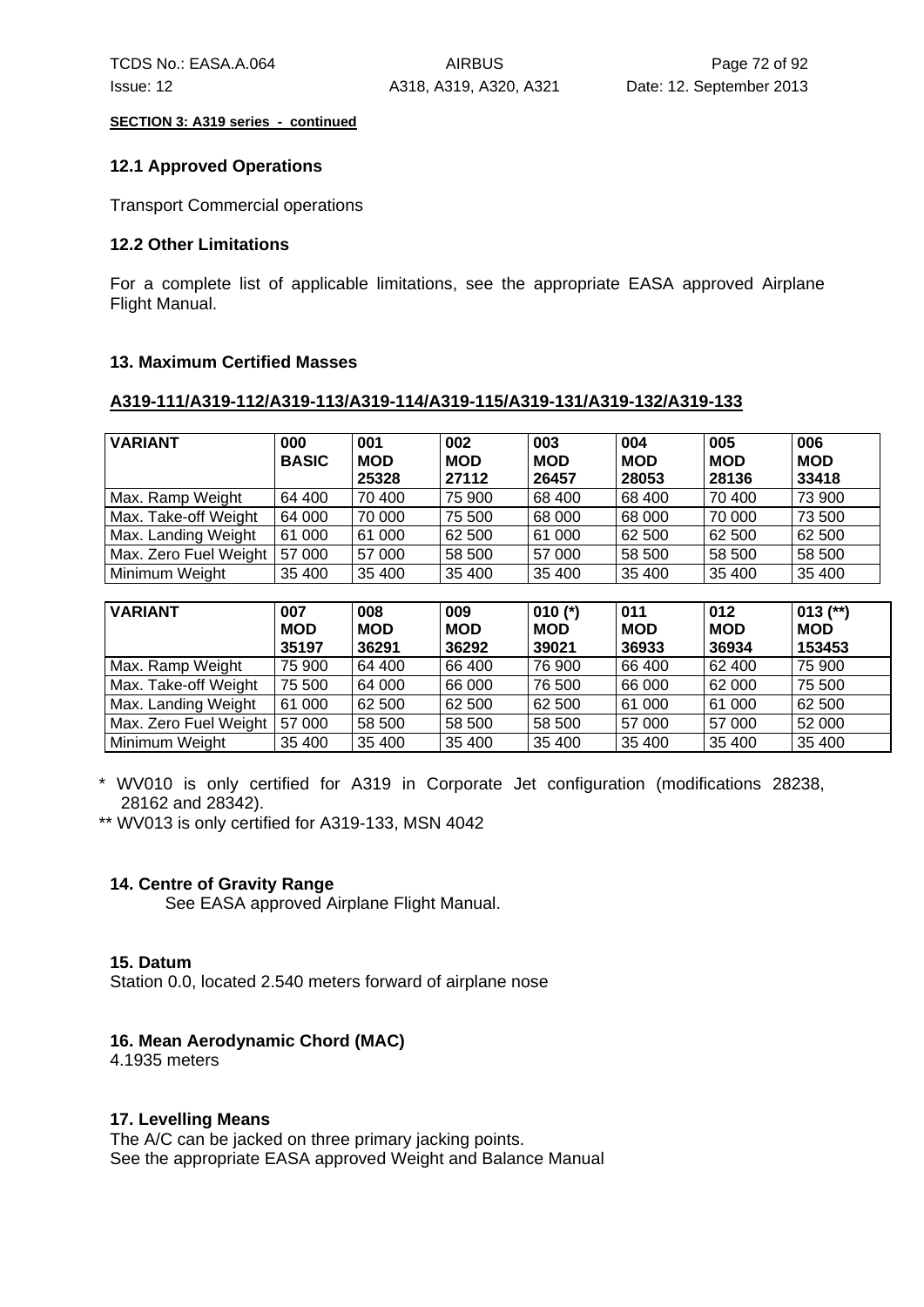## **18. Minimum Flight Crew**

2 pilots

## **19. Maximum Seating Capacity**

145

## Notes:

- 1. A second pair of overwing emergency exit (Type III) can be installed by embodiment of modification 32208. In this case, the maximum number of passengers is 160. If in addition the modification 150365 is embodied, the aircraft can be operated with 150 passengers and with 3 cabin attendants for increased cabin flexibility.
- 2. The LH & RH rear passenger doors can be de-activated by embodiment of modification 37807. In this case, the maximum number of passengers is 80.
- 3. For aircraft models A319-115, A319-132 and A319-133, the Type III emergency exit hatch can be de-activated by embodiment of modification 152777. In this case, the maximum number of occupants in the passenger cabin is limited to zero during taxi, take-off, flight and landing, unless terms and conditions to occupy specific cabin areas have been approved by operator's competent airworthiness authority

## **20. Baggage/ Cargo Compartment**

| <b>CARGO COMPARTMENT</b> | MAXIMUM LOAD (kg) |
|--------------------------|-------------------|
| Forward                  | 2 2 6 8           |
| Aft                      | 3 0 2 1           |
| Rear (bulk)              | 1 497             |

For the positions and the loading conditions authorized in each position (references of containers, pallets and associated weights) see Weight and Balance Manual, ref. 00 J 080 A 0001/C1S Chapter 1.10.

## **21. Wheels and Tyres**

See SB A320-32-1007

## **IV. Operating and Service Instructions**

## **1. Airplane Flight Manual (AFM)**

EASA Approved Airplane Flight Manual for A319 (Airbus Compliance Document….)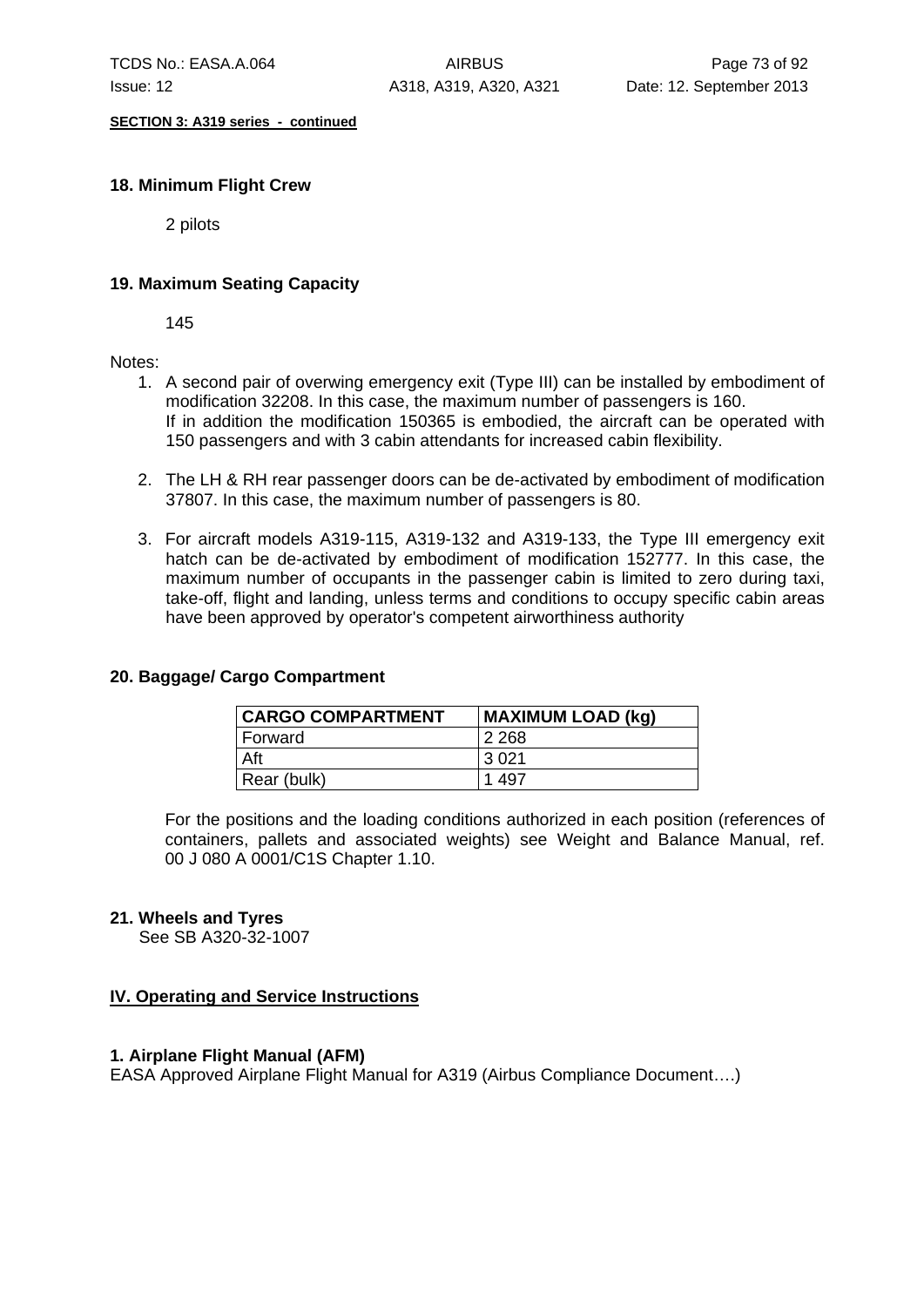## **2. Instructions for Continued Airworthiness and Airworthiness Limitations**

#### **Airworthiness limitations**

- Limitations applicable to Safe Life Airworthiness Limitation Items are provided in the A318/A319/A320/A321 Airworthiness Limitations Section (ALS) sub-parts 1-2 and 1-3 approved by the EASA.
- Limitations applicable to Damage Tolerant Airworthiness Limitation Items are provided in the A318/A319/A320/A321 Airworthiness Limitations Items document (ALS Part 2) approved by the EASA. Note: Depending on the kind of A/C operation (CJ or not), the appropriate limitations have to be considered.
- \* Certification Maintenance Requirements are provided in A318/A319/A320/A321 Airworthiness Limitations Section (ALS) Part 3 approved by the EASA.
- \* Ageing Systems Maintenance (ASM) limitations are provided in the A318/A319/A320/A321 Airworthiness Limitations Section (ALS) Part 4 approved by the EASA.
- \* Fuel Airworthiness Limitations are provided in A318/A319/A320/A321 Fuel Airworthiness Limitations document (ALS Part 5) approved by the EASA.

## **Other limitations**

See EASA approved Flight Manual.

## **3. Weight and Balance Manual (WBM)**

Airbus Compliance Document 00J80A0001/C1S

## **V. Notes**

1. For models A319-111, A319-112, A319-113 and A319-114, modification 26799 (FM without ACARS) or 26968 (FM ACARS) is the minimum standard to be qualified for Cat IIIB precision approach. For models A319-131 and A319-132, modification 26716 (FM without ACARS) or 26717 (FM ACARS) is the minimum standard to be qualified for Cat IIIB precision approach.

All other models are basically qualified for Cat IIIB precision approach.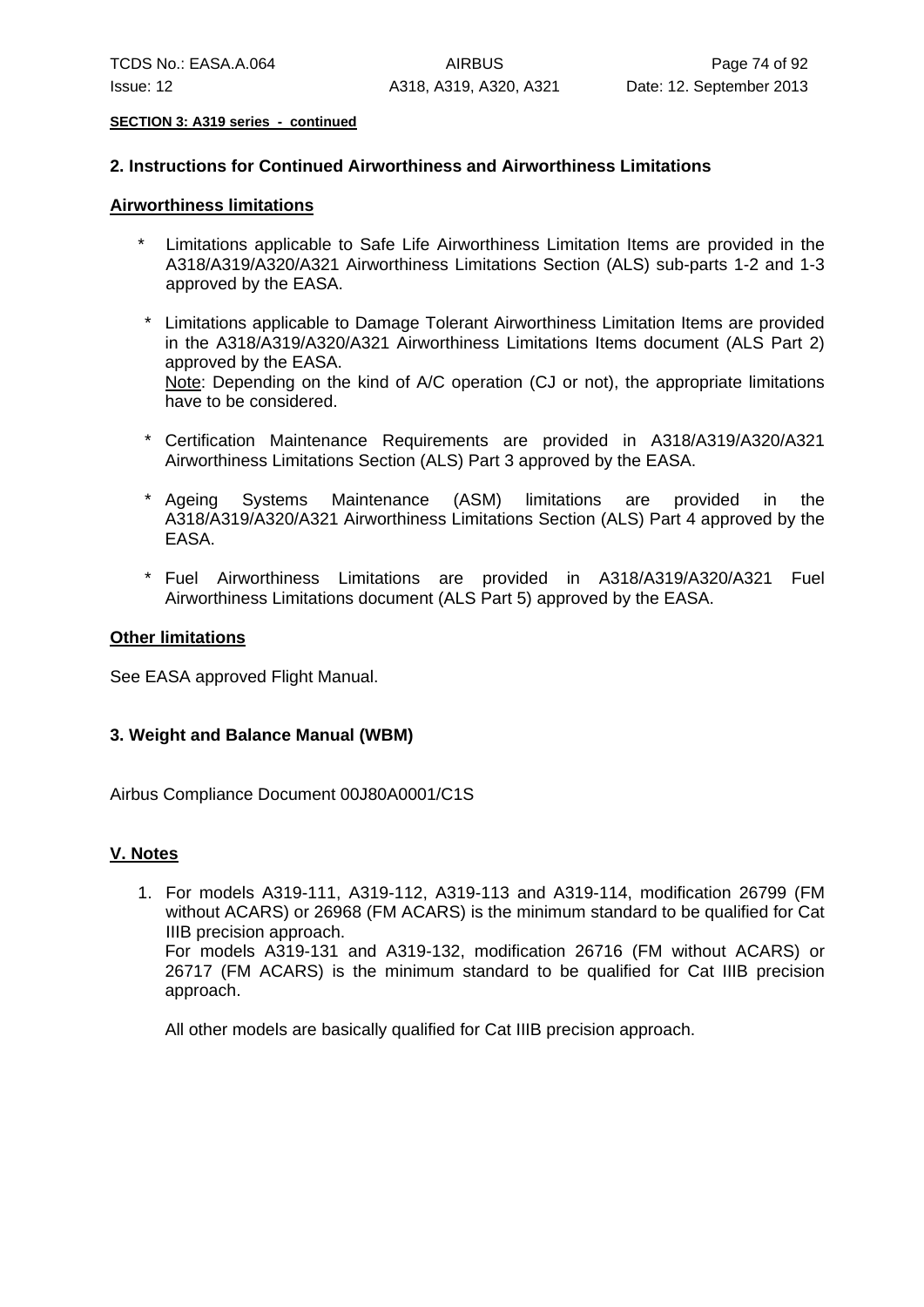## **SECTION 4: A318 Series**

## **I. General**

- **1. Type/ model/ Variant** 
	- A318-111 A318-112 A318-121 A318-122

# **2. Performance Class:**

A

## **3. Certifying Authority:**

 European Aviation Safety Agency (EASA) Postfach 101253 D-50452 Köln **Deutschland** 

**4. Manufacturer** 

AIRBUS 1, rond-point Maurice Bellonte 31707 BLAGNAC CEDEX – France

## **5. Joint Airworthiness Authority (JAA) Certification Application Date**

Airbus Industrie has applied for A318 certification on December 11, 1998 by letter AI/EA-S 413.2952/1998

## **6. EASA Certification Application Date**

N/A

# **7. DGAC-F / Joint Airworthiness Authority (JAA) Type Certification Date**

| A318-111: | May 23, 2003 |
|-----------|--------------|
| A318-112: | May 23, 2003 |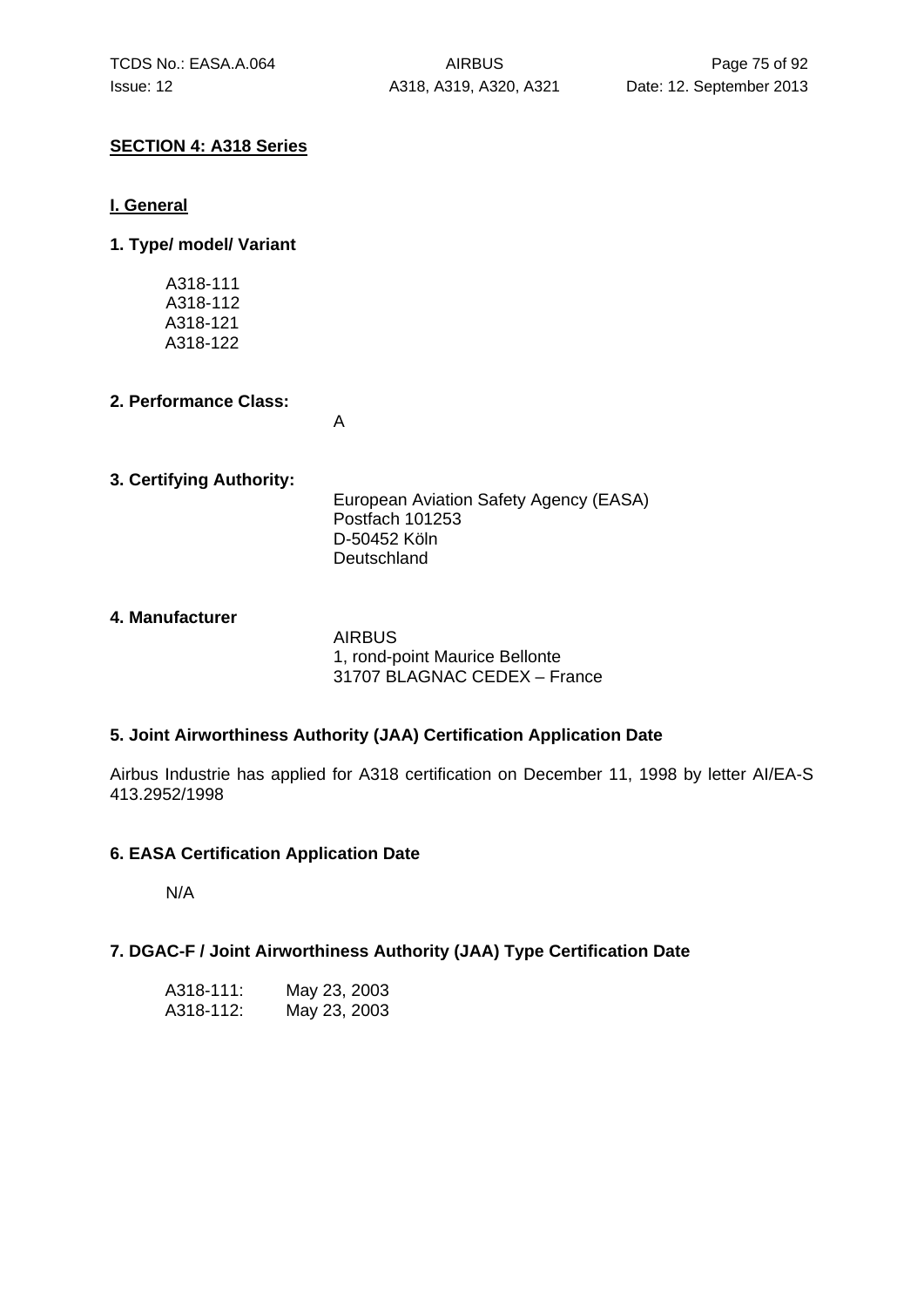## **8. EASA Type Certification Date**

EASA TCDS issue 1 issued December 21, 2005

| A318-121: | December 21, 2005 |
|-----------|-------------------|
| A318-122: | December 21, 2005 |

Note: For A318-111/-112 models produced before the 21<sup>st</sup> of December 2005, DGAC-F TC 180 remains a valid reference

## **9. Production conditions**

A318 aircraft, all series, all models, were produced in Hamburg (Germany) under approval LBA.G.0009 issued by LBA to AIRBUS.

Since September 27, 2004, A318 aircraft were produced in Hamburg - Germany under approval DE.21G.0009 issued by LBA to AIRBUS.

From July 21st, 2008, A318 aircraft are produced in Hamburg (Germany) under approval EASA.21G.0001 issued by EASA to AIRBUS

#### **II. Certification Basis**

## **1. Reference Date for determining the applicable requirements**

Airbus Industrie has applied for A318 certification on December 11, 1998 by letter AI/EA-S 413.2952/1998.

## **2. Initial Airworthiness Authority Type Certification Data Sheet No.**

Original French TCDS DGAC no. 180 was replaced by the EASA TCDS A.064

#### **3. Initial Airworthiness Authority Certification Basis**

See below

#### **4. EASA Airworthiness Requirements**

Hereafter are listed the certification bases for the different A318 models. The amendments made to a particular basis at the occasion of further A318 models certification are identified per model.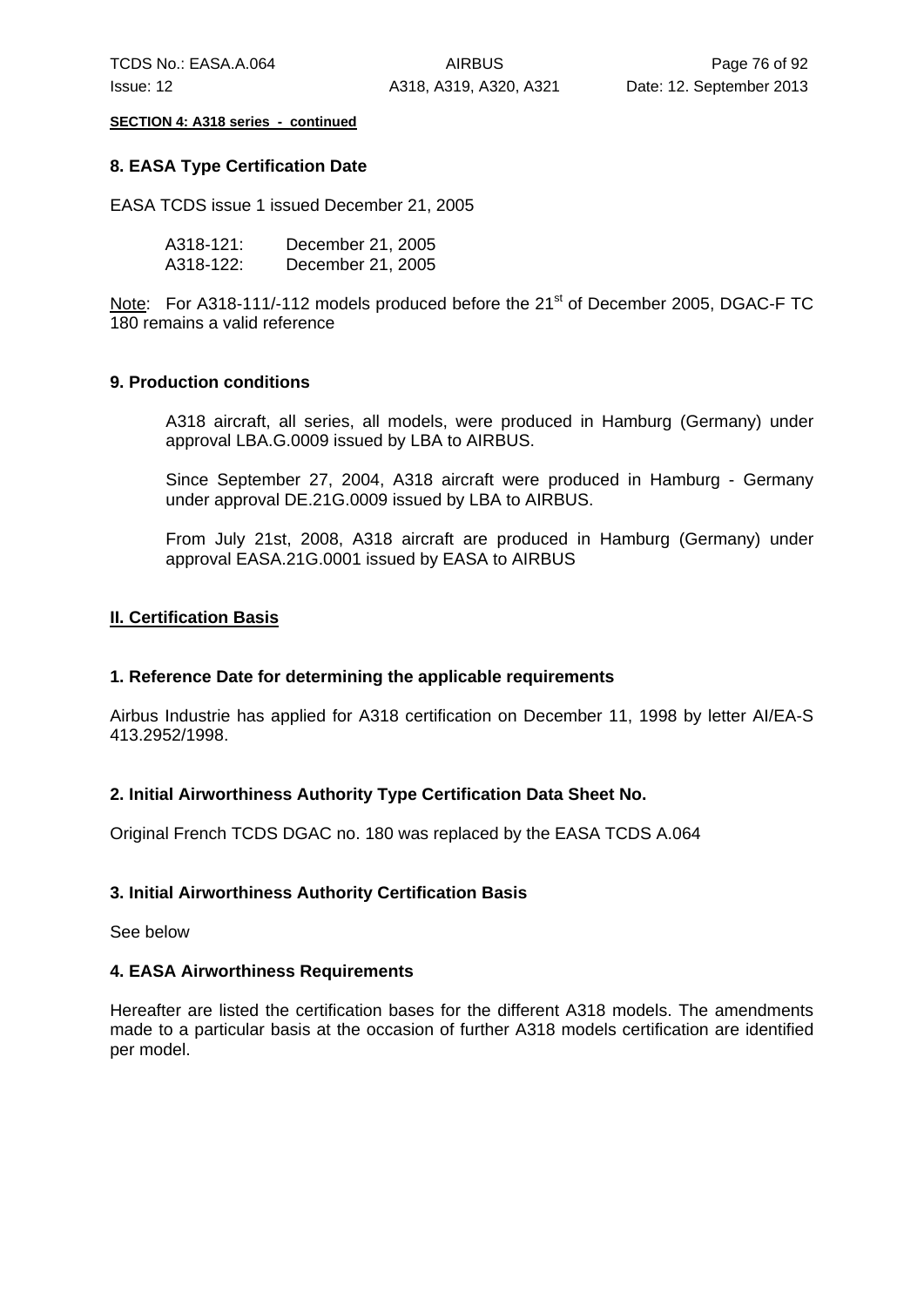The applicable Joint Certification Basis defined in CRI G5001 Issue 3 dated May 2003 are:

4.1 JAR 25 Change 11

- except Subpart BB which remains at Change 10,
- except all National Variants,

JAR 25 X 20 Change 14 JAR 25.335 Change 15 JAR 25.21 Change 14 JAR 25.341 Change 15 JAR 25.23 Change 14 JAR 25.343 Change 15 JAR 25.25 Change 14 JAR 25.345 Change 15 JAR 25.27 Change 14 JAR 25.349 Change 15 JAR 25.29 Change 14 JAR 25.351 Change 15 JAR 25.103 Change 14 JAR 25.365 Change 13 JAR 25.107 Change 14 JAR 25.371 Change 15 JAR 25.109 Change 14 JAR 25.373 Change 15 JAR 25.111 Change 14 JAR 25.391 Change 15 JAR 25.113 Change 14 amended by OP 96/1 JAR 25.415 Change 15 JAR 25.115 Change 14 JAR 25.427 Change 15 JAR 25.117 Change 14 JAR 25.445 Change 15 JAR 25.119 Change 14 amended by OP 96/1 JAR 25.473 Change 15 JAR 25.121 Change 14 amended by OP 96/1 JAR 25.479 Change 15 JAR 25.123 Change 14 JAR 25.481 Change 15 JAR 25.125 Change 14 amended by OP 96/1 JAR 25.483 Change 15 JAR 25.143 Change 14 amended by OP 96/1 JAR 25.485 Change 15 JAR 25.145 Change 14 amended by OP 96/1 JAR 25.491 Change 15 JAR 25.149 Change 14 amended by OP 96/1 JAR 25.499 Change 15 JAR 25.161 Change 14 JAR 25.511 Change 15 JAR 25.171 Change 14 JAR 25.X519 Change 13 JAR 25.173 Change 14 JAR 25.561(c) Change 15 JAR 25.175 Change 14 JAR 25.562 Change 14 (see CRI E5001) JAR 25.177 Change 14 amended by OP 96/1 JAR 25.571 Change 15 JAR 25.181 Change 14 JAR 25.801 Change 14 JAR 25.201 Change 14 amended by OP 96/1 JAR 25.803 Change 14 JAR 25.203 Change 14 amended by OP 96/1 JAR 25.807 Change 14 JAR 25.207 Change 14 JAR 25.809 Change 14 JAR 25.231 Change 14 JAR 25.810 Change 14 JAR 25.233 Change 14 JAR 25.811 Change 14 JAR 25.235 Change 14 JAR 25.812 Change 14 JAR 25.237 Change 14 JAR 25.813 Change 14 JAR 25.251 Change 14 JAR 25.853 Change 14 JAR 25.253 Change 14 amended by OP 96/1 JAR 25.855 Change 14 JAR 25.255 Change 14 JAR 25.857 Change 14 JAR 25X261 Change 14 JAR 25.858 Change 14 JAR 25.333 Change 15 JAR 25.934 Change 15 **ONLY** for A318-121/-122

JAR 25.31 Change 14 JAR 25.361 Change 15 **ONLY** for A318-121/-122 JAR 25.101 Change 14 JAR 25.363 Change 15 **ONLY** for A318-121/-122 JAR 25.105 Change 14 JAR 25.367 Change 15 **ONLY** for A318-121/-122 JAR 25.147 Change 14 JAR 25.493(d) Change 14 amended by OP 96/1 JAR 25.305 Change 15 JAR 25.901 Change 15 **ONLY** for A318-121/-122 JAR 25.321 Change 15 JAR 25.903 Change 15 **ONLY** for A318-121/-122 JAR 25.331 Change 15 JAR 25.933 Change 15 **ONLY** for A318-121/-122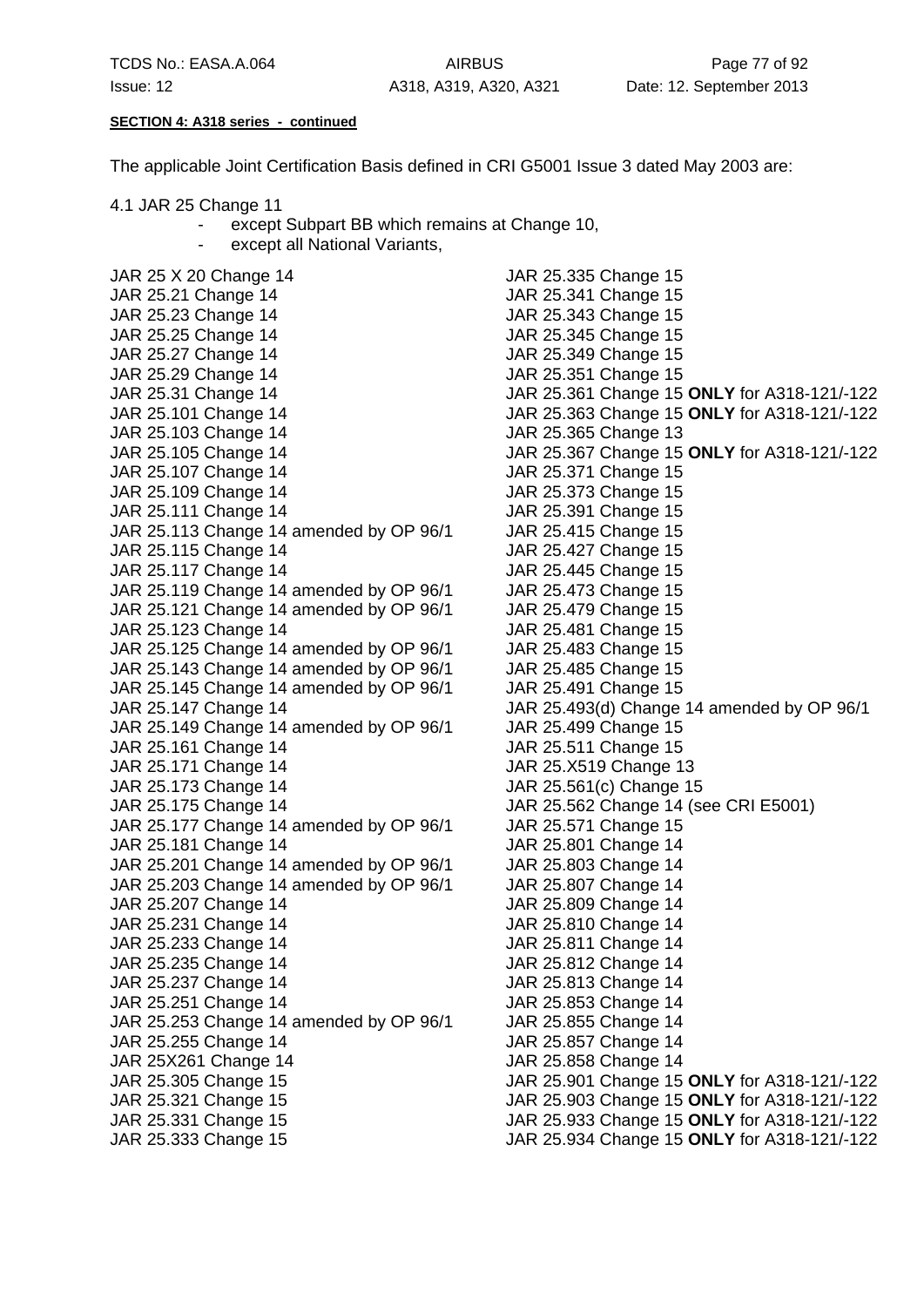JAR 25.939 Change 15 **ONLY** for A318-121/-122 JAR 25.1143 Change15 **ONLY** for A318-121/-122 JAR 25.941 Change 15 **ONLY** for A318-121/-122 JAR 25.1163 Change15 **ONLY** for A318-121/-122 JAR 25.943 Change 15 **ONLY** for A318-121/-122 JAR 25.1165 Change15 **ONLY** for A318-121/-122 JAR 25.945 Change 15 **ONLY** for A318-121/-122 JAR 25.1167 Change15 **ONLY** for A318-121/-122 JAR 25.1041 Change15 **ONLY** for A318-121/-122 JAR 25.1181 Change15 **ONLY** for A318-121/-122 JAR 25.1043 Change15 **ONLY** for A318-121/-122 JAR 25.1182 Change15 **ONLY** for A318-121/-122 JAR 25.1045 Change15 **ONLY** for A318-121/-122 JAR 25.1183 Change15 **ONLY** for A318-121/-122 JAR 25.1091 Change15 **ONLY** for A318-121/-122 JAR 25.1185 Change15 **ONLY** for A318-121/-122 JAR 25.1093 Change15 **ONLY** for A318-121/-122 JAR 25.1187 Change15 **ONLY** for A318-121/-122 JAR 25.1103 Change15 **ONLY** for A318-121/-122 JAR 25.1189 Change15 **ONLY** for A318-121/-122 JAR 25.1105 Change15 **ONLY** for A318-121/-122 JAR 25.1191 Change15 **ONLY** for A318-121/-122 JAR 25.1107 Change15 **ONLY** for A318-121/-122 JAR 25.1193 Change15 **ONLY** for A318-121/-122 JAR 25.1121 Change15 **ONLY** for A318-121/-122 JAR 25.1501 Change 14 JAR 25.1123 Change15 **ONLY** for A318-121/-122 JAR 25.1517 Change 15 JAR 25.1125 Change15 **ONLY** for A318-121/-122 JAR 25.1583 Change 14 JAR 25.1127 Change15 **ONLY** for A318-121/-122 JAR 25.1587 Change 14 JAR 25.1141 Change15 **ONLY** for A318-121/-122 JAR 25.X1591Change 14 (replacing JAR 25X131, 25X132, 25X133, 25X135, 25X1588 at Change 11)

4.2 JAR AWO at Change 1 for autoland and operations in low visibility.

4.3 For the Extended Twin Engine Airplane Operations the applicable technical conditions are contained in AMC 20-6 (as initially published in AMJ 120-42/IL 20) and the A318 ETOPS CRI:

CRI G-22 ETOPS approval.

4.4 For all models Airbus Elect To Comply with 14 CFR part 25.772(a) and (c) and 25.795 amendment 106 according to CRI E12 – Reinforced Security Cockpit Door

## **5. Special Conditions**

5.1 The following A320 Special Conditions, Experience Related Conditions and Harmonization Conditions which are kept for the A318:

- **Reminder:** Within the scope of the establishment of the A320 Joint Certification Basis, three types of special conditions were developed:
	- Special conditions: rose to cover novel or unusual features not addressed by the JAR.
	- Experience related conditions: rose to record an agreed text for the A320 Joint Certification Basis when evolution of JAR was in progress under the NPA procedure.
	- Harmonization conditions: to record, for the purpose of the A320 Joint Certification Basis, a common understanding with respect to National variant. This should not be confused with the FAA/JAA harmonised regulations.

| $(DGAC-F)$ SC-G17 | Operational proving flights                            |
|-------------------|--------------------------------------------------------|
| (CAA-UK) SC-G17   | Operational flight before certification                |
| SC-F3             | Cockpit control - motion and effect of cockpit control |
| SC-F6             | Static directional and lateral stability               |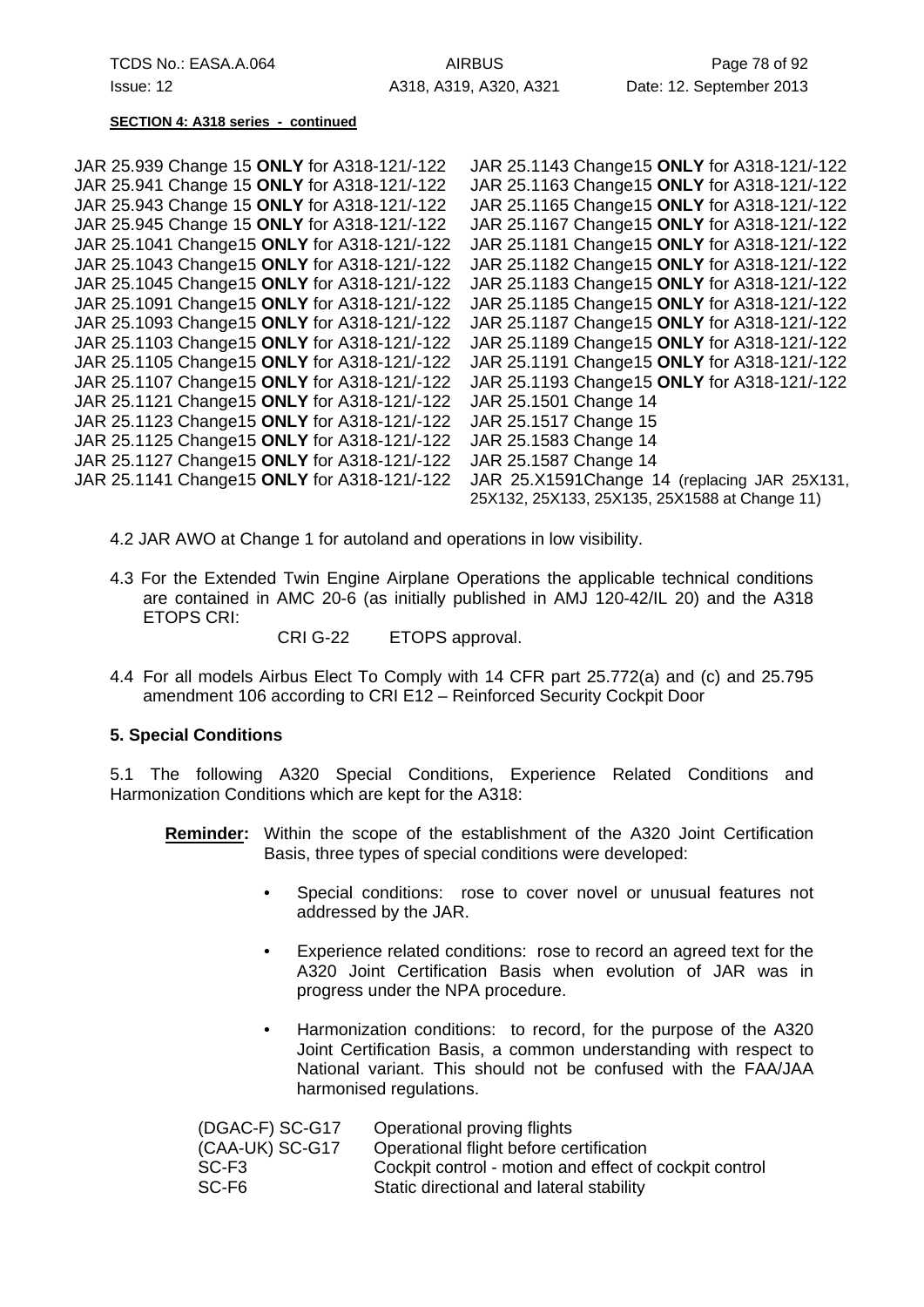| SC-F7             | Flight envelope protection                |
|-------------------|-------------------------------------------|
| SC-F <sub>8</sub> | Normal load factor limiting               |
| SC-F9             | Dual control system                       |
| SC-A2.2.2         | Design manoeuvre requirements             |
| <b>SC-S11</b>     | Limit pilot forces and torques            |
| <b>SC-S33</b>     | Auto-thrust system                        |
| <b>SC-S52</b>     | Operation without normal electrical power |
| <b>SC-S74</b>     | Abnormal attitudes                        |
| <b>SC-S75</b>     | Lightning protection indirect effects     |
| <b>SC-S77</b>     | Integrity of control signal               |
| $HC-A4.6$         | Speed control device                      |
| <b>HC-S23</b>     | Standby gyroscopic horizon                |
| <b>HC-S24</b>     | VMO/MMO warning (setting)                 |
| <b>HC-S72</b>     | Flight recorder                           |
| <b>EC-G11</b>     | General definition                        |
| <b>EC-S30</b>     | Autoflight system                         |
| <b>EC-S54</b>     | Circuit protective devices                |

5.2 The following A319 Special Conditions, are kept for the A318:

| SC-A2         | Stalling speeds for structural design                              |
|---------------|--------------------------------------------------------------------|
| <b>SC-F11</b> | Accelerate-stop distances and relates performances,<br>worn brakes |
| SC-A1         | Interaction of systems and structure                               |
| SC-P1         | FADEC for CFM56 and AMJ20X-1 change 14 for<br>PW6000               |
| <b>SC-S79</b> | Brakes requirements, qualification and testing                     |

5.3 The following A319/A320/A321 Special Conditions are kept for the A318:

| SC-S76-1 |  |                        | Effect of external radiations upon aircraft systems |  |  |
|----------|--|------------------------|-----------------------------------------------------|--|--|
|          |  | (modified by CRI SE14) |                                                     |  |  |

5.4 The following Special Conditions are developed for the A318:

| SC-F5001         | Stalling and scheduled operation speed                 |
|------------------|--------------------------------------------------------|
| <b>SC-F5004</b>  | Static longitudinal stability and low energy awareness |
| SC-A5001         | Engine Failure Loads (PW engine only)                  |
| SC-A5003         | Design Dive Speed                                      |
| SC-P5004         | Engine Sustained Imbalance (PW engine only)            |
| <b>SC-SE5002</b> | AFM - RVR limits                                       |

5.5 The following special conditions have been developed post Type Certification:

| <b>SC H-01</b>   | Enhanced Airworthiness Programme for Aeroplane              |
|------------------|-------------------------------------------------------------|
|                  | Systems - ICA on EWIS (applicable from May 2010)            |
| <b>SC E-34</b>   | Seat with inflatable restraints                             |
| <b>SC E13</b>    | Installation of inflatable restraints                       |
| <b>SC D-0306</b> | Heat release and smoke density requirements to seat         |
|                  | material (applicable from June 2010)                        |
| <b>SC P-27</b>   | Flammability Reduction System (see Note 4.3.8)              |
|                  | If fitted, the centre fuel tank of aircraft which have made |
|                  | their first flight after 1st of January 2012 must be        |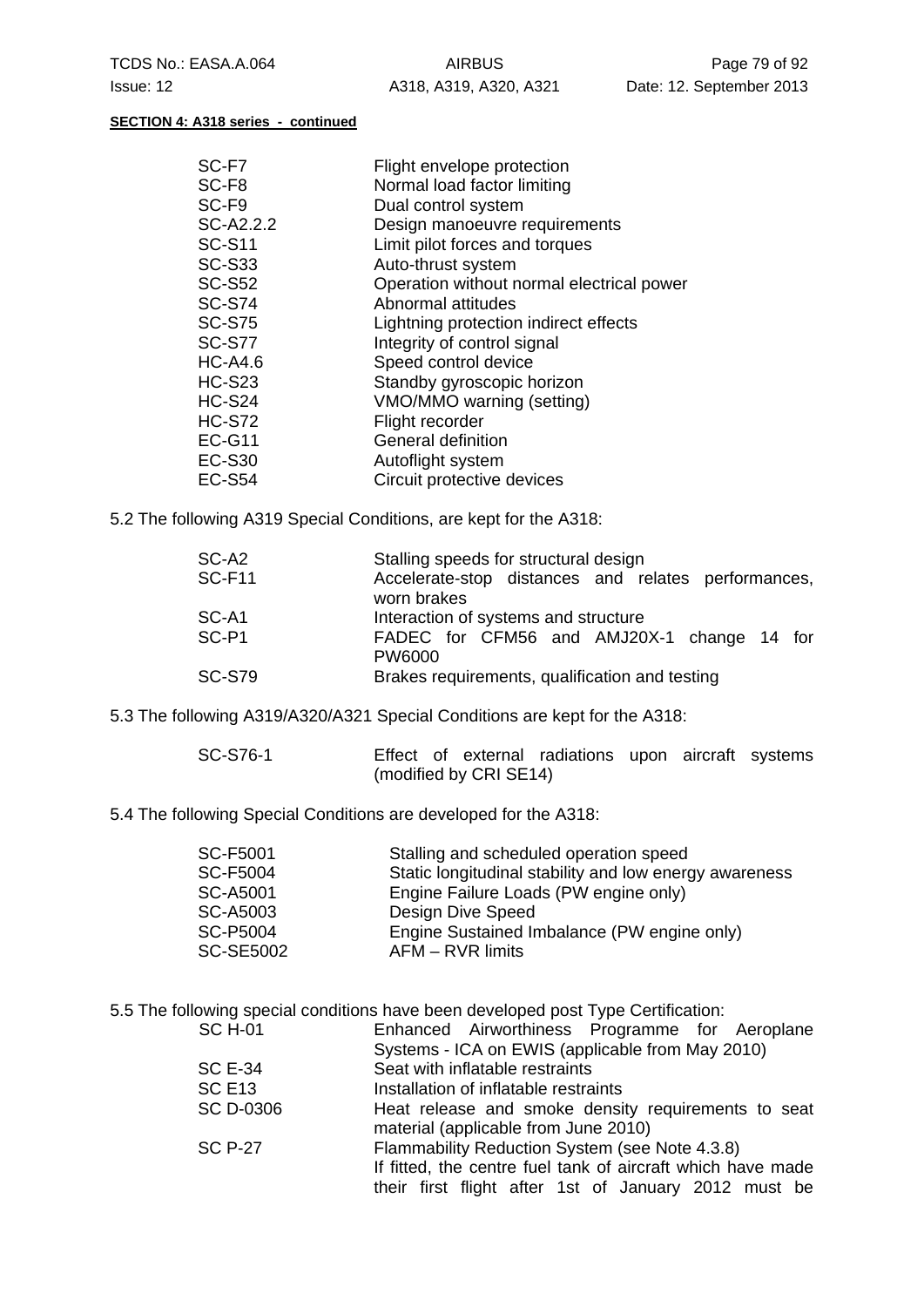equipped in production with a fuel tank Flammability Reduction System (modification 38062). This system shall remain installed and operative and can only be dispatched inoperative in accordance with the provisions of the MMEL revision associated with modification 38062. If modification 38062 (Fuel Tank Inerting System (FTIS)) is embodied on A318, A319, A320, or A321 airplanes, the airplane is compliant with paragraph FR Section 25.981(a) & (b) at amendment 25-102, Part 25 appendix M & N at amendment 25-125, and Section 26.33 at amendment 26-3. SC F5011 Steep approach

## **6. Exemptions**

No exemptions.

## **7. Deviation**

None.

## **8. Equivalent Safety Findings**

8.1 Equivalent Safety findings to the following requirements are granted, as documented in relevant CRIs:

| JAR 25.783(f)    | "Doors (see A319 CRI SM 4004 "passenger doors")        |
|------------------|--------------------------------------------------------|
| JAR 25.807(d)    | "Passenger emergency exits" (see CRI E 5004 "Exit      |
|                  | configuration" similar to A319 CRI E 4001)             |
| JAR 25.813(c)(1) | "Emergency exit access" (see CRI E 5005 "Type III      |
|                  | overwing emergency exit access")                       |
| JAR 25.831(a)    | "Ventilation" (see CRI E 5006 "Packs Off Operation")   |
| JAR 25.933(a)(1) | "Reversing systems" (see A319 CRI P 4008 "Thrust       |
|                  | Reverser Auto restow")                                 |
| JAR AWO 313      | "Minimum Approach Break-Off Height") (see A319 CRI     |
|                  | SE 4005 "Minimum Approach Break-Off Height")           |
| JAR AWO 236      | "Excess Deviation Alerts" (see CRI SE 5005 "Cat III    |
|                  | Operation - Excess Deviation Alert")                   |
| NPA AWO 10       | "Airworthiness Harmonization package n°2" (see CRI SE- |
|                  | 5002 "AFM - RVR limits")                               |

8.2 The following Equivalent Safety Findings have been developed post Type Certification:

| FAR 25.856(b) | Fuselage burnthrough protection in bilge area (see CRI E-<br>$32$ ).                                        |
|---------------|-------------------------------------------------------------------------------------------------------------|
|               | If modifications 150700, and 37270 (with CLS option<br>only), 37048 and 36985 are embodied in production on |
|               | A318, A319, A320, or A321 airplanes, the airplane is                                                        |
|               | compliant with Fuselage Flame Penetration "Burn                                                             |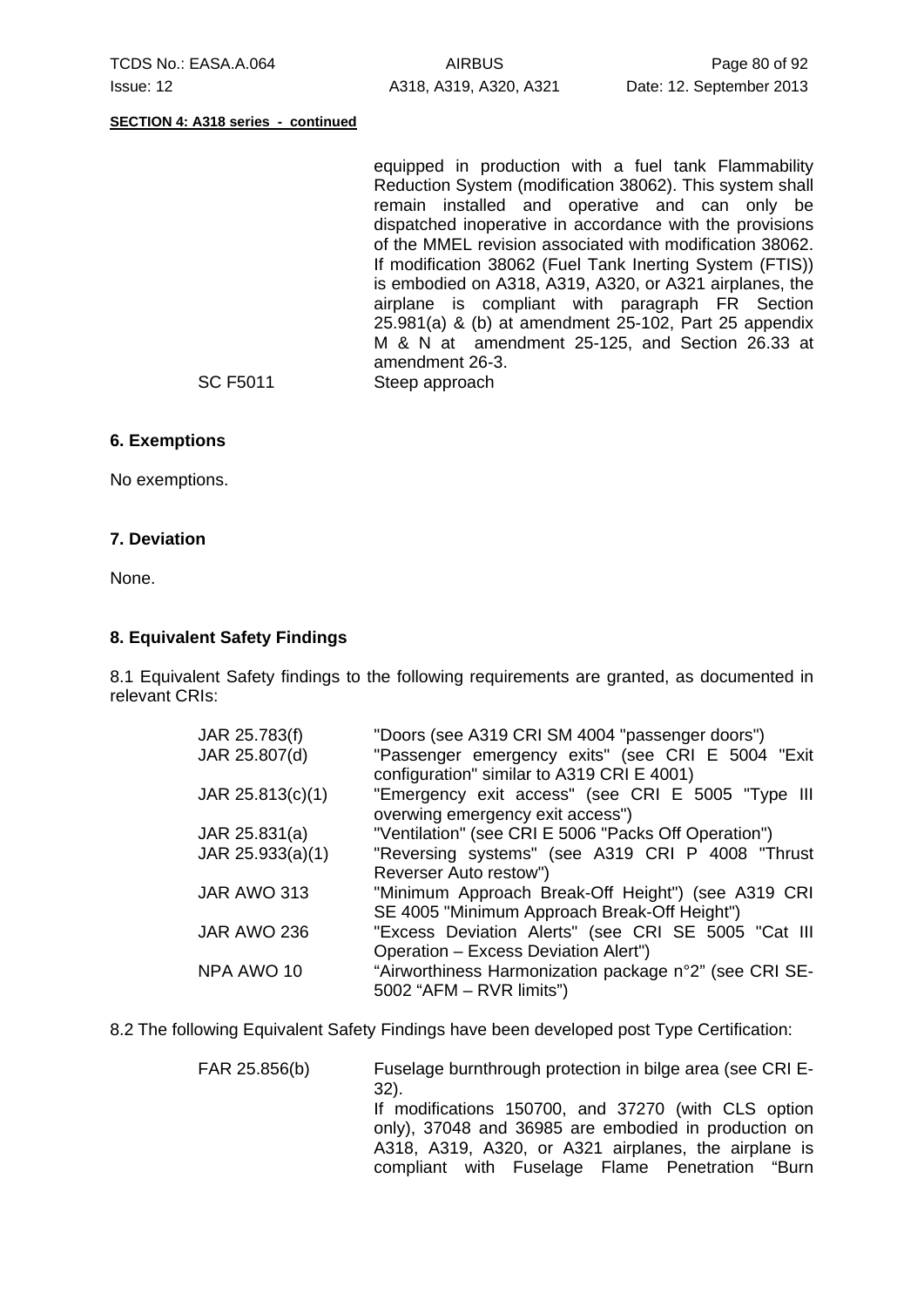|                      | through" requirements addressed by paragraph 14 CFR                             |
|----------------------|---------------------------------------------------------------------------------|
|                      | Part 25.856(b) Amdt 25-111 (see CRI E-28).                                      |
|                      | 14CFR Part 25.856(a) Improved flammability standards for insulation materials   |
|                      | (CRI E18)                                                                       |
| JAR 25.812(b)(1)(ii) | Photo-luminescent EXIT sign for MCD (Moveable Class                             |
|                      | Divider) (CRI E14) (optional)                                                   |
| JAR 25.811(f)        | Emergency exit marking reflectance (CRI E16)                                    |
|                      | JAR 25.812(b)(1)(i)(ii) Symbolic EXIT signs as an alternative to red EXIT signs |
|                      | for passenger aircraft (CRI SE-42) (optional)                                   |

## **9. Environmental Protection Standards**

ICAO Annex 16:

| Vol. I, Part II             | Noise Requirements  |
|-----------------------------|---------------------|
| Vol. II, Part II            | <b>Fuel Venting</b> |
| Vol. II, Part III Chapter 2 | Emissions           |

Notes: Further details are defined within TCDSN EASA.A.064

## **10. ETOPS**

The Type Design, system reliability and performance of A318 models were found capable for Extended Range Operations when configured, maintained and operated in accordance with the current revision of the ETOPS Configuration, Maintenance and Procedures (CMP) document, SA/EASA: AMC 20-6/CMP.

This finding does not constitute an approval to conduct Extended Range Operations (operational approval must be obtained from the responsible Authority).

The following table provides details on the ETOPS approvals.

| Aircraft model | <b>Engine Type</b> | <b>120 min</b><br><b>Approval Date</b> | <b>180 min</b><br><b>Approval Date</b> |
|----------------|--------------------|----------------------------------------|----------------------------------------|
| A318-111       | CFM56-5B8          | N/A                                    | 06 November 2006                       |
| A318-112       | CFM56-5B9          | N/A                                    | 06 November 2006                       |
| A318-121       | PW6122A            | N/A                                    | 16 November 2010                       |
| A318-122       | <b>PW6124A</b>     | N/A                                    | 16 November 2010                       |

Note:

The Configuration, Maintenance and Procedure Standards for extended range twin-engine airplane operations are contained in ETOPS CMP document reference SA/EASA: AMC 20- 6/CMP at latest applicable revision. Certificated models are A318-111/-112/-121/-122, with all applicable engines.

Embodiment of modification:

- 36666 provides ETOPS 120 min capability for EASA,
- 32009 provides ETOPS 180 min capability for EASA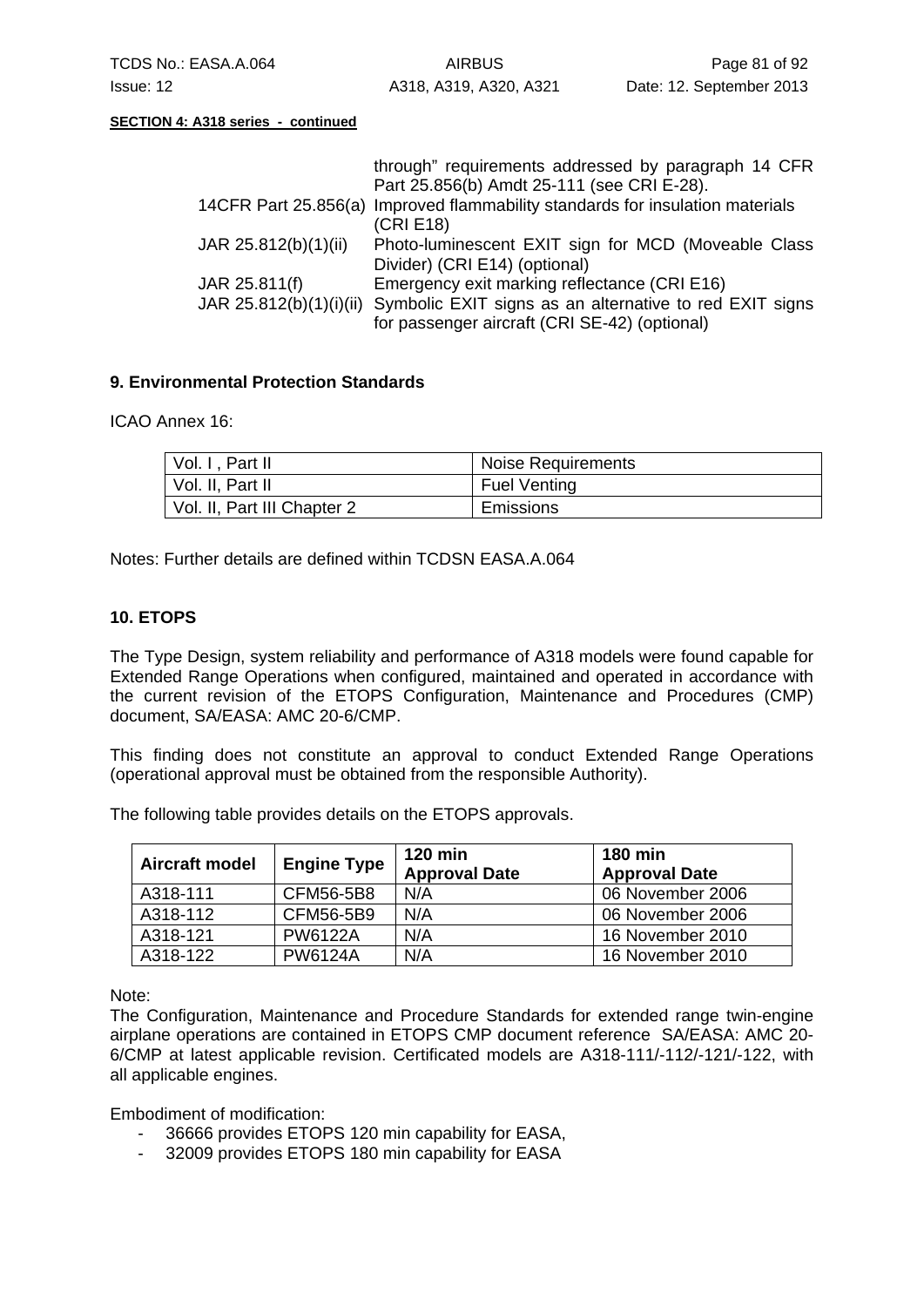## **III. Technical Characteristics and Operational Limitations**

## **1. Type Design Definition**

- 1.1 Certificated model: A318-111 Definition of reference airplane by doc.: D03006056 (00P000A0111/C21). 1.2 Certificated model: A318-112
- Definition of reference airplane by doc.: D03006716(00P000A0112/C21).
- 1.3 Certificated model: A318-121 Definition of reference airplane by doc.: D05028326 (00P000A0121/C21).
- 1.4 Certificated model: A 318-122 Definition of reference airplane by doc.: D05028327 (00P000A0122/C21).

#### **2. Description**

Twin turbo-fan, short to medium range, single aisle, transport category airplane.

#### **3. Equipment**

Not applicable.

Cabin furnishings, equipment and arrangement shall be in conformance to the following Specifications:

> ref. 00 D 252 K 0004/C01 plus ref.00D 252 K 0030/C01 for Cabin seats ref. 00 D 252 K 0019/C01 for Galleys.

## **4. Dimensions**

Principal dimensions of A318 Aircraft:

| Length:                                      | 31.45 m |
|----------------------------------------------|---------|
| Width:                                       | 34.10 m |
| Height:                                      | 12.79 m |
| Width at horizontal stabilizer:              | 12.45 m |
| Outside fuselage diameter:                   | 3.95 m  |
| Distance between engine axes:                | 11.51 m |
| Distance between main landing gear:          | 7.59 m  |
| Distance between nose and main landing gear: | 11.04 m |
|                                              |         |

## **5. Engines**

The list below lists the basic engines fitted on the aircraft models. The notes describe usual names and certified names as well as engines variants.

#### **A318-111**

Two CFMI CFM 56-5B8/P jet engines (MOD 32028).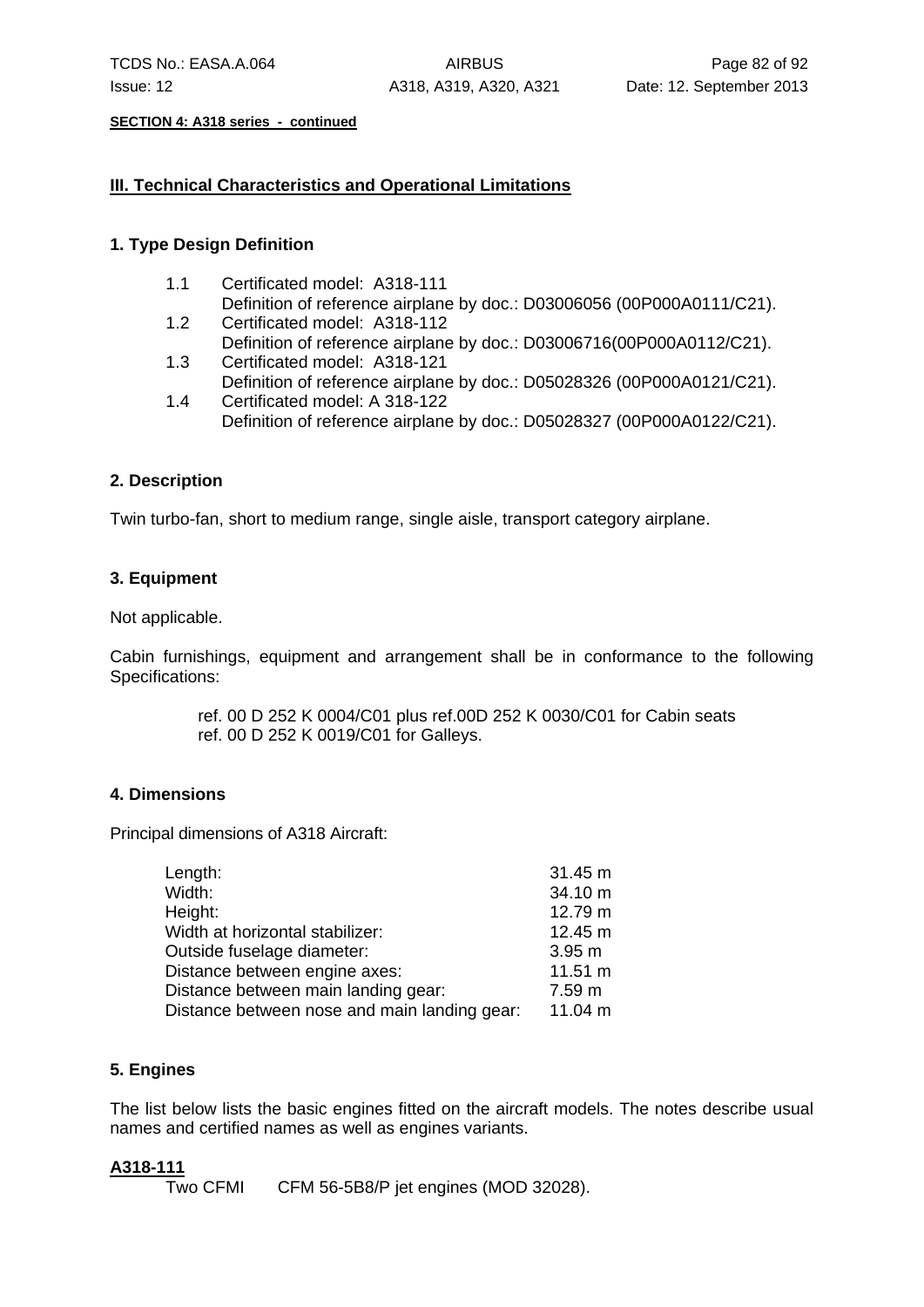# **A318-112**

Two CFMI CFM 56-5B9/P jet engines (MOD 32029).

# **A318-121**

Two PW 6122A jet engines (MOD 30034)

## **A318-122**

Two PW 6124A jet engines (MOD 31882)

## Notes:

1 Introduction of CFM56-5Bx/3 "Tech Insertion" engine is done through embodiment of modification 37147 in production or 38770 in field.

This modification is only applicable on CFM56-5Bx /P SAC engines. If modification 37147 is embodied on models with CFM-5B engines, the engine's denomination changes to /3.

The modification is currently applicable for: A318-111: CFM 56-5B8 (SAC) which changes to CFM 56-5B8/3 A318-112: CFM 56-5B9 (SAC) which changes to CFM 56-5B9/3

The engine characteristics remain unchanged. modification 37147 has been demonstrated as having no impact on previously certified noise levels.

CFM56-5Bx/3 engine can be intermixed with CFM56-5Bx/P engine under considerations as prescribes in modification 38573.

## **6. Auxiliary Power Unit**

## **1. Basic**

## - **A318-111/-112**

HONEYWELL AIRESEARCH GTCP 36-300 (A) (Specification 31-5306 B) Approved oil: See Garrett report GT 7800.

## - **A318-121/-122**

APIC APS 3200 (Specification ESR 0802, Rev. A). APU APIC installation defined by MOD 35864. Approved oils: in conformance to MIL-L-7808, MIL-L-23699 or DERD 2487.

## **2. Option**

## - **A318-111/-112**

APIC APS 3200 (Specification ESR 0802, Rev. A). APU APIC installation defined by MOD 22562 or 35864. Approved oils: in conformance to MIL-L-7808, MIL-L-23699 or DERD 2487.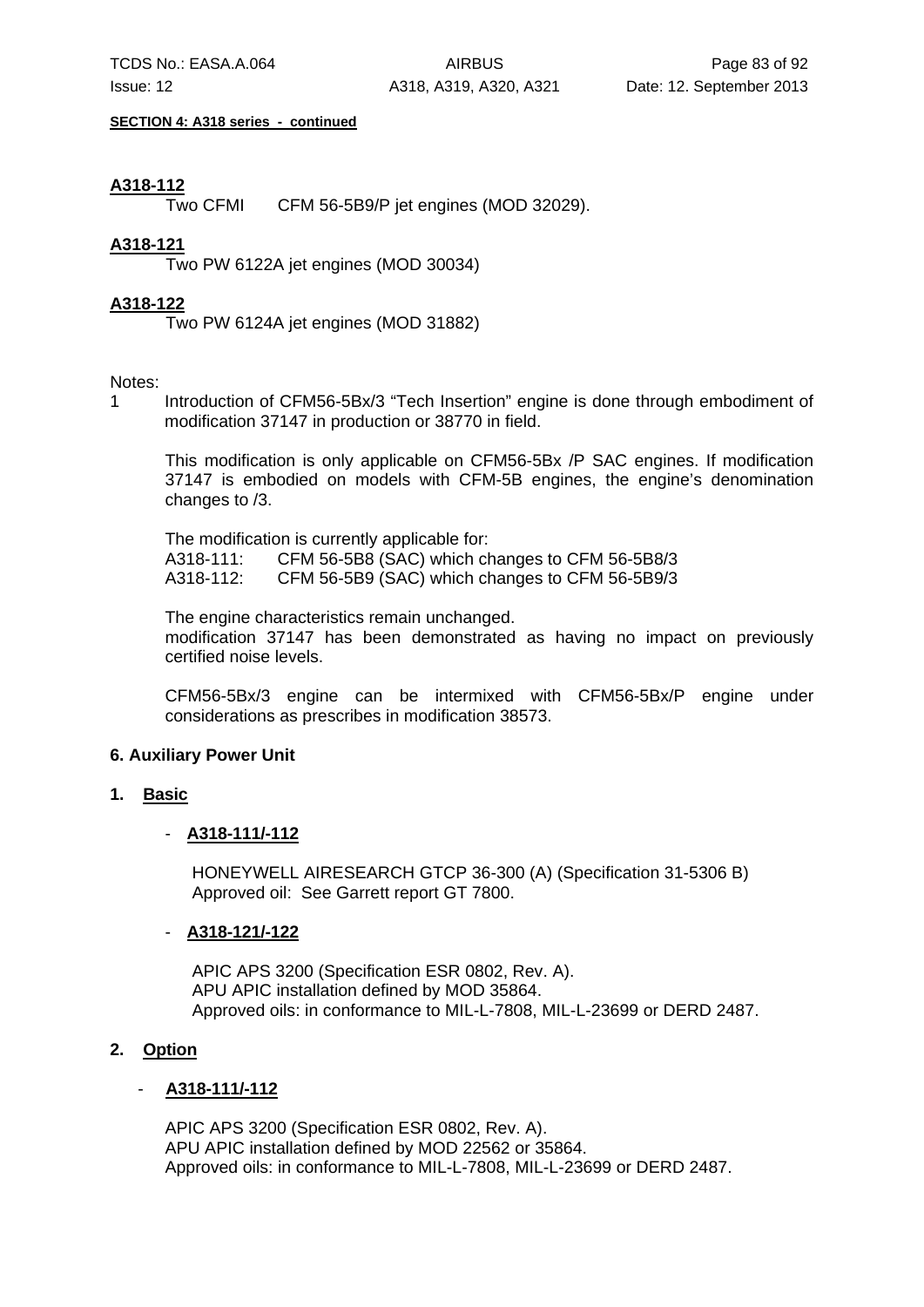## Or

AlliedSignal 131-9[A] (Specification 4900 M1E 03 19 01) The APU AlliedSignal installation is defined by MOD 25888. Approved oils: according to model Specification 31-12048A-3A.

## - **A318-121/-122**

AlliedSignal 131-9[A] (Specification 4900 M1E 03 19 01) The APU AlliedSignal installation is defined by MOD 25888. Approved oils: according to model Specification 31-12048A-3A.

Note: For A318 models, the APU APIC APS 3200 (MOD 35864) is the production standard from MSN 2686

## **7. Propellers**

N/A

## **8. Fluids (Fuel, Oil, Additives, Hydraulics)**

## **Fuel**

Fuel Specification: See installation manual: document CFM 2129 or PWA-7707.

| <b>TYPE</b>               | <b>SPECIFICATION (NAME)</b> |          |                                              |                |                        |                      |               |                             |
|---------------------------|-----------------------------|----------|----------------------------------------------|----------------|------------------------|----------------------|---------------|-----------------------------|
|                           | <b>FRANCE</b>               |          | <b>USA</b>                                   |                | <b>UK</b>              |                      | <b>RUSSIA</b> | <b>CHINA</b>                |
| Kerosene DCSEA            | 134                         |          | ASTM D 1655                                  | (JET<br>JET A1 | A) DEF STAN 91/91      | (AVTUR)<br>(JET A1)  |               | GB.<br>5637-N°3 JET<br>2006 |
|                           |                             |          | MIL-DTL 83133 (JP 8)                         |                | DEF STAN 91/87 (AVTUR) | A1)<br>(JET<br>(AIA) |               |                             |
| Wide cut *                |                             |          | $ASTM D 6615$ (JET B)<br>MIL-DTL 5624 (JP 4) |                | DEF STAN 91/88 (AVTAG) |                      |               |                             |
| High flash DCSEA<br>point | 144                         | $(F-44)$ | MIL-DTL 5624 (JP 5)                          |                | DEF STAN 91/86 (AVCAT) |                      |               |                             |

\* Wide cut is only certified for CFM engines

# **OIL**

For oil specification:

| Engine        | CFM56-5B8/P<br><b>CFM56-5B9/P</b> | <b>PW6122A</b><br>  PW6124A |
|---------------|-----------------------------------|-----------------------------|
| Approved Oils | I SB CFMI 79-001-OX               | <b>SB PW 238</b>            |

## **Additives:**

Refer to Airbus Consumable Material List (CML) and CFM SB 73-0122 or PW SB 2016 for CIS fuel additives

The above-mentioned fuels and additives are also suitable for the APU.

## **Hydraulics:**

Hydraulic fluids: Type IV - Specification NSA 30.7110.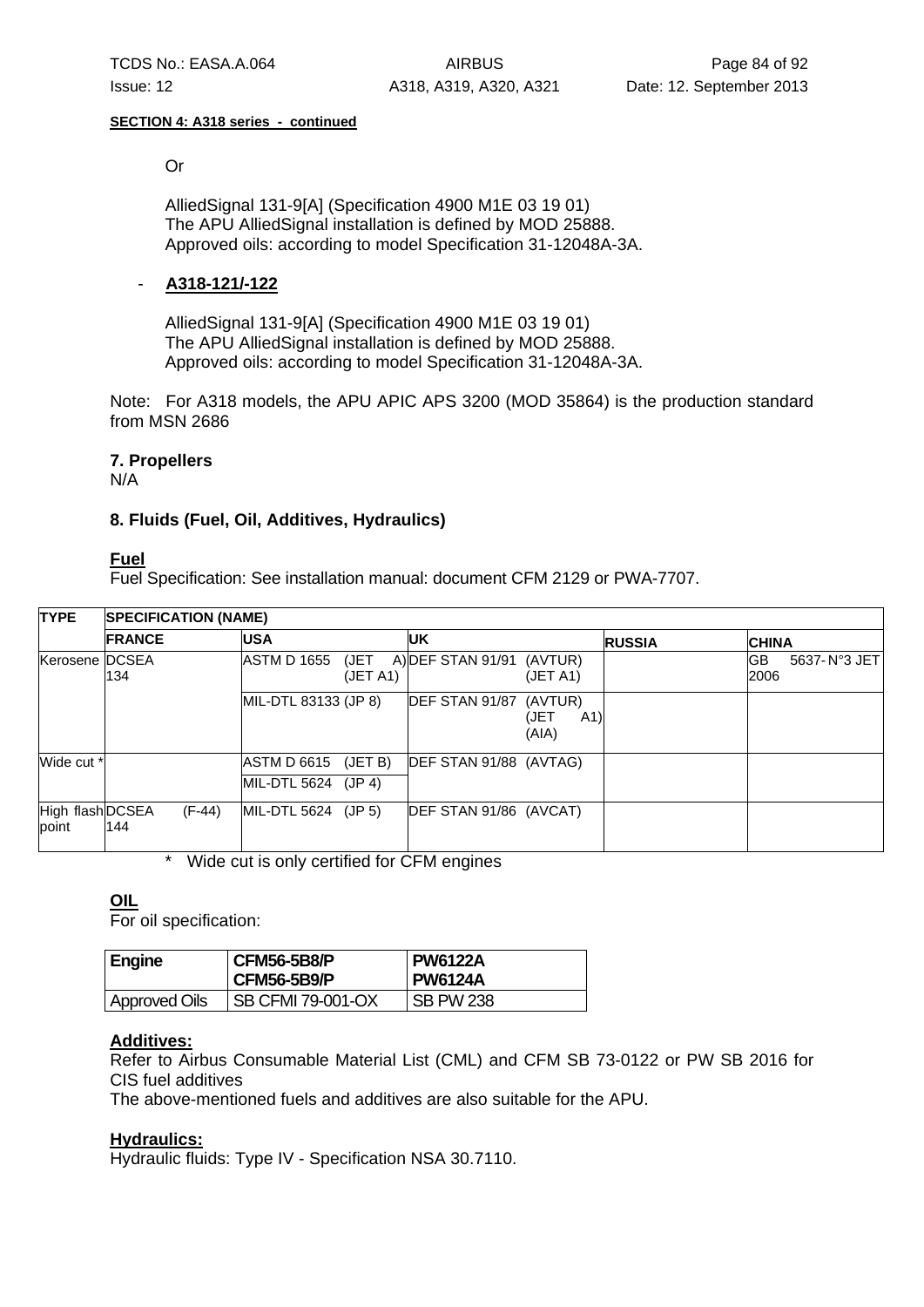## **9. Fluid Capacities**

## **Fuel quantity (0,8 kg/liter)**

## **A318-100 series (without MOD 160001)**

|              | <b>3 TANK AIRPLANE</b>            |                                     |  |  |
|--------------|-----------------------------------|-------------------------------------|--|--|
| Tank         | <b>Usable fuel</b><br>liters (kg) | <b>Unusable fuel</b><br>Liters (kg) |  |  |
| Wing         | 15 609<br>(12487)                 | 58.9<br>(47.1)                      |  |  |
| Center       | 8 2 5 0<br>(6600)                 | 23.2<br>(18.6)                      |  |  |
| <b>TOTAL</b> | 23 859<br>(19087)                 | 82.1<br>(65.7)                      |  |  |

## **A318-100 series (with MOD 37331 and without MOD 160001)**

|              | <b>3 TANK AIRPLANE</b>     |                              |  |  |
|--------------|----------------------------|------------------------------|--|--|
| Tank         | Usable fuel<br>liters (kg) | Unusable fuel<br>Liters (kg) |  |  |
| Wing         | 15 959<br>(12 767)         | 58.9<br>(47.1)               |  |  |
| Center       | 8 2 5 0<br>(6600)          | 23.2<br>(18.6)               |  |  |
| <b>TOTAL</b> | 24 209<br>(19367)          | 82.1<br>(65.7)               |  |  |

## **A318-100 series (without MOD 37331 and with MOD 160001)**

|              | <b>3 TANK AIRPLANE</b>            |                                     |  |  |
|--------------|-----------------------------------|-------------------------------------|--|--|
| Tank         | <b>Usable fuel</b><br>liters (kg) | <b>Unusable fuel</b><br>Liters (kg) |  |  |
| Wing         | 15 5 68<br>(12454)                | 58.9<br>(47.1)                      |  |  |
| Center       | 8 2 4 8<br>(6598)                 | 23.2<br>(18.6)                      |  |  |
| <b>TOTAL</b> | 23816<br>(19052)                  | 82.1<br>(65.7)                      |  |  |

## **A318-100 series (with MOD 37331 and with MOD 160001)**

|              | <b>3 TANK AIRPLANE</b>            |                                     |  |  |
|--------------|-----------------------------------|-------------------------------------|--|--|
| Tank         | <b>Usable fuel</b><br>liters (kg) | <b>Unusable fuel</b><br>Liters (kg) |  |  |
| Wing         | 15918<br>(12734)                  | 58.9<br>(47.1)                      |  |  |
| Center       | 8 2 4 8<br>(6598)                 | 23.2<br>(18.6)                      |  |  |
| <b>TOTAL</b> | 24 166<br>(19332)                 | 82.1<br>(65.7)                      |  |  |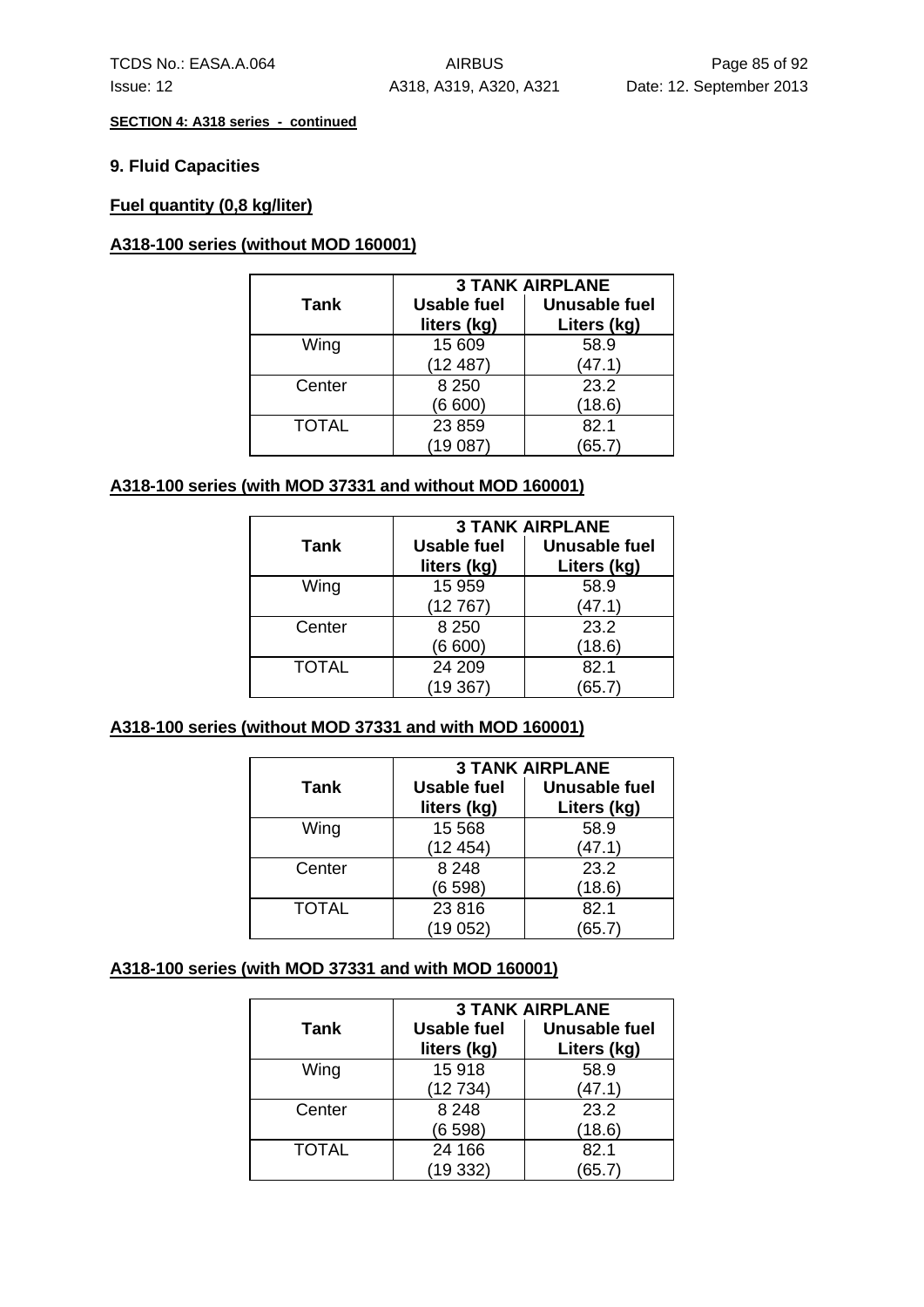## **10. Airspeed Limits (Indicated Airspeed – IAS – unless otherwise stated)**

Maximum Operating Mach (MMO): 0,82 Maximum Operating Speed (VMO): 350 kt

Manoeuvring Speed (VA): see Limitations Section of the EASA approved Flight Manual

Extended Flaps/Slats Speed (VFE): see table below

|               | <b>Slats/Flaps</b> |          |                        |
|---------------|--------------------|----------|------------------------|
| Configuration | /۰۱                | VFE (kt) |                        |
|               | 18/0               | 230      | Intermediate approach  |
|               | $18/10*$           | 215      | Take-off               |
| っ             | 22/15              | 200      | Take-off and approach  |
| 3             | 22/20              | 185      | Take-off,<br>approach, |
|               |                    |          | landing                |
| Full          | 27/40              | 177      | Landing                |

\* Auto flap retraction at 210 kt in Take-off configuration

Landing gear: VLE - Extended: 280 kt/Mach 0.67 VLO - Extension: 250 kt - Retraction: 220 kt Tyres Limit Speed (Ground speed): 195.5 kt (225 mph)

# **11. Flight Envelope**

Maximum operating altitude 39 800 ft (pressure altitude)

41 100 ft (pressure altitude) if modification 39195 is embodied (models A318-111/-112 only)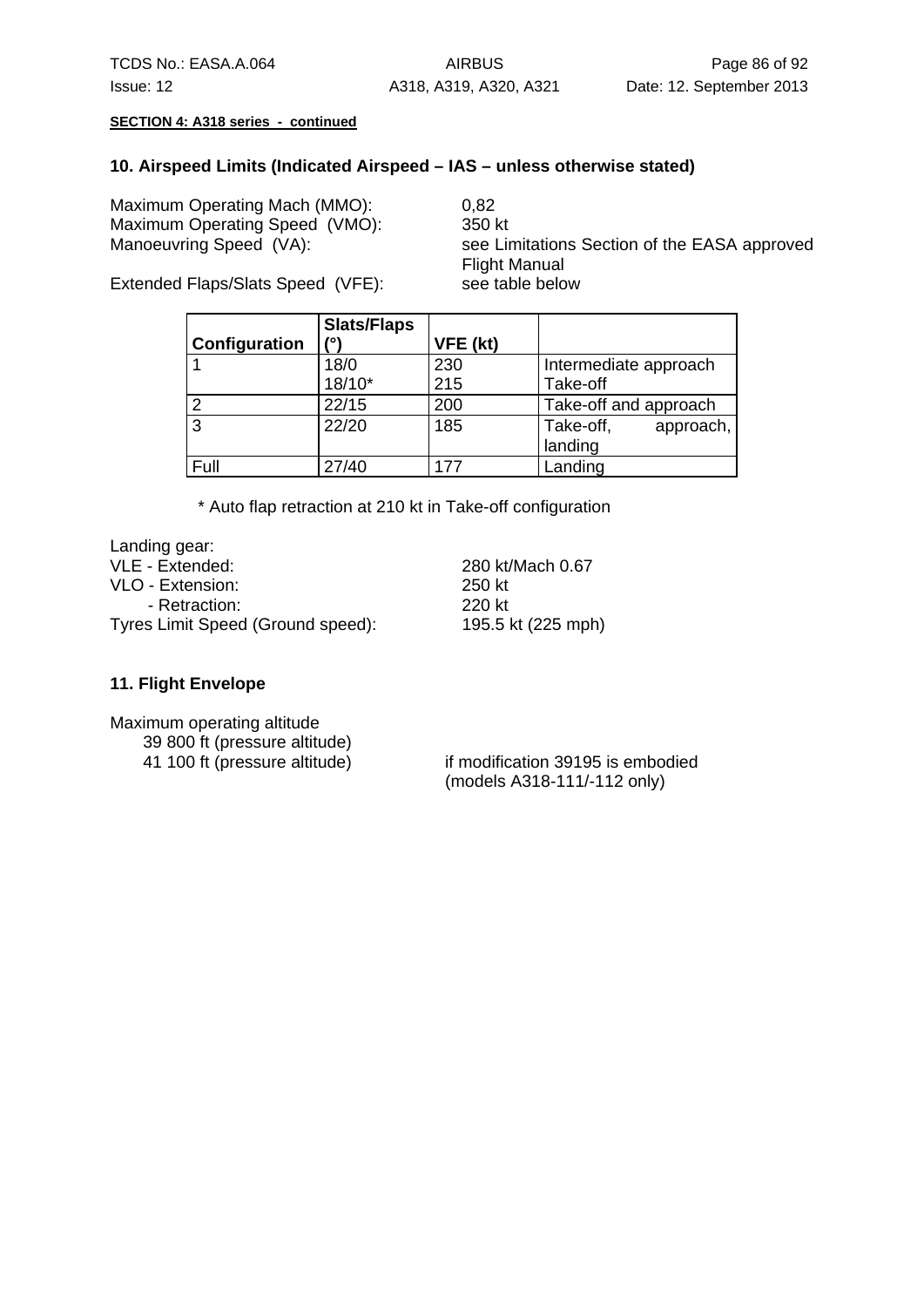## **12. Operating Limitations**

See the appropriate EASA approved Airplane Flight Manual

## **Powerplant (2.2482 lb/daN)**

## **CFMI Engines**

|                                         | <b>CFMI</b>         |                     |
|-----------------------------------------|---------------------|---------------------|
| Engine                                  | <b>CFM565B8/P</b>   | <b>CFM56-5B9/P</b>  |
| Data sheets                             | E37NE, E38NE (FAA)  | E37NE, E38NE (FAA)  |
|                                         | M-17, M-IM28 (DGAC) | M-17, M-IM28 (DGAC) |
| Static thrust at sea level              |                     |                     |
| Take-off (5 min)*                       | 9608 daN            | 10 364 daN          |
| (Flat rated 30°C)                       | (21 600 lbs)        | $(23 300$ lbs)      |
| Maximum continuous                      | 8478 daN            | 9 008 daN           |
| $\sqrt{\frac{3}{2}}$ (Flat rated 25° C) | $19060$ lbs)        | (20 250 lbs)        |

\* 10 minutes at take-off thrust allowed only in case of engine failure (at take-off or during go-around) in accordance with DGAC "Fiche de Caractéristiques Moteur".

## **PW Engines**

|                                 | <b>PW6000</b>                     |                |  |  |
|---------------------------------|-----------------------------------|----------------|--|--|
| Engine                          | <b>PW6122A</b>                    | <b>PW6124A</b> |  |  |
| Data sheets                     | IM.E.020 (EASA)<br>E00064EN (FAA) |                |  |  |
| Sea level static thrust ratings |                                   |                |  |  |
| Take-off $(5 \text{ min})^*$    | 9830 daN                          | 10 587 daN     |  |  |
| (Flat rated 30°C)               | (22 100 lbs)                      | $(23 800$ lbs) |  |  |
| Maximum continuous              | 9030 daN                          | 9297 daN       |  |  |
| (Flat rated $25^{\circ}$ C)     | (20 300 lbs)                      | (20 900 lbs)   |  |  |

\* 5 min TO time limit can be extended to 10 min for one engine inoperative

Other engine limitations: see the relevant Engine Type Certificate Data Sheet.

## **12.1 Approved Operations**

Transport commercial operations

## **12.2 Other Limitations**

For a complete list of applicable limitations see the appropriate EASA approved Airplane Flight Manual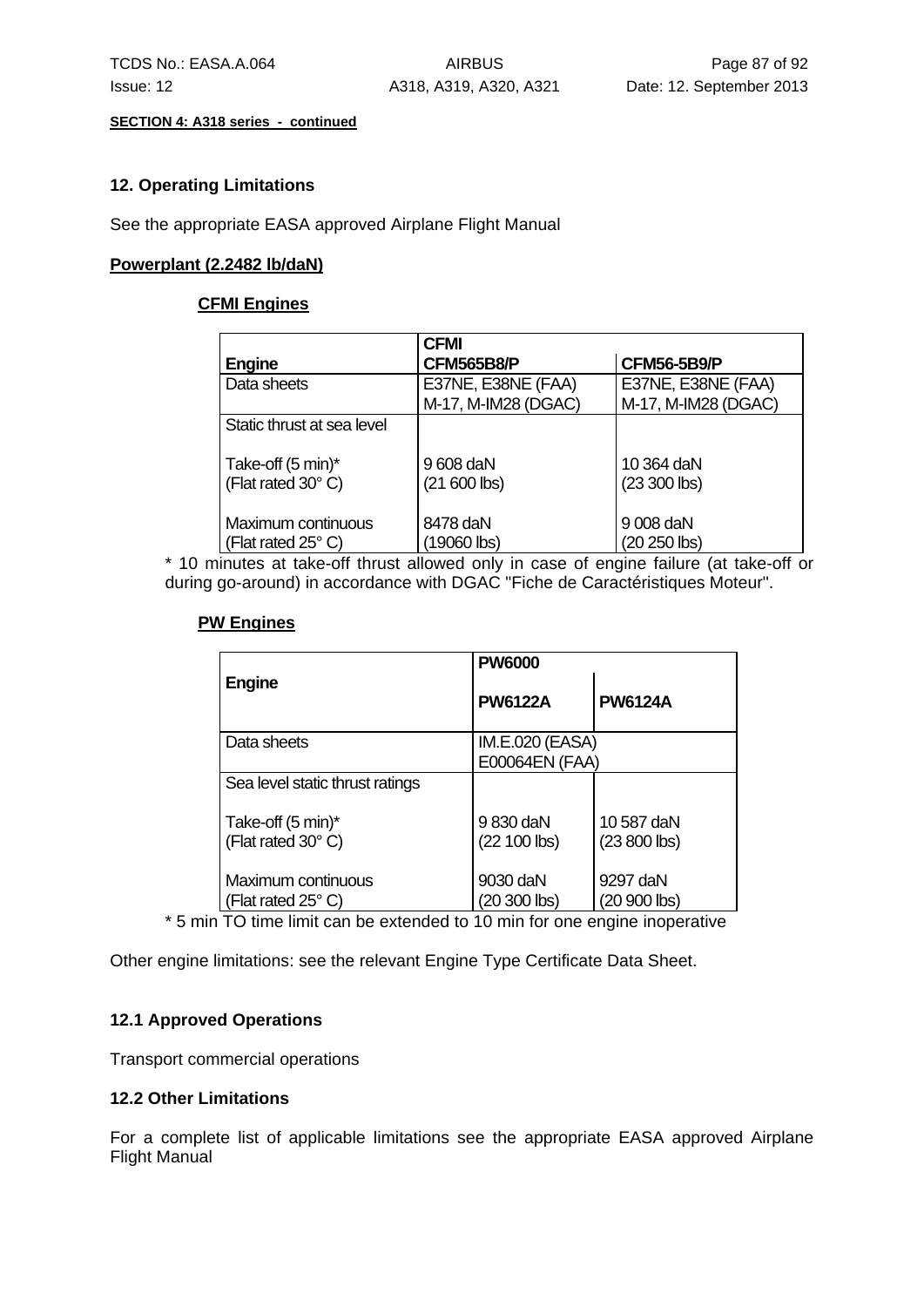## **13. Maximum Certified Masses**

| <b>VARIANT</b>        | 000<br><b>BASIC</b> | 001<br><b>MOD</b><br>31672 | 002<br><b>MOD</b><br>31673 | 003<br><b>MOD</b><br>31674 | 004<br><b>MOD</b><br>31675 | 005<br><b>MOD</b><br>31676 |
|-----------------------|---------------------|----------------------------|----------------------------|----------------------------|----------------------------|----------------------------|
| Max. Ramp Weight      | 59 400              | 61 900                     | 63 400                     | 64 900                     | 66 400                     | 68 400                     |
| Max. Take-off Weight  | 59 000              | 61 500                     | 63 000                     | 64 500                     | 66 000                     | 68 000                     |
| Max. Landing Weight   | 56 000              | 56 000                     | 57 500                     | 57 500                     | 57 500                     | 57 500                     |
| Max. Zero Fuel Weight | 53 000              | 53 000                     | 54 500                     | 54 500                     | 54 500                     | 54 500                     |
| Minimum Weight        | 34 500              | 34 500                     | 34 500                     | 34 500                     | 34 500                     | 34 500                     |

| <b>VARIANT</b>        | 006<br><b>MOD</b><br>33235 | 007<br><b>MOD</b><br>33126 | 008<br><b>MOD</b><br>33128 |
|-----------------------|----------------------------|----------------------------|----------------------------|
| Max. Ramp Weight      | 56 400                     | 61 400                     | 64 400                     |
| Max. Take-off Weight  | 56 000                     | 61 000                     | 64 000                     |
| Max. Landing Weight   | 56 000                     | 56 000                     | 56 000                     |
| Max. Zero Fuel Weight | 53 000                     | 53 000                     | 53 000                     |
| Minimum Weight        | 34 500                     | 34 500                     | 34 500                     |

## **14. Centre of Gravity Range**

See the appropriate DGAC approved Airplane Flight Manual

#### **15. Datum**

Station 0.0, located 2.540 meters forward of airplane nose

#### **16. Mean Aerodynamic Chord (MAC)**

4.1935 meters

## **17. Levelling Means**

The A/C can be jacked on three primary jacking points. See the appropriate EASA approved Weight and Balance Manual

## **18. Minimum Flight Crew**

2 pilots

## **19. Maximum Seating Capacity**

136

Notes:

- 1. The LH & RH rear passenger doors can be de-activated by embodiment of modification 37807. In this case, the maximum number of passengers is 80.
- 2. The Type III emergency exit can be de-activated by embodiment of modification 39673. In this case, the maximum number of passengers is 110 when operating overland and 32 when operating overwater.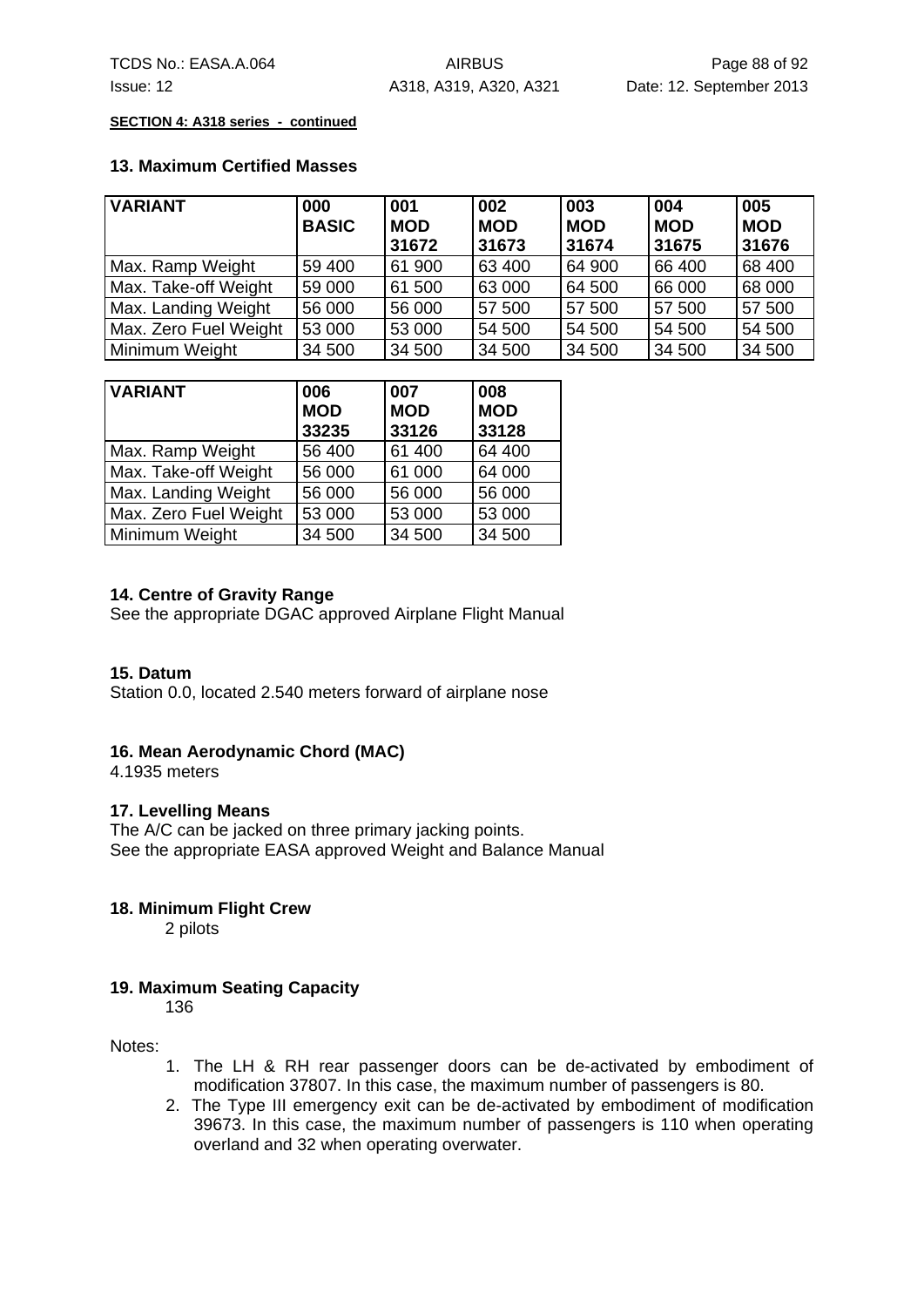#### **20. Baggage/ Cargo Compartment**

| <b>CARGO COMPARTMENT</b> | MAXIMUM LOAD (kg) |
|--------------------------|-------------------|
| Forward                  | 1614              |
| Aft                      | 2131              |
| Rear (bulk)              | 1372              |

For the positions and the loading conditions authorized in each position (references of containers, pallets and associated weights) see Weight and Balance Manual, ref. 00 P 080 A 0001/C1S Chapter 1.10.

#### **21. Wheels and Tyres**

See SB A320-32-1007

## **IV. Operating and Service Instructions**

## **1. Airplane Flight Manual (AFM)**

EASA Approved Airplane Flight Manual for A318.

## **2. Instructions for Continued Airworthiness and Airworthiness Limitations**

## **Airworthiness Limitations**

- Limitations applicable to Safe Life Airworthiness Limitation Items are provided in the A318/A319/A320/A321 Airworthiness Limitations Section (ALS) sub-parts 1-2 and 1-3 approved by the EASA.
- Limitations applicable to Damage Tolerant Airworthiness Limitation Items are provided in the A318/A319/A320/A321 Airworthiness Limitations Items document (ALS Part 2) approved by the EASA.
- Certification Maintenance Requirements are provided in A318/A319/A320/A321 Airworthiness Limitations Section (ALS) Part 3 approved by the EASA.
- Ageing Systems Maintenance (ASM) limitations are provided in the A318/A319/A320/A321 Airworthiness Limitations Section (ALS) Part 4 approved by the EASA.
- Fuel Airworthiness Limitations are provided in A318/A319/A320/A321 Fuel Airworthiness Limitations document (ALS Part 5) approved by the EASA.

## **Other limitations**

See EASA approved Flight Manual.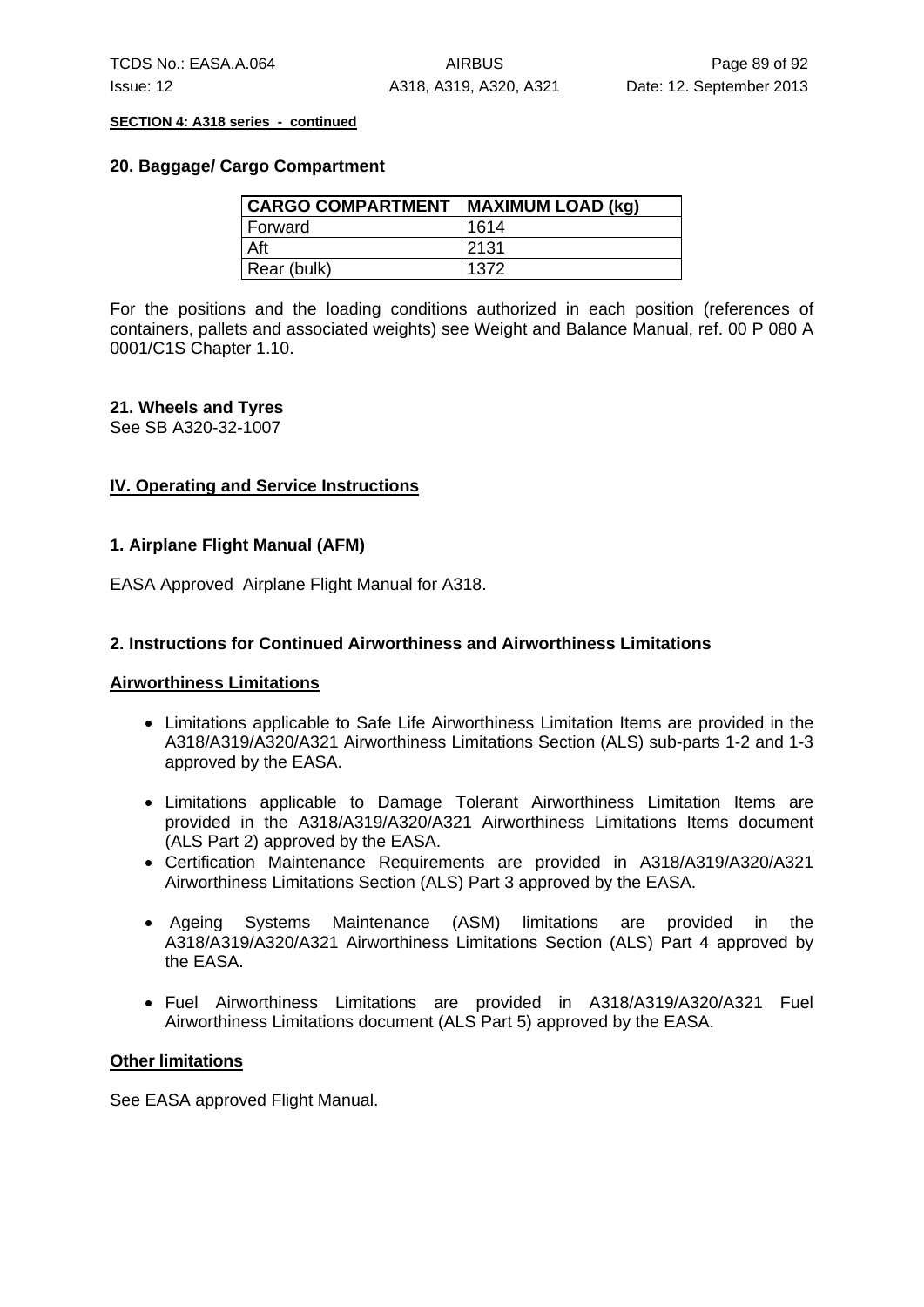## **3. Weight and Balance Manual (WBM)**

Airbus Compliance Document 00P80A0001/C1S

# **V. Notes**

All models are basically qualified for Cat IIIB precision approach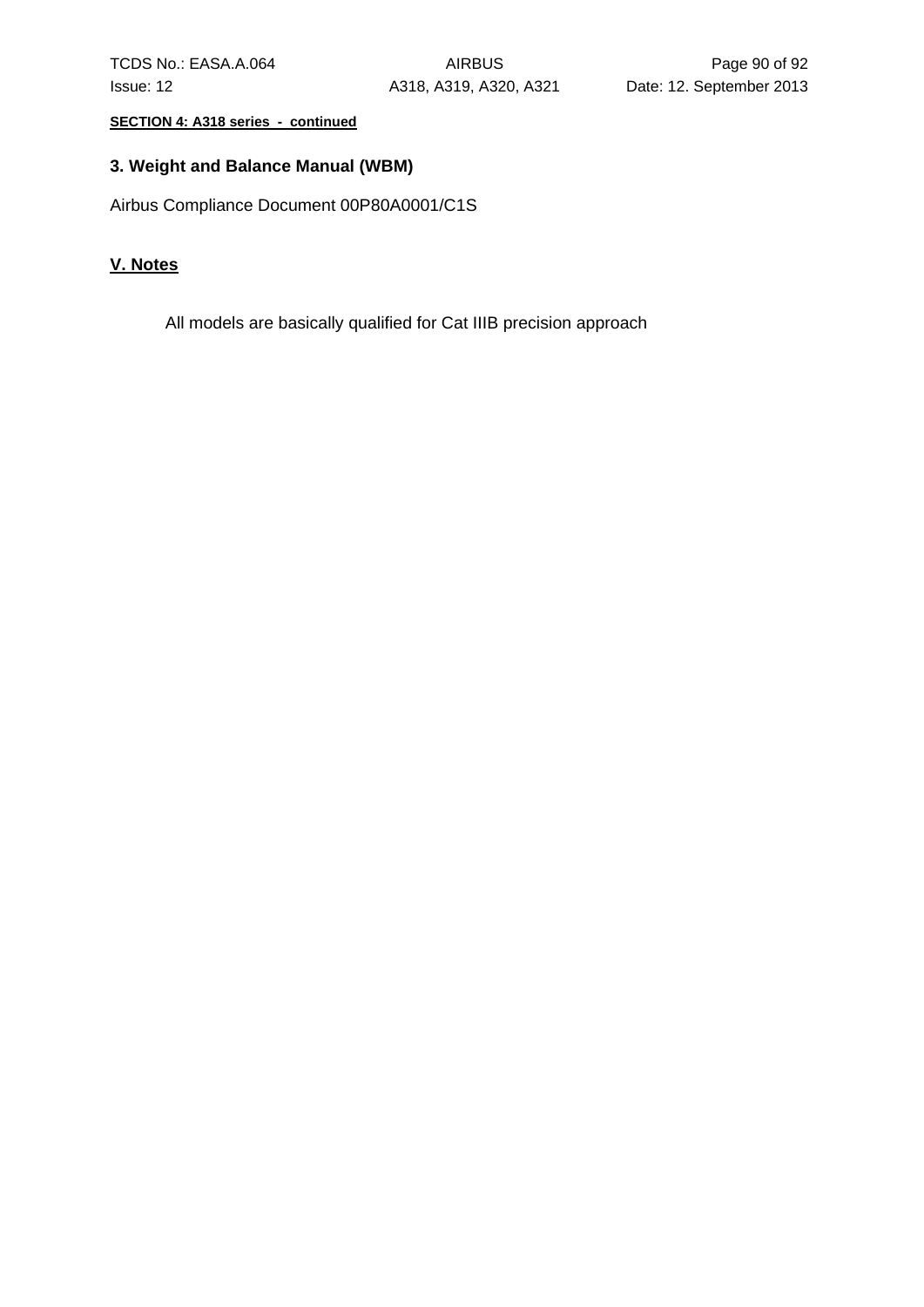# **SECTION: ADMINISTRATIVE**

## **I. Acronyms and Abbreviations**

- reserved -

# **II. Type Certificate Holder Record**

AIRBUS 1 Rond-point Maurice Bellonte 31707 BLAGNAC FRANCE

# **III. Change Record**

| <b>Issue</b>   | <b>Date</b> | <b>Changes</b>                                                                                                                                                                                                                                                                                                                                                                                                                                                                                                                                                                                                                                                                                                                                                                                                                                                                                                                                                                                                                                                                             | <b>TC issue</b> |
|----------------|-------------|--------------------------------------------------------------------------------------------------------------------------------------------------------------------------------------------------------------------------------------------------------------------------------------------------------------------------------------------------------------------------------------------------------------------------------------------------------------------------------------------------------------------------------------------------------------------------------------------------------------------------------------------------------------------------------------------------------------------------------------------------------------------------------------------------------------------------------------------------------------------------------------------------------------------------------------------------------------------------------------------------------------------------------------------------------------------------------------------|-----------------|
| 1              | 21.12.2005  | Initial EASA Issue / Approval of A318-121,-122                                                                                                                                                                                                                                                                                                                                                                                                                                                                                                                                                                                                                                                                                                                                                                                                                                                                                                                                                                                                                                             | 21.12.2005      |
| $\overline{2}$ | 22.06.2006  |                                                                                                                                                                                                                                                                                                                                                                                                                                                                                                                                                                                                                                                                                                                                                                                                                                                                                                                                                                                                                                                                                            | No change       |
| 3              | 20.05.2008  | $\blacksquare$                                                                                                                                                                                                                                                                                                                                                                                                                                                                                                                                                                                                                                                                                                                                                                                                                                                                                                                                                                                                                                                                             | No change       |
| $\overline{4}$ | 18.07.2008  | $\blacksquare$                                                                                                                                                                                                                                                                                                                                                                                                                                                                                                                                                                                                                                                                                                                                                                                                                                                                                                                                                                                                                                                                             | No change       |
| 5              | 06.05.2009  | $\blacksquare$                                                                                                                                                                                                                                                                                                                                                                                                                                                                                                                                                                                                                                                                                                                                                                                                                                                                                                                                                                                                                                                                             | No change       |
| $\overline{6}$ | 25.05.2011  | • ETOPS approval information added<br>· Weight Variants added. 015, 017, 018 (A320), 004, 006<br>(A321)<br>• Introduction of Post-TC SC (H-01, E-34, D-0306, P-27)<br>• Introduction of Post-TC ESF (E-28), ETOPS reference doc<br>updated<br>• Limitation on JP4 deleted, ACT fuel quantity corrected<br>• Note reworded on Cat IIIB precision approach,<br>• Notes 2.4.2 to 2.4.5, 3.3.7 deleted<br>• ETOPS reference doc updated and models added (A320-<br>$215/-216$<br>• Noise compliance clarified to take into account D/E/J noise<br>project<br>• MOD 150365 (capacity of 150 pax + 3 cabin attendants)<br>added to note<br>• MOD 38770 for "tech insertion kit" for in-service aircraft<br>added to note<br>• models A320-211/-212 added to note<br>• Note added to take into account the burnthrough (CRI E-28<br>and E-32)<br>• Note added to take into account the flammability reduction<br>system (SC P-27)<br>• Note added to introduce the wingbox without dry bay (MOD<br>38616)<br>• MOD 39673 De-activation of Type III exit<br>• MOD 39195 Operations up to 41 000 ft | No change       |
| $\overline{7}$ | 13.06.2011  | • MOD 150016 - deactivation of forward Type III exit for<br>A320 added to note<br>• Note modified to take into account the production cut-in for<br>installation of<br>• flammability reduction system on new aeroplanes                                                                                                                                                                                                                                                                                                                                                                                                                                                                                                                                                                                                                                                                                                                                                                                                                                                                   | No change       |
| 8              | 06.06.2012  | • Correction of Post-TC ESF (E-32 instead of E-28)<br>• Title of SC E-34 modified to reflect the real CRI title<br>• Correction in the table of fuel specification due to<br>obsolescence                                                                                                                                                                                                                                                                                                                                                                                                                                                                                                                                                                                                                                                                                                                                                                                                                                                                                                  | No change       |